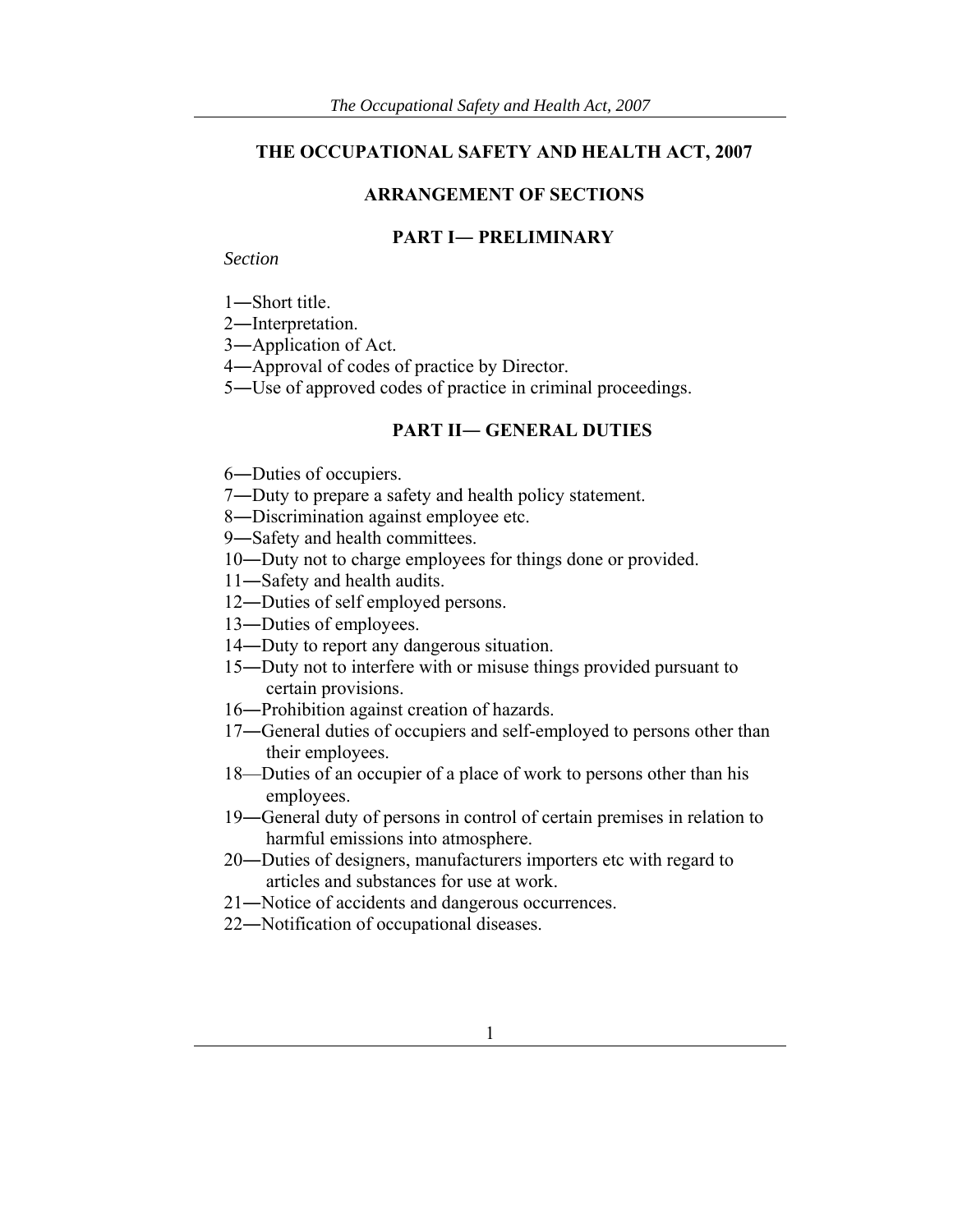#### **PART III― ADMINISTRATION**

- ―The Director.
- ―Research and related activities.
- ―Collection of occupation safety and health statistics.
- ―Appointment of occupational safety and health officers.
- ―Establishment of the National Council for Occupational Safety and Health.
- ―Membership of the Council.
- ―Annual report.
- ―Technical advisory committee.
- ―Functions of the technical advisory committee.

# **PART IV― ENFORCEMENT**

- ―Powers of an occupational safety and health officer.
- ―Power of an occupational safety and health officer to conduct proceedings.
- ―Power to take samples.
- ―Power to deal with cause of imminent danger.
- ―Improvement notices.
- ―Prohibition notices.
- ―Appeal against improvement or prohibition notice.
- ―Provisions on prohibition notices and improvement notices.
- ―Occupational safety and health officer not to disclose information or source of complaints.
- ―Indemnity of occupational safety and health officers
- ―Safety and health advisor.

## **PART V ― REGISTRATION OF WORKPLACES**

- ― Register of workplaces.
- ― Registration of workplaces.
- ― Exceptions to registration.
- ― Appeals.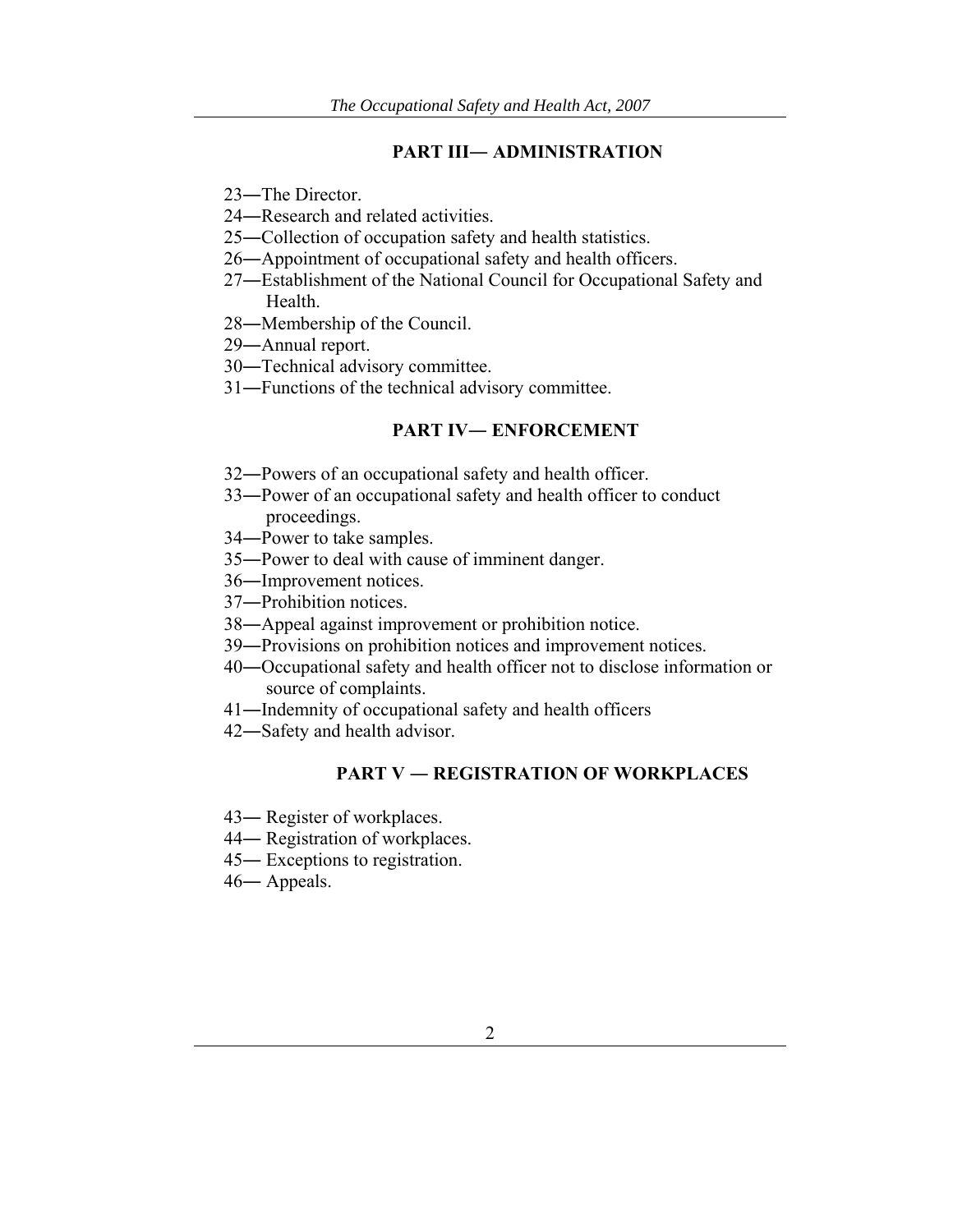## **PART VI ― HEALTH GENERAL PROVISIONS**

- ―Cleanliness.
- ―Overcrowding.
- ―Ventilation.
- ―Lighting.
- ―Drainage of floors.
- ―Sanitary conveniences.
- ―Enforcement of section 52 by local authorities.
- ―Duty of Occupational safety and health officer as to sanitary defects remediable by local authority.

# **PART VII― MACHINERY SAFETY**

- ―Safe use of plant, machinery and equipment.
- ―Prime movers.
- ―Transmission machinery.
- ―Other machinery.
- ―Hand held and portable power tools and equipments.
- ―Construction and maintenance of fencing.
- ―Construction and disposal of new machinery.
- ―Self acting machines.
- ―Hoists and lifts.
- ―Chains, ropes and lifting tackle.
- ―Cranes and other lifting machines.
- ―Register of chains, ropes and lifting tackle and lifting machines.
- ―Steam boilers.
- ―Steam receivers and steam containers.
- ―Air receivers.
- ―Cylinder for compressed, liquefied and dissolved gases.
- ―Refrigeration plants.
- ―Examination and testing of plants.

## **PART VIII― SAFETY GENERAL PROVISIONS**

- 73―Vessels containing dangerous liquids.
- ―Storage.
- ―Ladders.
- ―Ergonomics at the workplace.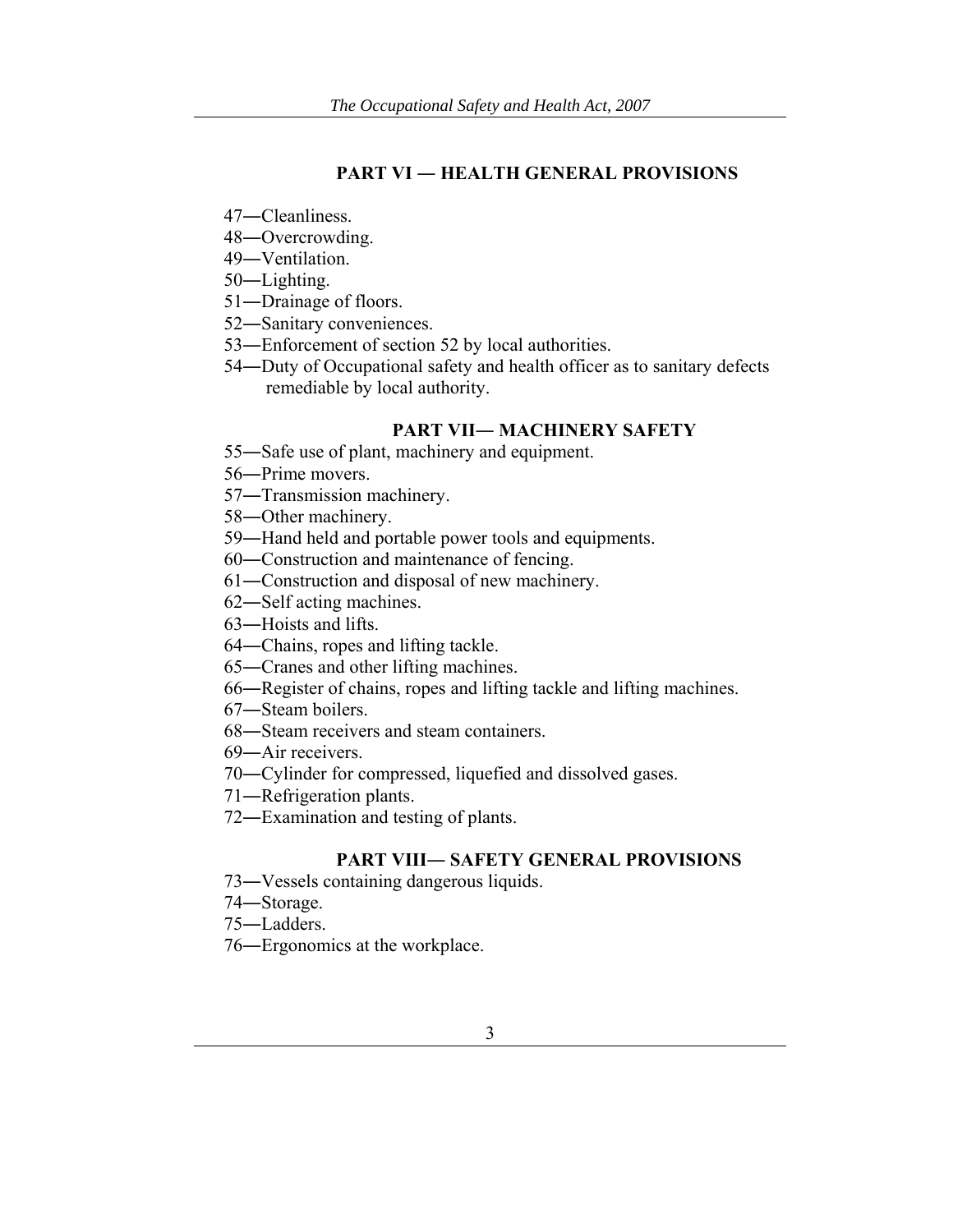- ―Safe means of access and safe place of employment.
- ―Fire prevention.
- ―Precautions in places where dangerous fumes likely.
- ―Precautions with respect to explosive or inflammable dust or gas.
- ―Safety provisions in case of fire.
- ―Evacuation procedures.

### **PART IX ― CHEMICAL SAFETY**

- ―The handling, transportation and disposal of chemicals and other hazardous substances materials.
- ―Material safety data sheets.
- ―Labelling and marking.
- ―Classification of hazardous chemicals and substances.
- ―Corrosive substances.
- ―Exposure limits to hazardous substances.
- ―Control of air pollution, noise and vibration.
- ―Redeployment on medical advice.

## **PART X―WELFARE GENERAL PROVISIONS**

- ―Supply of drinking water.
- ―Washing facilities.
- ―Accommodation for clothing.
- ―Facilities for sitting.
- ―First-aid.

#### **PART XI― HEALTH, SAFETY AND WELFARE-SPECIAL PROVISIONS**

- ―Permit to work.
- 97— Work processes which may harm persons below eighteen years.
- ―Supervision of apprentices and indentured learners.
- ―Training and supervision of inexperienced workers.
- ―Meals in certain dangerous trades.
- ―Protective clothing and appliances.
- ―Protection of eyes in certain processes.
- ―Medical surveillance.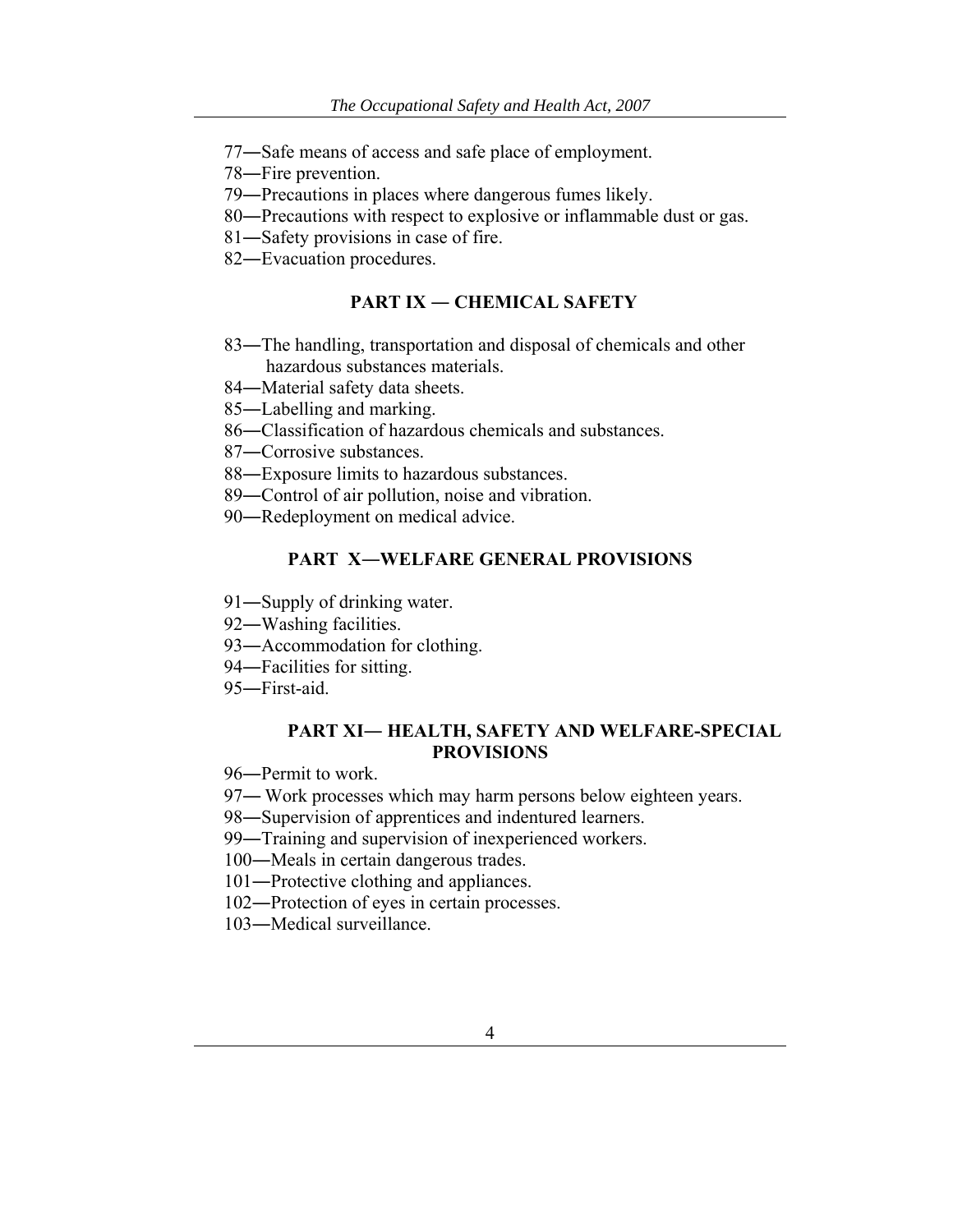#### **PART XII―SPECIAL APPLICATIONS**

―Premises where part of building is separate workplace.

―Premises in which steam boilers are used.

―Premises in which hoists or lifts are used.

―Platforms erected over water.

### **PART XIII― OFFENCES, PENALTIES AND LEGAL PROCEEDINGS**

―Offences.

―General penalty.

―Court may order cause of contravention to be remedied.

―Penalty in case of death of injury.

―Forgery, false declaration etc.

―Penalty on persons committing offence for which occupier is liable.

―Exemption of occupier or owner on conviction of actual offender.

―Proceedings against persons other than occupiers or owners.

―Prosecution of offences.

―Special provisions as to evidence.

―Service of documents.

―Power to modify agreements.

―Power to apportion expenses.

#### **PART XIV― MISCELLANEOUS PROVISIONS**

―Posting of abstract of Act, rules and notices.

―General registers.

―Preservation of registers and records.

―Return of persons employed.

―Approval of plans of workplace premises

―Occupational Safety and Health Fund.

―Safety and Health Regulations.

―Power to direct formal investigation of accidents and cases of disease.

― Repeal and savings.

## **SCHEDULES**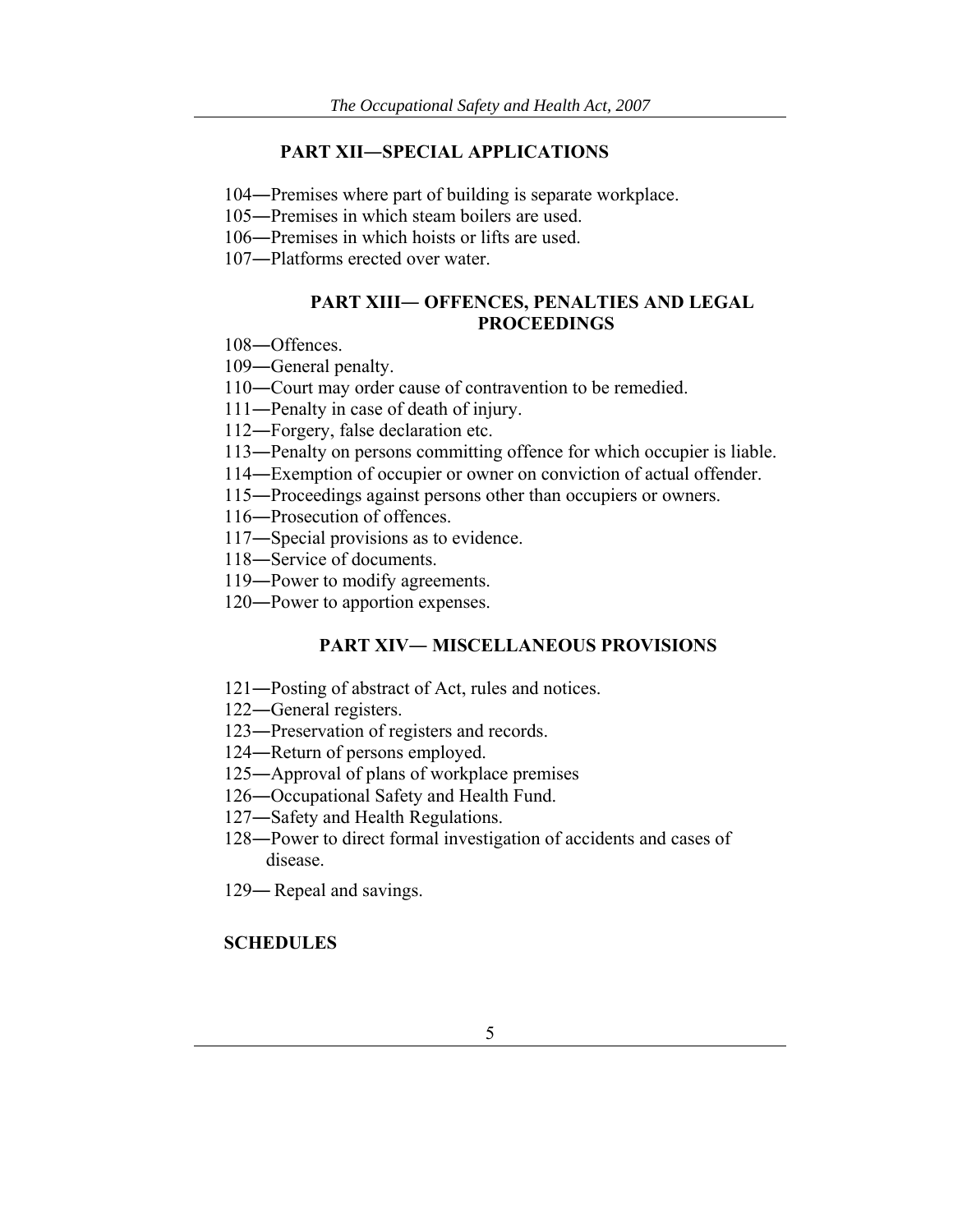**AN ACT of Parliament to provide for the safety, health and welfare of workers and all persons lawfully present at workplaces, to provide for the establishment of the National Council for Occupational Safety and Health and for connected purposes** 

## **ENACTED by the Parliament of Kenya as follows**

# **PART I**——**PRELIMINARY**

| Short title.    | 1. This Act may be cited as the Occupational Safety<br>and Health Act, 2007.                                                                                                                                                                         |
|-----------------|------------------------------------------------------------------------------------------------------------------------------------------------------------------------------------------------------------------------------------------------------|
| Interpretation. | 2. In this Act, unless the context otherwise requires—                                                                                                                                                                                               |
|                 | "air pollution" means air contaminated by substances<br>whatever their physical state, which are harmful to health or<br>otherwise dangerous;                                                                                                        |
|                 | "article for use at work" means —                                                                                                                                                                                                                    |
|                 | (a) any plant designed for use or operation (whether<br>exclusively or not) by persons at a workplace; and                                                                                                                                           |
|                 | (b) any article designed for use as a component in such<br>plant.                                                                                                                                                                                    |
|                 | "biological monitoring" means a planned programme of<br>periodic collection and analysis of body fluid, tissues, excreta<br>or exhaled air in order to detect and quantify the exposure to<br>or absorption of any substance or organism by persons; |
|                 | "bodily injury" includes injury to health;                                                                                                                                                                                                           |
|                 |                                                                                                                                                                                                                                                      |

 "class or description" in relation to workplaces, includes a group of workplaces described by reference to a locality;

"code of practice" includes a standard, a specification and any other documentary form of practical guidance;

"competent person" in relation to any duty or function, means a person who has adequate training, relevant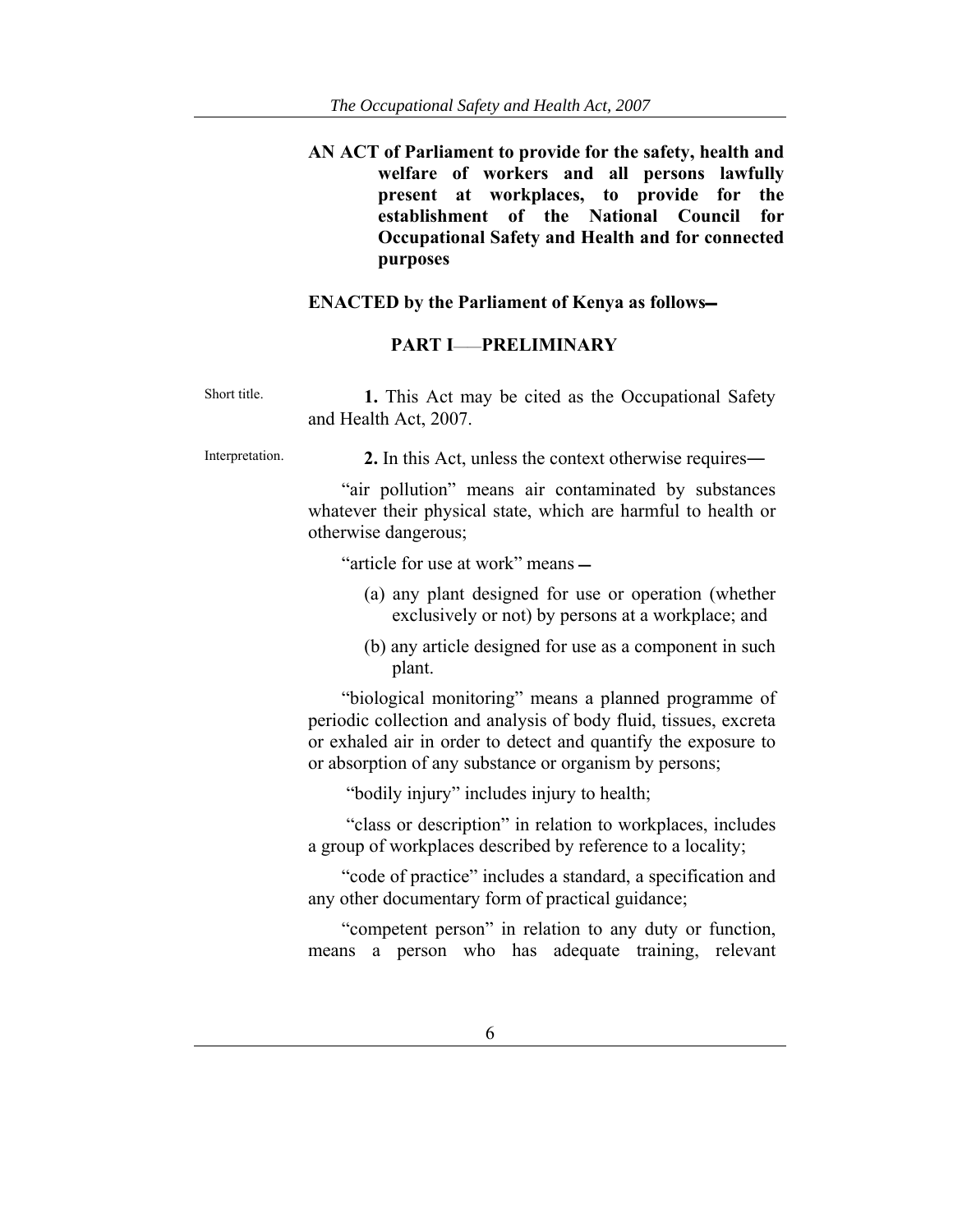qualifications and experience to enable him to perform that duty or function;

"court" means a magistrate's court;

"Council" means the National Council for Occupational Safety and Health established under section 27

"Director" means the Director of Occupational Safety and Health Services appointed under section 23;

"driving belt" includes any driving strap or rope;

"employee" means a person who works under a contract of employment and related expressions shall be construed accordingly;

 "exposure" means the amount of a workplace agent that has reached an individual worker (external dose) or has been absorbed into the individual worker (absorbed dose);

"fume" includes gas or vapour;

"general register" means the register kept in a workplace as required under section 122;

"highly flammable liquid" means any liquid, liquid solution, emulsion or suspension which gives off a flammable vapour at a temperature of less than 32 degrees centigrade;

"improvement notice" means a notice issued under section 36 of this Act;

"machinery" means any article or combination of articles assembled, arranged or connected and which is used or intended to be used for converting any form of energy to performing work, or which is used or intended to be used, whether incidental thereto or not, for developing, receiving, storing, containing, confining, transforming, transmitting, transferring or controlling any form of energy;

 "maintained" means maintained in an efficient state, in an efficient working order and in good repair;

"major hazard installation" means an installation—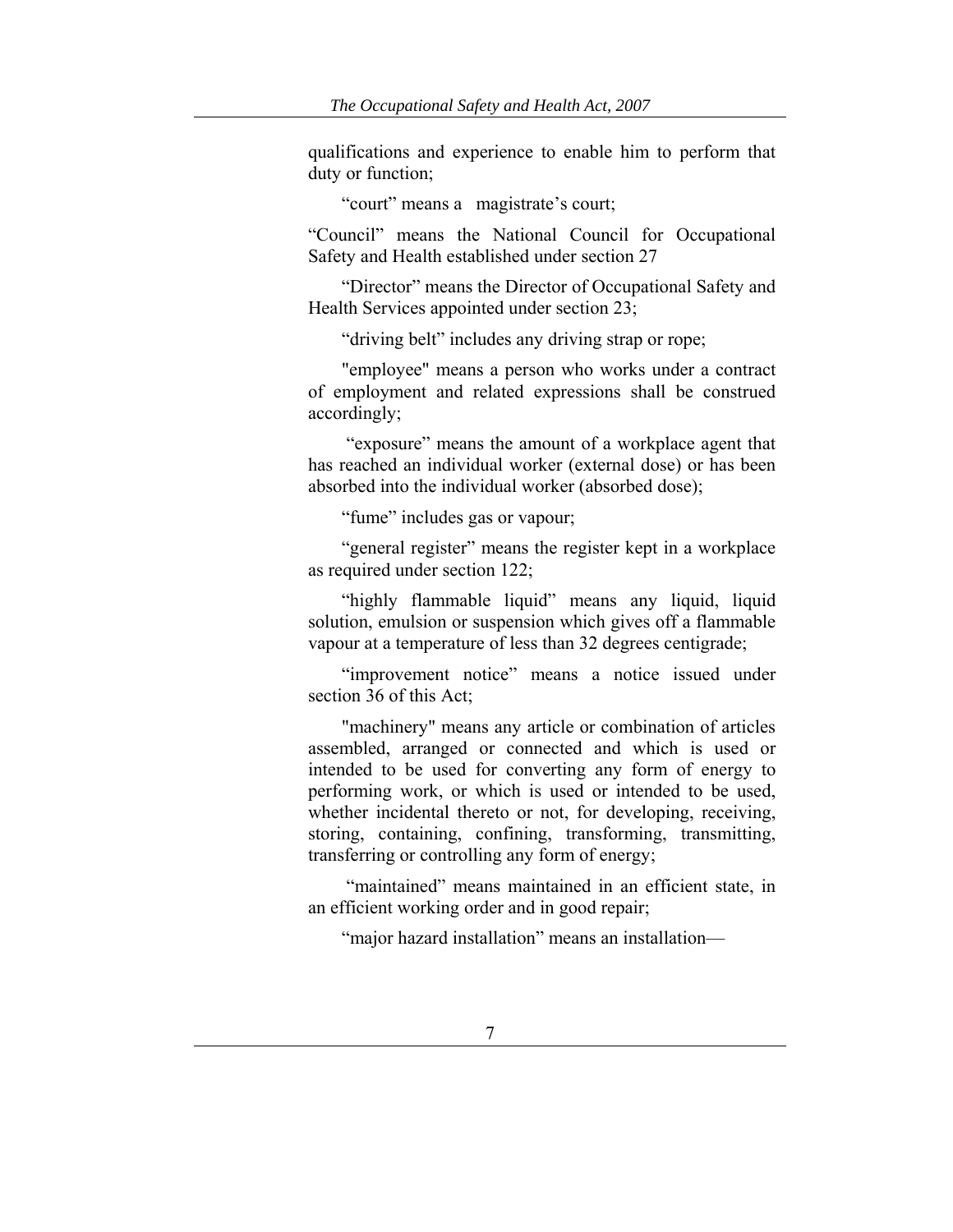- (a) where more than the prescribed quantity of any substance is or may be kept, whether permanently or temporarily; or
- (b) where any substance is produced, processed, used, handled or stored in such a form that it has the potential to cause a major incident.

"major incident" means an occurrence of catastrophic proportions resulting from the use of plant or machinery or from activities at a workplace;

"medical surveillance" means a planned programme of periodic examination, which may include clinical examinations, biological monitoring or medical tests of persons employed by a designated health practitioner or by an occupational medical practitioner;

"Minister" means the minister for the time being responsible for labour matters;

"noise" means all sound energy, which can result in hearing impairment or be harmful to health or otherwise dangerous;

"occupational hygiene" means the anticipation, recognition, evaluation, monitoring and control of conditions arising in or from the workplace, which may cause illness or adverse health effects to persons;

"occupational safety and health officer" means any officer appointed under section 26 and includes the Director appointed under section 23;

"occupier" means the person or persons in actual occupation of a workplace, whether as the owner or not and includes an employer;

"owner" means the person for the time being receiving the rents or profits of premises whether on his own account or as agent or trustee of another person, or who would receive the rents and profits if the premises were leased;

"plant" includes any equipment, gear, machinery,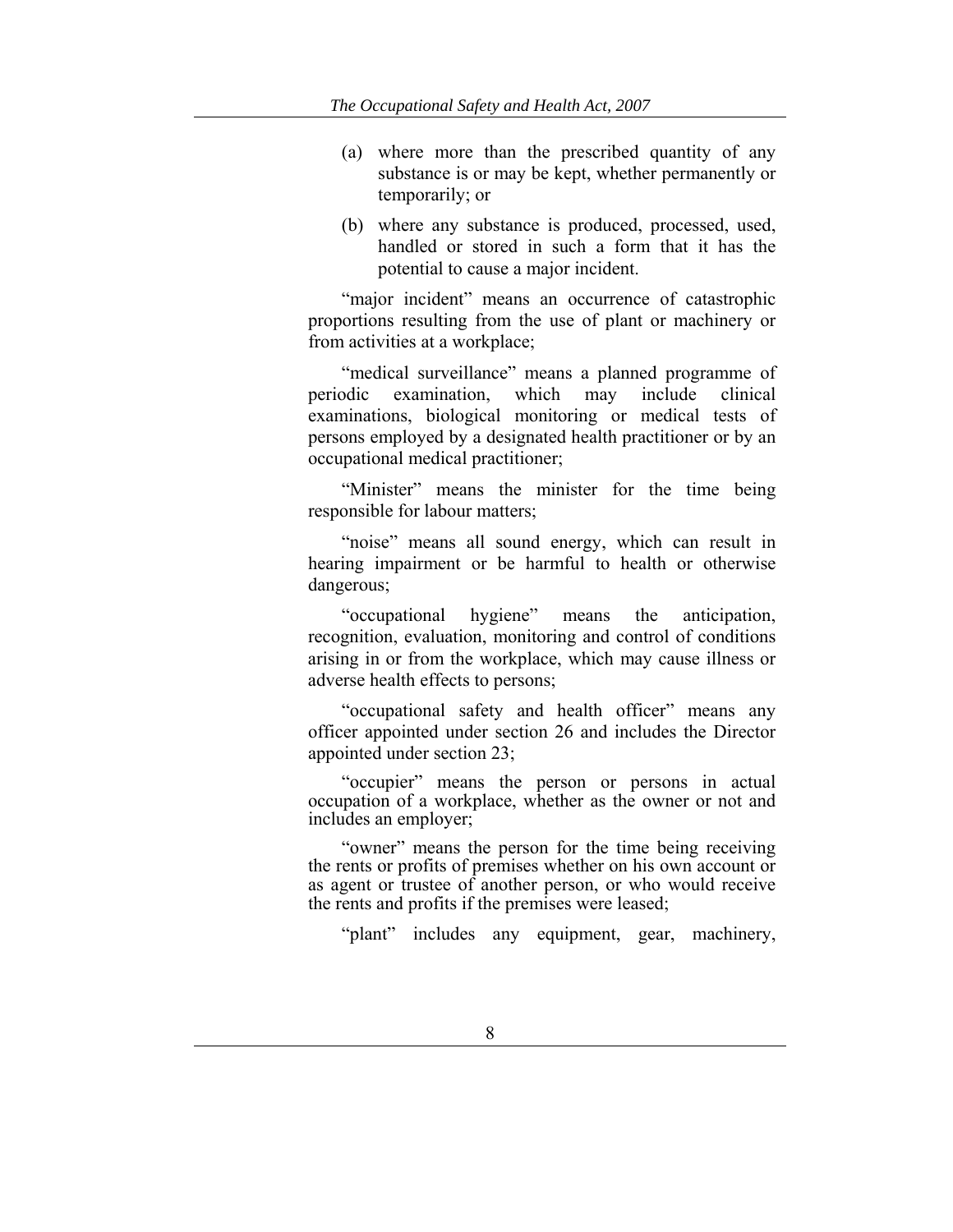apparatus or appliance or any part thereof;

"premises" includes any place and, in particular includes―

- (a) any vehicle, vessel aircraft or hovercraft ;
- (b) any installation on land including the foreshore and land intermittently covered by water, any offshore installation or any other installation whether floating, or resting on seabed or the subsoil thereof, or resting on other land covered with water or the subsoil thereof ;
- (c) any tent or movable structure.

"prime mover" means every engine, motor or other appliance which provides mechanical energy derived from steam, water, wind, electricity, the combustion of fuel or other source;

"process" includes the use of any locomotive;

"prohibition notice" means a notice issued under section 37;

"risk" means the probability of occurrence of an adverse effect from a substance on people or the environment combined with the magnitude of the consequence of that adverse effect;

 "safety and health advisor" means any person who holds a minimum qualification of a certificate in occupational safety and health from a recognized institution and has at least five years proven practical experience in that field;

"sanitary conveniences" includes urinals, water-closets, earth-closets, privies, ash pits and any similar convenience;

"self-employed person" means an individual who works for gain or reward otherwise than under a contract of employment, whether or not he employs others;

"steam boiler" means any closed vessel in which for any purpose, steam is generated under pressure greater than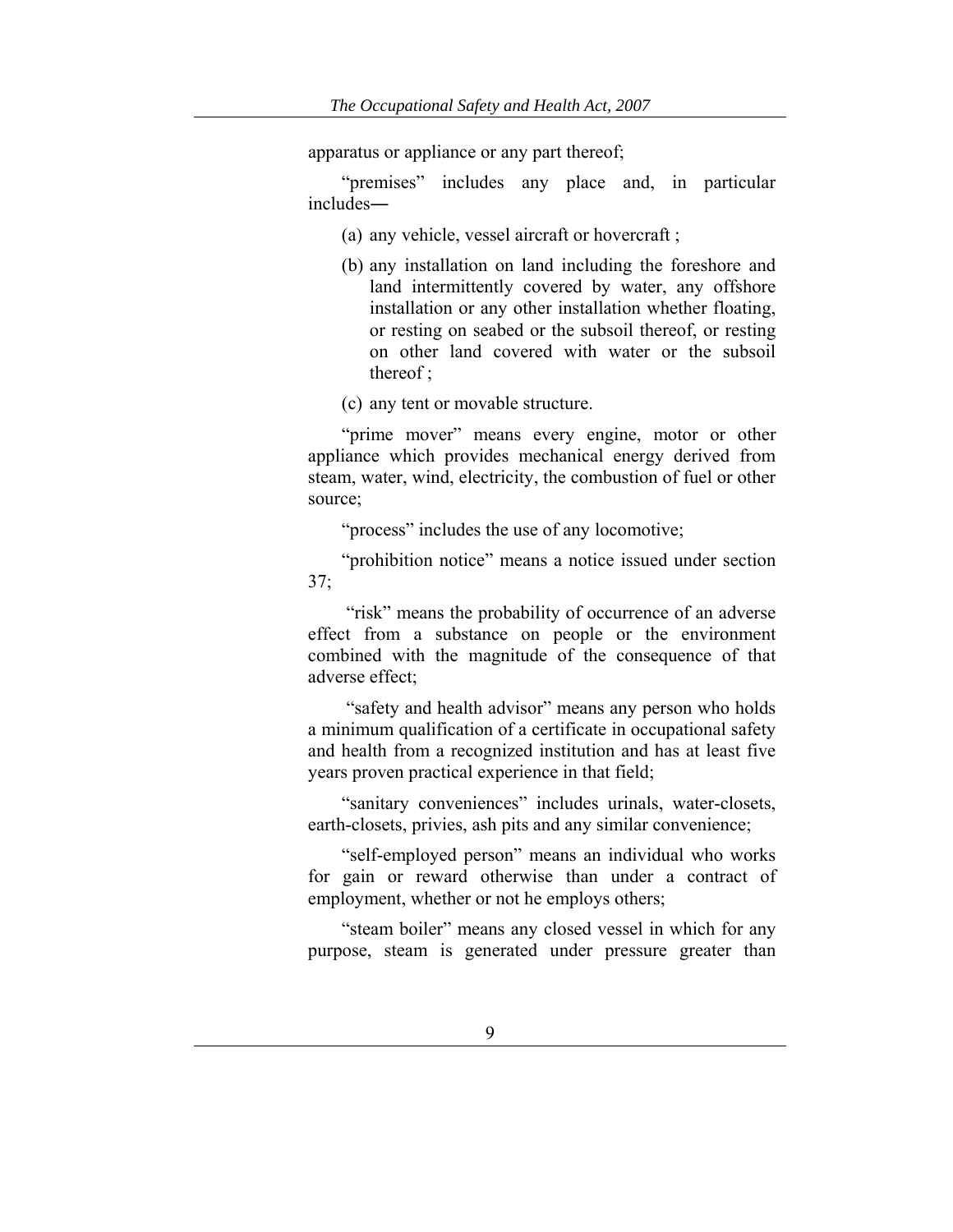atmospheric pressure, and includes any economizer used to heat water being fed to any such vessel, and any superheated used for heating steam;

"substance" means any natural or artificial matter or material whether in solid or liquid form or in the form of a gas or vapour;

"supplier" means a person who provides articles or substances by way of sale, lease, hire or hire-purchase, whether as principal or agent;

"transmission machinery" means every shaft, wheel, drum, pulley, system of fast and loose pulleys, coupling, clutch, driving-belt or other devices by which the motion of a prime mover is transmitted to or received by any machine or appliance;

"user" in relation to plant or machinery, means the person who uses plant or machinery for his own benefit or who has the right of control over the use of plant or machinery, but does not include a leaser of, or any person employed in connection with, that plant or machinery;

"vibration" means mechanical energy transmitted to a person's body from a source of oscillations and is harmful to health or otherwise dangerous;

 "workplace" includes, any land, premises, location, vessel or thing, at, in, upon, or near which, a worker is, in the course of employment;

"workroom" means any room or cubicle in which work is done by persons employed;

Application of Act.

**3.** (1) This Act shall apply to all workplaces where any person is at work, whether temporarily or permanently.

- (2) The purpose of this Act is to——
- (a) secure the safety, health and welfare of persons at work; and
- (b) protect persons other than persons at work against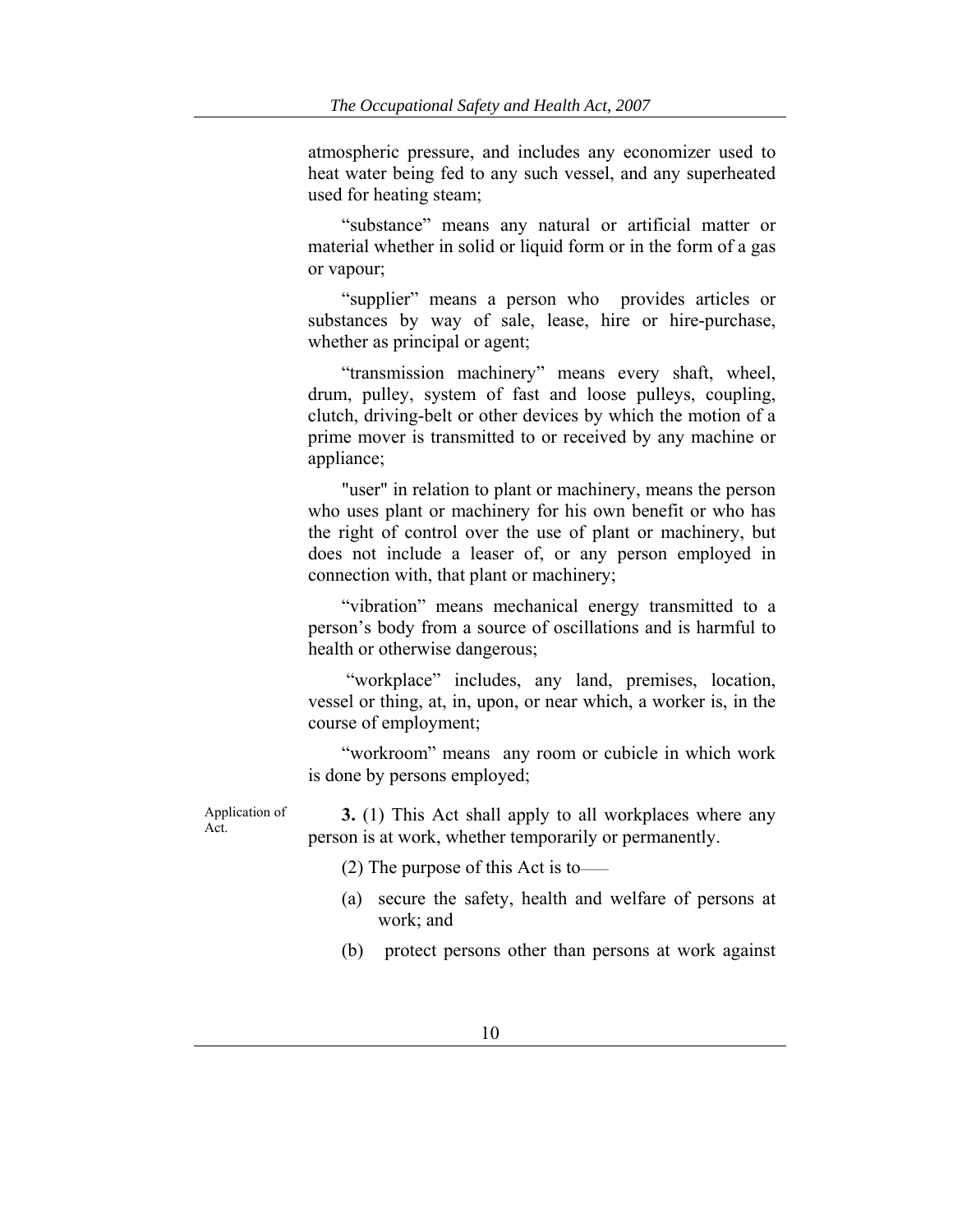risks to safety and health arising out of, or in connection with, the activities of persons at work.

**4.** (1) For the purpose of providing practical guidance with respect to any provision of this Act and of safety and health regulations, the Director shall, in consultation with the council, approve and issue codes of practice which are in his opinion suitable for that purpose.

(2) The Director shall, in consultation with the Council, from time to time, revise the whole or any part of any code of practice prepared by him in pursuance of this section.

(3) The Director may, in consultation with the Council, withdraw a code of practice approved or issued under subsection  $(1)$ .

(4) Where the Director has approved, issued or withdrawn a code of practice under this section, the Director shall publish a notice in the Gazette.

Use of approved codes of practice in criminal proceedings.

Approval of codes of practice by Director.

> **5.** (1) Failure on the part of any person to observe any provision of an approved code of practice shall not render that person liable to any civil or criminal proceedings; but where in any criminal proceedings a party is alleged to have committed an offence by reason of a contravention of any requirement or prohibition imposed by an approved code of practice, the provisions of subsection (2) shall have effect with respect to that code in relation to those proceedings.

> (2) Any provision of the code of practice which appears to the court to be relevant to the requirement or prohibition alleged to have been contravened shall be admissible in evidence in the proceedings; and if it is proved that there was at any material time a failure to observe any provision of the code which appears to the court to be relevant to any matter which it is necessary for the prosecution to prove in order to establish a contravention of that requirement or prohibition, that matter shall be taken as proved unless the court is satisfied that the requirement or prohibition was in respect of that matter complied with otherwise than by way of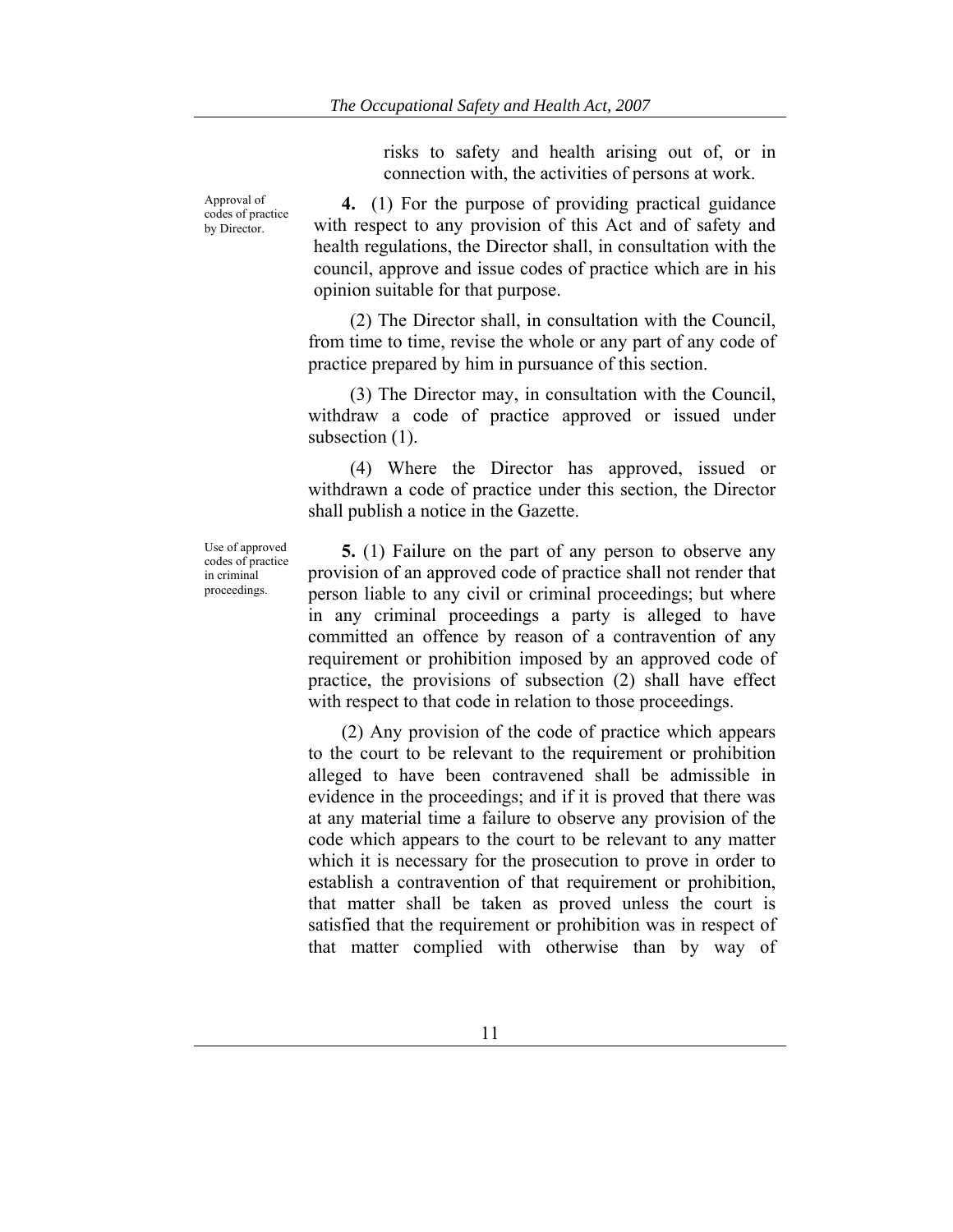observance of that provision of the code.

- (3) In any criminal proceedings―
- (a) a document purporting to be a notice issued by the Director under section 4 shall be taken to be such a notice unless the contrary is proved; and
- (b) a code of practice, which appears to the court to be the subject of such a notice, shall be taken to be the subject of that notice unless the contrary is proved.

#### **PART II ― GENERAL DUTIES**

Duties of **6.** (1) Every occupier shall ensure the safety, health and welfare at work of all persons working in his workplace.

> (2) Without prejudice to the generality of an occupier's duty under **sub**section (1), the duty of the occupier includes—

- (a) the provision and maintenance of plant and systems and procedures of work that are safe and without risks to health;
- (b) arrangements for ensuring safety and absence of risks to health in connection with the use, handling, storage and transport of articles and substances;
- (c) the provision of such information, instruction, training and supervision as is necessary to ensure the safety and health at work of every person employed
- (d) the maintenance of any workplace under the occupier's control, in a condition that is safe and without risks to health and the provision and maintenance of means of access to and egress from it that are safe and without such risks to health;
- (e) the provision and maintenance of a working environment for every person employed that is, safe, without risks to health, and adequate as regards facilities and arrangements for the employees welfare

Duties of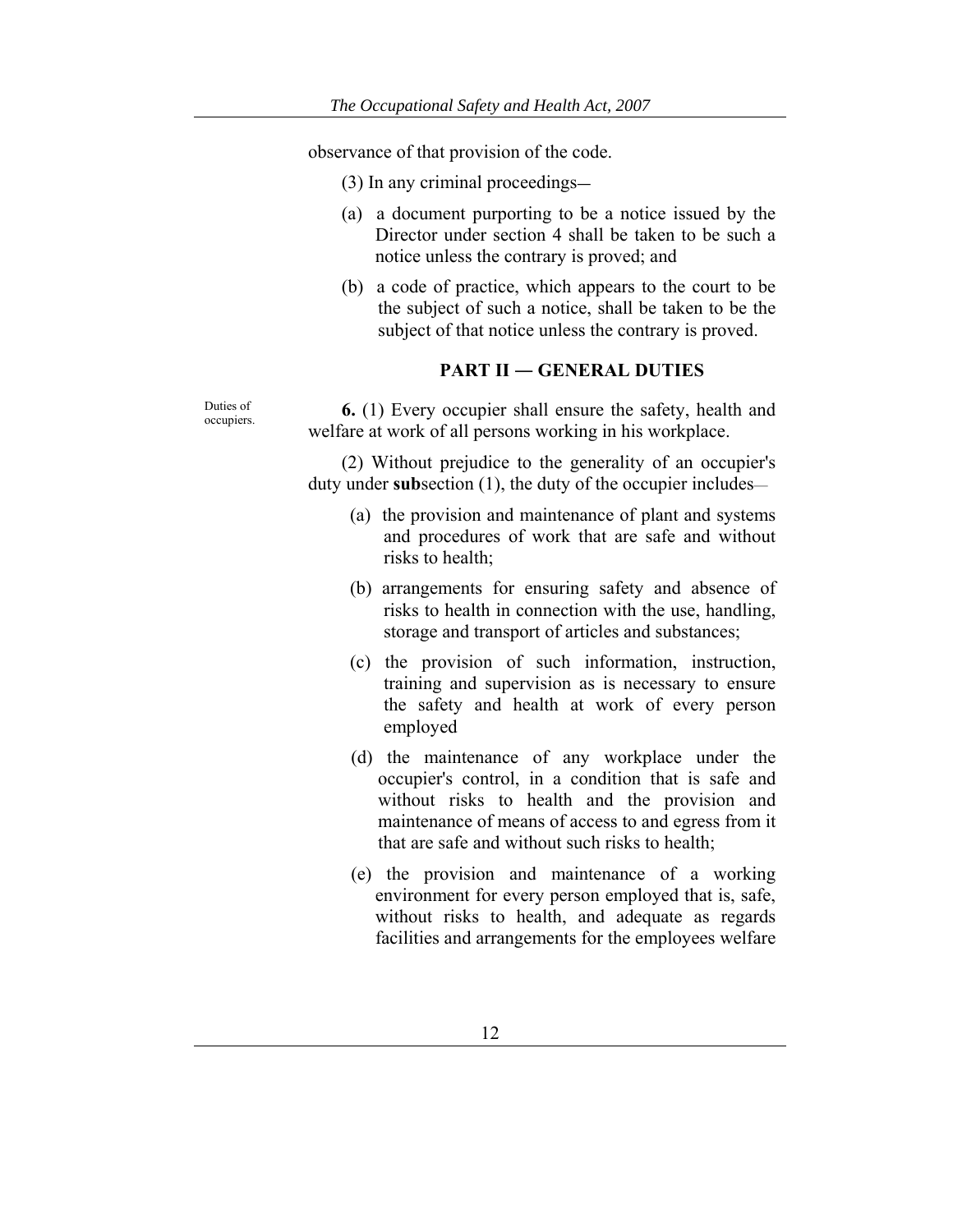at work;

- (f) informing all persons employed of——
	- (i) any risks from new technologies; and
	- (ii) imminent danger; and
- (g) ensuring that every person employed participates in the application and review of safety and health measures.

(3) Every occupier shall carry out appropriate risk assessments in relation to the safety and health of persons employed and, on the basis of these results, adopt preventive and protective measures to ensure that under all conditions of their intended use, all chemicals, machinery, equipment, tools and process under the control of the occupier are safe and without risk to health and comply with the requirements of safety and health provisions in this Act.

 (4) Every occupier shall send a copy of a report of risk assessment carried out under this section to the area occupational safety and health officer;

(5) Every occupier shall take immediate steps to stop any operation or activity where there is an imminent and serious danger to safety and health and to evacuate all persons employed as appropriate.

(6) It is the duty of every occupier to register his workplace unless such workplace is excepted from registration under this Act.

(7) An occupier who fails to comply with a duty imposed on him under this section commits an offence and shall on conviction be liable to a fine not exceeding five hundred thousand shillings or to imprisonment for a term not exceeding six months or to both.

Duty to prepare a safety and health policy statement.

**7.**(1) Except in such cases as may be prescribed, it is the duty of every occupier to—

(a) prepare and, as often as may be appropriate,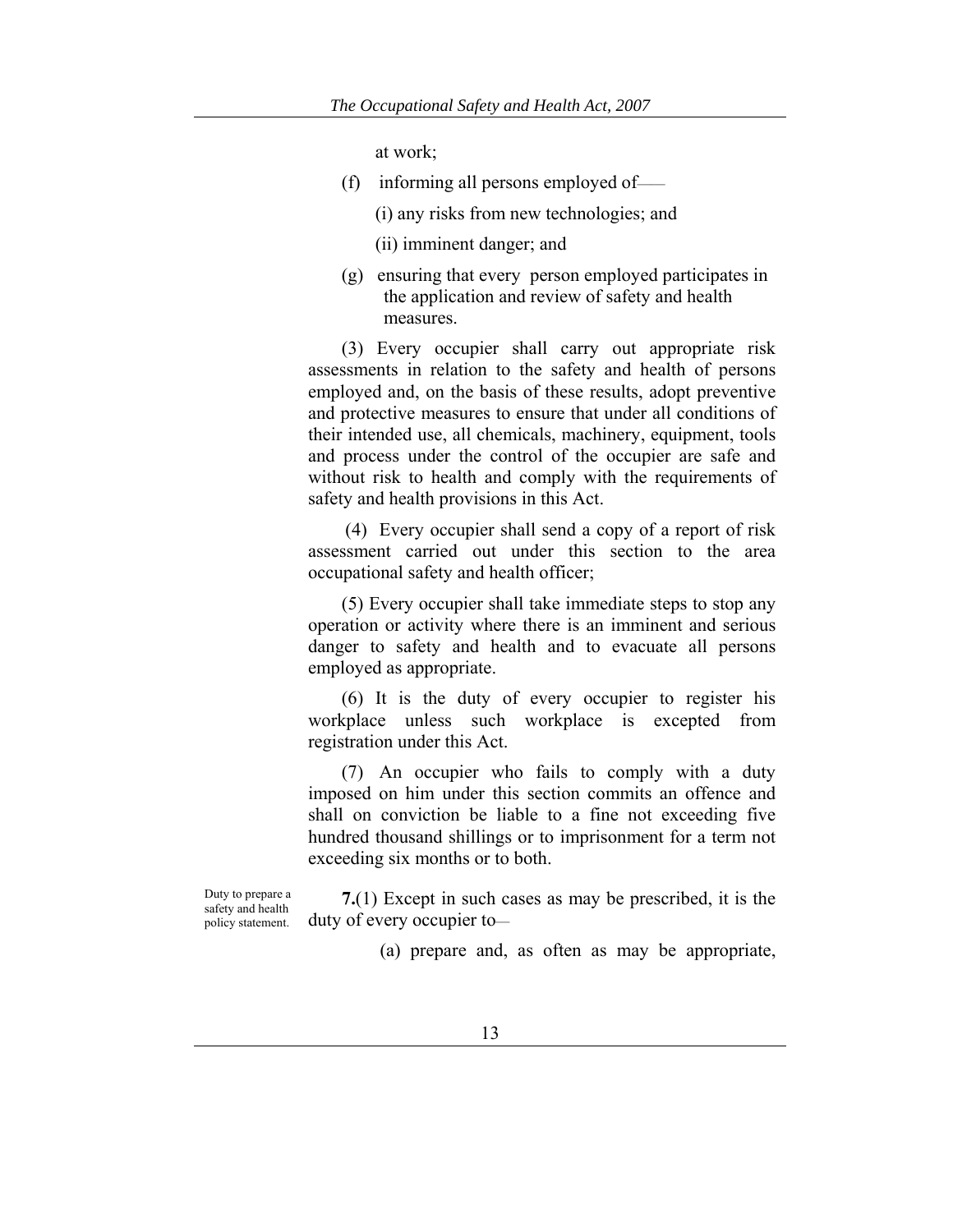revise a written statement of his general policy with respect to the safety and health at work of his employees and the organisation and arrangements for the time being in force for carrying out that policy; and

(b) to bring the statement and any revision of it to the notice of all of his employees.

(2) The Minister may make regulations to provide for the contents of a general statement of safety and health and obligations to a person implementing the policy.

(3) It shall be an offence for a person on whom a duty is imposed under this section to fail to carry out such a duty.

Discrimination against employee etc.

**8.**(1) An occupier shall not dismiss a employee, injure the employee or discriminate against or disadvantage a employee in respect of the employee's employment, or alter the employee's position to the detriment of the employee by reason only that the employee ——

- (a) makes a complaint about a matter which the employee considers is not safe or is a risk to his health;
- (b) is a member of a safety and health committee established pursuant to this Act; or
- (c) exercises any of his functions as a member of the safety and health committee.

(2) An occupier who contravenes the provisions of this section commits an offence and shall, on conviction, be liable to a fine not exceeding one hundred thousand shillings or to imprisonment for a term not exceeding three months or to both.

(3) Notwithstanding any written law to the contrary, where a person is convicted of an offence under this section the court may, in addition to imposing a penalty on the offender make one or both of the following orders——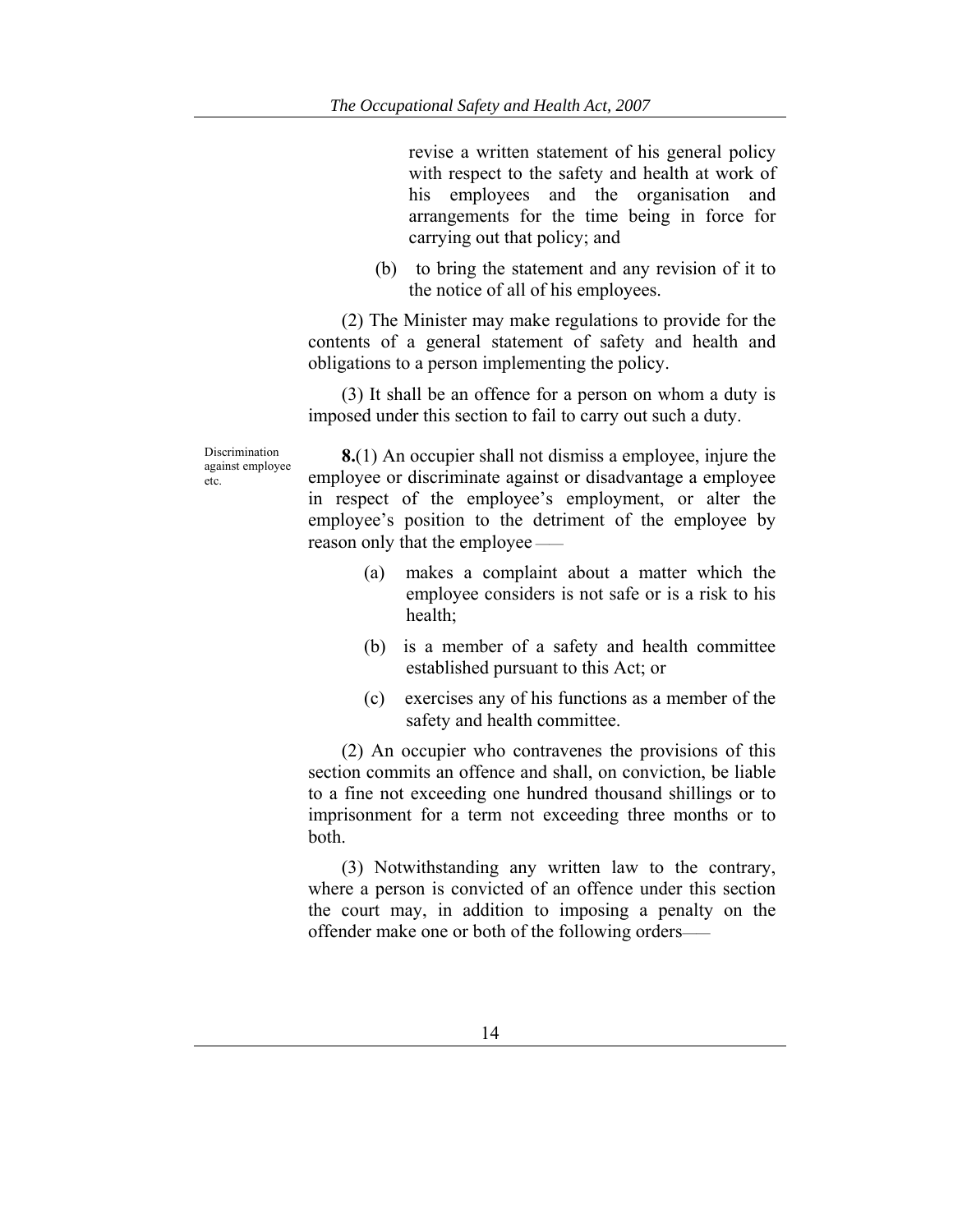- (a) an order that the offender pays within a specific period to the person against whom the offender has discriminated such damages as the court deems fit to compensate that person; or
- (b) an order that the employee be reinstated or reemployed in his former position or, where that position is not available, in a similar position.

Safety and health

Safety and health **9.**(1) Every occupier shall establish a safety and health committees. committee at the workplace in accordance with regulations prescribed by the Minister if—

- (a) there are twenty or more persons employed at the workplace; or
- (b) the Director directs the establishment of such a committee at any other workplace.

(2) The Minister may make regulations to provide for the organisation, functions and activities of the safety and health committees, including the election of safety representatives, their rights and duties, and for the training of the members of the safety and health committees and the safety and health representatives.

(3) An occupier shall not penalise an employee who is a member of a work place safety and health committee for doing anything in furtherance of the object of this section.

(4) An occupier who contravenes the provisions of subsection  $(1)$  commits an offence.

Duty not to charge employees for things done or provided.

**10.**(1) An employer shall not make any deduction from an employee's remuneration or levy, or permit to be levied on any of his employees any charge in respect of anything done or provided in pursuance of this Act or any regulation made there under.

(2) An employer who contravenes the provisions of subsection (1) commits an offence.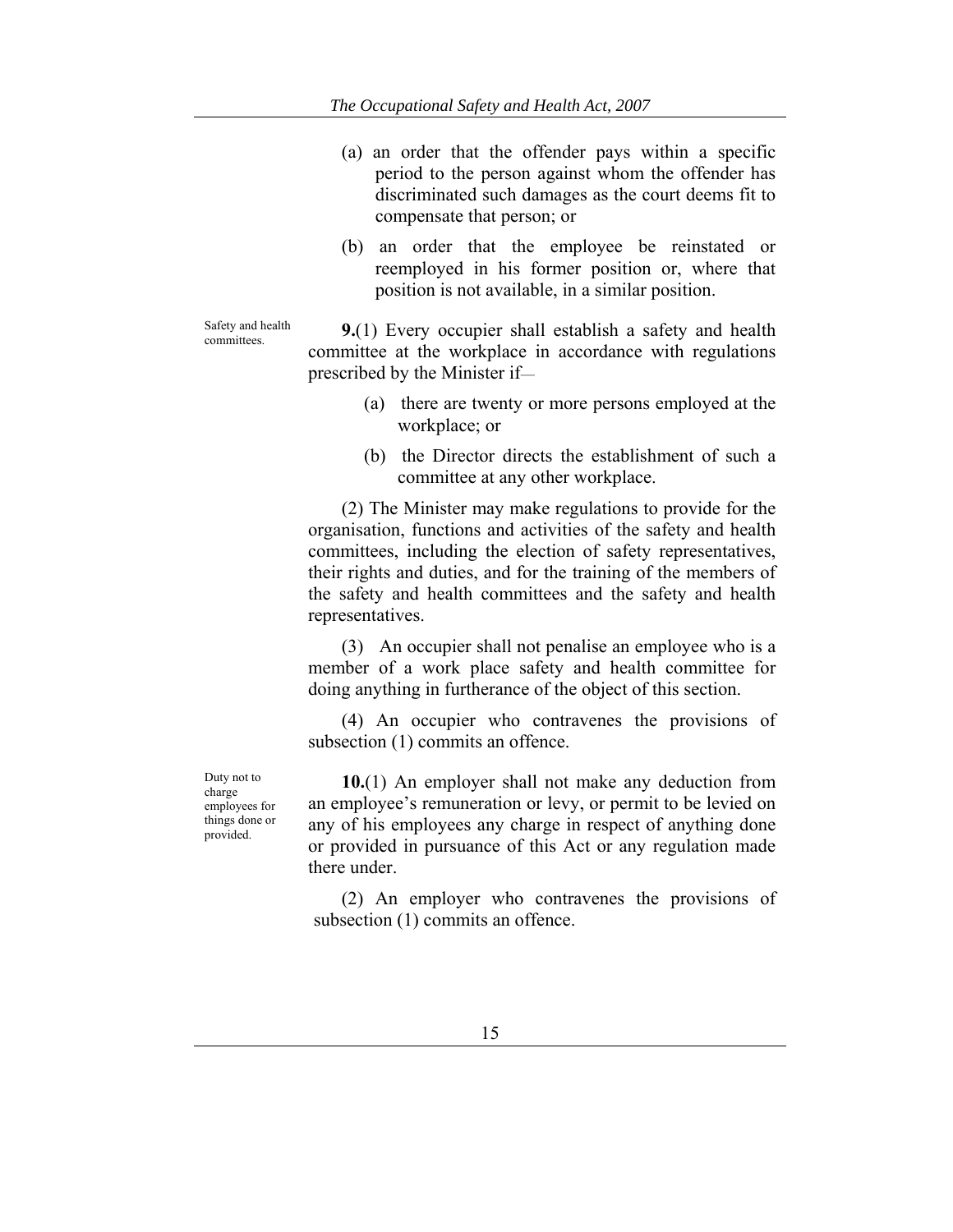Safety and health audits.

**11.** (1) The occupier of a workplace shall cause a thorough safety and health audit of his workplace to be carried out at least once in every period of twelve months by a safety and health advisor, who shall issue a report of such an audit containing the prescribed particulars to the occupier on payment of a prescribed fee and shall send a copy of the report to the Director.

(2) The audit report referred to in subsection (1) shall be preserved and be kept available for inspection by the occupational safety and health officer.

(3) An occupier who fails to comply with a duty imposed on him under this section commits an offence and shall on conviction be liable to a fine not exceeding five hundred thousand shillings or to imprisonment for a term not exceeding six months or to both.

Duties of self employed persons.

**12.**(1) Every self employed person shall—

- (a) take all necessary precautions to ensure his own safety and health and that of any other person in his workplace or within the environs of his workplace;
- (b) at all times use appropriate safe systems of work, preventive and control measures and where not feasible, use suitable personal protective appliances and clothing required under this Act;
- (c) comply with any safety and health rules, regulations instructions and procedures issued under this Act;
- (d) report to the Director―
	- (i) any situation which he has reason to believe would present imminent danger or hazard and which he cannot correct, and
	- (ii) any incident or injury that arises in the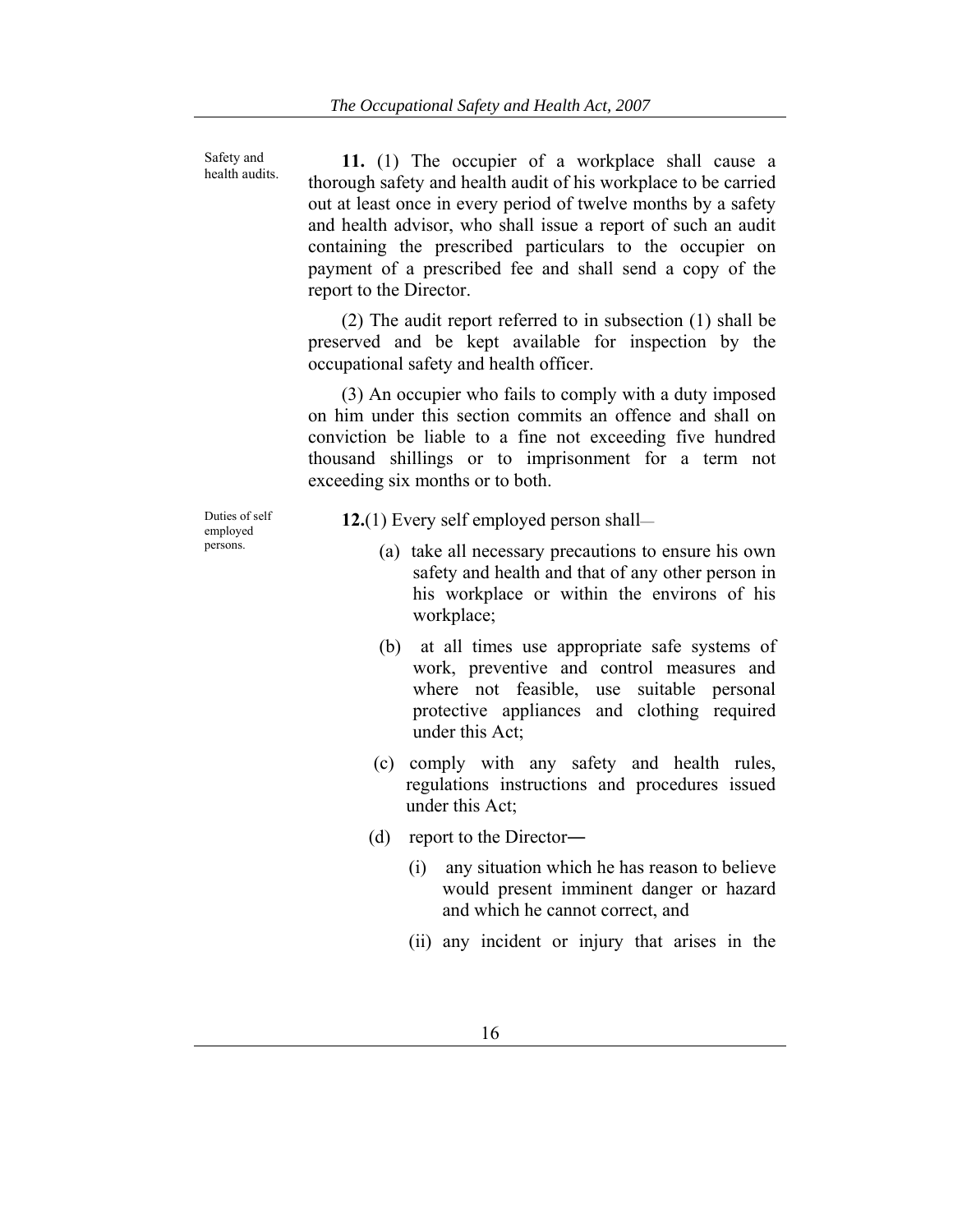course of or in connection with his work, as required under this Act.

(2) A self employed person who contravenes the provisions of this section commits an offence.

Duties of

employee. **13.**(1) Every employee shall, while at the workplace—

- (a) ensure his own safety and health and that of other persons who may be affected by his acts or omissions at the workplace;
- (b) co-operate with his employer or any other person in the discharge of any duty or requirement imposed on the employer or that other person by this Act or any regulation made hereunder;
- (c) at all times wear or use any protective equipment or clothing provided by the employer for the purpose of preventing risks to his safety and health;
- (d) comply with the safety and health procedures, requirements and instructions given by a person having authority over him for his own or any other person's safety;
- (e) report to the supervisor, any situation which he has reason to believe would present a hazard and which he cannot correct;
- (f) report to his supervisor any accident or injury that arises in the course of or in connection with his work; and
- (g) with regard to any duty or requirement imposed on his employer or any other person by or under any other relevant statutory provision, co-operate with the employer or other person to enable that duty or requirement to be performed or complied with.
- (2) A employee who contravenes the provisions of this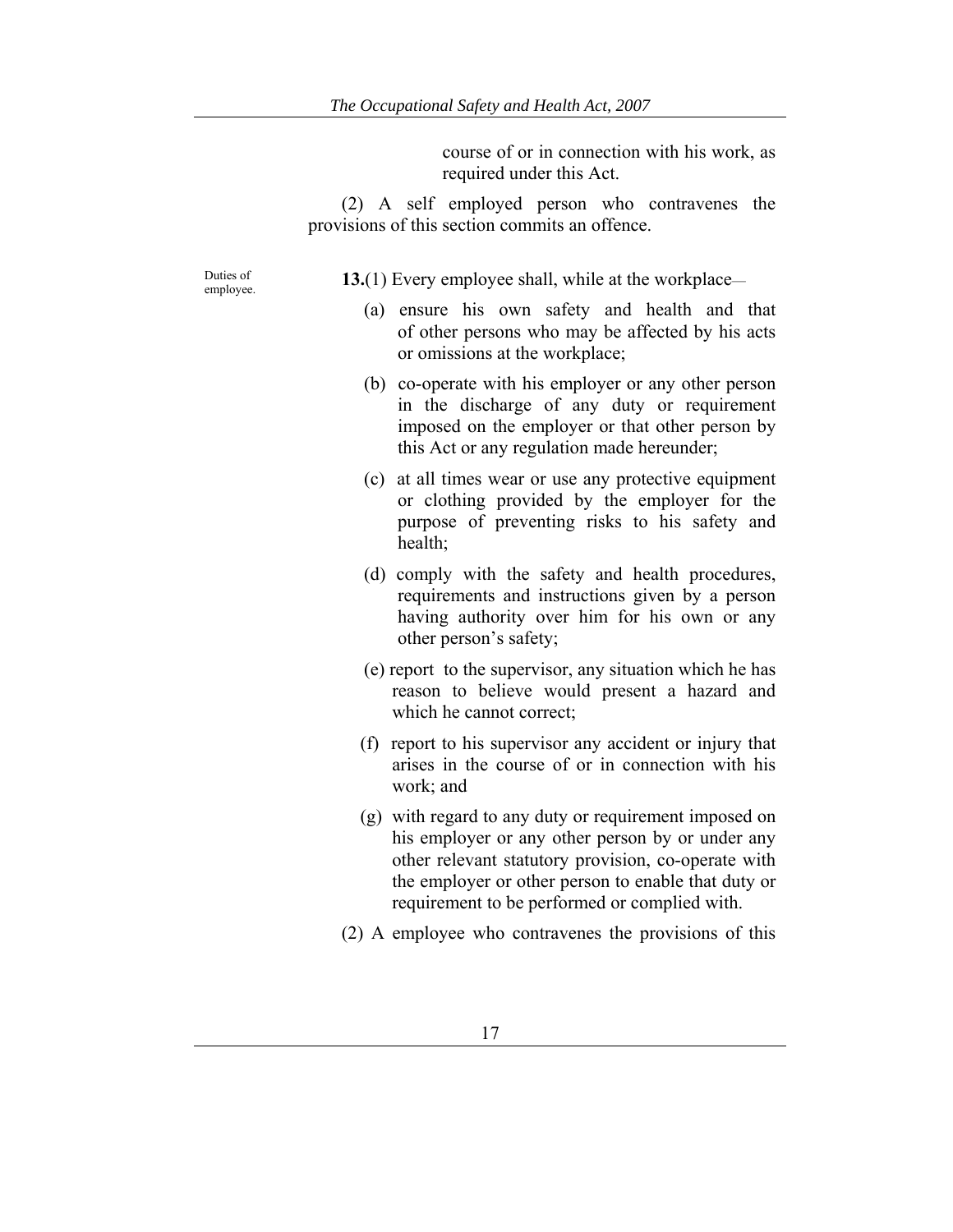section commits an offence and shall, on conviction, be liable to a fine not exceeding fifty thousand shillings or to imprisonment for a term not exceeding three months or to both.

Duty to report any dangerous situation.

**14.**(1) Every employee shall report to the immediate supervisor any situation which the employee has reasonable grounds to believe presents an imminent or serious danger to the safety or health of that employee or of other employee in the same premises, and until the occupier has taken remedial action, if necessary, the occupier shall not require the employee to return to a work place where there is continuing imminent or serious danger to safety or health.

(2) An employee who has left a work place, which the employee has reasonable justification to believe presents imminent and serious danger to life and health shall not be dismissed, discriminated against or disadvantaged for such action by the employer.

(3) It shall be an offence for a person on whom a duty is imposed under this section to fail to carry out that duty.

**15.** A person who wilfully interferes with or misuses any means, appliance, convenience or other thing provided or done in the interests of safety, health and welfare in pursuance of this Act commits an offence and shall, on conviction, be liable to a fine not exceeding one hundred thousand shillings or to imprisonment for a term not exceeding three months or to both.

**16.**(1) No person shall engage in any improper activity or behaviour at the workplace, which might create or constitute a hazard to that person or any other person.

(2) For purposes of this section, improper activity or behaviour includes boisterous play, scuffling, fighting, practical jokes, unnecessary running or jumping or similar conduct.

Duty not to interfere with or misuse things provided pursuant to certain provisions.

Prohibition against creation of hazards.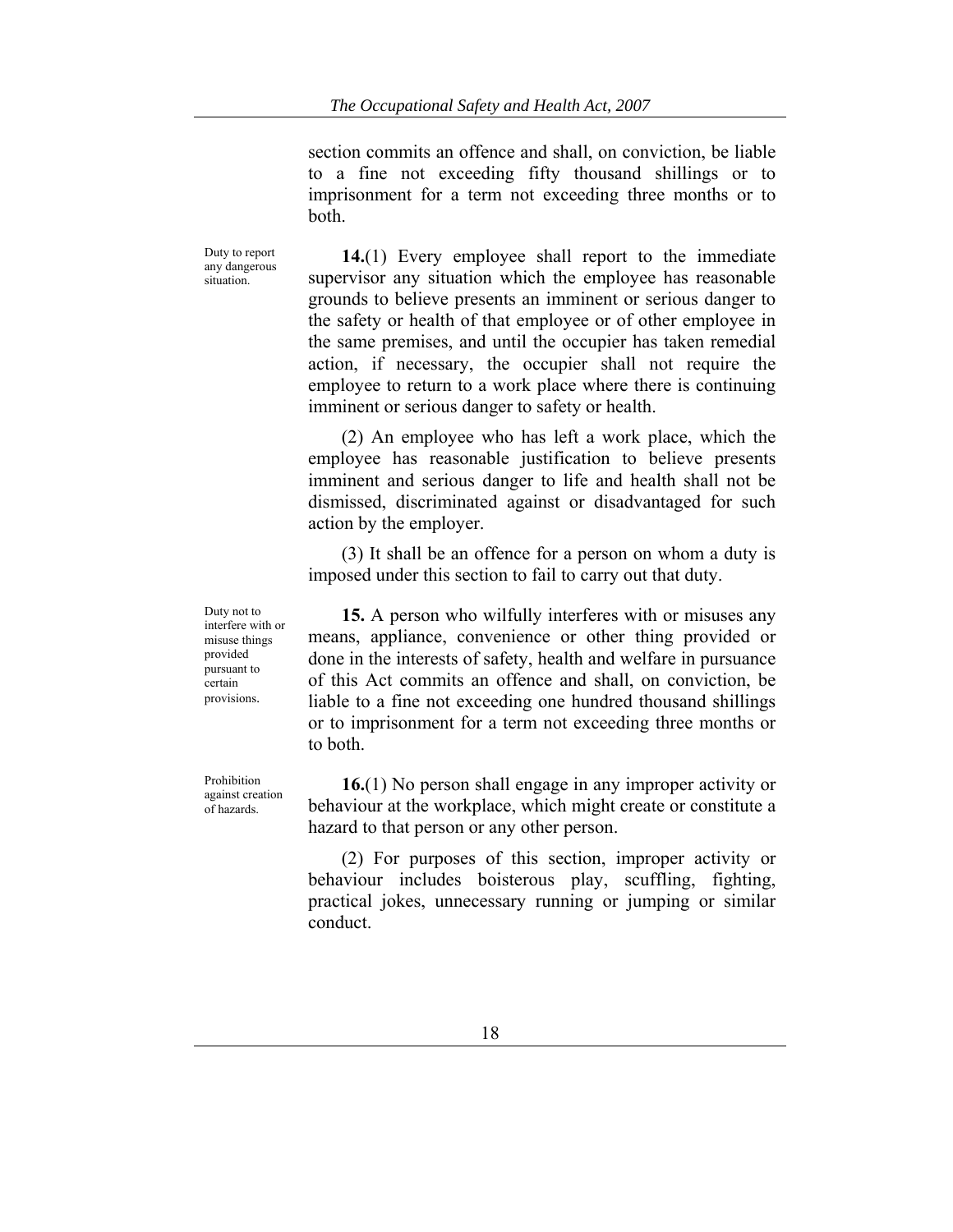General duties of occupier and self-employed to persons other than their employees.

**17.**(1) Every occupier shall conduct his undertaking in such a manner as to ensure, that a person who is not his employee who may be affected thereby is not exposed to risks to safety or health.

(2) Every self-employed person shall conduct his undertaking in such a way as to ensure that he and any other person who is not his employee who may be affected thereby is not exposed to risks to safety or health.

(3) It shall be the duty of every employer and every self employed person to give relevant safety and health information to every person, not being his employee who may be affected by the manner in which the employer or the self employed person conducts his undertaking, on such aspects of the way he conducts his business as may affect safety or health.

(4) It shall be an offence for a person on whom a duty is imposed under this section to fail to carry out such a duty.

Duties of an occupier of a place of work to persons other than his employee s.

**18.**(1) An occupier of non-domestic premises which have been made available to persons, not being his employees, as a place of work, or as a place where the employee s may use a plant or substance provided for their use there, shall take such measures as are practicable to ensure that the premises, all means of access thereto and egress therefrom available for use by persons using the premises, and any plant or substance in the premises provided for use there, are safe and without risks to health.

(2) A person who has, by virtue of a contract, lease or otherwise, an obligation of any extent in relation to the——

- (a) maintenance or repair of a place of work or any means of access thereto or egress there from; or
- (b) prevention of risks to safety and health that may arise from the use of any plant or substance in the place of work,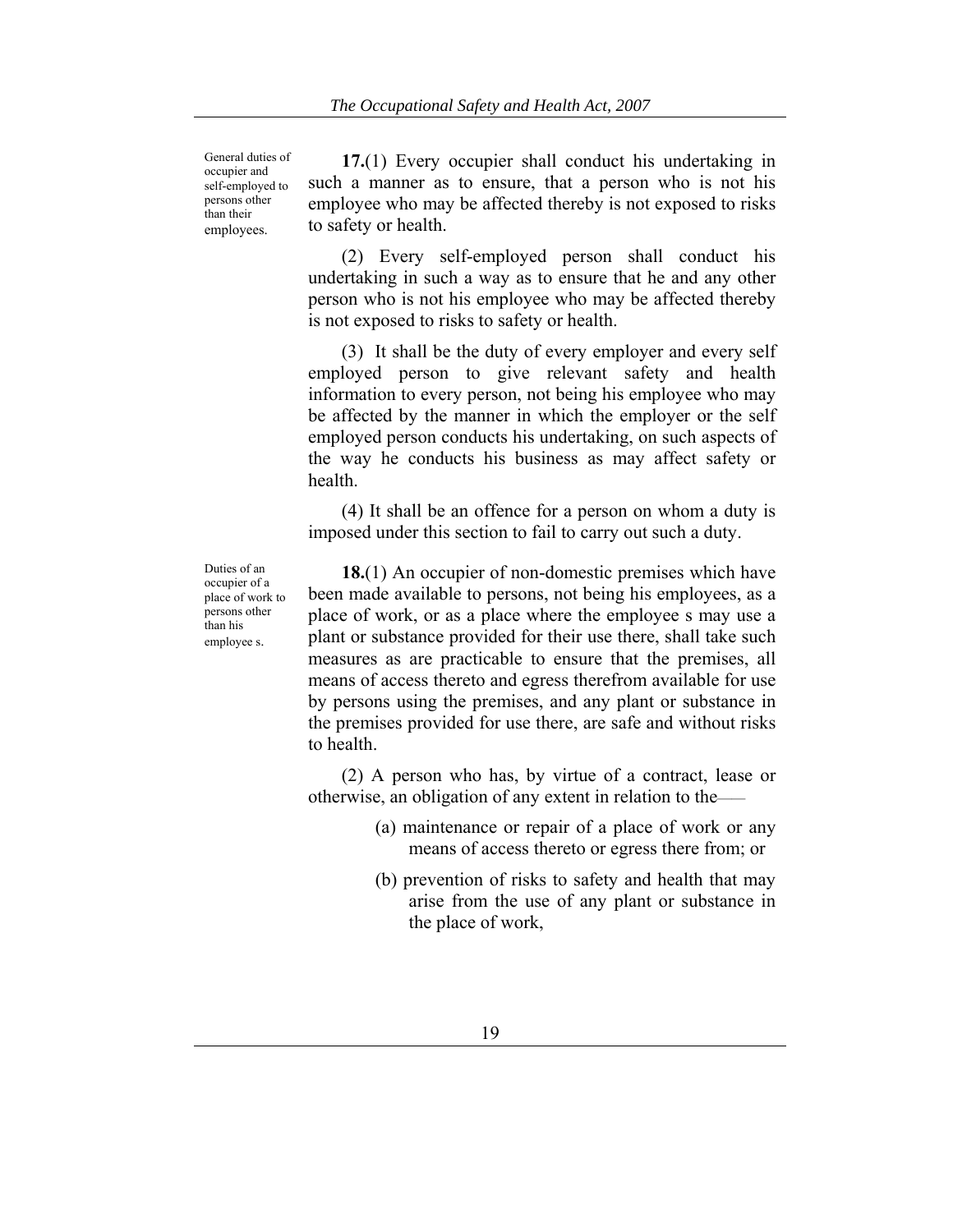shall for the purpose of subsection (1), be deemed to have control of the matters to which his obligation extends.

(3) It shall be an offence for a person on whom a duty is imposed under this section to fail to carry out such a duty.

General duty of persons in control of certain premises in relation to harmful emissions into atmosphere.

**19.**(1) An occupier of any premises likely to emit, poisonous, harmful, injurious or offensive substances, into the atmosphere shall use the best practicable means to—

- (a) prevent such emissions into the atmosphere; and
- (b) render harmless and inoffensive the substances which may be emitted.

(2) The reference in subsection (1) to the means to be used for the purpose of that section includes a reference to the ―

- (a) manner in which the plant provided for those purposes is used; and
- (b) supervision of any operation involving the emission of substances to which that subsection applies.

(3) An occupier who contravene**s** the provisions of this section commits an offence

**20.**(1) A person who designs, manufactures, imports or supplies any article for use at work shall—

- (a) ensure, that the article is so designed and constructed as to be safe and without risks to health when properly used;
- (b) carry out, or arrange for the carrying out of such testing and examination as may be necessary to ensure that the article is safe and without risk to health when properly used;
- (c) take such steps as are necessary to ensure that there is available, in connection with the use of the article at work, adequate information about the use for which it is designed and has been

Duties of designers, manufacturers importers etc with regard to articles and substances for use at work.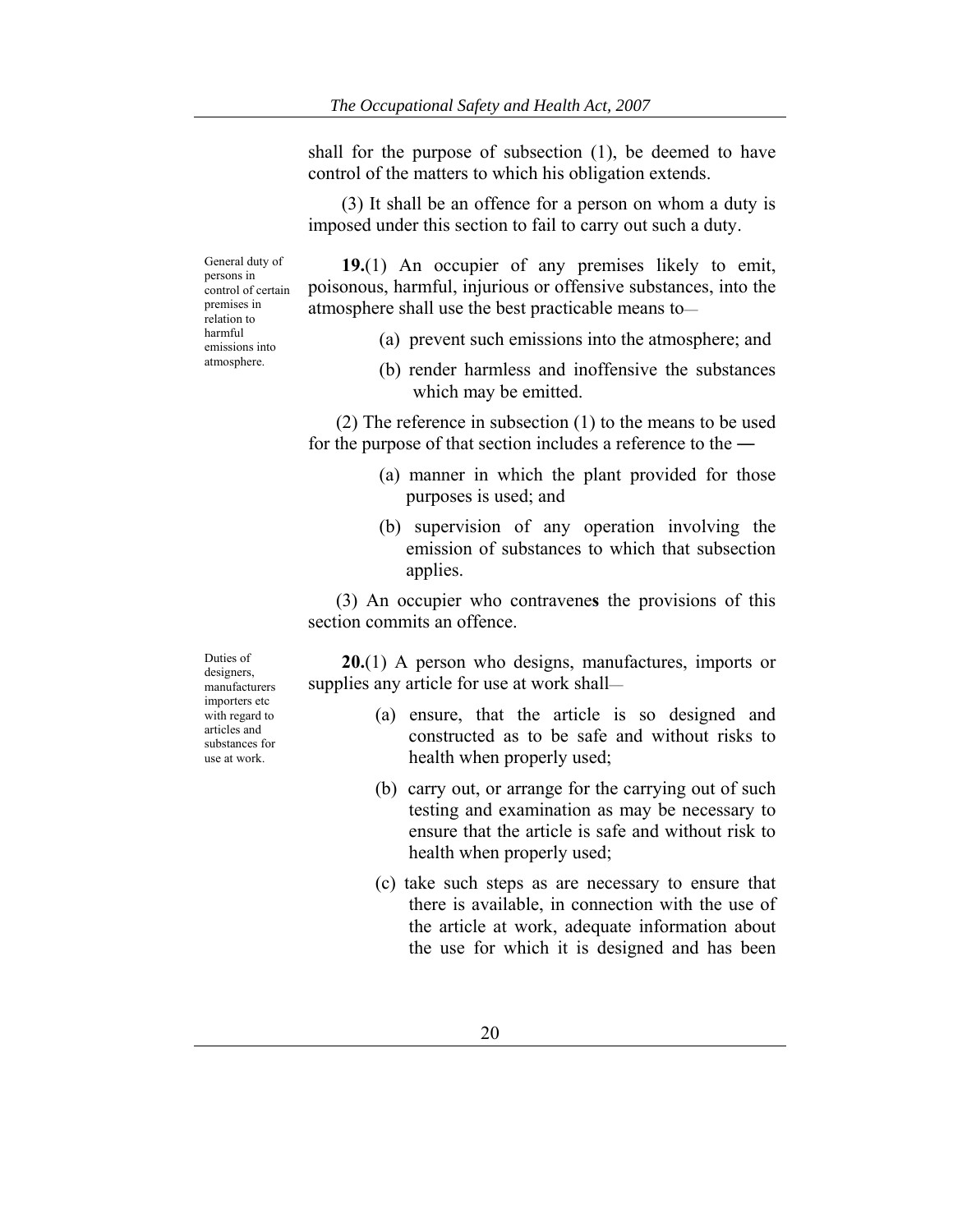tested, and about any conditions necessary to ensure that, when put to that use, it will be safe and without risks to health.

(2) A person who designs or manufactures any article for use at work shall carry out or arrange for the carrying out of any necessary research to identify, eliminate or minimise any risks to safety or health to which the design or article may give rise.

(3) A person who erects or installs any article for use at work in any premises where that article is to be used by a worker shall ensure, that the way in which the article is erected or installed makes it safe and it not a risk to the safety and health of the worker when properly used.

(4) A person who manufactures, imports or supplies any substance for use at work shall——

- (a) ensure, that the substance is safe and without risks to health when properly used;
- (b) carry out or arrange for the carrying out of such testing and examination as may be necessary to ensure that the substance is safe and without risk to health when properly used;
- (c) take such steps as are necessary to ensure that there is available, in connection with the use of the substance at work adequate information about the results of any relevant tests which have been carried out on or in connection with the substance and about any conditions necessary to ensure that it will be safe and without risks to health when properly used.

(5) A person who manufactures any substance for use at work shall carry out or arrange for the carrying out of any necessary research to discover and, so far as is reasonably practicable, to identify, eliminate or minimise any risks to safety or health to which the substance may give rise.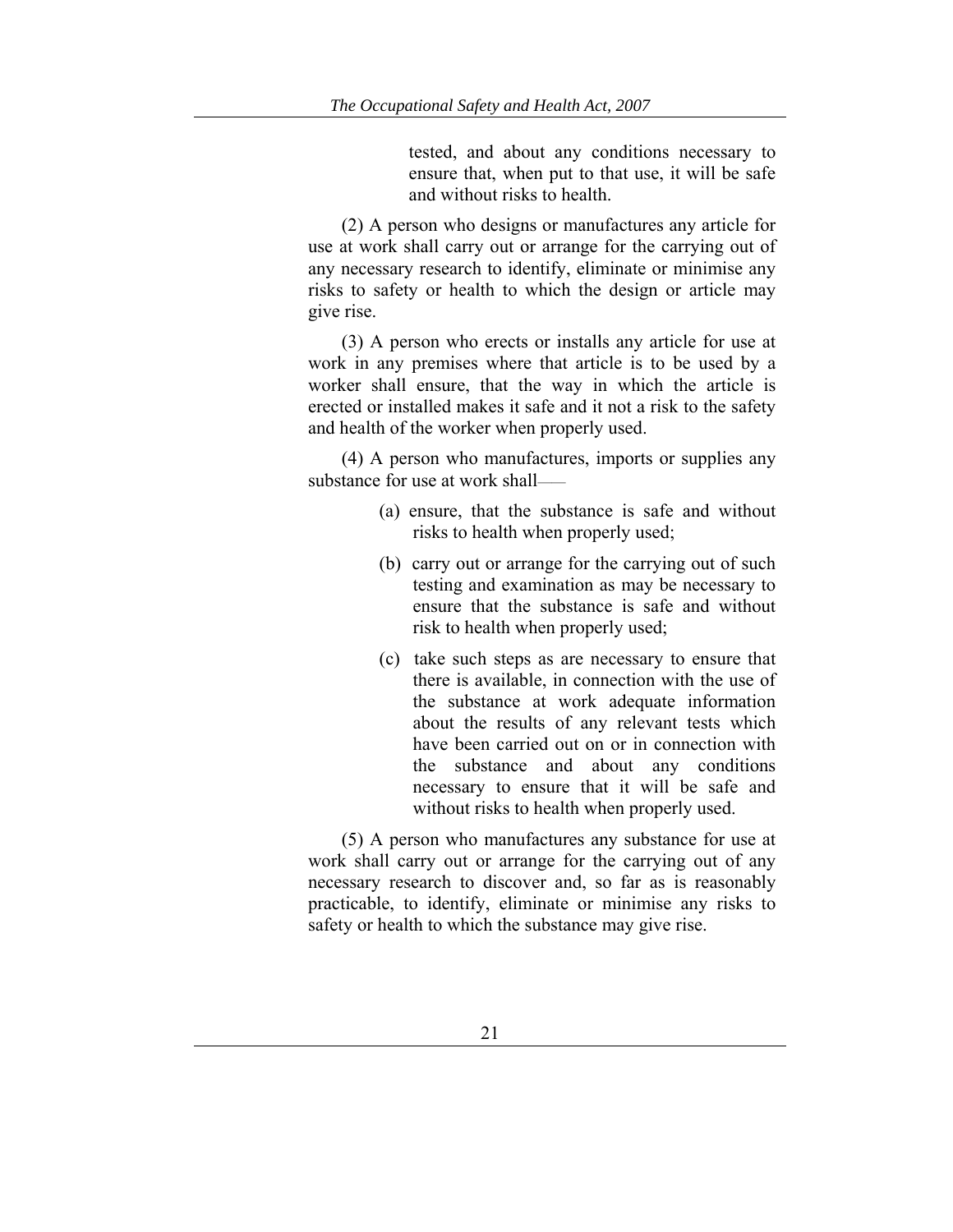(6) Nothing in this section shall be taken to require a person to repeat any test, examination or research which has been carried out otherwise than by him or at his instance, in so far as it is reasonable for him to rely on the results thereof for the purposes of this section.

(7) A duty imposed on any person by this section shall extend only to things done in the course of a trade, business or other undertaking carried on by him whether for profit or not, and to matters within his control.

(8) Where a person designs, manufactures, imports an article for, or supplies an article to another person on the basis of a written undertaking by that other person to take specified steps sufficient to ensure, so far as is reasonably practicable, that the article will be safe and without risks to health when properly used, the undertaking shall have the effect of relieving the first-mentioned person from the duty imposed by subsection (1)(a) to such extent as is reasonable having regard to the terms of the undertaking.

(9) Where a person ("the ostensible supplier") supplies any article for use at work or substance for use at work to another person ("the customer") under a hire-purchase agreement, conditional, sale agreement or credit-sale agreement, and the ostensible supplier—

- (a) carries on the business of financing the acquisition of goods by others by means of such agreements; and
- (b) in the course of that business, acquired his interest in the article or substance supplied to the customer as a means of financing its acquisition by the customer from a third person ("the effective supplier"),

the effective supplier and not the ostensible supplier shall be treated for the purposes of this section as supplying the article or substance to the customer, and any duty imposed by this section on a supplier shall be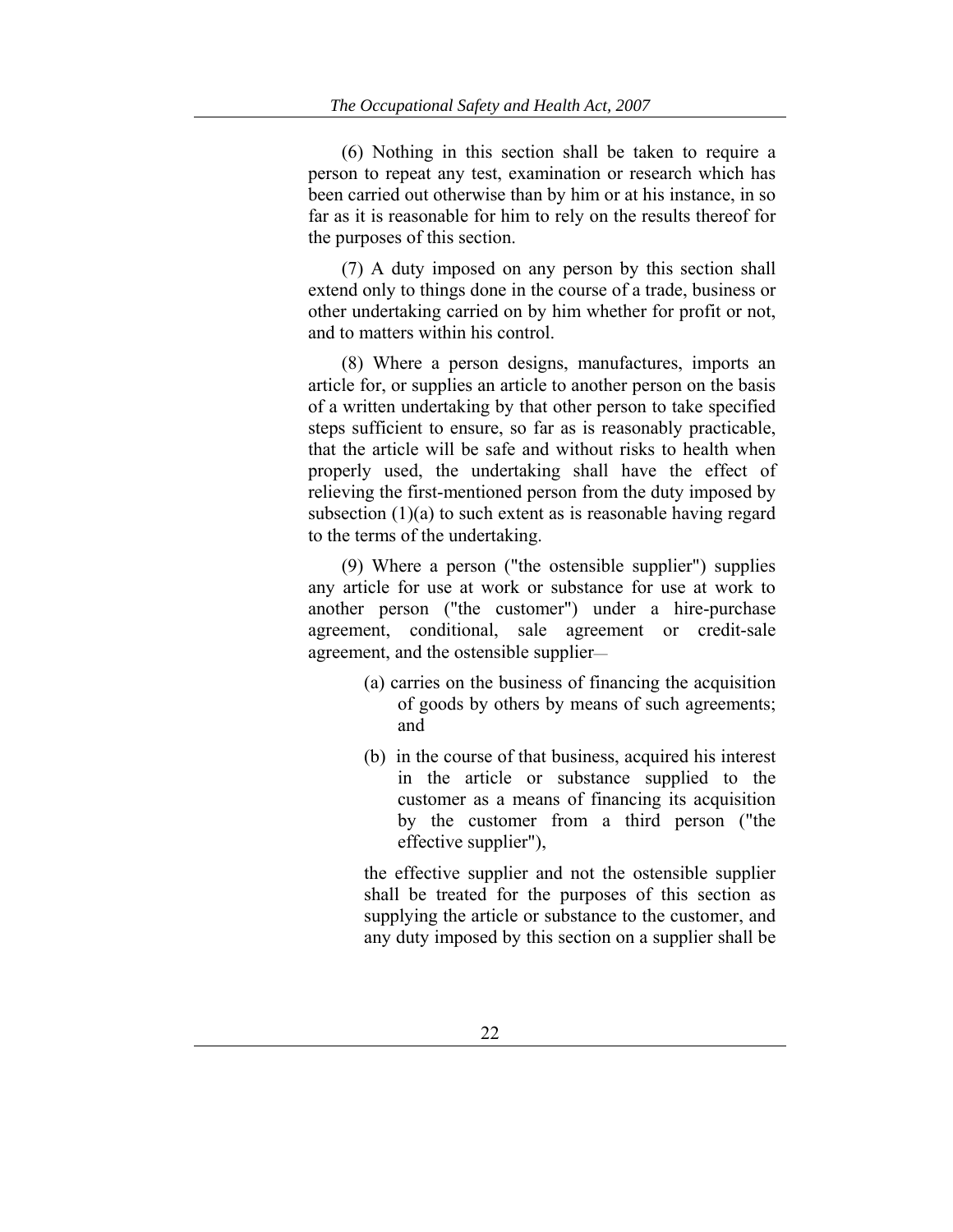imposed on the effective supplier and not on the ostensible supplier.

(10) For purposes of this section, an article or substance is not to be regarded as properly used where it is used without regard to any relevant information or advice relating to its use which has been made available by a person by whom it was designed, manufactured, imported or supplied.

(11) A person who fails to carry out a duty imposed by this section commits an offence and shall on conviction be liable to a fine not exceeding two hundred thousand shillings or to imprisonment for a term not exceeding six months or to both.

Notice of accidents and dangerous occurrences.

**21.**(1) An employer or self-employed person shall notify the area occupational safety and health officer of any accident, dangerous occurrence, or occupational poisoning which has occurred at the workplace.

(2) Where an accident in a workplace, causes the death of a person therein, the employer or self employed person shall—

- (a) inform the area occupational safety and health officer within twenty-four hours of the occurrence of the accident; and
- (b) send a written notice of the accident in the prescribed form to the area occupational safety and health officer within seven days of the occurrence of the accident.

(3) Where an accident in a workplace causes non-fatal injuries to a person therein, the employer shall send to the area occupational safety and health officer, a written notice of the accident in the prescribed form within seven days of the occurrence of the accident.

(4) In the case of death due to a workplace accident, nonfatal injuries arising from a workplace accident, an occupational disease or a dangerous occurrence at the workplace, involving a self-employed person incapable of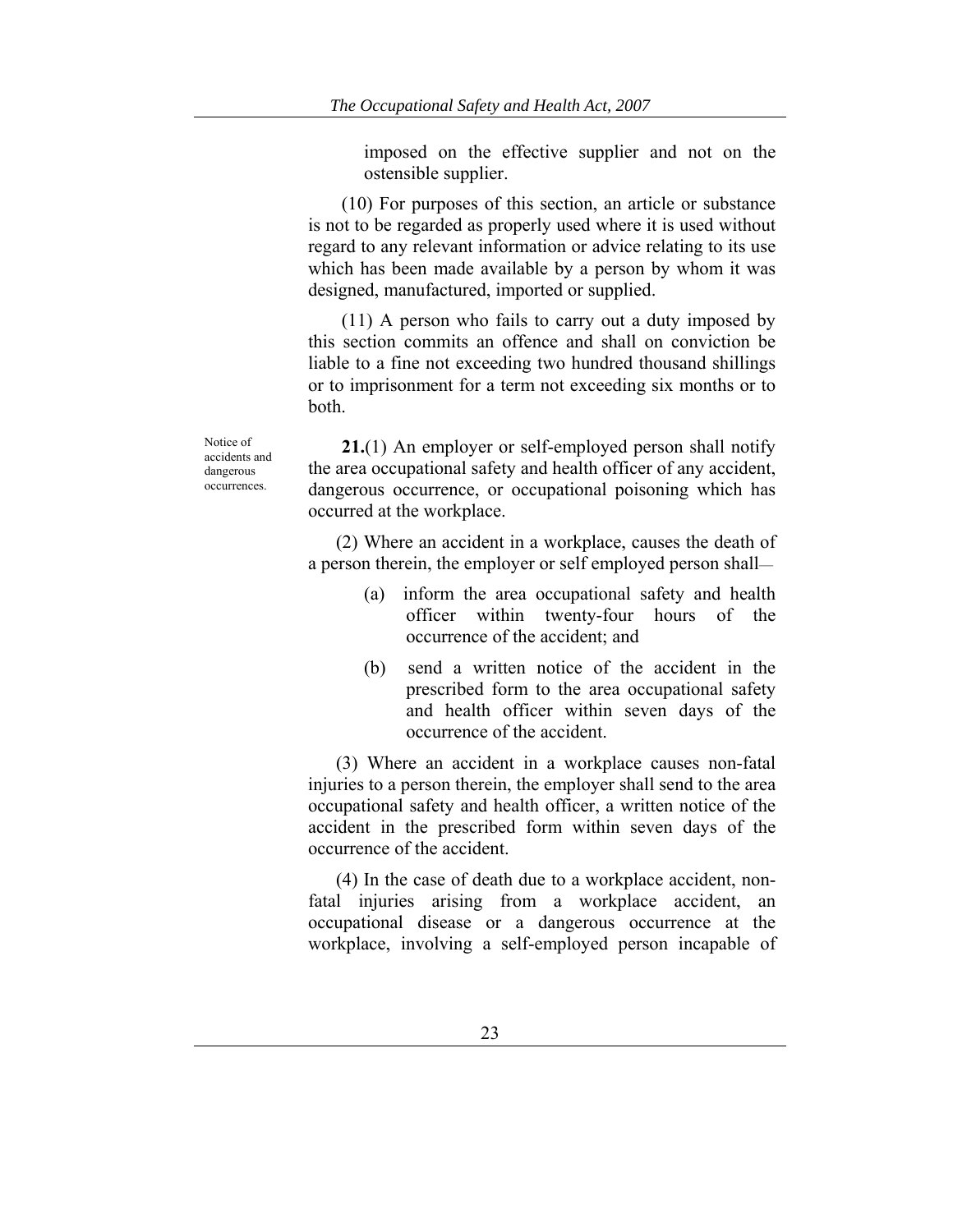submitting notification, such notification shall be submitted to the area occupational safety and health officer by the occupier.

(5) An employer shall cause all workplace injuries to be entered in the general register specified in section 122.

(6) Where a person injured in an accident dies after the accident is notified under this section, the employer shall send a notice of the death in writing, to the area occupational safety and health officer as soon as he is informed of the death.

(7) Where an accident to which this section applies occurs to an employee and the occupier of the workplace is not the employer of the person injured or killed, the employer of that employee, shall, immediately report the accident to the occupier or, the Director and the area occupational safety and health officer.

 (8) The provisions of this section shall extend and apply to the dangerous occurrences specified in the First Schedule

(9) The Minister may, on the advice of the Council, by notice in the Gazette amend the First Schedule.

(10) A person who fails to notify an accident or a dangerous occurrence as required under this section commits an offence and shall on conviction be liable to a fine not exceeding two hundred thousand shillings or to imprisonment for a term not exceeding six months or to both.

Notification of occupational diseases.

**22.**(1) A medical practitioner attending a patient who he believes to be suffering from any disease specified in the Second Schedule, contracted in any workplace, shall within seven days of attending the patient unless such a notice has been previously sent, send to the Director, a notice stating the name and full postal address of the patient, the disease from which, in the opinion of the medical practitioner, the patient is suffering, and the name and address of the workplace in which the patient was last employed.

(2) A medical practitioner who fails to send a notice in as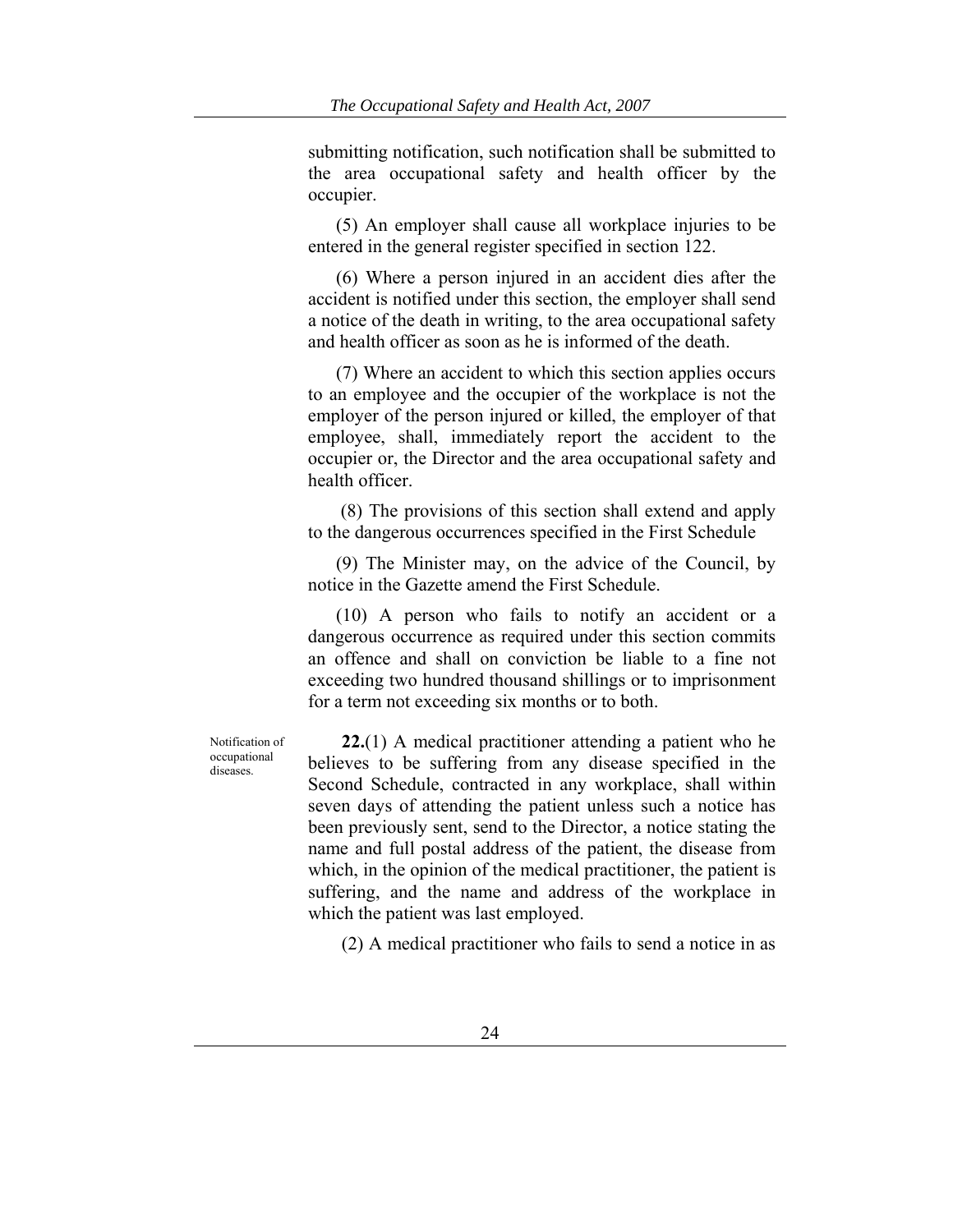required by subsection (1), commits an offence and shall on conviction be liable to a fine not exceeding fifty thousand shillings.

(3) An occupier shall send a written notice of any disease, specified in the Second Schedule, occurring in a workplace to the Director and the provisions of section 21 with respect to the notification of accidents shall mutatis mutandis apply to any notification of diseases.

(4) The Minister may, by rules apply the provisions of this section to all workplaces or any class or description of workplace to any disease other not specified in the Second Schedule.

#### **PART III ― ADMINISTRATION**

The Director. **23.**(1) There shall be a Director of Occupational Safety and Health Services who shall be responsible for the administration of this Act.

- (2) The Director shall be–
	- (a) an ex officio member of the Council but shall have no right to vote; and
	- (b) the secretary of the Council.

 (3) The Director shall ensure adequate consultations on proposed occupational safety and health standards regulations, and codes of practice.

(4) The Director shall——

- (a) develop a five year strategic plan for improving occupational safety and health; and
- (b) ensure that the plan specified in paragraph(a) meets the existing and future needs of industry and the community.
- (5) The Director may, after consultation with the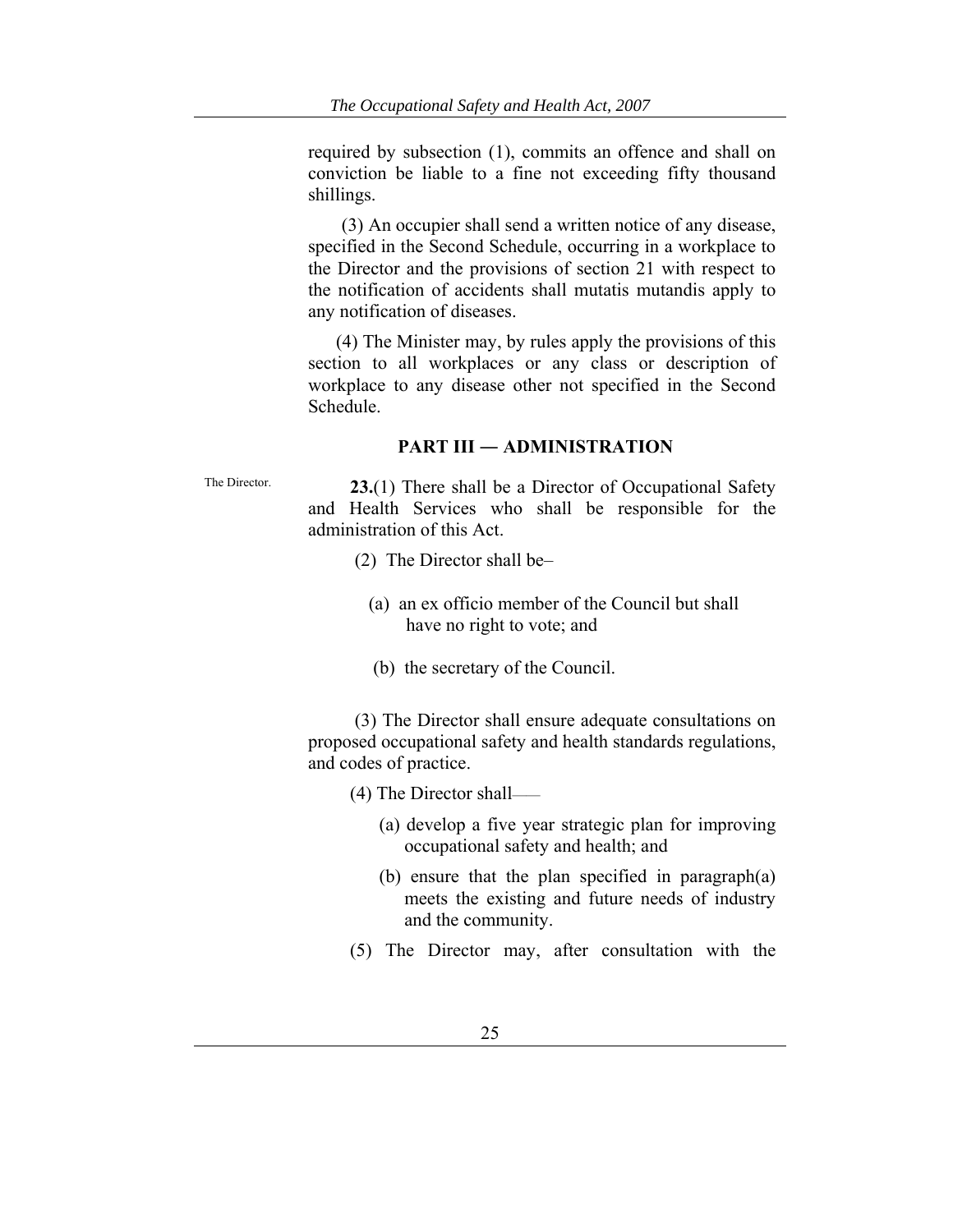technical advisory committee established under section 30, issue a certificate of approval to a competent person to carry out—

- (a) examination and testing of plants and equipments;
- (b) medical examination of employees;
- (c) medical surveillance on the health of persons employed;
- (d) safety and health audits of workplaces; or
- (e) any other function necessary under Act.

(6) A certificate of approval issued under this section shall be renewed annually.

(7) The Director may at any time revoke a certificate of approval issued under subsection (**5**).

(8) The Director——

- (a) shall promote education and training in occupational safety and health;
- (b) shall collect and disseminate information on occupational safety and health;
- (c) shall promote occupational safety and health in all workplaces and in the community to encourage a safety and health culture in workplaces;
- (d) may conduct training for enterprises, self employed persons, individuals and occupational safety and health officers;
- (e) may after consultation with the technical advisory committee, approve in writing training institutions providing occupational safety and health training.

(9) A notice or certificate issued by the Director under this section may be issued for a limited period and may be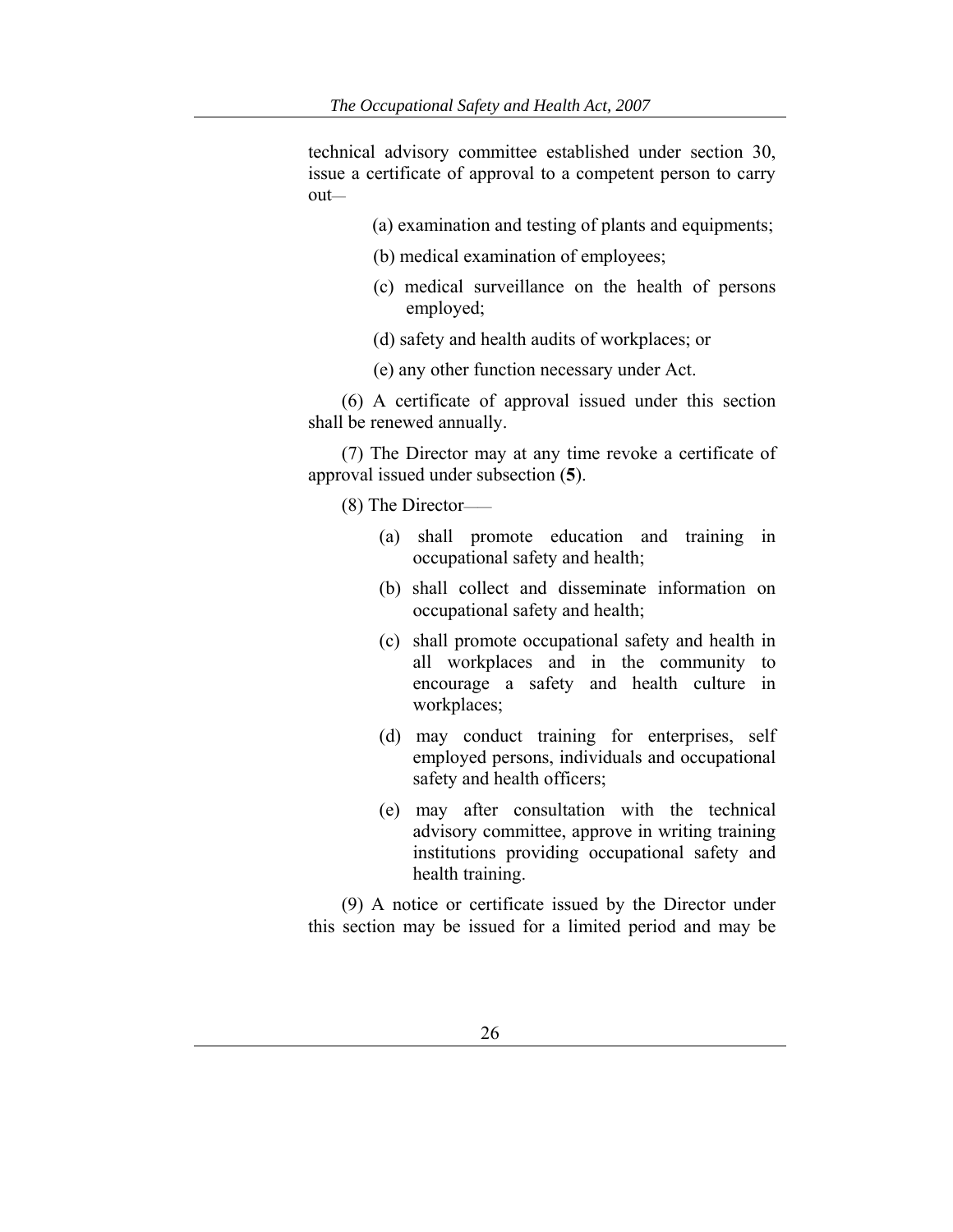varied or revoked by the Director.

Research and

Research and **24.**(1) The Director shall conduct directly or in related activities. collaboration with other persons or bodies, research, experiments and demonstrations relating to occupational safety and health, including studies of psychological factors involved, and relating to innovative methods, techniques and approaches of dealing with occupational safety and health problems.

> (2) The Director shall develop specific plans for such research, demonstration, and experiments as are necessary to produce criteria, including criteria for identifying toxic substances, for the formulation of safety and health standards under this act; and the Director on the basis of such research, demonstration, and experiments, or any other information available to him, shall develop and publish the criteria necessary for the purposes of this Act.

> (3) The Director shall develop criteria to deal with toxic material and harmful physical substances and agents which shall describe exposure levels that are safe for various periods of employment, including, but not limited to the exposure level, at which no employee will suffer impaired health, functional capacities or diminished life expectancy as a result of his work experience.

> (4) The Director shall conduct special research, experiments, and demonstrations relating to occupational safety and health as are necessary to explore new problems including those created by new technology in occupational safety and health, which may require ameliorative action beyond that which is otherwise provided for in this Act and shall also conduct research into the motivational and behavioural factors relating to the field of occupational safety and health.

> (5) In order to develop needed information regarding potentially toxic substances or harmful physical agents, the Director, may with the approval of the Minister, prescribe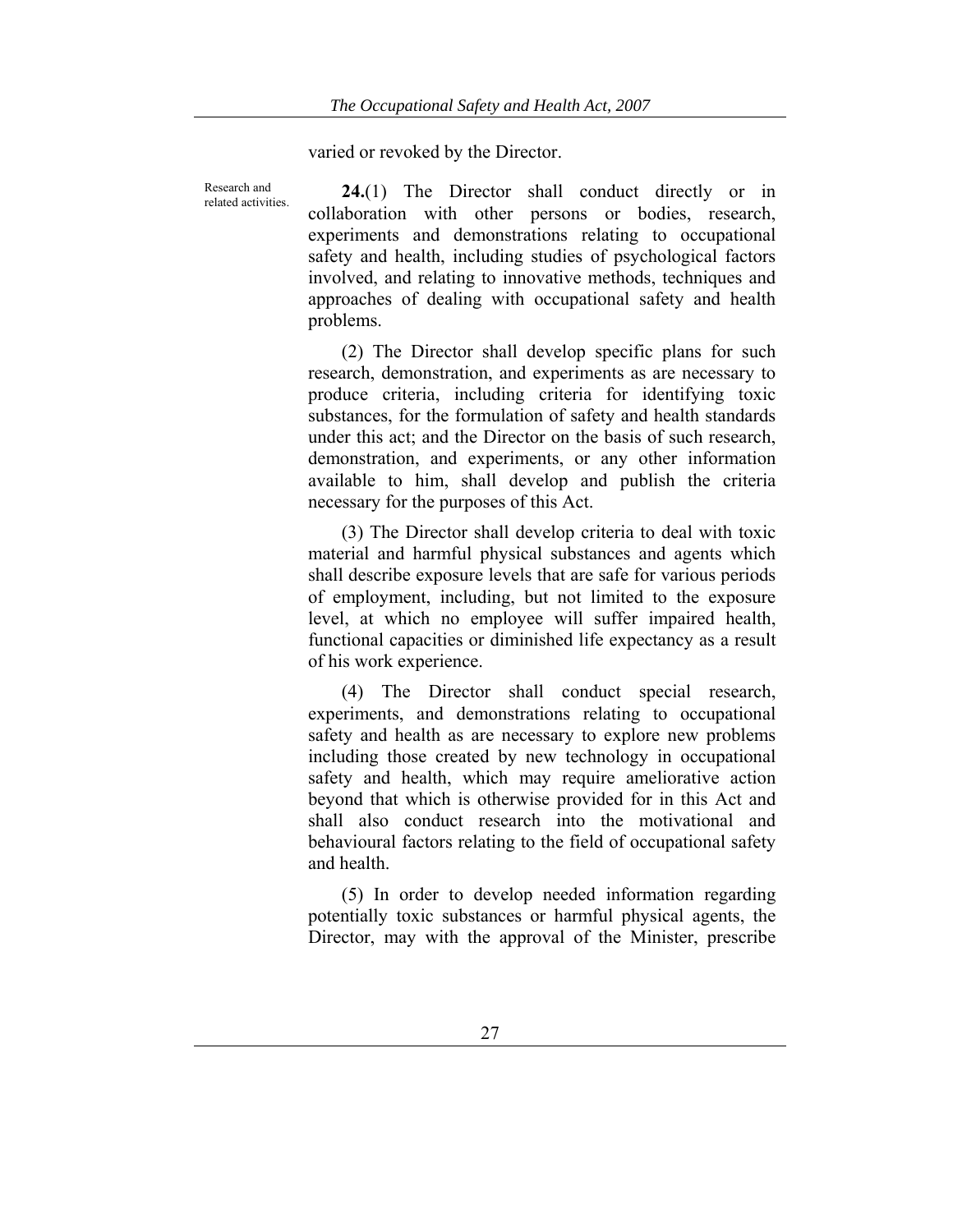regulations requiring employers to measure, record, and make reports on the exposure of employees to substances or physical agents which may endanger the health or safety of employees and may by such regulations, establish such programmes of medical examinations and tests as may be necessary for determining the incidence of occupational illnesses and the susceptibility of employees to such illness.

(6) The Director shall establish a safety and health institute to be known as the Occupational Safety and Health Institute to undertake research into all aspects of safety and health and to conduct safety and health skills training for occupational safety and health officers and other persons.

Collection, of occupation safety and health statistics.

**25.** In order to further the purposes of this Act, the Director shall develop and maintain an effective programme of collection, compilation and analysis of occupational safety and health statistics which shall cover work injuries and illnesses including all disabling, serious, or significant injuries and illnesses, whether or not involving loss of time from work, other than minor injuries requiring only first aid treatment and which do not involve medical treatment, loss of consciousness, restriction of work or motion, or transfer to another job.

Appointment of occupational safety and health officers.

**26.**(1) There shall be such senior deputy directors, deputy directors, assistant directors and occupational safety and health officers and such other officers as may be necessary, for the purposes of this Act.

(2) No person shall be appointed under subsection (1) unless that person is the holder of a degree in science, medicine, engineering, chemistry, physics, biochemistry, nursing, zoology, computer science, occupational safety and health or industrial hygiene;

(3) Notice of the appointment of an occupational safety and health officer shall be published in the Gazette.

(4) The Director shall issue to every officer appointed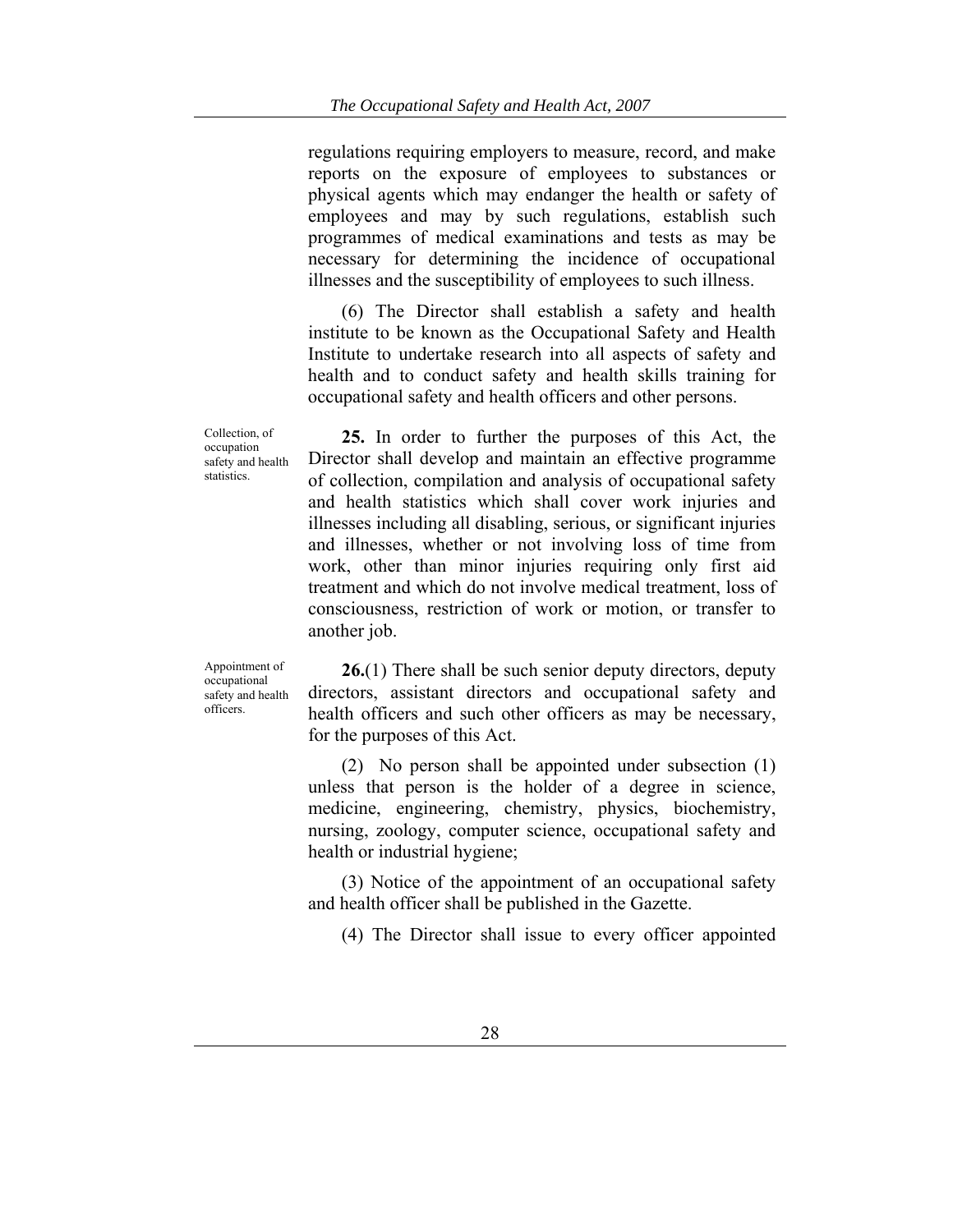under this section a certificate of authorization, which shall be produced on demand to the occupier or any person in charge of a workplace, which the officer intends to enter pursuant to this Act.

Establishment of the National Council for Occupational Safety and Health.

**27.**(1) There shall be a National Council for Occupational Safety and Health which shall advise the Minister on——

- (a) the formulation and development of national occupational safety and health, policy framework;
- (b) legislative proposals on occupational safety and health, including ways and means to give effect to International Labour Organization Conventions, and other international conventions and instruments relating to occupational safety, health, compensation and rehabilitation services;
- (c) strategic means of promoting the best practices in occupational safety and health.
- (d) the establishment, maintenance and development of a safety and health preventative culture;
- (e) reviewing the of provisions of this Act, rules and regulations, standards, industry codes of practice;
- (f) the statistical analysis of work related deaths and injuries; and
- (g) such other matters affecting occupational safety, health, as it considers desirable in the interest of improving the quality of working life in Kenya.

 (2) Without limiting subsection (1), the Director may advise the Council on the formulation and publication of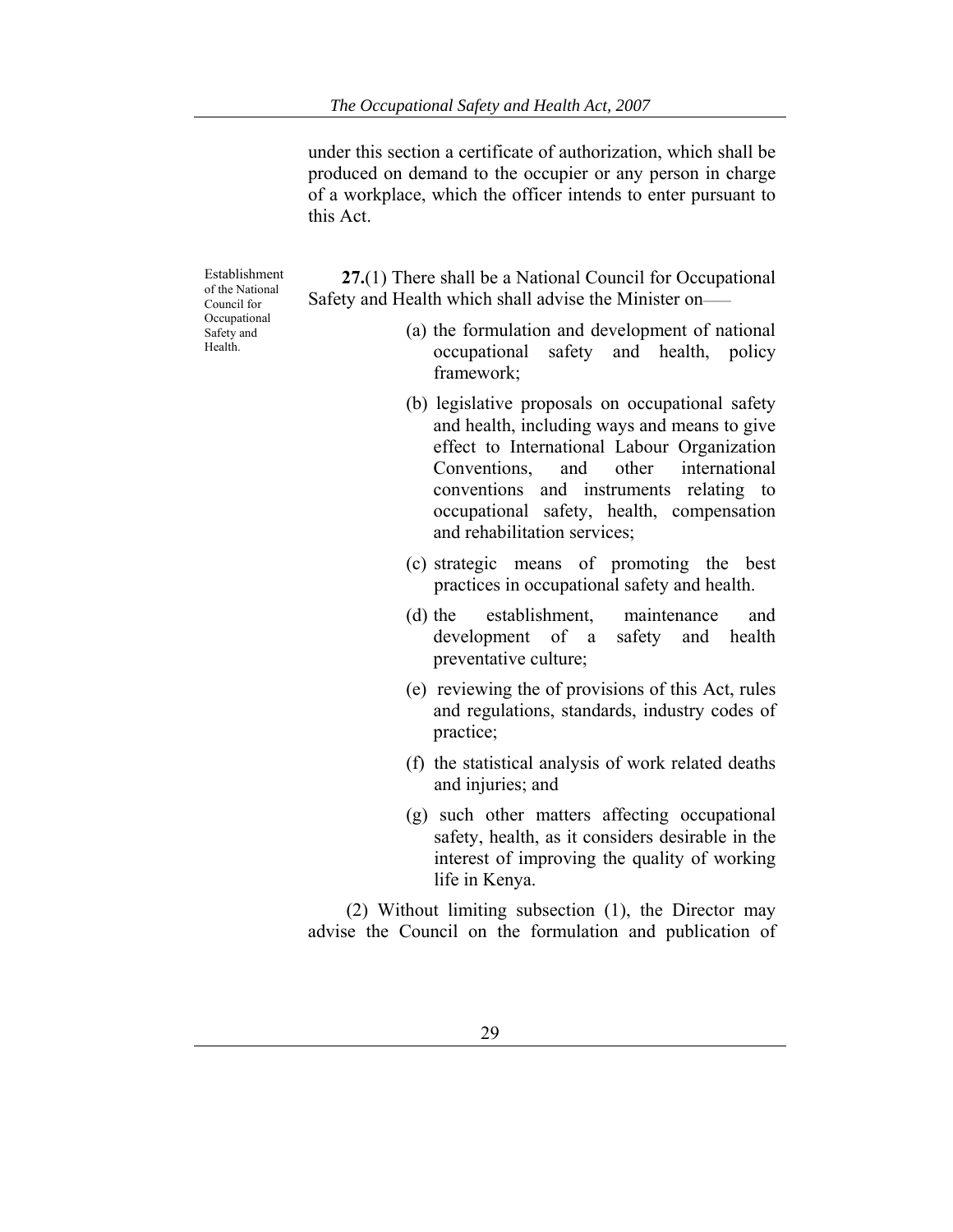standards, specifications or other forms of guidance for the purpose of assisting employers, employees and other users to maintain appropriate standards of occupational health and safety.

(3) The Council shall, at the request of the Minister and may of its own motion, investigate and make recommendations to the Minister on any matter connected with the safety and health of persons at work.

(4) The Council may——

- (a) establish committees in respect of different industries for the purpose of assisting the Council to perform its functions in relation to industry codes of practice; and
- (b) establish such other committees as it deems necessary for the purpose of assisting the Council to perform its functions.

(5) A committee shall consist of such number of persons as may be appointed by the Council from among its members.

(6) The Council shall consider recommendations made to it by any one of its committees or any other person.

(7) The Council shall perform such other functions as the Minister may, from time to time assign to it.

Membership of

the Council. **28.**(1) The Council shall consist of a chairman and the members specified in subsection (2) who shall be appointed by the Minister by notice in the Gazette.

- (2) The members of the Council shall be—
- (a) one representative from each of the following ministries—
	- (i) health;
	- (ii) agriculture;
	- (iii) livestock development;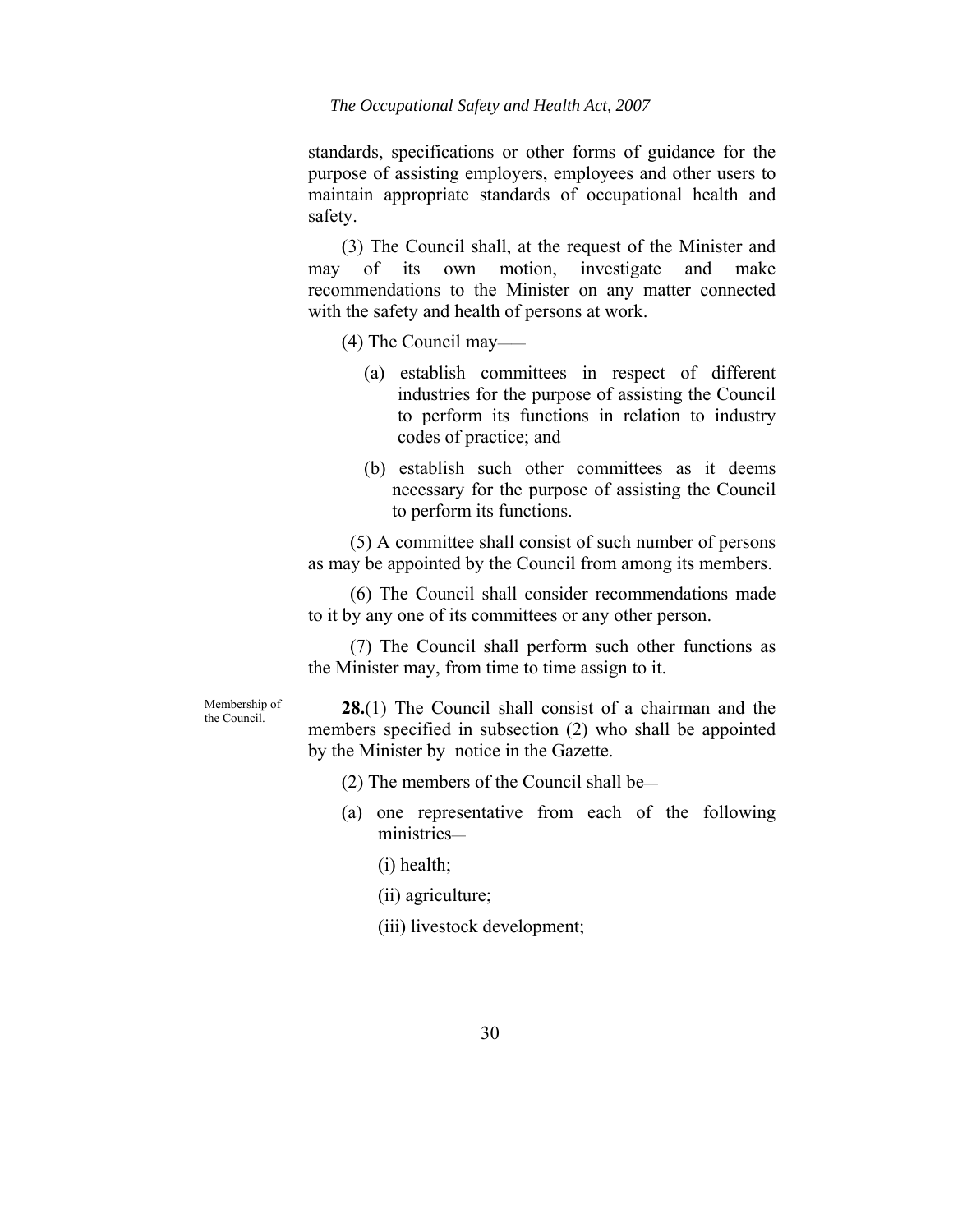- (iv) industry;
- (v) water development;
- (vi) local authorities; and
- (vii)education;

 (b) one representative from each of the following organisations and Government departments—

- (i) the Government Chemist
- (ii) the Kenya Bureau of Standards
- (iii) the Central Bureau of Statistics;
- (iv) the Commissioner of Insurance;
- (v) the Association of Kenya Insurers;
- (vi) the public universities;
- (vii) the National Environmental Management Authority.
- (viii) the National Council for Science and Technology;
- (ix) the most representative employers organisation;
- (x) the most representative workers' organisation;
- (xi) the Kenya Occupational Safety and Health Association, and
- (c) Three persons with relevant qualifications and experience in occupational safety and health who shall not be public officers.

(3) The chairman of the Council shall be a person who has demonstrated ability to manage occupational safety and health at the policy level or enterprise level.

(4) In appointing a person as a member the Minister may consider the person's practical experience, and competence, in the management of occupational safety and health or related field.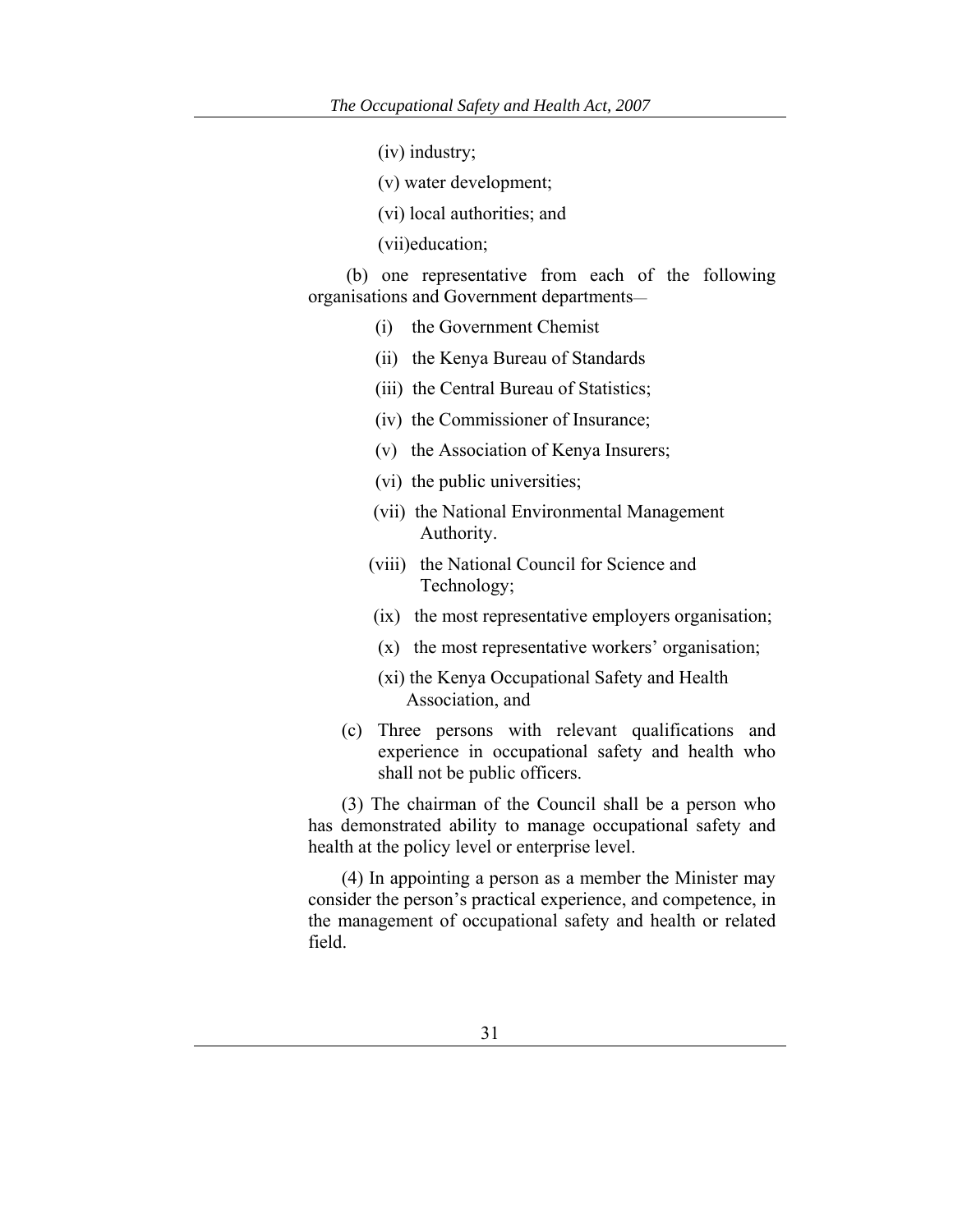(5) The Council may co-opt any number of persons with expert knowledge and experience whose assistance or advice it may require, but a person so co-opted shall not vote in a meeting of the Council or be counted as a member thereof for purposes of forming a quorum.

 (6) The provisions of the Third Schedule shall apply to the members of the Council.

(7) The Minister shall with the approval of Treasury determine the allowances of the members of the Council.

Technical advisory committee.

Annual Report. **29.** As soon as practical, but within three months after the end of each financial year, the Council shall prepare and give to the Minister a report on the Council's operations for the year.

> **30.**(1) The Director may from time to time constitute a technical advisory committee.

(2) A technical advisory committee shall consist of the Director as chairman and not less than five other members from relevant occupational safety and health disciplines.

Functions of the technical advisory committee.

**31.** (1) A technical advisory committee shall—

- (a) approve persons for purposes of this Act;
- (b) approve institutions or firms to carry out laboratory tests and analysis of substances and articles for use at workplaces;
- (c) approve training syllabi to be used by organizations, institutions, firms or consultants offering occupational safety and health courses;
- (d) ensure professional ethics of all approved persons and institutions;
- (e) formulate and publish standards and specifications or other forms of guidance for the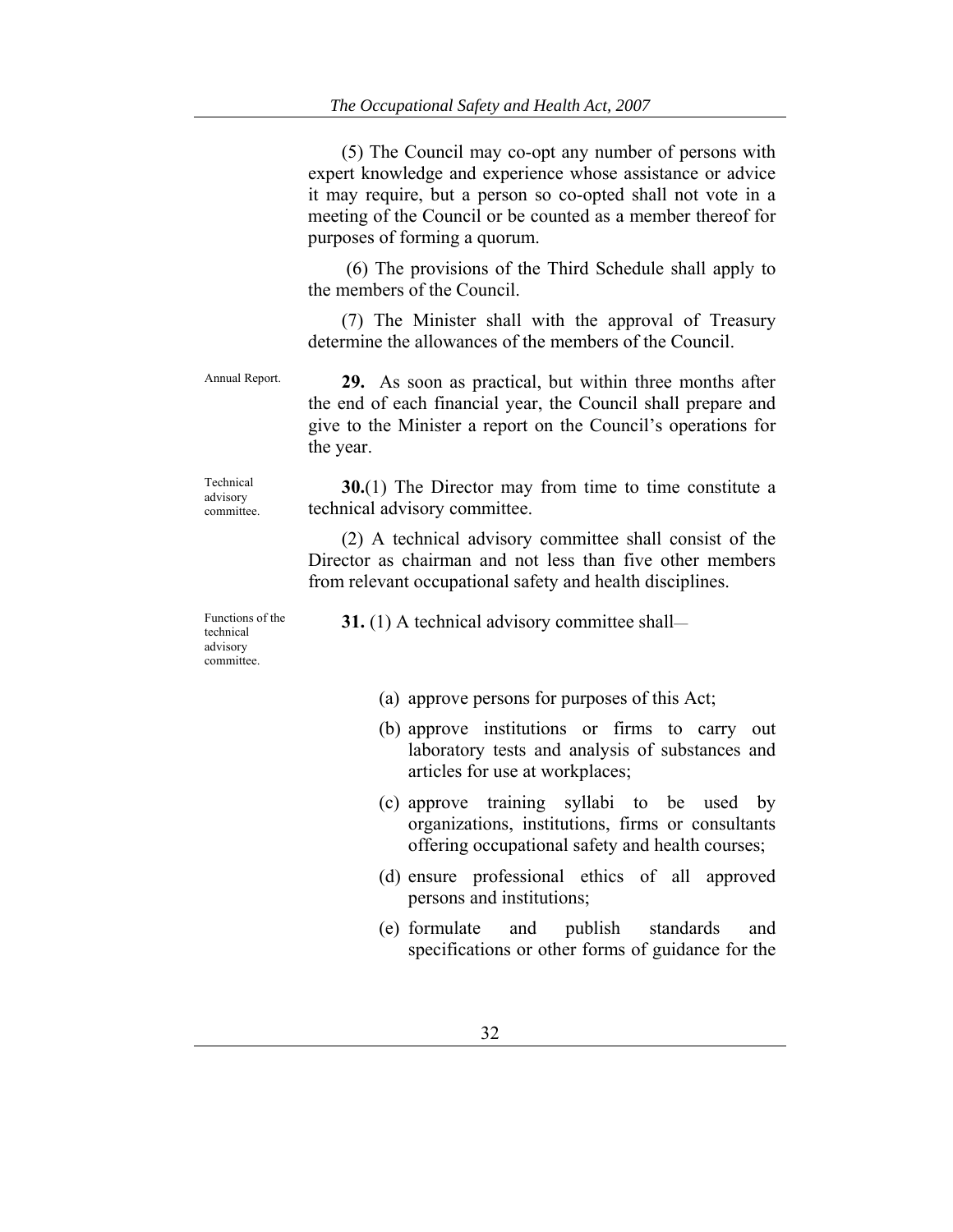purpose of assisting employers, employees and other users to maintain adequate standards of occupational safety and health at the workplace;

- (f) promote education and training in occupational safety and health;
- (g) collect and disseminate information on occupational safety and health; and
- (h) carryout any other activity relating to occupational safety and health;

 (2) The Minister shall, with approval of the Treasury determine the allowances for the members of the committee.

Powers of an occupational safety and health officer.

**32.**(1) An occupational safety and health officer shall, for the purpose of the execution of this Act, have power to do all or any of the following things—

(a) to enter, inspect and examine, by day or by night, a workplace, and every part thereof, when he has reasonable cause to believe that any person is employed therein, and to enter, inspect and examine, by day, any place which he has reasonable cause to believe to be a workplace and any part of any building of which a workplace forms part and in which he has reasonable cause to believe that explosive, highly inflammable or any other hazardous materials are stored or used:

Provided that—

(i) an occupational safety and health officer shall, whenever it is practicable so to do and will not in his opinion defeat the object of his inspection, notify the occupier or some other person in authority at a workplace of his arrival at the workplace for the purpose of inspecting it;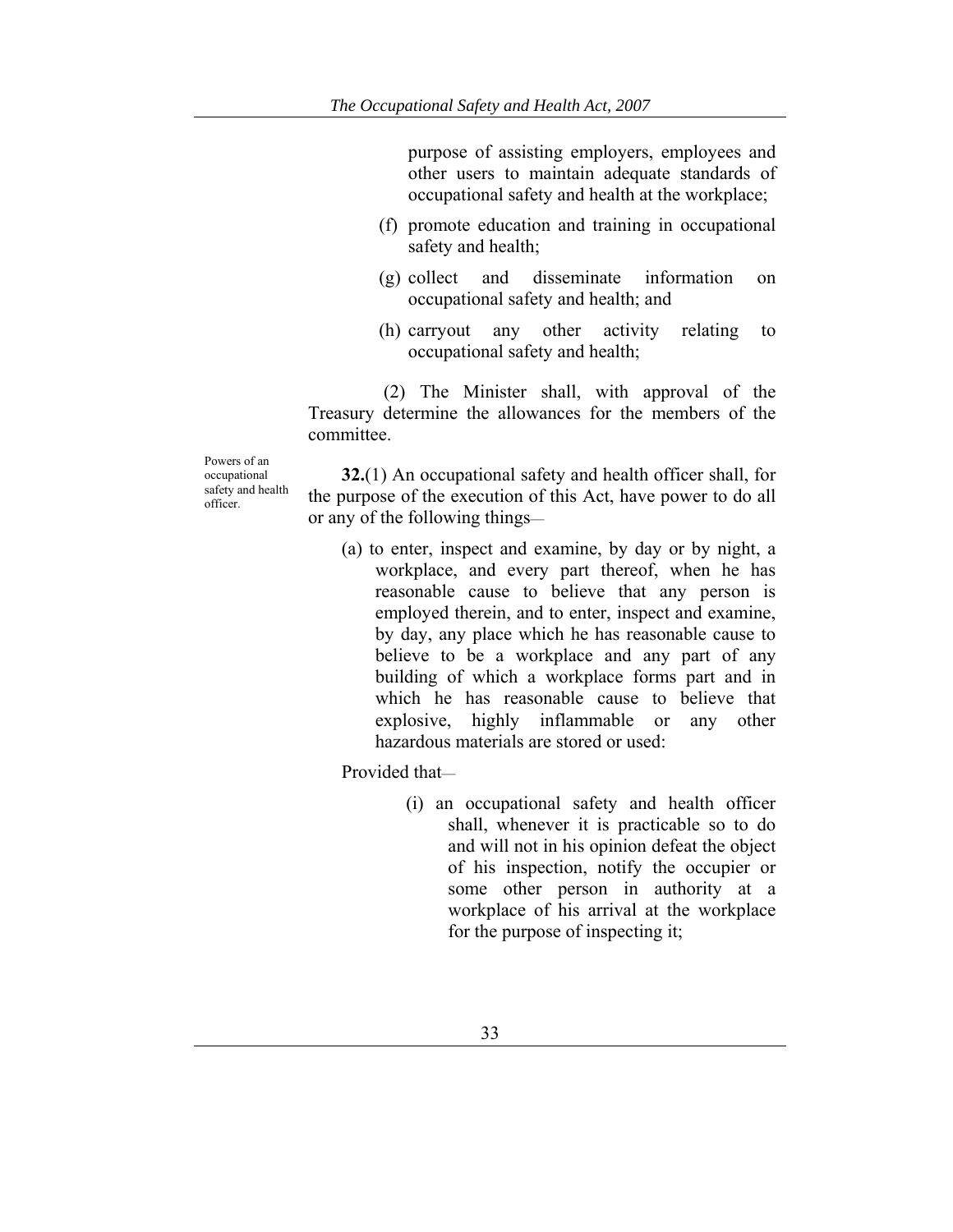- (ii) when an occupational safety and health officer has inspected a workplace without having first given the notification referred to in paragraph (i) of this proviso, he shall, within a reasonable time after such inspection, inform the occupier and the Director in writing of the reason why no notification was given;
- (b) with regard to any place of work which he has power to enter, to direct that those premises or any part of them or anything therein, shall be left undisturbed (whether generally or in particular respects) for so long as is reasonably necessary for the purposes of any examination or investigation;
- (c) to take such measurements and photographs and making such recordings as he may consider necessary for the purposes of any examinations or investigation under this Act;
- (d) to develop and print photographs of scenes of occupational accidents;
- (e) take and remove samples of any articles or substances found at any place of work which he has power to enter and of the atmosphere in or in the vicinity of such a place of work subject to the employer being notified of any sample so taken;
- (f) to take with him a police officer if he has reasonable cause to apprehend any serious obstruction in the execution of his duty;
- (g) to require the production of the registers, certificates, notices and documents kept in pursuance of this Act and to inspect, examine and copy any of them;
- (h) to make such examination and inquiry as may be necessary to ascertain whether the provisions of this Act, and of the enactments for the time being is force relating to public health, are complied with, so far as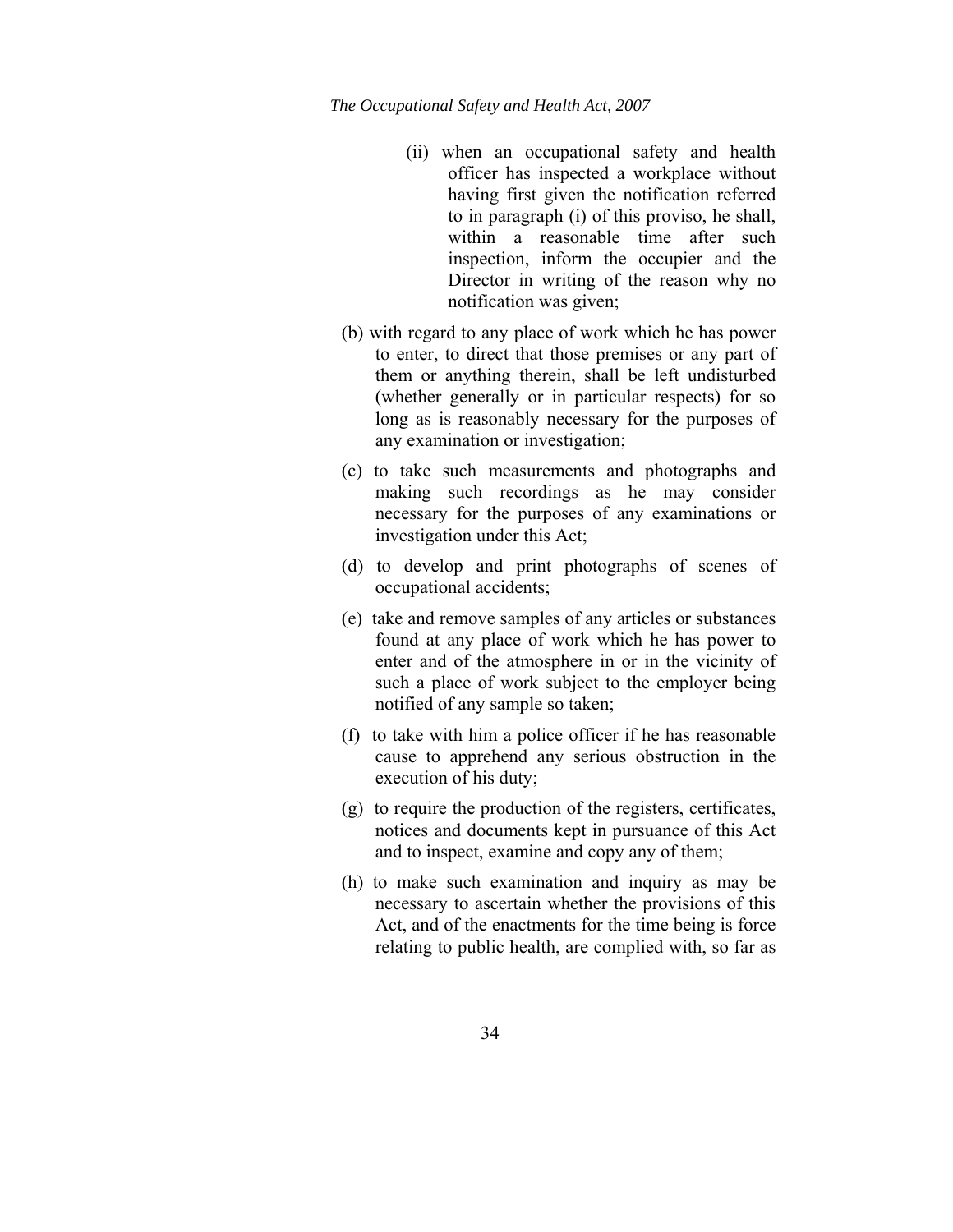respects a workplace and any persons employed in a workplace;

- (i) to require any person whom he finds in a workplace to give such information as it is in his power to give as to who is the occupier of the workplace;
- (j) to examine, either alone or in the presence of any other person, as he thinks fit, with respect to matters under this Act, every person whom he finds in a workplace, or whom he has reasonable cause to believe to be or to have been within the preceding six months employed in a workplace, and to require every such person to be so examined and to sign a declaration of the truth of the matters respecting which he is so examined; so, however, that no one shall be required under this provision to answer any question or to give any evidence tending to incriminate himself;
- (k) in the case of an occupational safety and health officer who is a medical practitioner, to carry out such medical examinations as may be necessary for the purposes of his duties under this Act; and
- (l) to exercise such other powers as may be necessary for the purposes of this Act.

(2) The occupier of every workplace, and his agents and servants, shall furnish the means required by an occupational safety and health officer as necessary for an entry, inspection, examination or inquiry, or the taking of samples, or otherwise for the exercise of his powers, under this Act in relation to that workplace.

(3) **A**n occupational safety and health officer shall in the case of any article found in any premises which he has power to enter, being an article or substance which appears to him to have caused or is likely to cause danger to safety or health, cause it to be dismantled or subjected to any process or test but not to damage or destroy it unless this is in the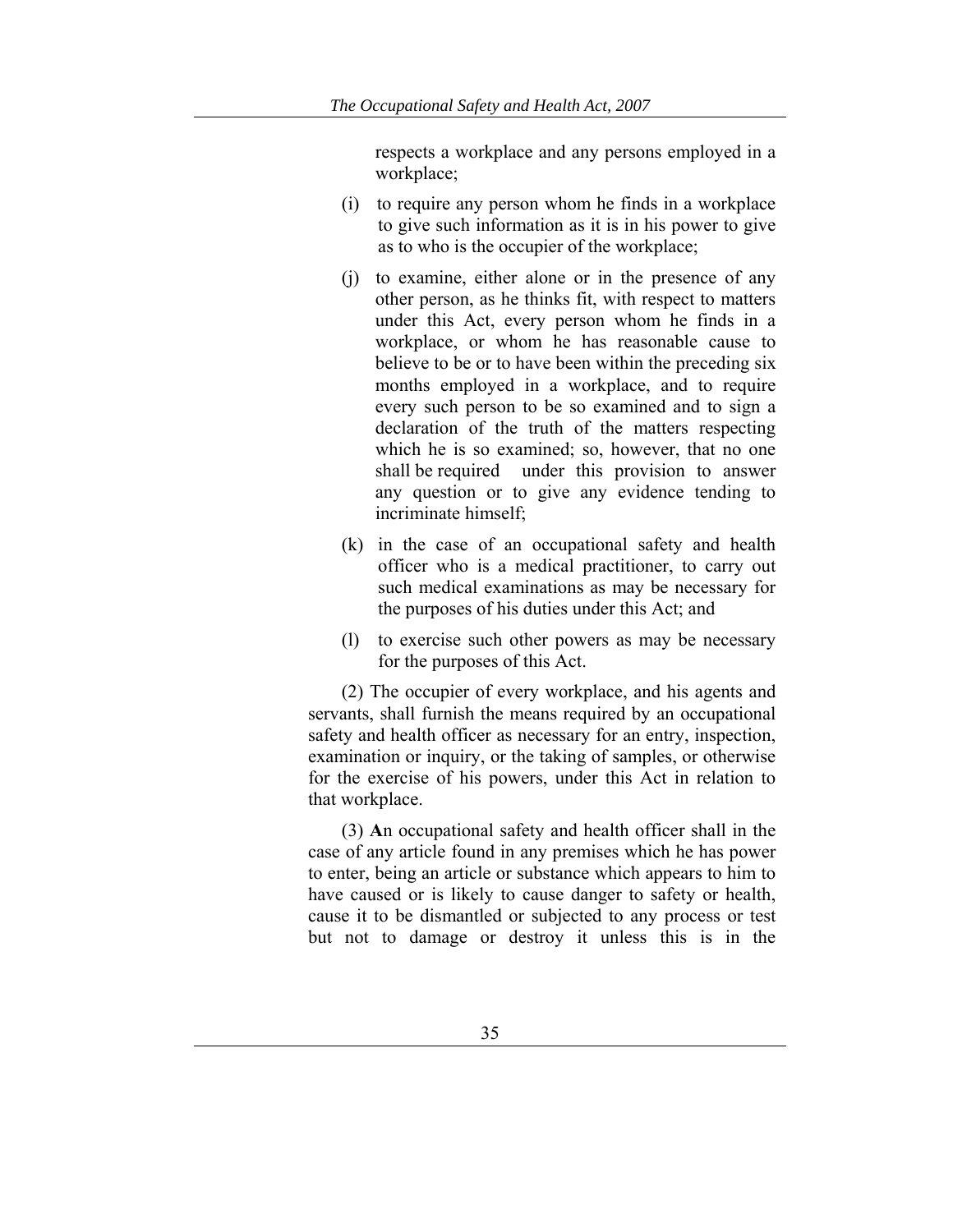circumstances necessary.

 (4) In the case of any article or substance specified in subsection (3) an occupational safety and health officer may take possession of it and detain it for so long as is necessary for any of the following purposes —

- (a) to examine it and do to it any thing which he has power to do under this Act;
- (b) to ensure that it is not tampered with before his examination of it is completed; and
- (c) to ensure that it is available for evidence in any proceedings for an offence under this Act; and
- (d) to summon in writing any person whom he has reasonable cause to believe to be able to give any information relevant to any inspection, examination or investigation, to attend at a time and place specified and to give such information or to produce any relevant document.

(5) No person shall, in relation to any investigation or inquiry under this Act—

- (a) without reasonable justification fail to comply with a lawful summon, request or order issued or given by an occupational safety and health officer.
- (b) refuse or fail to answer to the best of his knowledge any question lawfully put to him by or with the concurrence of an occupational safety and health officer.

 Provided that no person shall be obliged to answer any question whereby he may incriminate himself;

 (c) in any manner whatsoever advise, encourage incite order or persuade any person who has been directed summoned, requested or ordered to do something by an occupational safety and health officer not to comply with such direction, summons, request order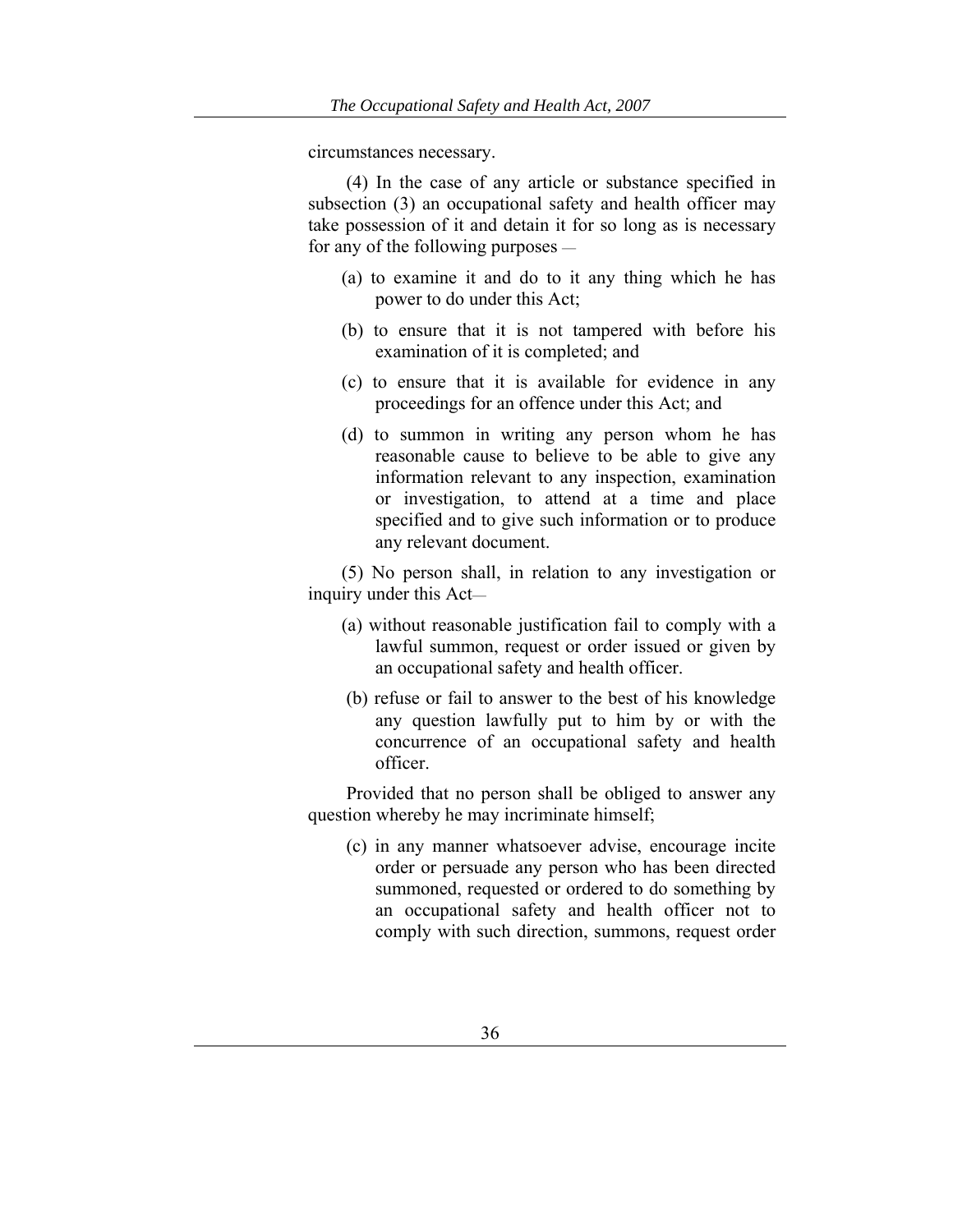or in any manner prevent him from doing so;

- (d) refuse or fail when required thereto by an occupational safety and health officer to furnish him with the means or to render him the necessary assistance for holding such inquiry;
- (e) refuse or fail, when required thereto by an occupational safety and health officer to attend an inquiry; or
- (f) intentionally insult the occupational safety and health officer or intentionally interrupt the proceedings thereof with a view to defeat the purpose of investigation, inspection or inquiries.

(6) If any person willfully delays an occupational safety and health officer in the exercise of any power under this section, or fails to comply with the requisition of an occupational safety and health officer in pursuance of this section or to produce any register, certificate, notice or document which he is required by or in pursuance of this Act to produce, or willfully withholds any information as to who is the occupier of any workplace, or conceals or prevents, or attempts to conceal or prevent, or attempts to conceal or prevent, a person from appearing before or being examined by an occupational safety and health officer, that person shall be deemed to obstruct an occupational safety and health officer in execution of his duties under this Act.

(7) Where an occupational safety and health officer is obstructed in the execution of his powers or duties under this Act, the person obstructing him commits an offence and shall on conviction be liable to a fine not exceeding one hundred thousand shillings or to imprisonment for a term not exceeding six months; or to both

(8) An occupier of a workplace where an occupational safety and health officer is so obstructed shall be deemed to have committed the offence specified in subsection (7).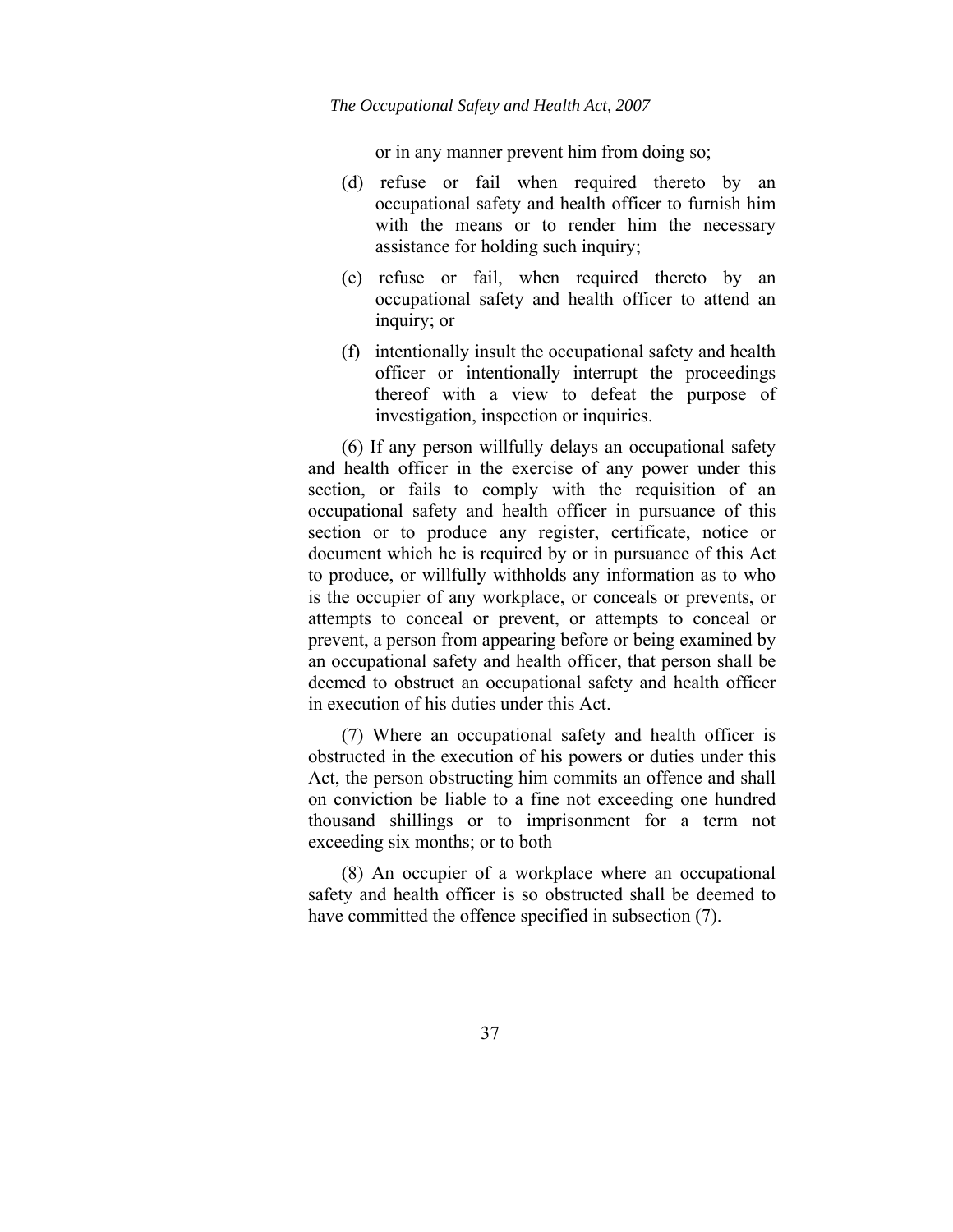Power of occupational safety and health officer to conduct proceedings.

**33.**(1) An occupational safety and health officer may, although he is not an advocate, prosecute, conduct or defend before a magistrate's court any charge, information, complaint or other proceeding arising under this Act, or in the discharge of his duty as occupational safety and health officer.

(2) It shall not be an objection to the competency of an occupational safety and health officer to give evidence as a witness in any prosecution for an offence under this Act that the prosecution is brought at his instances or conducted by him.

Power to take **34.**(1) An occupational safety and health officer may at samples. any time, after informing the occupier or, if the occupier is not readily available, a foreman or other responsible person in the workplace, take for analysis sufficient samples of any substance used or intended to be used in a workplace, being a substance in respect of which he suspects a contravention of any rule made under this Part, or which he thinks may prove on analysis to be likely to cause bodily injury to the persons employed.

> (2) The occupier, the manager or other responsible person may, at the time when a sample is taken under this section, and on providing the necessary appliances, require the occupational safety and health officer to divide the same into three parts, and to mark and seal or fasten up each part in such manner as its nature permits, and—

- (a) to deliver one part to the occupier, or the manager or other responsible person aforesaid;(b) to retain one part for future comparison;
- (c) to submit one part to the analyst, and

any analysis under this section shall, if so required, be carried out by the Government Chemist or a laboratory approved by the director.

(3) A certificate purporting to be a certificate by the Government Chemist or a laboratory approved by the Director

Power to take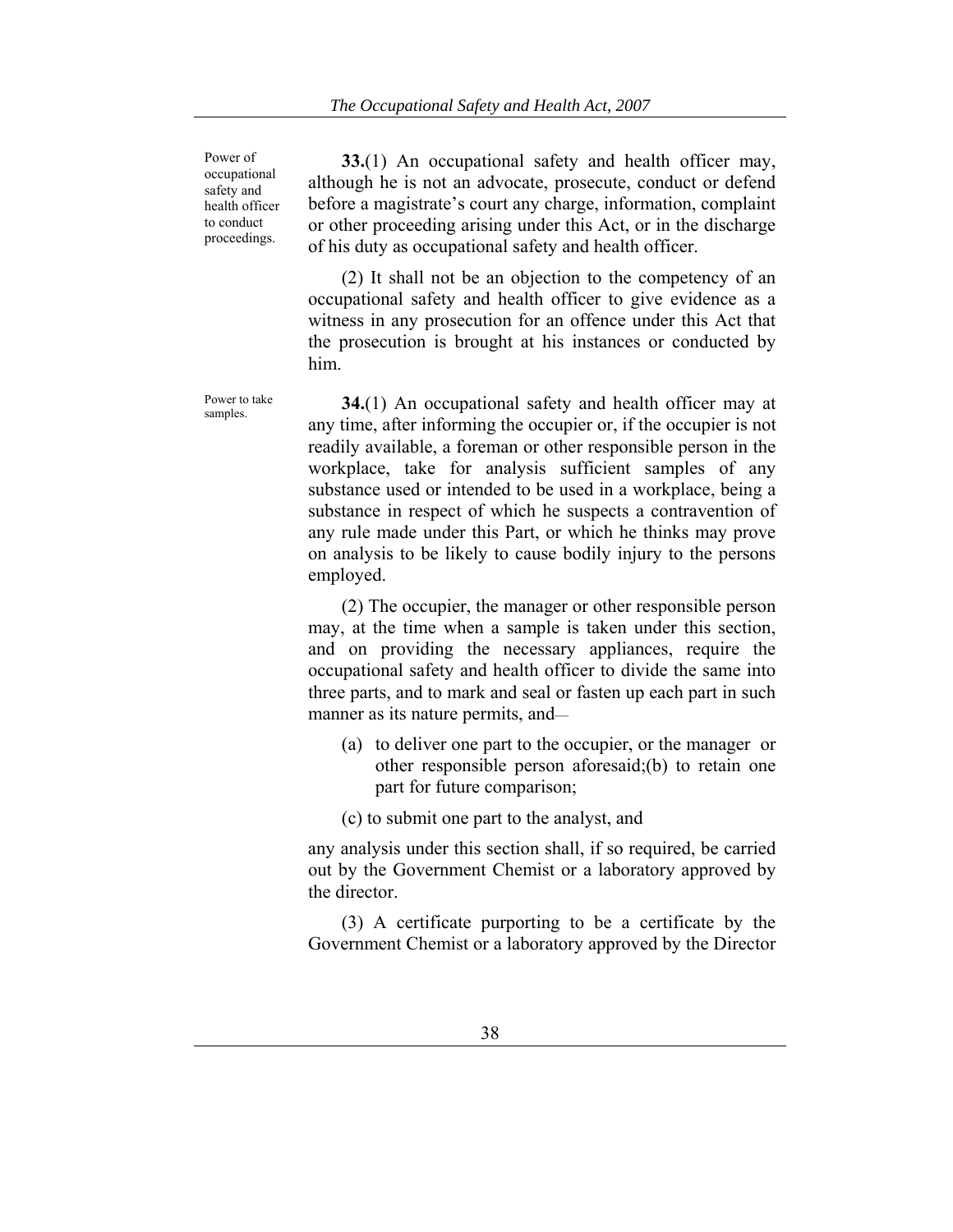as to the result of an analysis of a sample under this section shall in any proceedings under this Act, be admissible as evidence of the matters stated therein, but either party may require the person by whom the analysis was made to be called as a witness.

(4) It shall not be lawful for any person, except in so far as is necessary for the purposes of a prosecution for an offence under this Act, to publish or disclose to any person the results of an analysis made under this section, and if any person acts in contravention of this subsection that commits an offence and shall on conviction be liable to a fine not exceeding five hundred thousand shillings or to imprisonment for a term not exceeding twelve months, or to both.

Power to deal with cause of imminent danger.

 **35.**(1) Where, in the case of any article or substance found by him in any premises which he has power to enter, an occupational safety and health officer has reasonable cause to believe that, in the circumstances in which he finds it, the article or substance is a cause of imminent danger or serious personal injury, he may seize it and cause it to be rendered harmless (whether by destruction or otherwise).

(2) Before any article or substance that forms part of a batch of similar articles or any substance is rendered harmless under this section the occupational safety and health officer shall, if it is practicable for him to do so, take a sample of the article or substance and give to a responsible person at the premises where he found it a portion of the sample marked in a manner sufficient to identify it.

(3) As soon as an article or substance has been seized and rendered harmless under this section, the occupational safety and health officer shall prepare and sign a written report giving particulars of the circumstances in which the article or substance was seized and dealt with by him, and shall—

 (a) give a signed copy of the report to a responsible person at the premises where the article or substance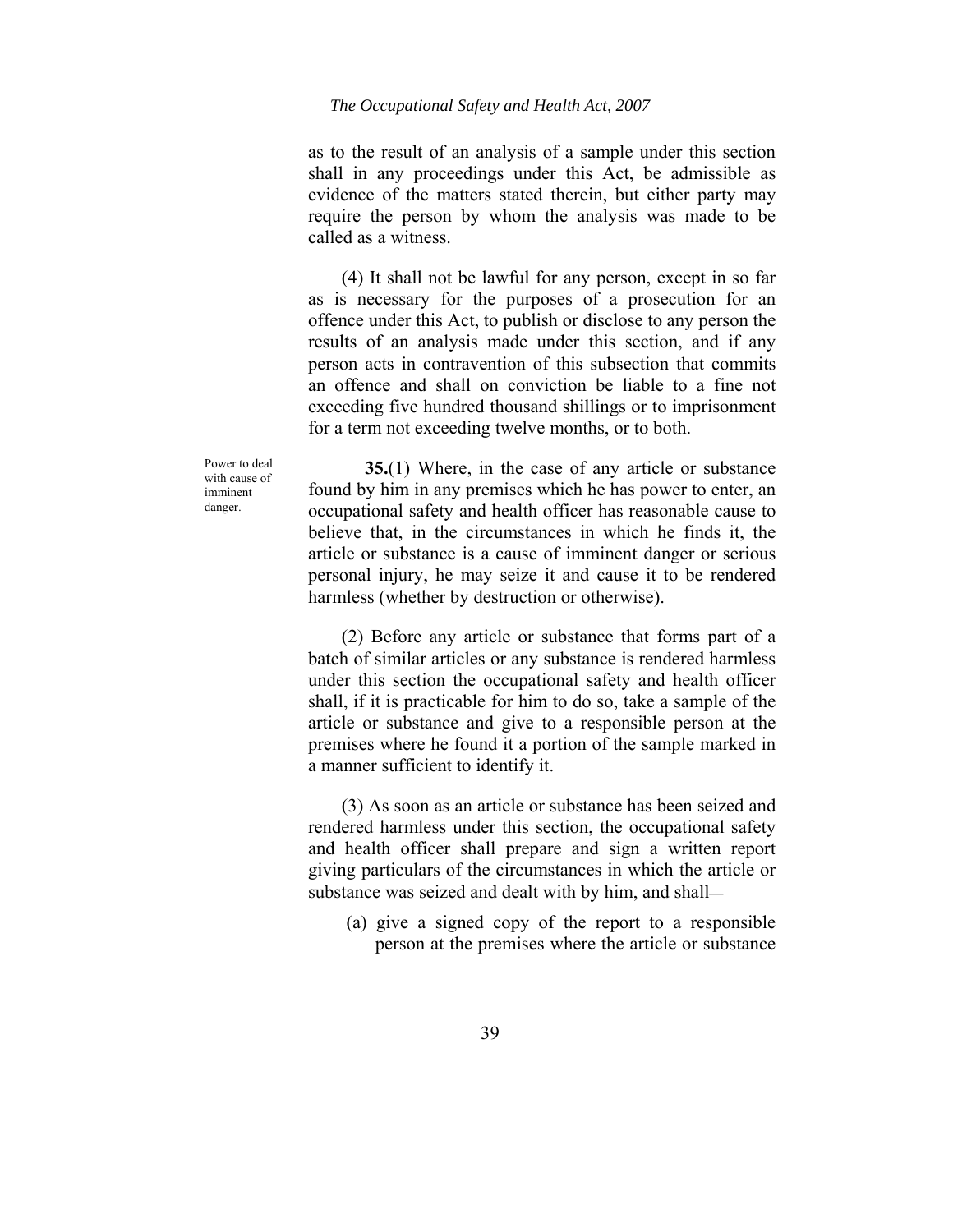## was found by him; and

 (b) unless the person is the owner of the article or substance, also serve a signed copy of the report to the owner.

Improvement notices.

Prohibition notices.

**36.** If an occupational safety and health officer is of the opinion that a person-

- (a) is contravening any of the provisions of this Act or rules made there under; or
- (b) has contravened one or more of those provisions in circumstances that make it likely that the contravention will continue or be repeated,

he may serve on that person a notice (in this Part referred to as "an improvement notice") stating that he is of that opinion, specifying the provision or provisions in respect of which he is of that opinion, giving particulars of the reasons why he is of that opinion and requiring that person to remedy the contravention or, as the case may be, the matters occasioning it within such period ending not earlier than the period within which an appeal against the notice can be brought under section 38 as may be specified in the notice.

**37.** (1) This section applies to any activities which are being or are about to be carried on by or under the control of any person, being activities to or in relation to which this Act or the rules made there under apply or will, if the activities are so carried on, apply.

(2) If as regards any activities to which this section applies an occupational safety and health officer is of the opinion that, as carried on or about to be carried on by or under the control of the person in question the activities involve or, as the case may be, will involve a risk of serious personal injury, the occupational safety and health officer may serve on that person a notice (in this Part referred to as "a prohibition notice").

(3) A prohibition notice shall——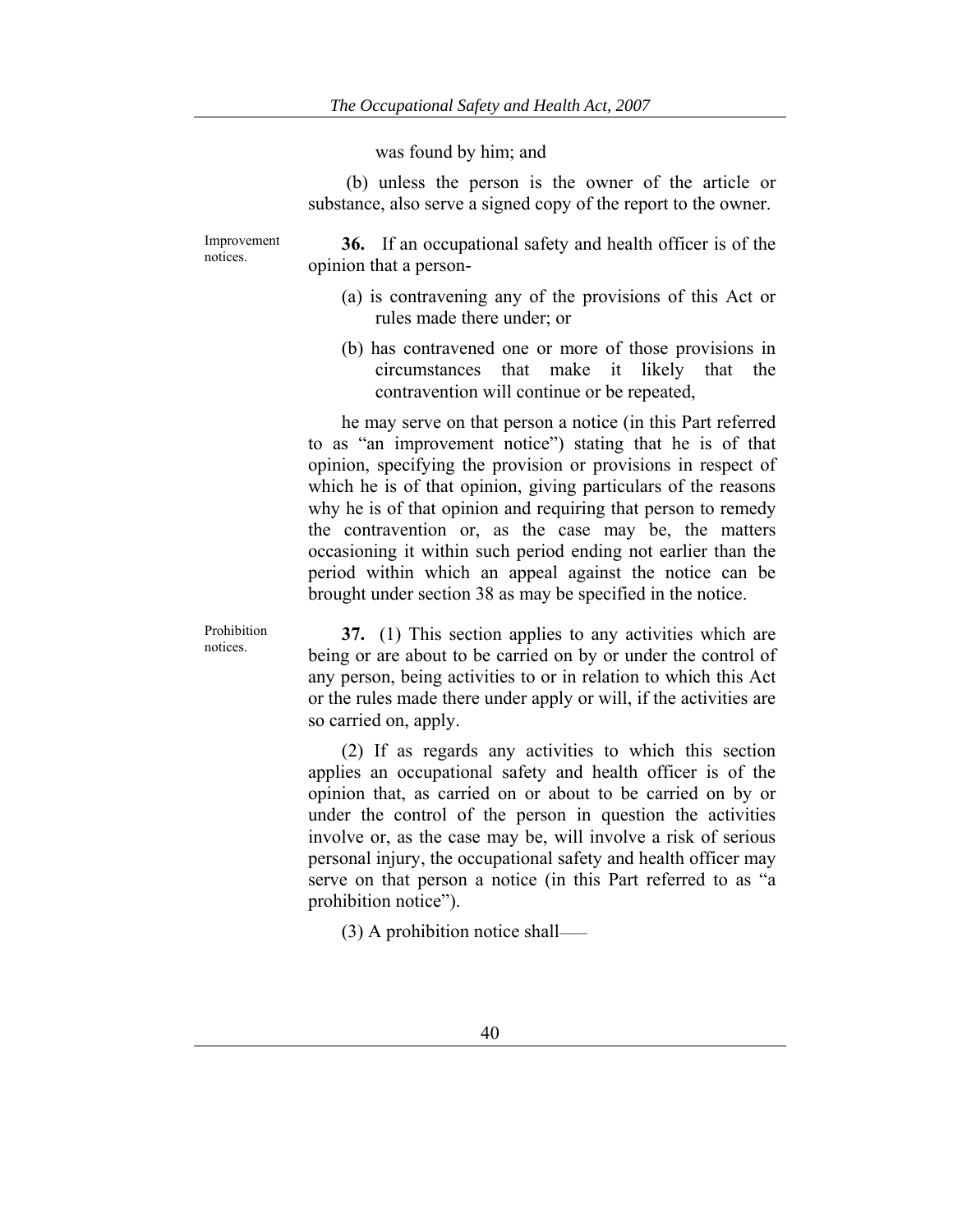- (a) state that the occupational safety and health officer is of the said opinion;
- (b) specify the matters which in his opinion give or as the case may be, will give rise to the said risk;
- (c) where in his opinion any of those matters involve or, as the case may be, will involve a contravention of any provision of this Act or the rules made there under, state that he is of that opinion, specify the provision or provisions in respect of which he is of that opinion, and the particulars of the reasons why he is of that opinion; and
- (d) direct that the activities to which the notice relates shall not be carried on by or under the control of the person on whom the notice is served unless the matters specified in the notice in pursuance of paragraph (b) and any associated contraventions of provisions so specified in pursuance of paragraph (c) have been remedied.

(4) A direction given under subsection (3) (d) shall take immediate effect if the occupational safety and health officer is of the opinion, and states it, that the risk of serious personal injury is or, as the case may be, will be imminent, and shall have effect to the end of a period specified in the notice in any other case.

(5) In order to enforce a prohibition imposed under this section an occupational safety and health officer may block, seal, bar, barricade, immobilise or fence off that part of the workplace, plant or machinery to which the prohibition applies, and no person shall interfere with or remove such blocking sealing, bar, barricade, immobiliser or fence.

(6) An employer shall forthwith bring the contents of a prohibition notice issued under this section to the attention of the health and safety committee at the workplace, where it exists.

(7) An employee shall not lose any wages or benefits for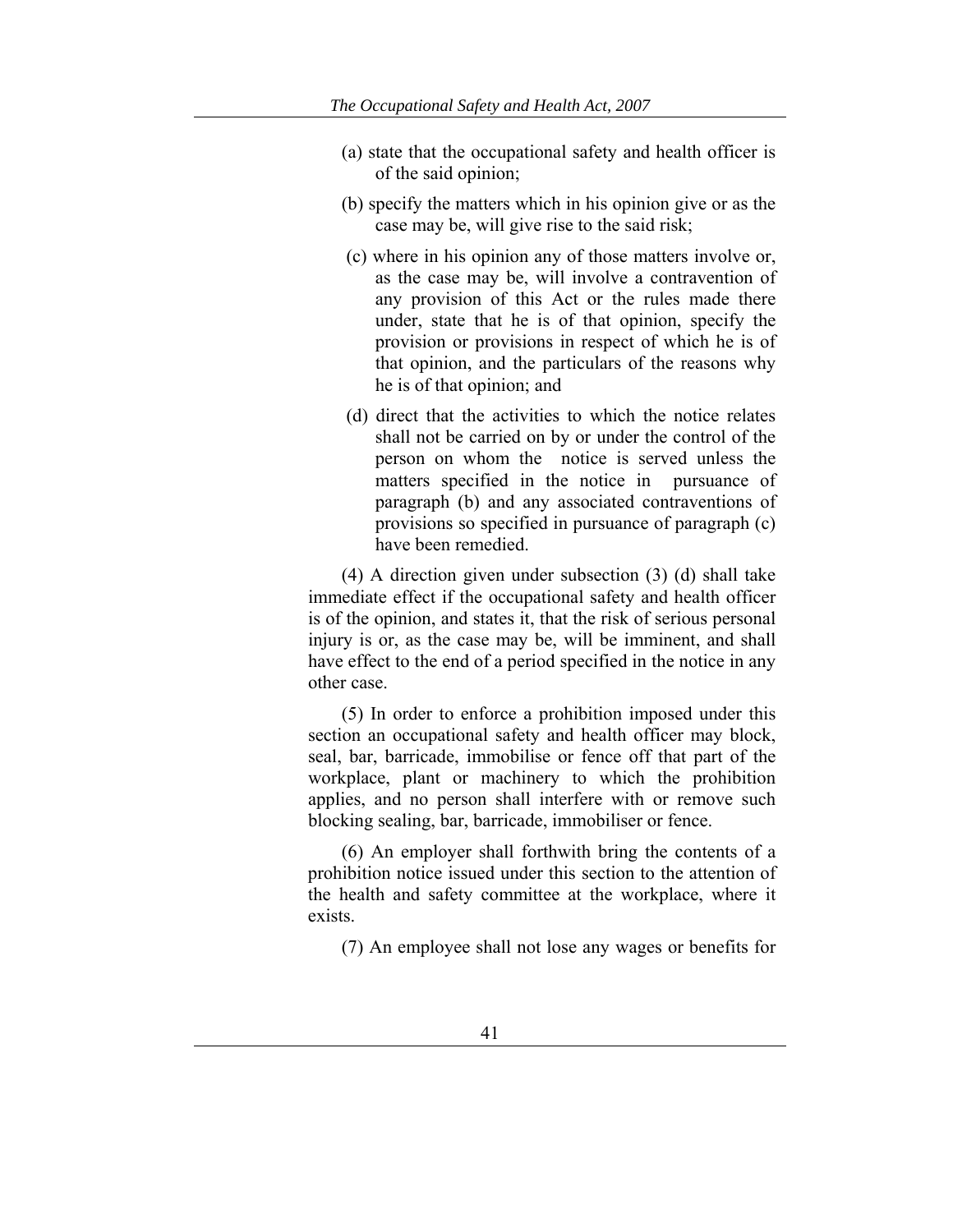work not done as a result of the imposition of a prohibition notice.

(8) Any person who having been served with a prohibition notice under this section——

- (a) continues to carry on the activities to which the notice relates; or
- (b) breaks or removes or defeats the blocking, seal, bar, barricade, immobiliser or fence specified in subsection (5),

commits an offence and shall on conviction be liable to a fine not exceeding five hundred thousand shillings or to imprisonment for a term not exceeding three months or to both and if the contravention in respect of which he is convicted is continued after the conviction, he shall be guilty of a further offence and liable in respect thereof to a fine not exceeding ten thousand shillings or to imprisonment for a term not exceeding seven days, or to both, for each day on which the offence is so continued.

Appeal against improvement or prohibition notice.

**38.**(1) In this section "notice" means an improvement notice or a prohibition notice.

(2) A person to whom an improvement or a prohibition notice is issued under section 36 or 37 shall comply with the notice notwithstanding that an appeal against its issuance has been lodged.

(3) A person who is aggrieved by a notice issued by an occupational safety and health officer under sections 36 or 37 may, within fourteen days from the date of such notice, appeal to the Director who may, after considering the appeal, by order in writing confirm, revoke or vary the notice.

(4) A person who is aggrieved by a decision of the Director made under subsection (3) may, within fourteen days from the date of the decision, appeal to an appeal committee appointed by the Minister under section 46.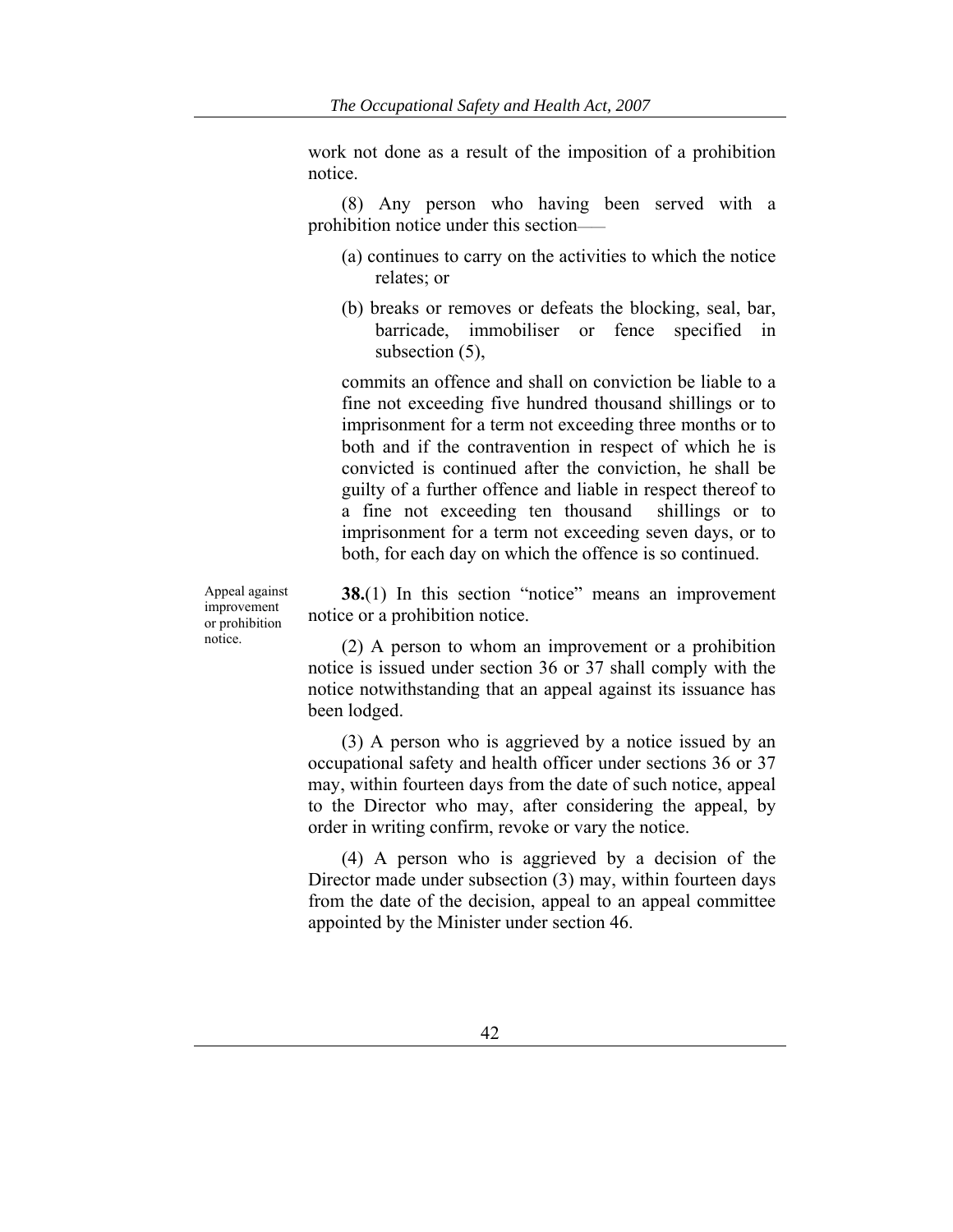(5) Where an improvement or a prohibition notice is issued by the Director in exercise of the powers conferred under sections 36 or 37, the appeal shall be made to an appeal committee appointed by the Minister under section 46.

Provisions on prohibition notices and improvement notices.

**39.**(1) In this section "a notice" means an improvement notice or prohibition notice.

(2) A notice may but need not, include directions as to the measures to be taken to remedy any contravention or matters to which the notice relates, and any such directions may be framed to ——

- (a) any extent by reference to any code of practice approved by the Director; and
- (b) afford the person on which the notice is served a choice between ways of remedying the contravention or matter.

(3) Where any of the provisions of this Act or the rules made there under apply to a building or any matter connected with a building, the notice shall not direct any measures to be taken to remedy the contravention of that provision which are more onerous than those necessary to requirements of any building rules to which the building or matter would be required to conform.

(4) Before an occupational safety and health officer serves a notice in connection with any premises used or about to be used as a workplace, requiring or likely to lead to the taking of measures affecting the means of escape in case of fire with which the premises are or ought to be provided, he shall consult the fire authority of the area in which the premises are located.

(5) Where an improvement notice or prohibition notice, which is to take immediate effect, has been served–

(a) the notice may be withdrawn by an occupational safety and health officer at any time before the end of the period specified therein in pursuance of section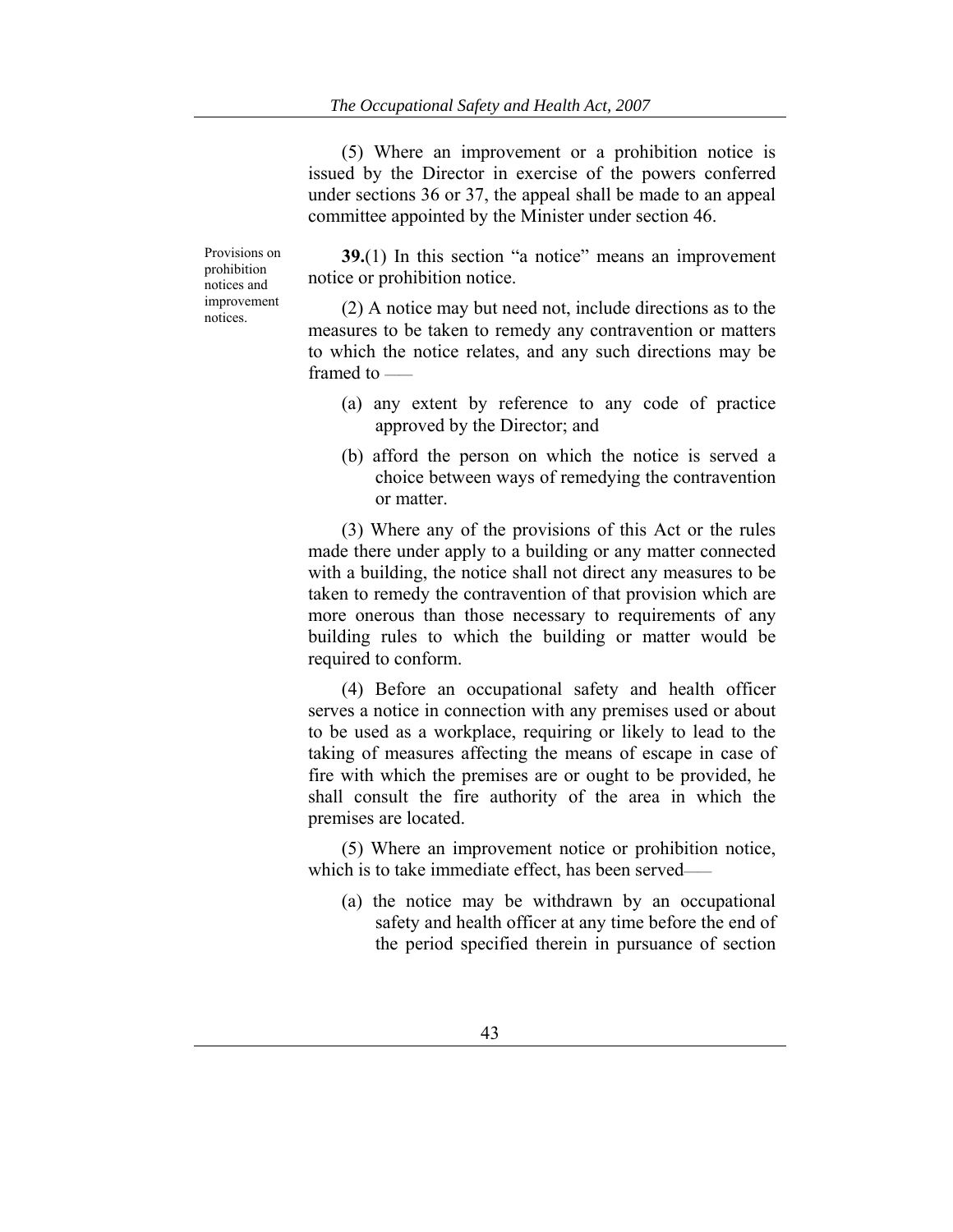36 or section 37, as the case may be; and

(b) the period so specified may be extended by an occupational safety and health officer at any time when an appeal against the notice is not pending.

Occupational safety and health officer not to disclose information or source of complaints.

**40.**(1) An occupational safety and health officer shall not disclose any information obtained by him in the course of his duties and the exercise of any of the powers conferred by section 32 (including in particular, any information with respect to any manufacturing process or trade secret obtained by him in any premises entered by him by virtue of any such power) except—

- (a) for the purposes of his functions;
- (b) for the purposes of any legal proceedings or any investigation or inquiry authorized by Government; or
- (c) with the relevant consent, that is to say, in the case of information furnished in pursuance of a requirement imposed under section 32, the consent of the person who furnished it, and, in any other case the consent of a person having responsibilities in relation to the premises where the information was obtained.

(2) Subject to subsection (1), no occupational safety and health officer shall divulge to any person the source of any complaint bringing to his notice any defect or breach of any of the provisions of this Act, and shall give no information to any owner, or occupier that a visit or inspection of any workplace was made in consequence of the receipt of such complaint.

(3) An occupational safety and health officer who contravenes the provisions of subsection (1) and (2) commits an offence.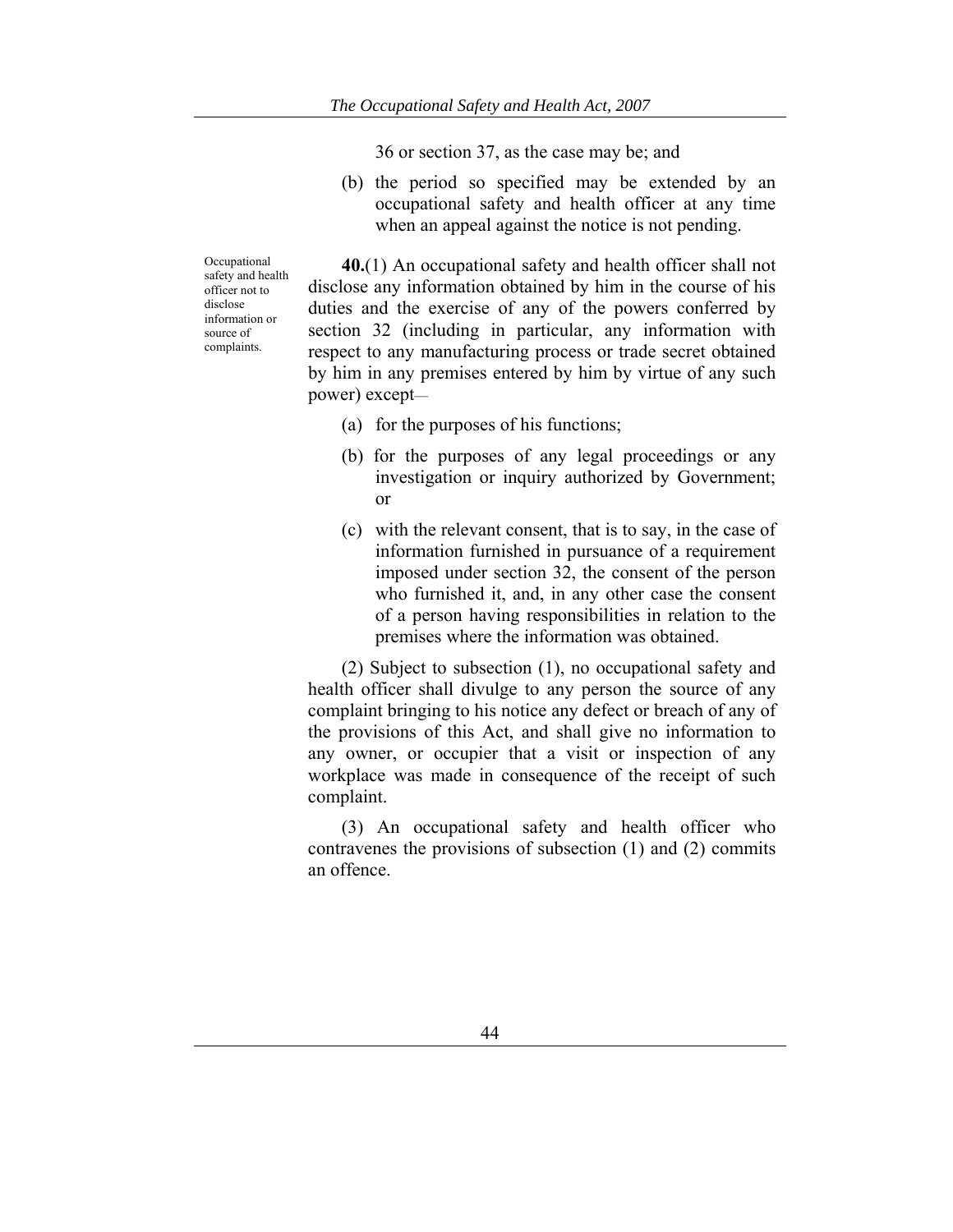Indemnity of occupational safety and health officer.

 **41.** No matter or thing done by an occupational safety and health officer shall if the matter or thing is done bonafide for the executing of the functions, powers or duties under this Act, render the officer personally liable for any action, claim or demand whatsoever.

Safety and health

Safety and health  $\frac{42.1}{1}$  Every safety and health advisor shall be issued with an annual certificate of authorization by the Director upon payment of the prescribed fee.

> (2) A safety and health advisor shall not disclose any information obtained by him in the course of his duties, in respect of any manufacturing, process or trade secrets obtained by him in any premises entered by him except for purposes of——

- (a) his functions under this Act; or
- (b) any legal proceedings, investigations or inquiry authorized under this Act.

(3) A safety and health advisor who makes a report which is false or deficient in any material particular, or fails to send to the Director a copy of the report as required, commits an offence and on conviction shall be liable to a fine not exceeding one hundred thousand shillings or to imprisonment for a term not exceeding three months. or to both

(4) A safety and health advisor who contravenes subsection (2) commits an offence and shall on conviction be liable to a fine not exceeding one hundred thousand shillings.

## **PART V** —**REGISTRATION OF WORKPLACES**

Register of workplaces.

 **43.** The Director shall keep a register of workplaces in which he shall cause to be entered such particulars in relation to every workplace required to be registered under this Act as he may consider necessary.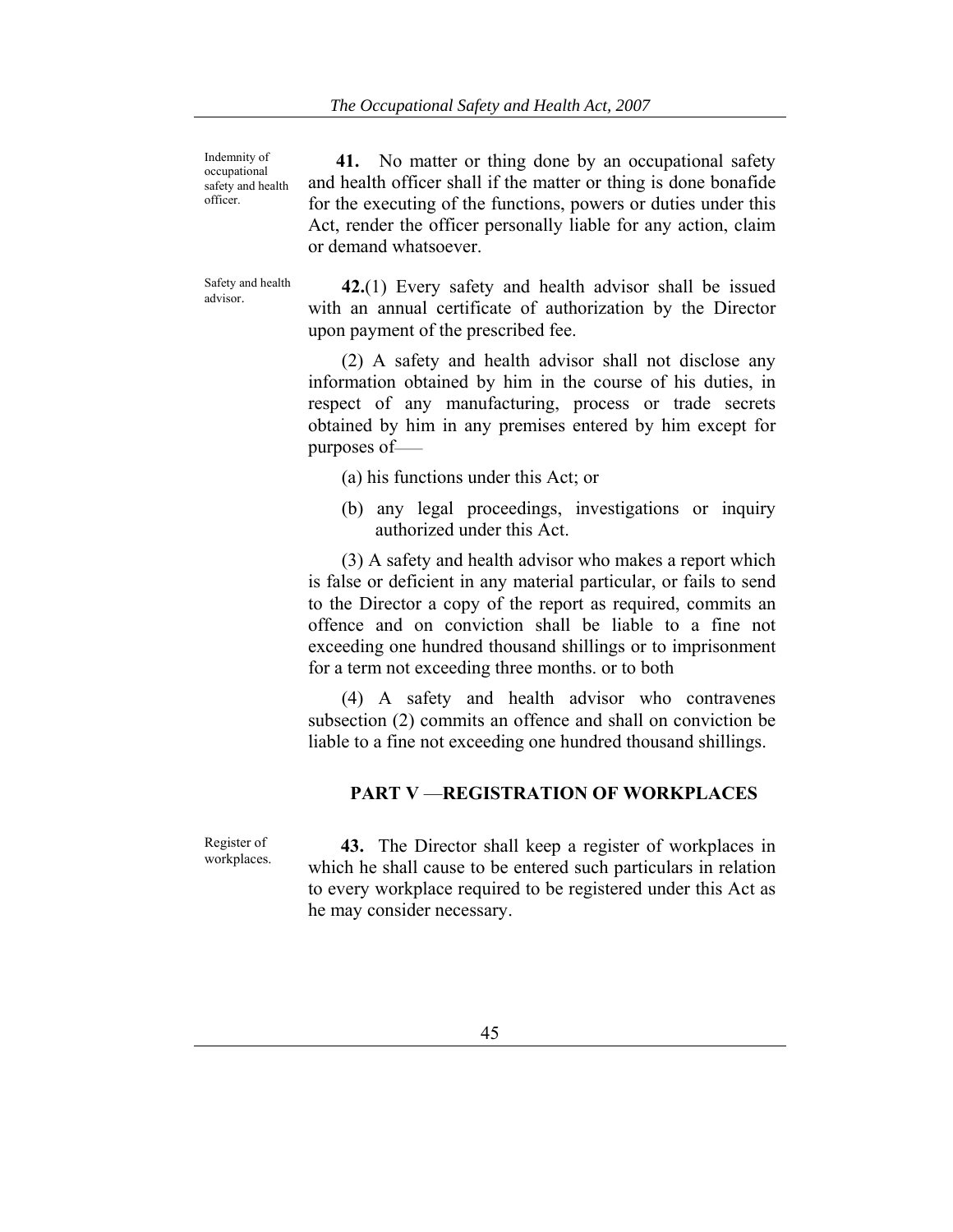Registration of workplaces.

**44.** (1) Before any person occupies or uses any premises as a workplace, he shall apply for the registration of the premises by sending to the Director a written notice containing the particulars set out in the Fourth Schedule.

(2) Upon receipt of the notice referred to in subsection (1), the Director shall take such steps as may be necessary to satisfy himself that the premises are suitable for use as a workplace of the nature stated in the notice, and upon being so satisfied, shall cause the premises to be registered and shall issue to the applicant, upon payment of a prescribed fee, a certificate of registration in the form set out in the Fifth Schedule;

(3) The Director shall carry out the duties imposed upon him by this section with all practicable speed.

(4) All workplaces which were registered under the Factories and Other Places of Work Act (now repealed) shall be deemed to have been registered under this Act

(5) Any person who, without having been issued with a certificate of registration under subsection (2), occupies or uses any premises as a workplace commits an offence and shall, on conviction be liable to a fine not exceeding one hundred thousand shillings or to imprisonment for a term not exceeding three months or to both, and, if the contravention in respect to which he is convicted is continued after the conviction, he shall be guilty of a further offence and liable in respect thereof to a fine not exceeding ten thousand shillings or to imprisonment for a term not exceeding seven days, or to both, for each day on which the offence is continued.

(6) Where the Director refuses to issue a certificate of registration under this section he shall, state in writing, the grounds of such refusal.

(7) The occupier of a workplace registered under this Act shall notify the Director in writing of any proposed change in the registered particulars of that workplace prior to effecting

Cap. 514.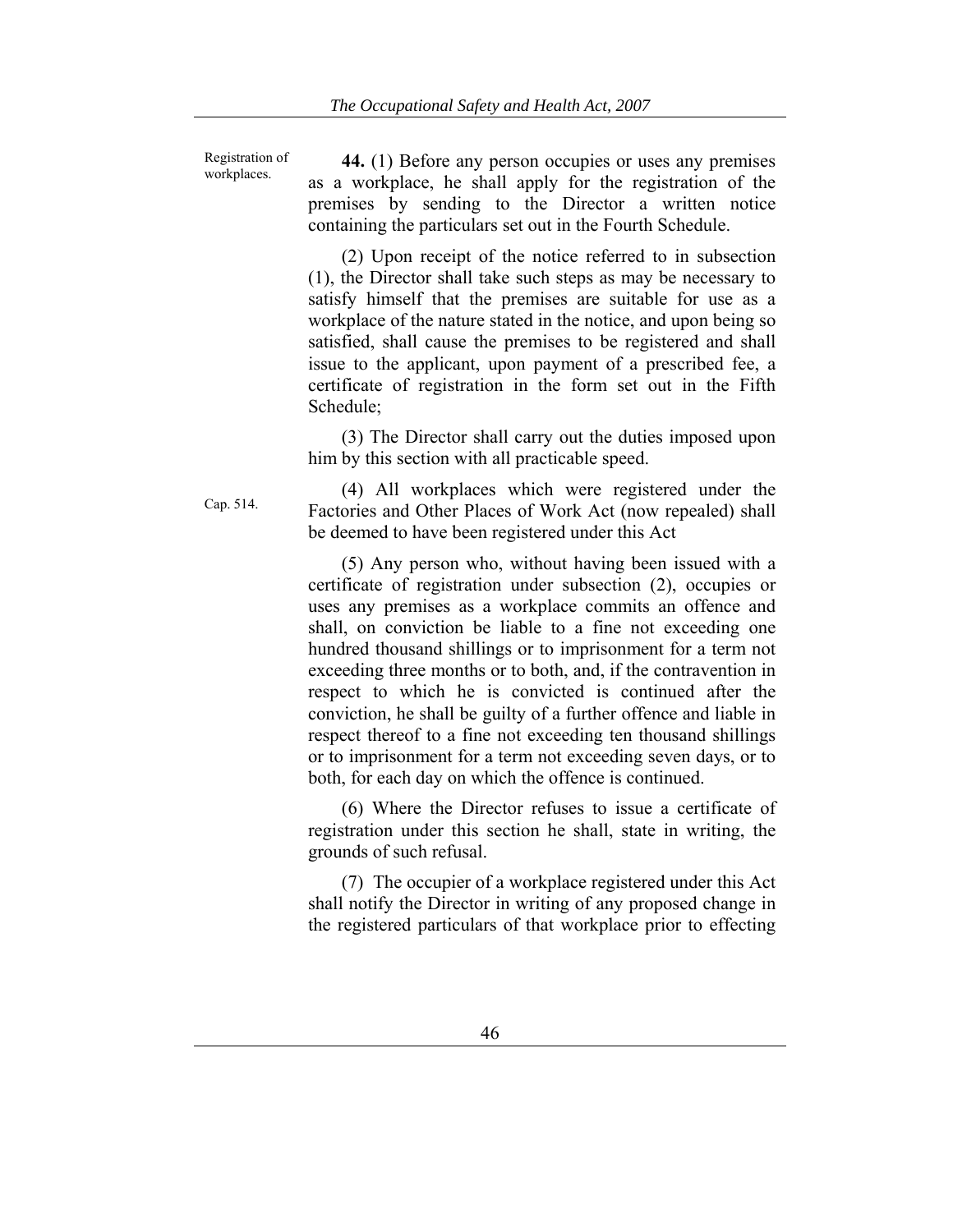the change.

(8) The occupier of a workplace who fails to comply with the provisions of subsection (7) commits an offence and shall on conviction be liable to a fine not exceeding one hundred thousand shillings or imprisonment for a term not exceeding three months or to both.

(9) A person who is aggrieved by a decision of the Director made under this section may, within fourteen days from the date of the decision, appeal to an appeal committee appointed by the Minister under section 46.

(10) The Minister may, after consultation with the Council, make regulations to provide for—

- (a) workplaces to be excepted from registration under this Act;
- (b) the registration of premises where employees perform any work or where plant or machinery is used and the fee payable in respect of such registration;
- (c) the registration of plant and machinery and the fee payable in respect of such registration.

**45.**(1) The Minister may, after consultation with the Council, by notice in the Gazette, except some classes of workplaces from the requirements of section 44.

(2) The Minister may only except a class of workplaces under this section if he is satisfied that there are adequate arrangements in place for the protection of the safety and health of the affected employees.

(3) An exception granted under subsection (1) shall be subject to review by the Director every five years or such shorter period as he may deem necessary in order to assess the general status of the safety and health in the classes of workplaces thereby excepted, with a view to upholding the exception or withdrawing it.

(4) After the Council adopts a report of the review

Exceptions to registration.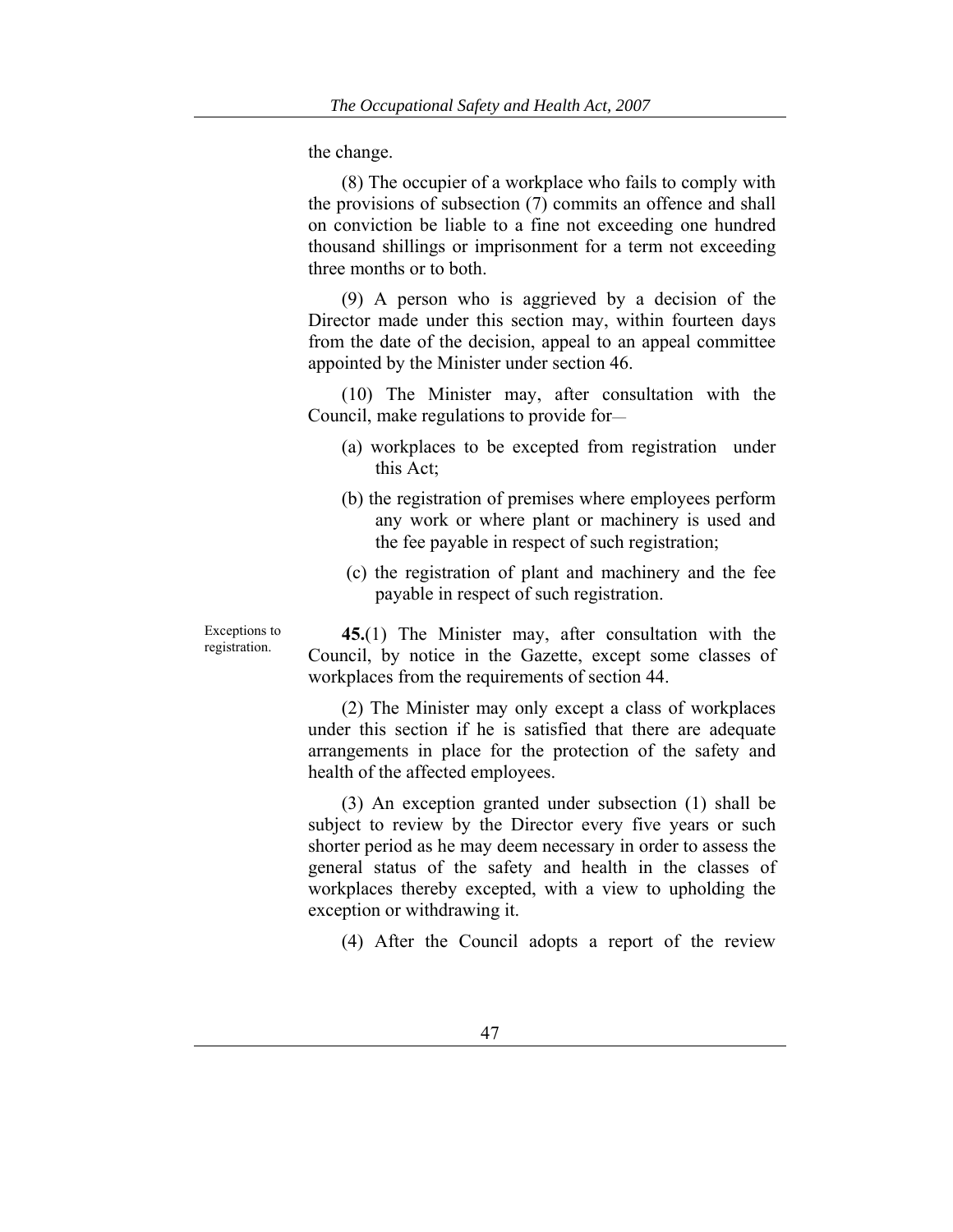referred to in subsection (3), the Minister may, on the advice of the Council uphold or withdraw the exception.

(5) An occupier whose workplace has been excepted shall display a copy of the notice of exception at his workplace.

(6) An occupier of a workplace not excepted under subsection (1) shall renew the certificate of registration issued under section 44 annually or after such other period as the Minister may, in consultation with the Council, prescribe.

Appeals. **46.**(1) The Minister shall appoint appeal committees for the purpose of considering any appeal made under sections 36, 37 and 44.

> (2) An appeal committee shall consist of a chairman to be appointed by the Minister from among members of the Council and two other persons to be appointed by the Minister who, in his opinion, have experience and knowledge in matters relating to the subject matter of the appeal.

> (3) A member of an appeal committee may be paid an allowance at such rate as the Minister may determine with the approval of the Treasury.

> (4) An appeal committee may, after hearing an appeal, confirm, revoke or vary a decision made by the Director under sections 36, 37, 38(3), or 44 and the decision of the appeal committee shall be final.

> (5) An appeal committee shall determine and communicate its decision to the person making the appeal within fourteen days of the determination.

## **PART VI – HEALTH – GENERAL PROVISIONS**

Cleanliness. **47.** (1) Every workplace shall be kept in a clean state, and free from effluvia arising from any drain, sanitary convenience or nuisance, and, without prejudice to the generality of subsection (1)—

(a) accumulations of dirt and refuse shall be removed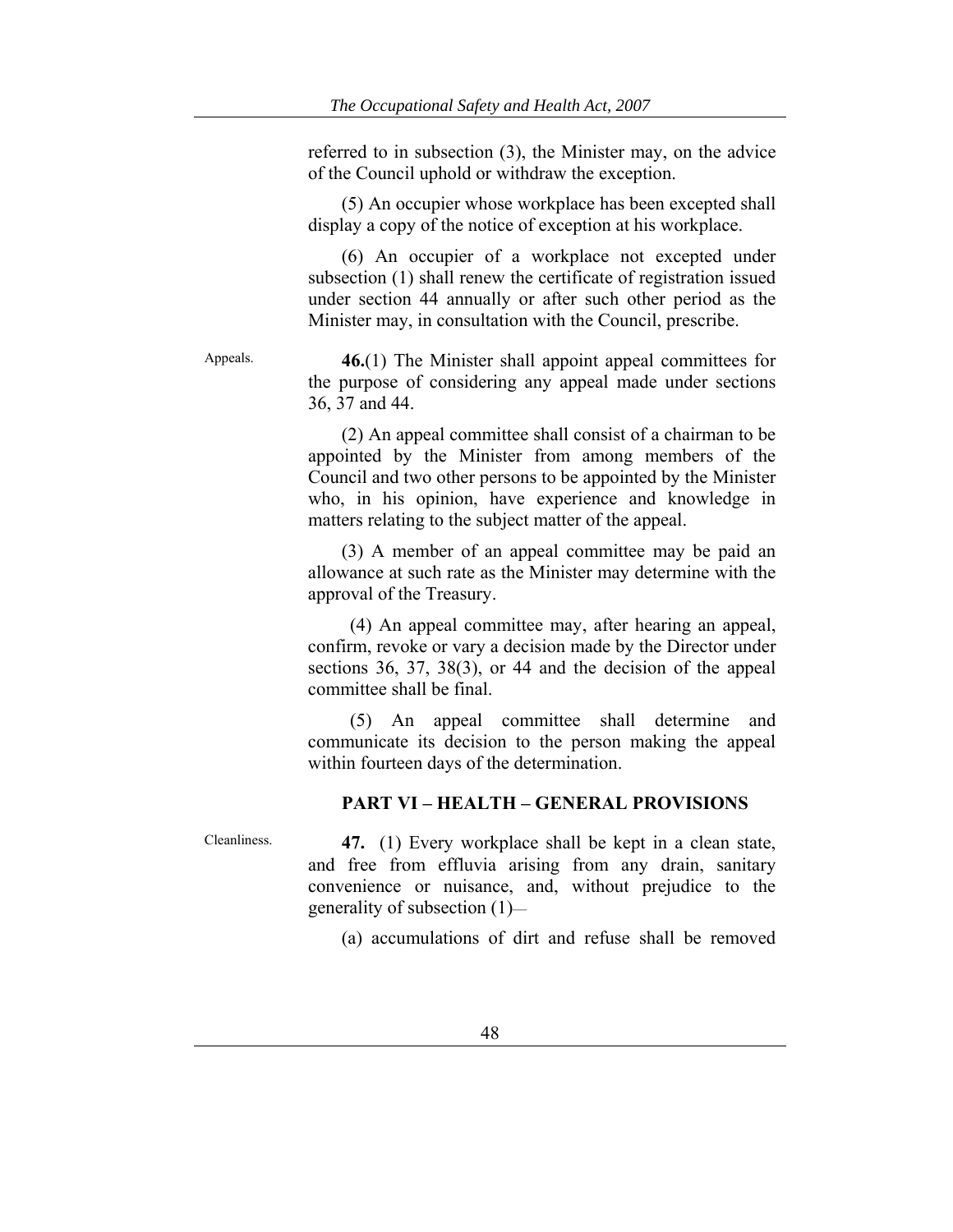daily by a suitable method from the floors and benches of workrooms, and from the staircases and passages;

- (b) the floor of every workroom shall be cleaned at least once in every week by washing or, if it is effective and suitable, by sweeping or by any other method;
- (c) all inside walls and partitions, and all ceilings or tops of rooms, and all walls, sides and tops of passages and staircase, shall——
	- (i) where they have a smooth impervious surface, at least once in every period of twelve months, be washed with hot water and soap or cleaned by other suitable method;
	- (ii) where they are kept painted with oil paint or varnished, be repainted or varnished at least once in every period of five years, or such other period as the director may deem necessary, and at least once in every period of twelve months be washed with hot water and soap or cleaned by other suitable method; and
	- (iii) in other cases, be kept whitewashed or colour washed, and the whitewashing or colour washing shall be repeated at least once in very period of twelve months.

Provided that where it appears to the Minister that in any class or description of workplaces or part thereof any of the provisions of this section are not required for the purpose of keeping the workplace in a clean state, or are by reason of special circumstances inappropriate or inadequate for such purpose, he may, if he thinks fit, by order direct that those provisions shall not apply to any workplace, or part of a workplace, of that class or description, or shall apply as varied by the order.

(2) An occupier who contravenes the provisions of this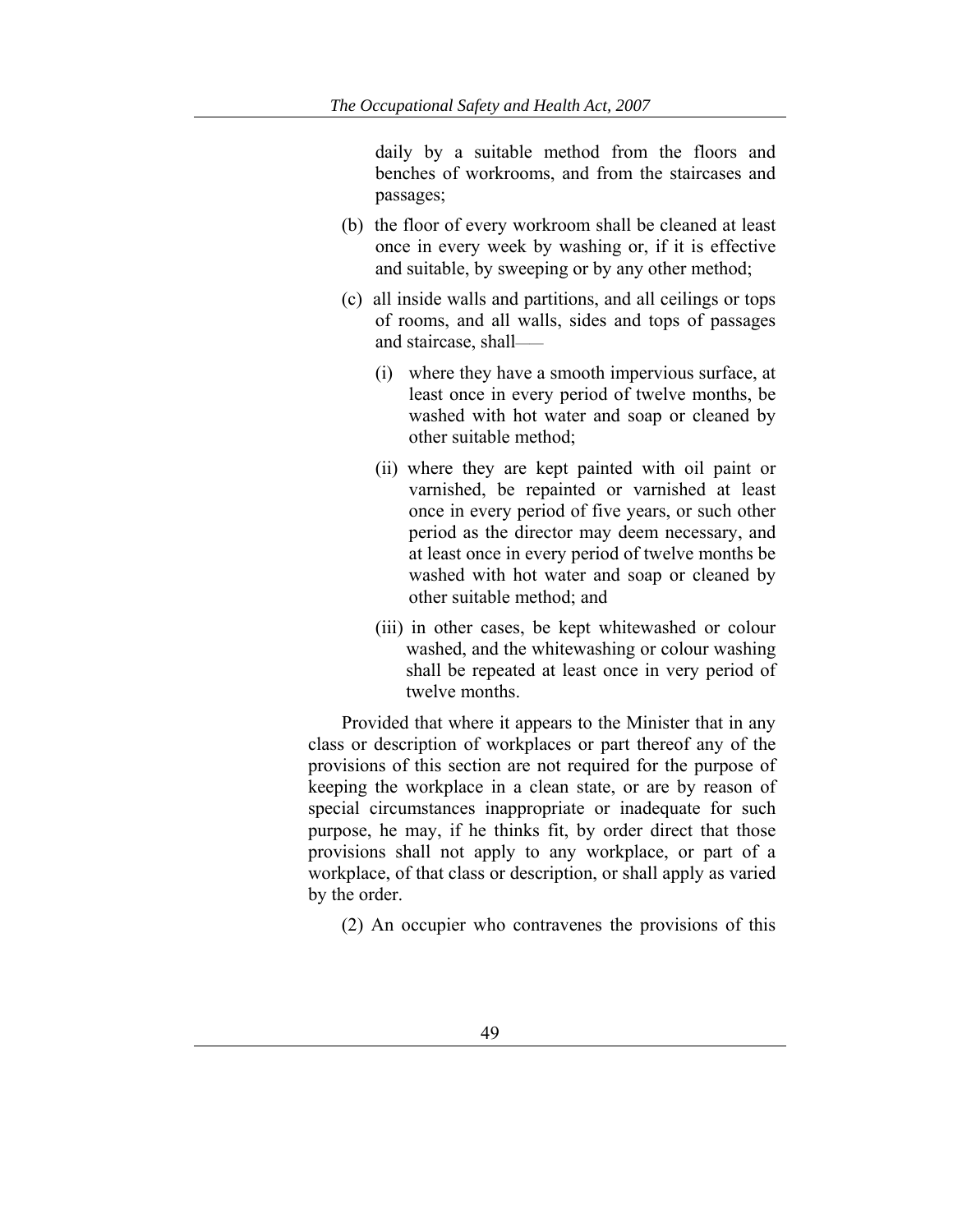section commits an offence.

Overcrowding. **48.**(1) An occupier shall ensure that his workplace shall not, while work is carried on, be so overcrowded as to cause risk of injury to the health of the persons employed therein.

> (2) Without prejudice to the generality of subsection (1) a workplace shall be of sufficient size for work to be carried out with ease and shall further have the necessary free space and , having regard to the nature of the work ,an adequate amount of air for each employee , the minimum permissible being ten cubic metres per person:

> Provided that, in determining, for the purposes of this sub-section the amount of cubic space in any room, no space more than four point five metres from the floor shall be taken into account, and, where a room contains a gallery, the gallery shall be treated for the purposes of this subsection as if it were partitioned off from the remainder of the room and formed a separate room.

> (3) Every workroom shall be not less than three metres in height, measured from the floor to the lowest point of the ceiling or, where there is no ceiling, to the lowest point of the roofing material:

> Provided that, if the Director is satisfied that owing to the special conditions under which the work is carried on in any workroom the application of the provisions of this subsection to that workroom would be inappropriate or unnecessary, he may by certificate in writing except the work room from those provisions subject to any conditions specified in the certificate.

> (4) An occupier who contravenes the provisions of this section commits an offence.

Ventilation. **49.**(1) An occupier shall ensure that effective and suitable provision is made for securing and maintaining, by the circulation of fresh air in each workroom, the adequate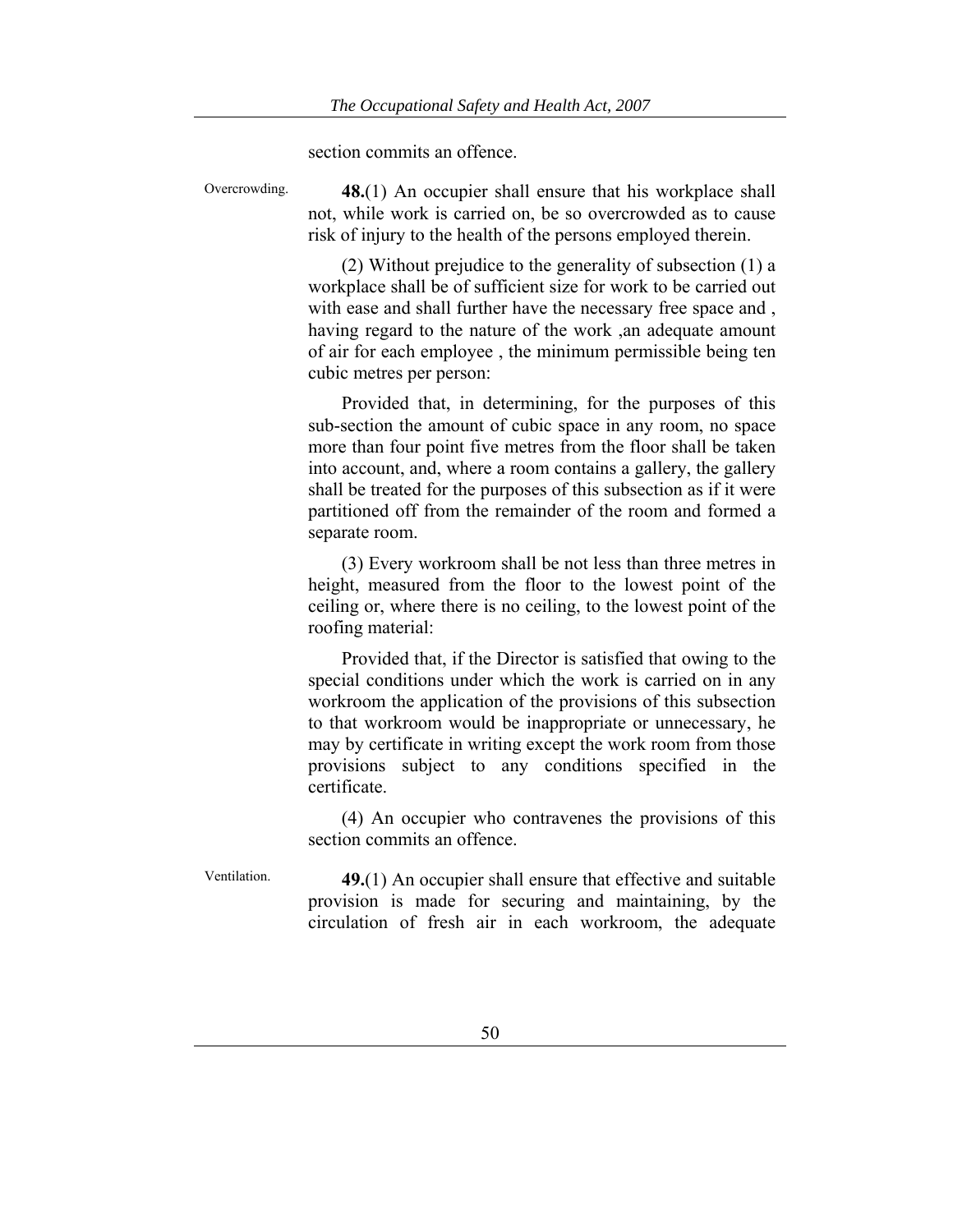ventilation of the room.

 (2) The Minister may by rules, prescribe a standard of adequate ventilation for workplaces or for any class or description of workplaces or part thereof and for any other places of work.

(3) An occupier who contravenes the provisions of this section commits an offence.

Lighting. **50.**(1) An occupier shall ensure that effective provision is made for securing and maintaining sufficient and suitable lighting, whether natural or artificial, in every part of his workplace in which persons are working or passing.

> (2) All glazed windows and skylights used for the lighting of workrooms shall, so far as practicable be kept clean on both the inner and outer surface and free from obstruction:

> Provided that this subsection shall not affect the whitewashing or shading or windows and skylights for the purpose of mitigating heat or glare.

> (3) Nothing in subsections (2) and (3) or in any rules made there under, shall be considered as enabling direction to be prescribed or otherwise given as to whether any artificial lighting is to be produced by any particular source of light.

> (4) An occupier who contravenes the provisions of this section commits an offence.

> **51.** Where any process is carried on which renders the floor liable to be wet to such an extent that the wet is capable of being removed by drainage, effective means shall be provided and maintained for draining off the wet.

Sanitary

Drainage of floors.

Sanitary conveniences. **52.** (1) Sufficient and suitable sanitary conveniences for the persons employed in the workplace shall be provided, maintained and kept clean, and effective provision shall be made for lighting the conveniences; and, where persons of both sexes are or are intended to be employed (except in the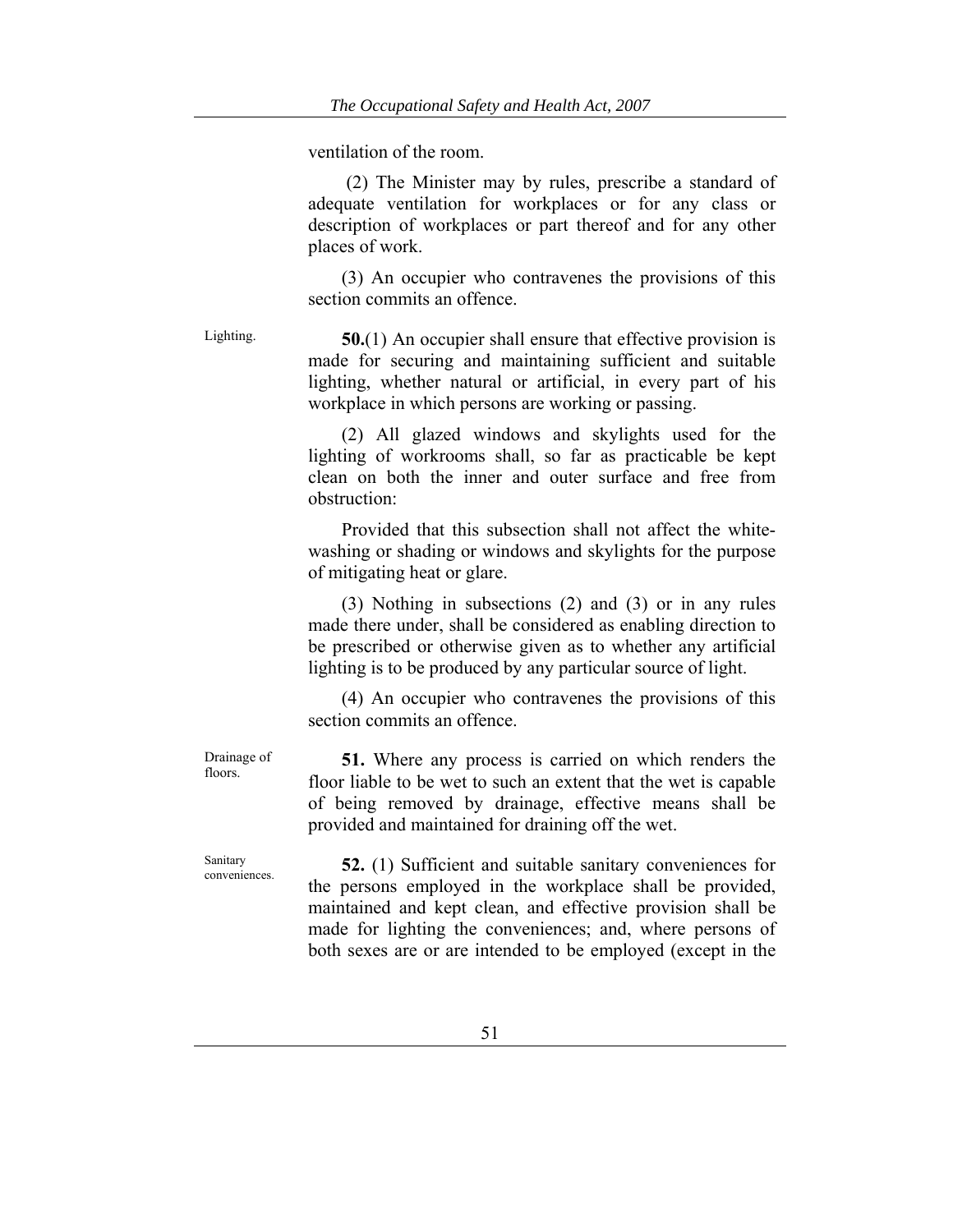case of workplaces where the only persons employed are members of the same family dwelling there), such conveniences shall afford proper separate accommodation for persons of each sex.

(2) The Minister may make rules for determining for workplaces or for any class or description of workplace what is sufficient and suitable provision for the purpose of this section.

**53.** The provisions of section 52 and of any rules made there under shall, in such areas as the Minister may by notice in the Gazette direct, be enforced by the local authority.

**54.** Where an occupational safety and health officer finds any act or default in relation to any drain, sanitary convenience, water supply, nuisance or other matter in a workplace which is liable to be dealt with by the local authority under this Part or under the law relating to public health, he shall give notice therefore in writing to the local authority.

## **PART VII** — **MACHINERY SAFETY**

Safe use of plant, machinery and equipment.

Enforcement of section 52 by local authorities.

Duty of occupational safety and health officer as to sanitary defects remediable by local authority.

**55.** All plant, machinery and equipment whether fixed or mobile for use either at the workplace or as a workplace, shall only be used for work which they are designed for and be operated by a competent person.

Prime movers. **56.**(1) Every flywheel directly connected to any prime mover and every moving part of any prime mover, except prime mover referred to in subsection (3), shall be securely fenced, whether the flywheel or prime mover is situated in an engine-house or not.

> (2) The head and tailrace of every water wheel and of every water turbine shall be securely fenced.

> (3) Every part of an electric generator, motor and rotary converter, and every flywheel directly connected thereto, shall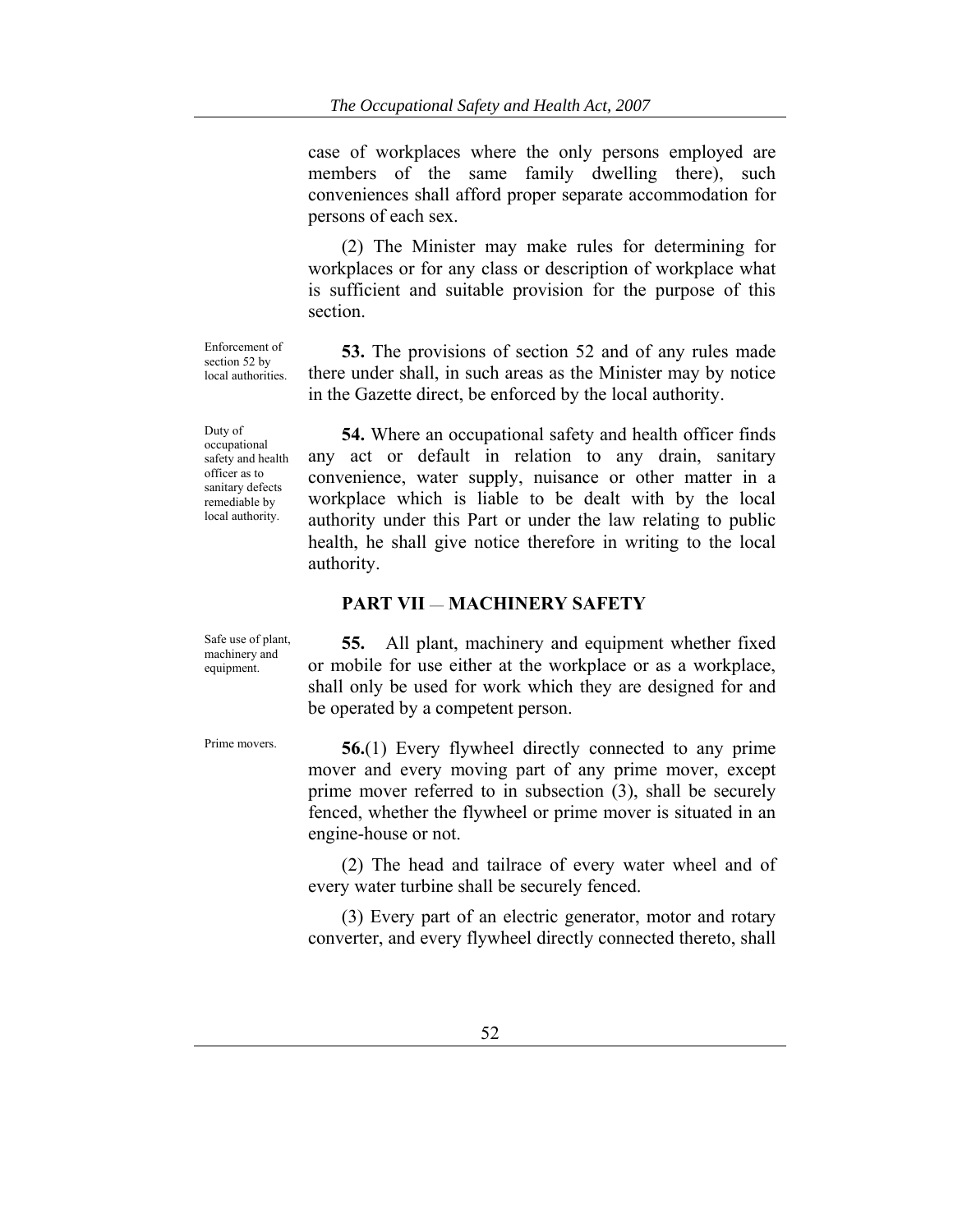be securely fenced.

Transmission

machinery. **57.**(1) Every part of transmission machinery shall be securely fenced.

> (2) Efficient devices or appliances shall be provided and maintained in every room or place where work is carried on by which the power can promptly be cut off from the transmission machinery in that room or place.

> (3) Every machine intended to be driven by mechanical or any other type of power shall be provided with an efficient starting and stopping appliance, the control of which shall be in such a position as to be readily and conveniently operated by the person operating the machine.

> (4) No driving-belt when not in use shall be allowed to rest or ride upon a revolving shaft which forms part of the transmission machinery.

> (5) Suitable striking gear or other efficient mechanical appliances shall be provided and maintained and used to move driving-belts to and from fast and loose pulleys which form part of the transmission machinery and any such gear or appliances shall be so constructed, placed and maintained as to prevent the driving-belt from creeping back on to the fast pulley.

> (6) The Director may by certificate in writing grant, subject to any conditions specified in the certificate, exemption from compliance with any of the requirements of subsections  $(2)$ ,  $(3)$ ,  $(4)$  and  $(5)$  in any case where he is satisfied that compliance with the requirement is unnecessary or impracticable.

<sup>Other</sup> 58. (1) Every dangerous part of any machinery, other that prime movers and transmission machinery shall be securely fenced:

> Provided that, in so far as the safety of a dangerous part of any machinery cannot by reason of the nature of the

**Other**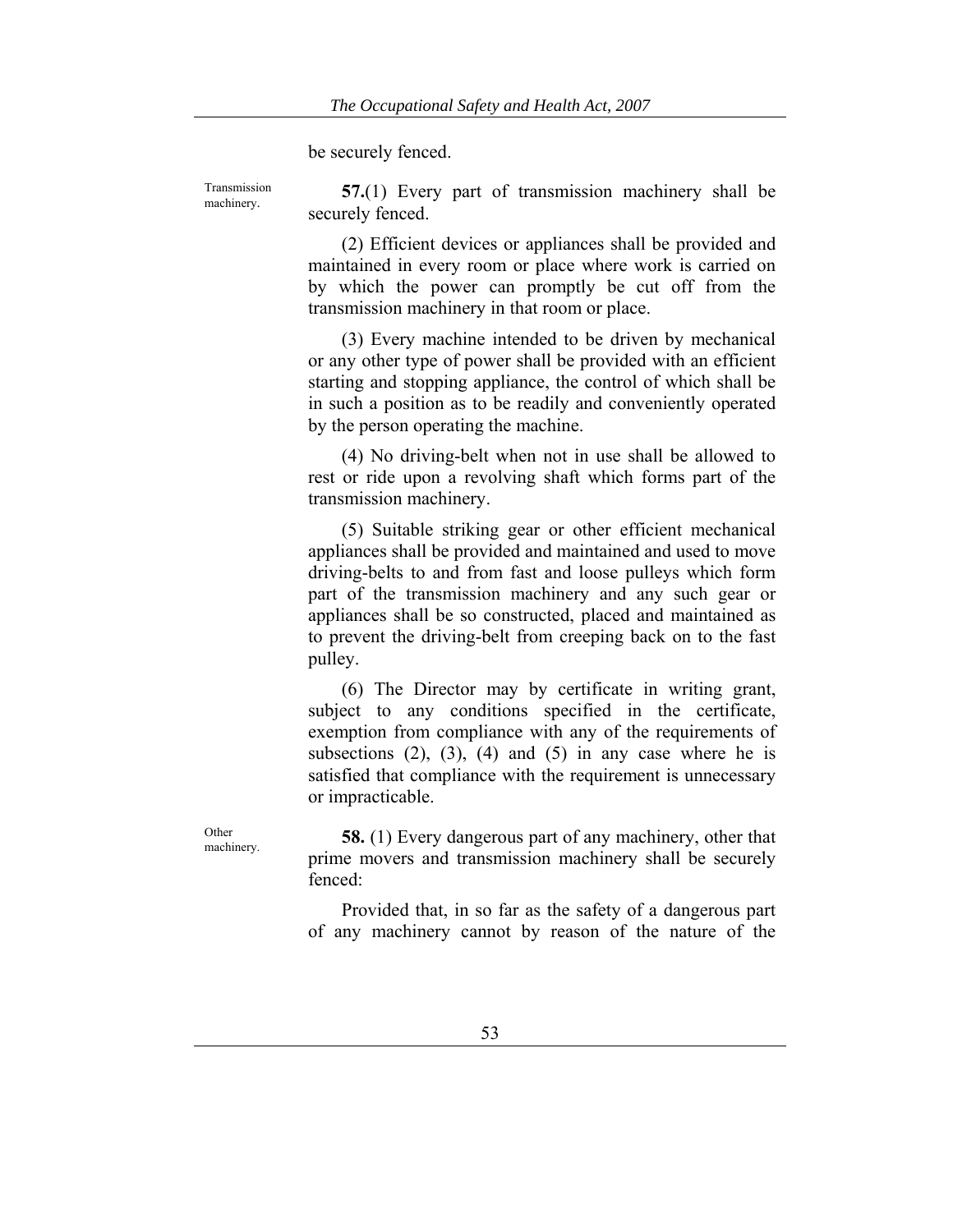operation be secured by means of a fixed guard, the requirements of this subsection shall be deemed to have been complied with if a device is provided which automatically prevents the operator from coming into contact with the part.

(2) Any part of a stock-bar which projects beyond the head-stock of a lathe shall be securely fenced.

Hand held and portable power tools and equipments.

**59.** (1) Every employer shall——

- (a) be responsible for the safe condition of tools and equipment used by his employee s, including tools and equipment which may be furnished by the employees;
- (b) ensure that no equipment or portable power tools shall be used in an environment that contains or is likely to contain flammable vapours or substances unless they are intrinsically safe for such environments.

 (2) All power driven portable and hand held tools shall have their operating controls so located as to minimise the possibility of their accidental operation if such an accidental operation would constitute a hazard to the worker or other persons.

Construction and maintenance of fencing.

**60.** All fencing or other safeguards provided in pursuance of the provisions of this Part shall be of substantial construction, constantly maintained and kept in position while the parts required to be fenced or safeguarded are in motion or in use.

Construction and disposal of new machinery.

**61.**(1) Where any machine in a workplace is a machine intended to be driven by mechanical power-

- (a) every set-screw, bolt or key on any revolving shaft spindle, wheel or pinion shall be so sunk, encased or otherwise effectively guarded as to prevent danger; and
- (b) all spur and other toothed or friction gearing which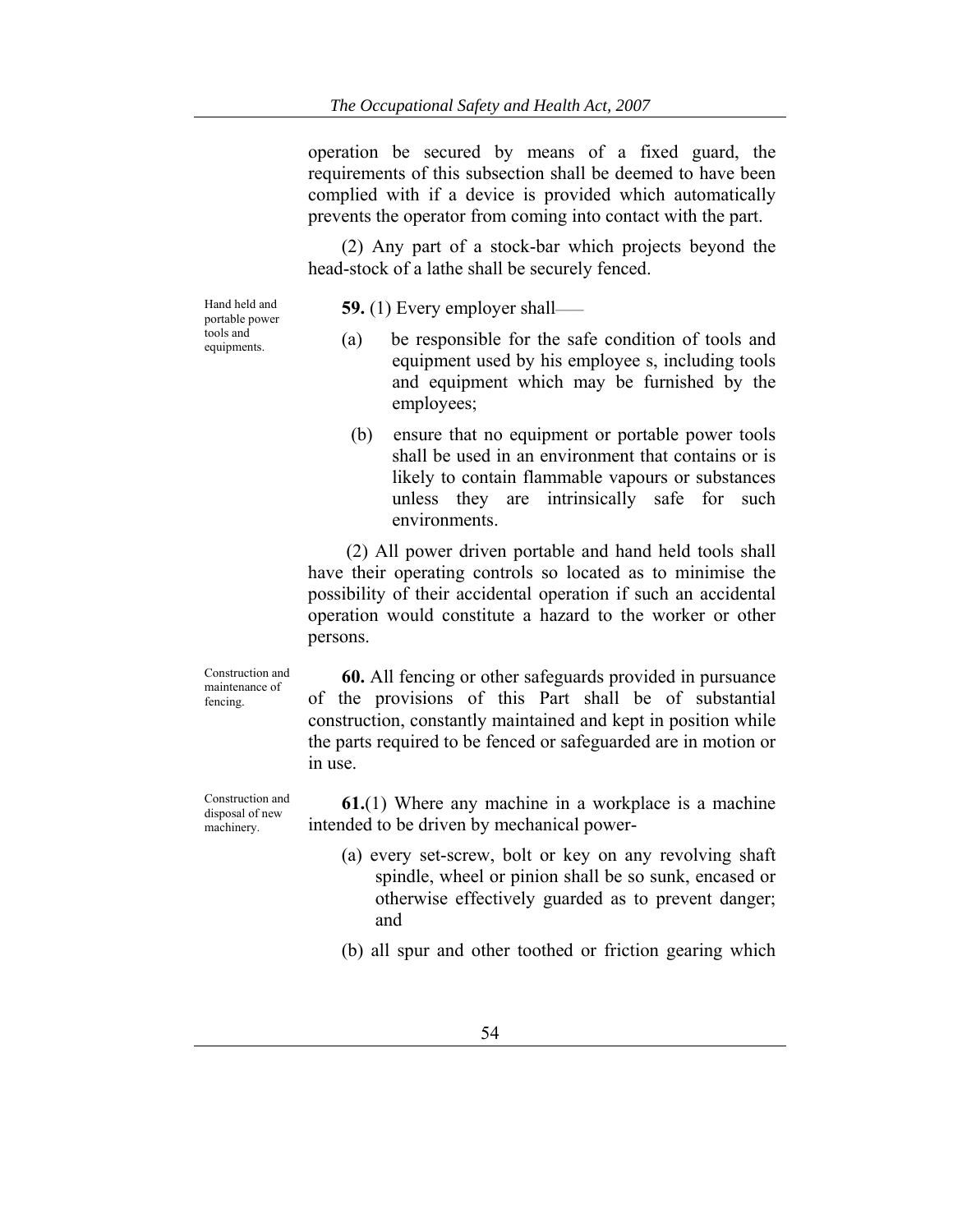does not require frequent adjustment while in motion shall be completely encased.

(2) An importer, manufacturer, designer or supplier of machinery, plant, and equipment shall avail information concerning the correct installation, use, maintenance and disposal of the machinery, plant and equipment and provide information on any likely hazards and means to prevent or control them.

(3) A person who sells or lets on hire, or as agent of the seller or hirer, causes or procures to be sold or let on hire, knowing it to be for use in a workplace in Kenya, any machine intended to be driven by mechanical power which does not comply with the requirements of this section commits an offence and shall on conviction be liable to a fine not exceeding two hundred thousand shillings.

Self acting

Self acting  $\frac{62.1}{1}$  No traversing part of any self-acting machine and no material carried thereon shall, if the space over which it runs is a space over which any person is liable to pass, whether in the course of his employment or otherwise, be allowed on its outward or inward traverse to run within a distance of fifty centimetres from any fixed structure not being part of the machine.

> (2) An occupier shall ensure that all practicable steps are taken to instruct the person in charge of the machine and otherwise to ensure that no person employed shall be in the space between any traversing part of a self-acting spinning mule and any fixed part of the machine towards which the traversing part moves on the inward run, except when the machine is stopped with the traversing part on the outward run.

Hoists and lifts. **63.**(1) Every hoist or lift shall be of good mechanical construction, sound material and adequate strength, free from patent defect and be properly maintained.

(2)Every hoist or lift shall be thoroughly examined at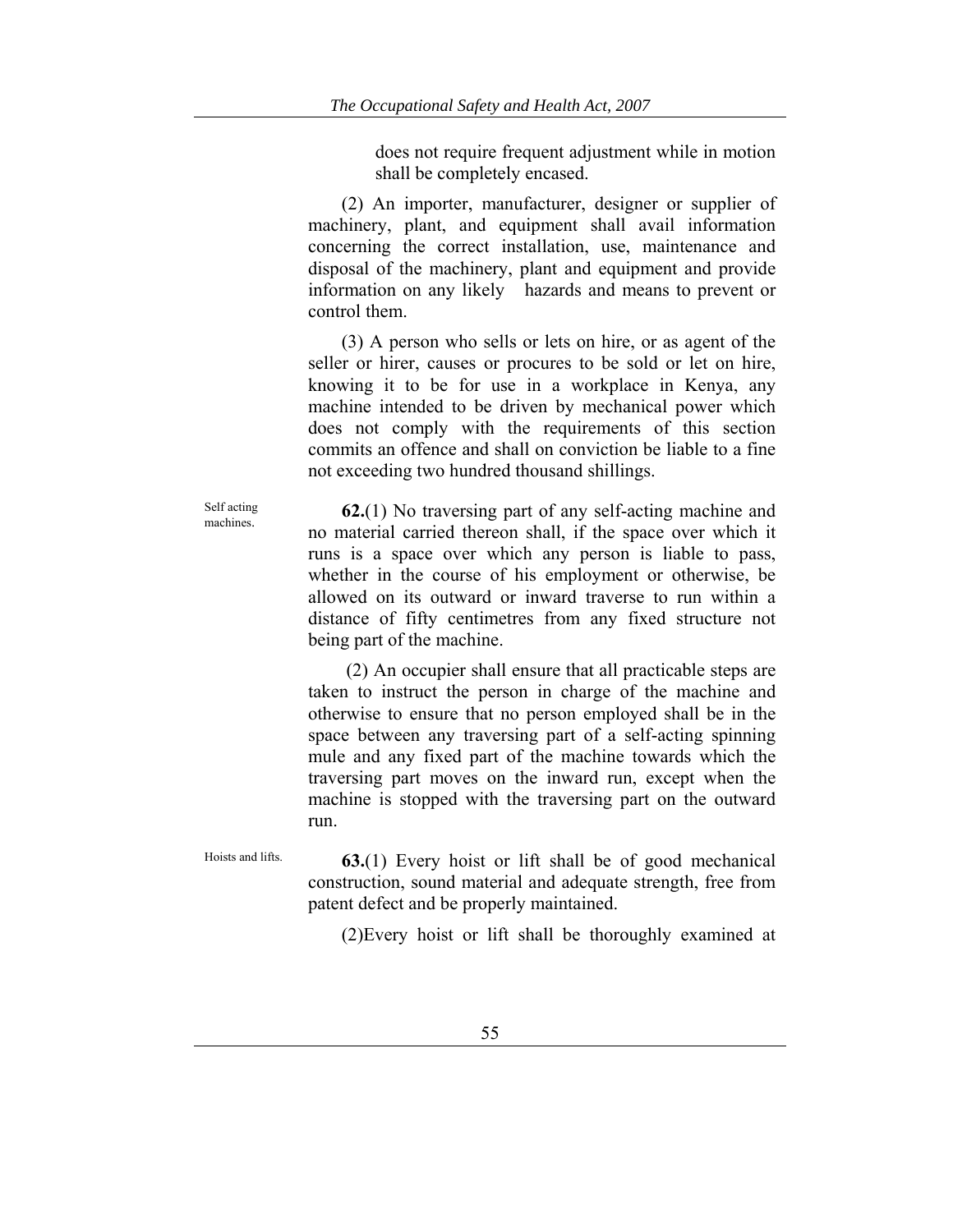least once in every period of six months or after any modifications or extensive repairs or within a shorter period, by a person approved for the purposes of this section by the Director by certificate in writing, and a report of the result of every such examination, in the prescribed form and containing the prescribed particulars, shall be signed by the person carrying out the examination and shall be entered in or attached to the general register within fourteen days of the examination.

(3) Where the examination under subsection (2) shows that the hoist or lift cannot continue to be used with safety unless certain repairs are carried out immediately or within a specified time, the person making the report, shall—

- (a) inform the area occupational safety and health officer within twenty-four hours of the completion of the examination who may then issue an improvement notice or a prohibition notice as appropriate; and
- (b) send a written notice of the examination in the prescribed form containing the prescribed particulars to the area occupational safety and health office within seven days of its occurrence.

 (4) Every hoist way or lift way shall be efficiently protected by a substantial enclosure fitted with gates, being such an enclosure as to prevent, when the gates are shut, any person falling down the hoist way or liftway or coming into contact with any moving part of the hoist or lift.

 (5) A gate referred to in subsection(4) shall be fitted with efficient interlocking or other devices to ensure that the gate cannot be opened except when the cage or platform is at the landing and that the cage or platform cannot be moved away from the landing until the gate is closed.

 (6) Every hoist or lift and every enclosure shall be so constructed as to prevent any part of any person or any goods carried in the hoist or lift being trapped between any part of the hoist or lift and any fixed structure or between the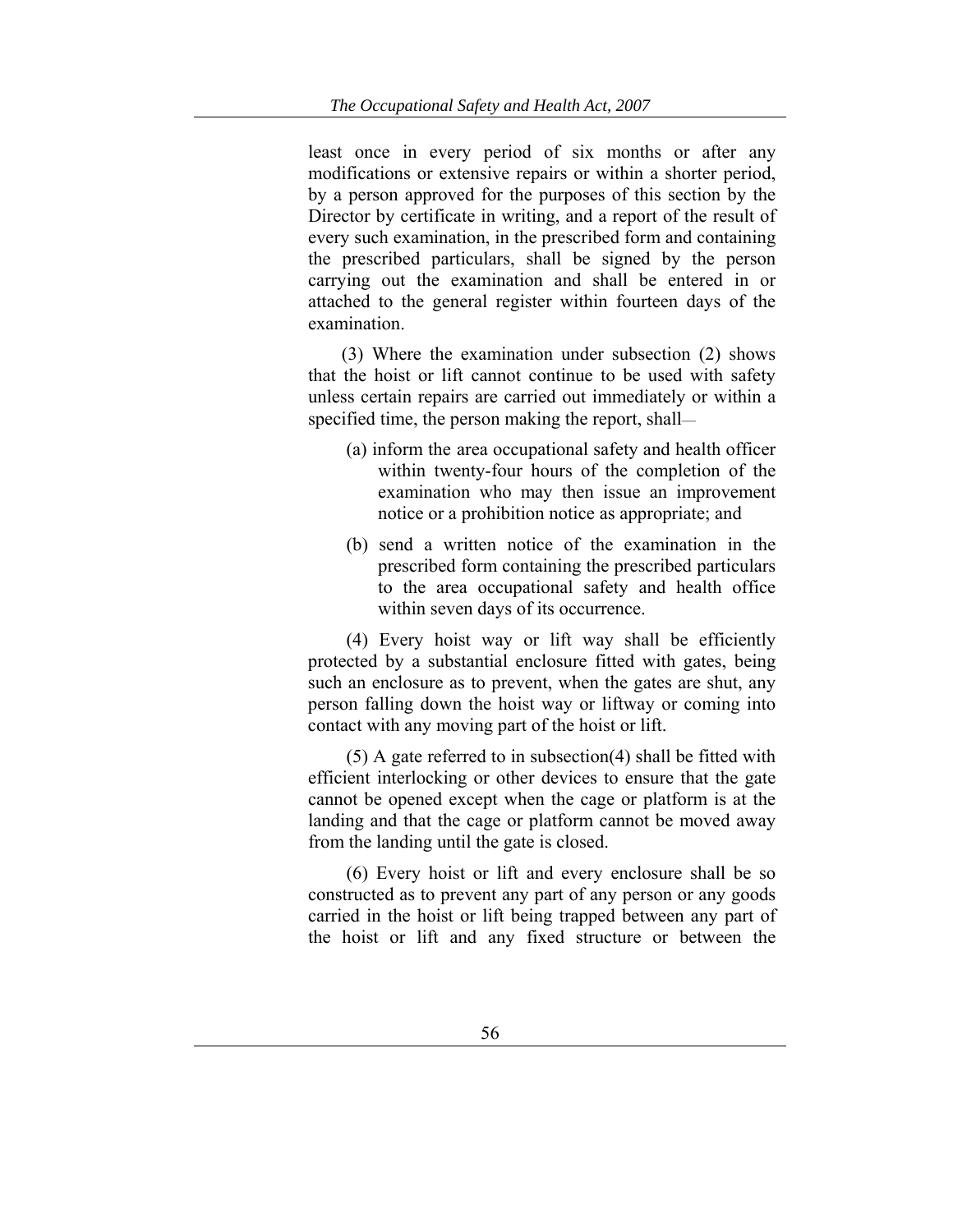counterbalance weight and any other moving part of the hoist of lift.

 (7) There shall be marked conspicuously on every hoist or lift the maximum working load which it can safely carry and no load greater than that load shall be carried on any hoist or lift.

 (8) The following additional requirements shall apply to hoists and lifts used for carrying persons, whether together with goods or otherwise—

- (a) efficient automatic devices shall be provided and maintained to prevent the cage or platform overrunning;
- (b) every cage shall, on each side from which access is afforded to a landing, be fitted with a gate, and in connexion with every such gate efficient devices shall be provided to ensure that, when persons or goods are in the cage, the cage cannot be raised or lowered unless the gate is closed, and will come to rest when the gate is opened; and
- (c) where the platform or cage is suspended by rope or chain, there shall be at least two ropes or chains separately connected with the platform or cage, each rope or chain separately connected with the platform or cage, each rope or chain and its attachments being capable of carrying the whole weight of the platform or cage and its maximum working load, and efficient devices shall be provided and maintained which will support the platform or cage with its maximum working load in the event of a breakage of the ropes or chains or any of their attachments.

(9) Where a hoist or lift is not connected with mechanical power—

(a) in subsection (2)the reference to six months shall be substituted by a reference to twelve months;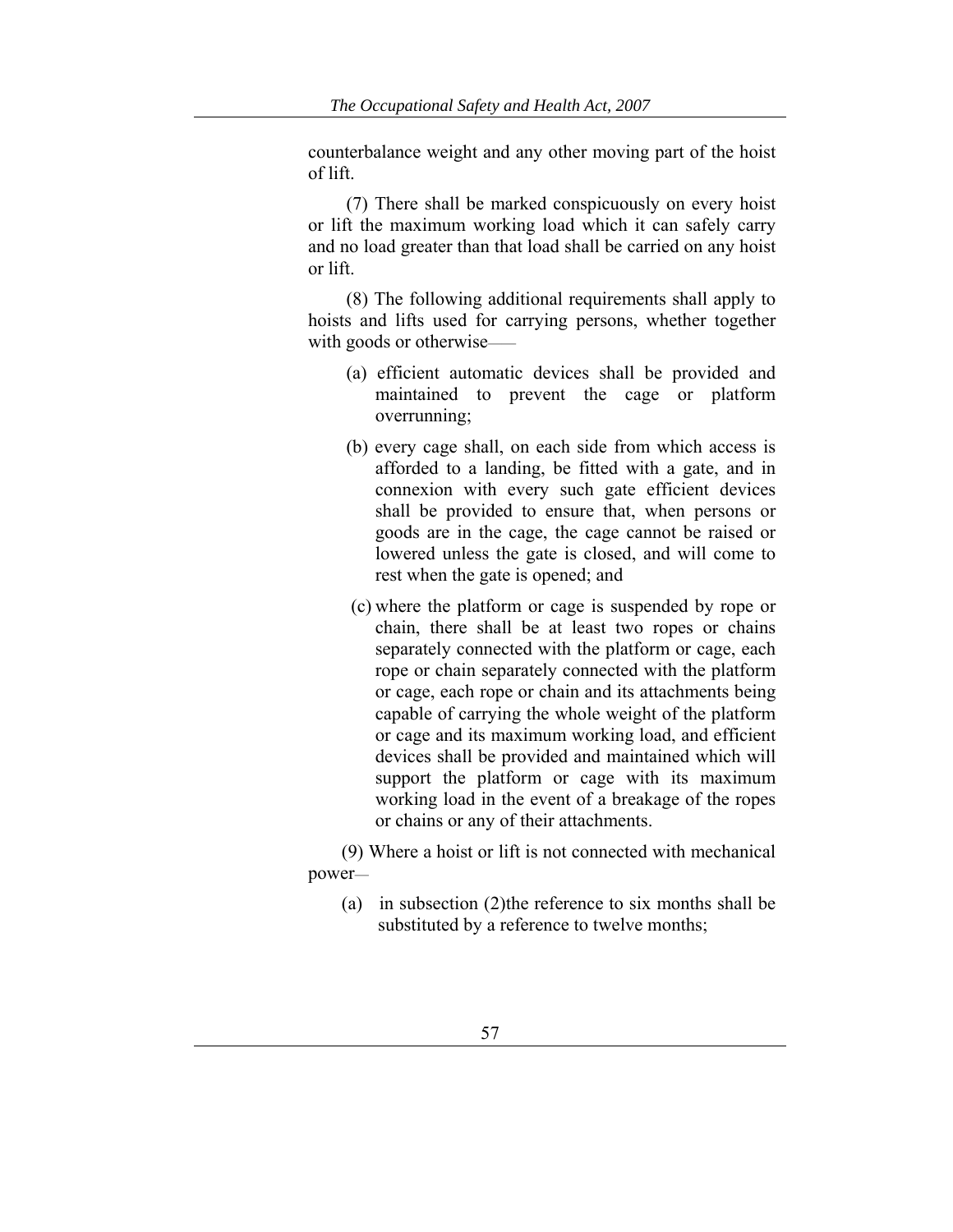- (b) subsection (5) shall be substituted by the following subsection—
	- (5) Any gate referred to in subsection (4) shall be kept closed and fastened except when the cage or platform is at rest at the landing; and

(c) subsection (8) shall not apply,

(10) For the purposes of this section, no lifting machine or appliance shall be deemed to be a hoist or lift unless it has a platform or cage the direction of movement of which is restricted by a guide or guides.

Chains, ropes and lifting tackle.

**64.**(1)The following provisions shall be complied with respect to every chain, rope or lifting tackle used for the purpose of raising or lowering persons, goods or materials—

- (a) no chain, rope or lifting tackle shall be used unless it is of good construction , sound material, adequate strength and free from patent defect;
- (b) a table showing the safe working loads of every kind and size of chain, rope or lifting tackle in use, and, in the case of a multiple sling, the safe working load at different angles of the legs, shall be prominently displayed on the premises, so, however, that the provisions of this paragraph shall not apply in relation to any lifting tackle if the safe working load thereof, or in the case of a multiple sling the safe working load at different angles of the legs, is plainly marked upon it;
- (c) no chain, rope or lifting tackle shall be used for any load exceeding the safe working load thereof as shown by the table referred to in paragraph (b) or marked upon it;
- (d) all chains, ropes and lifting tackle in use shall be thoroughly examined at least once in every period of six months, or at such greater intervals as the Director may in any particular case permit, by a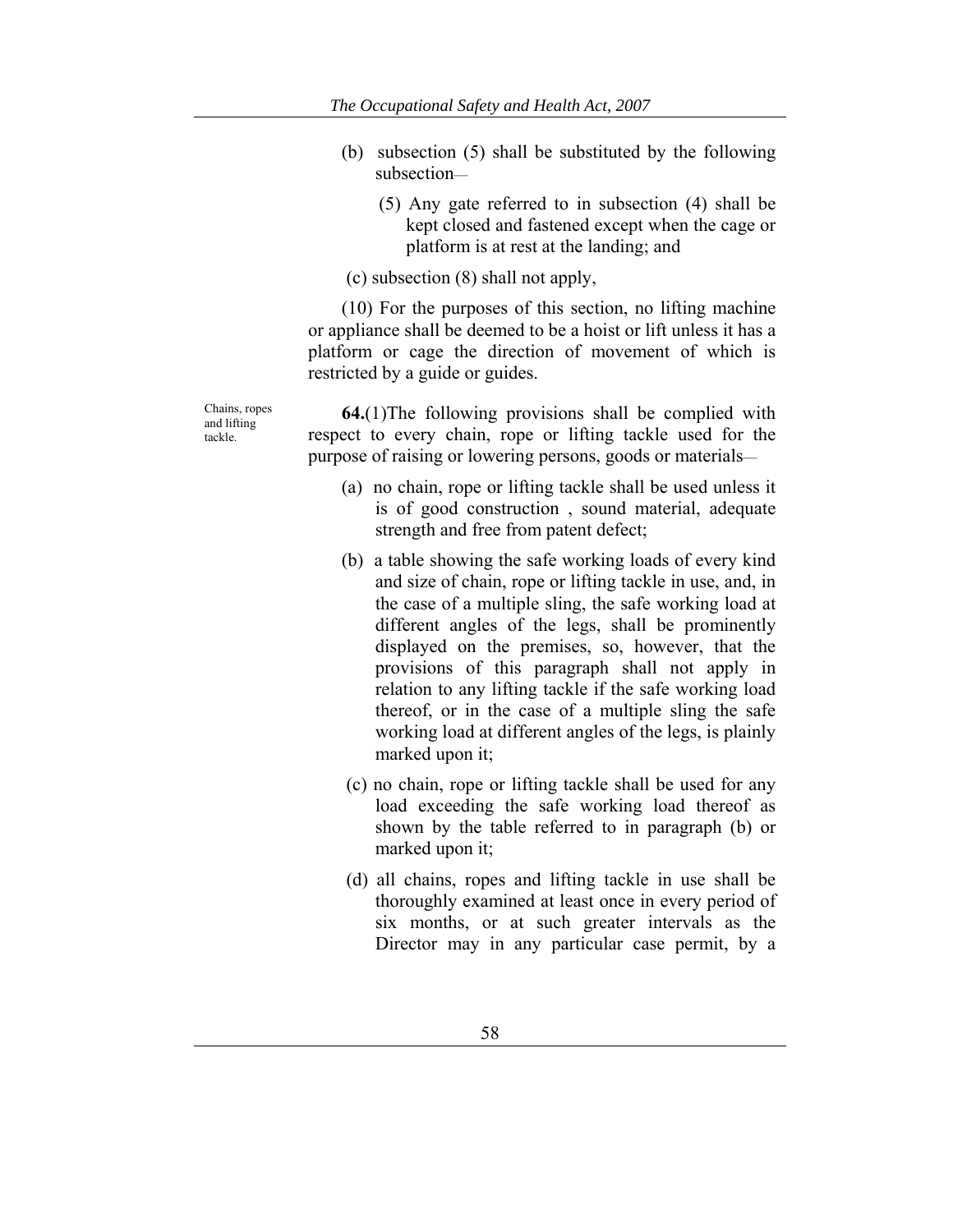person approved for the purposes of this section by the Director by certificate in writing;

 (e) no chain, rope or lifting tackle, except a fibre rope or fibre rope sling, shall be used in any workplace for in that workplace unless it has been tested and thoroughly examined by a person approved by the Director for the purposes of this section, and a certificate of such a test and examination, specifying the safe working load and signed by the person carrying out the test and examination, has been obtained and is kept available for inspection:

 Provided that the provisions of this paragraph shall not apply as respects any chain, rope or lifting tackle in respect of which there has been obtained, and is kept available for inspection, a certificate of test and thorough examination issued by the manufacturer of the chain, rope or lifting tackle;

 (f) every chain and lifting tackle, except a rope sling, shall, unless of a class or description exempted by the Director by notice published in the Gazette, be annealed at least once in every fourteen months, or, in the case of a chain or sling of half-inch bar or smaller, or chain used in connexion with molten metal or molten slag, in every six months, so, however, that a chain and lifting tackle not in regular use need be annealed only when necessary.

(2) In this section, "lifting tackle" means chain slings, rope slings, rings, hooks, shackles and swivels.

lifting machines. **65.**(1)All parts and working gear whether fixed or movable, including the anchoring and fixing appliances, of every lifting machine shall be of good construction, sound material, adequate strength and free from patent defect, and shall be properly maintained.

> (2) All parts and gear referred to in subsection (1) shall be thoroughly examined, at least once in every period of twelve months, or after any modifications or extensive repairs

Cranes and other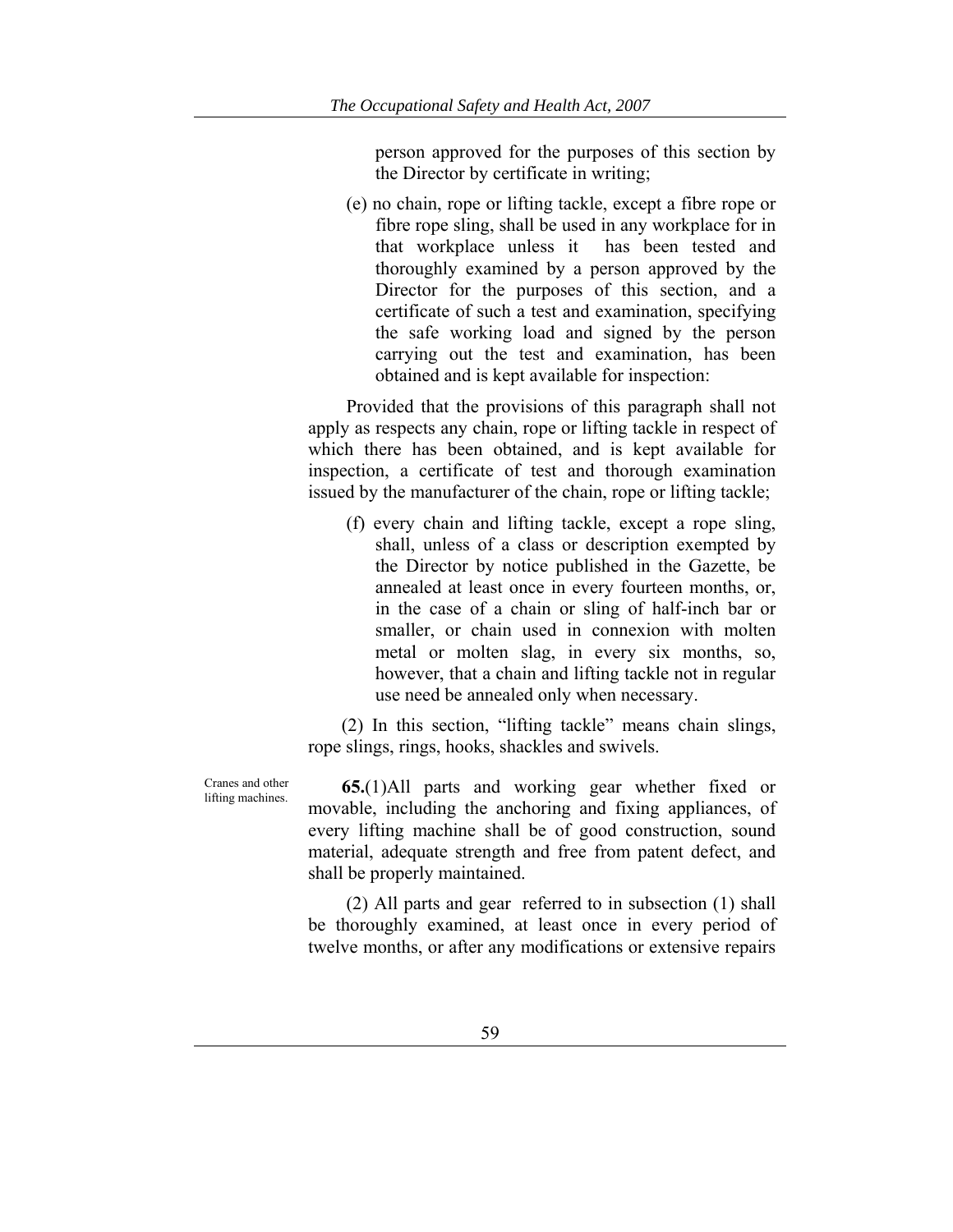or within a shorter period, by a person approved for the purposes of this section by the Director by certificate in writing.

 (3) No lifting machine shall be used in any workplace, for the first time in that workplace, unless it has been tested and all the parts and working gear of the machine specified in subsection (1) have been thoroughly examined, by a person approved by the Director for the purposes of this section and a certificate of the test and examination, specifying the safe working load or loads of the machine and signed by the person who carried out the test and examination, has been obtained and is kept available for inspection:

 Provided that the provisions of this subsection shall not apply with respect to any lifting machine in respect of which there has been obtained, and is kept available for inspection, a certificate of test and thorough examination issued by the manufacturer of the machine.

(4)All rails on which a travelling crane moves and every track on which the carriage of a transporter or runway moves shall be of proper size and adequate strength, and have an even running surface; and any such rails or track shall be properly laid, adequately supported or suspended and properly maintained.

(5) There shall be plainly marked on every lifting machine the safe working load or loads thereof, except that in the case of a jib crane so constructed that the safe working load may be varied by the raising or lowering of the jib there shall be attached thereto either an automatic indicator of safe working loads or a table indicating the safe working loads at corresponding inclinations of the jib or corresponding radii of the load.

(6) No lifting machine shall, except for the purpose of a test, be loaded beyond the safe working load as marked or indicated under subsection (5).

(7)If any person is employed or is working on or near the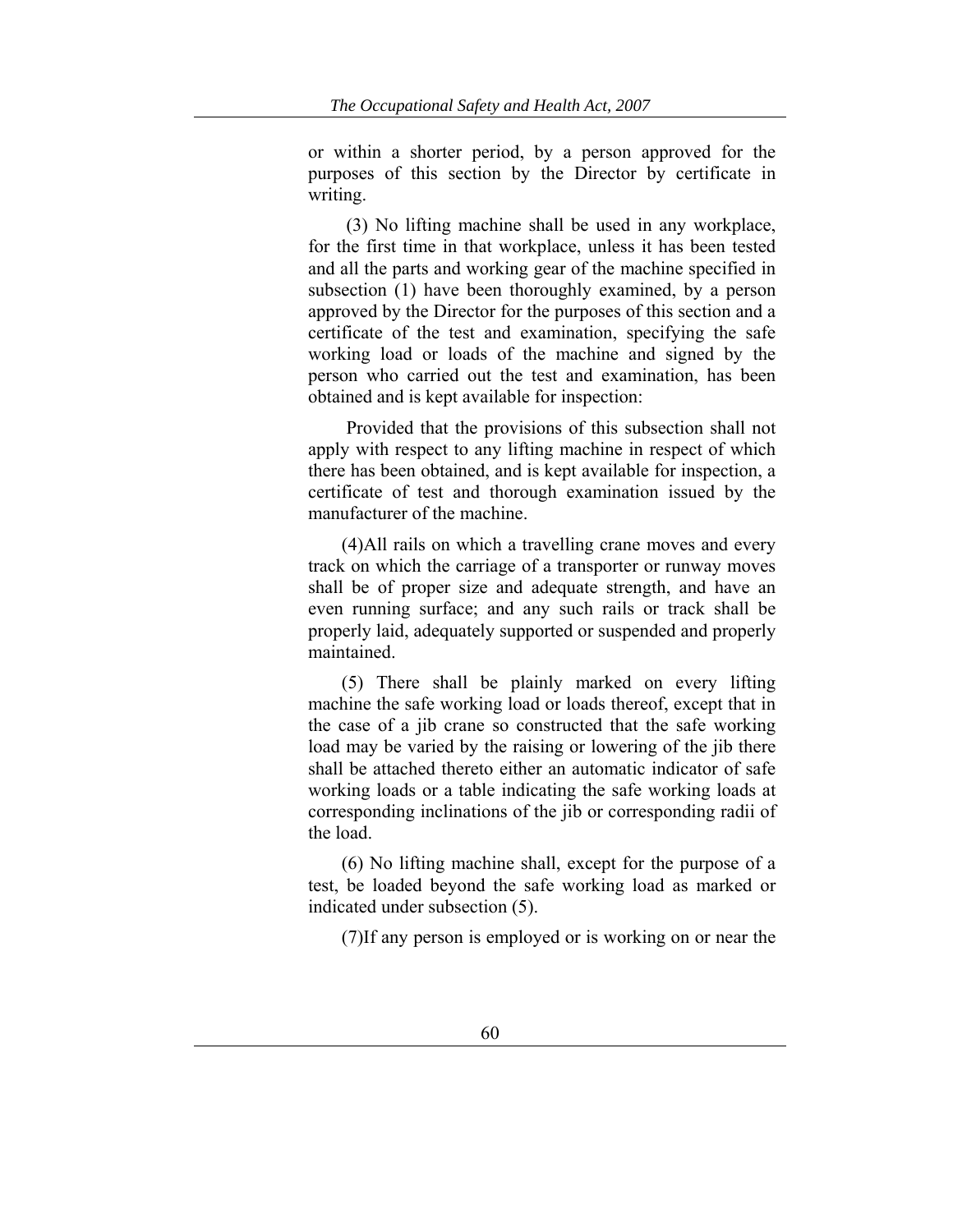wheel-track of an overhead travelling crane in any place where he would be liable to be struck by the crane, effective measures shall be taken to ensure that the crane does not approach within six metres of that place.

(8)A lifting machine shall not be operated except by a person who is trained and possesses a certificate in writing to that effect from a recognised institution, to operate that machine, except that it shall be permissible for such machine to be operated by a person who is under the direct supervision of a qualified person for the purposes of training, and no person under the apparent age of eighteen years of age shall be employed to operate any lifting machine driven by mechanical power or to give signals to the operator of any such machine.

(9)In this section, "lifting machine" includes a crane, crab, winch, teagle, pulley block, gin wheel, transporter or runway used for raising or lowering of goods.

Register of chains, ropes and lifting tackle and lifting machines.

**66.** A register, containing the particulars set out in the Sixth Schedule, shall be kept in every workplace with respect to all chains, ropes or lifting tackle except fibre rope slings, to which section 64 applies, and with respect to all lifting machines to which section 65 applies.

Steam boilers. **67.**(1) Every steam boiler and all its fittings and attachments shall be of good construction, sound material, adequate strength and free from patent defect, and shall be properly maintained.

> (2) Every steam boiler, whether separate or one of a range shall ——

(a) have attached to it——

(i) a suitable safety valve, separate from and incapable of being isolated by any stop-valve, which shall be so adjusted as to prevent the boiler being worked at a pressure greater than the maximum permissible working pressure and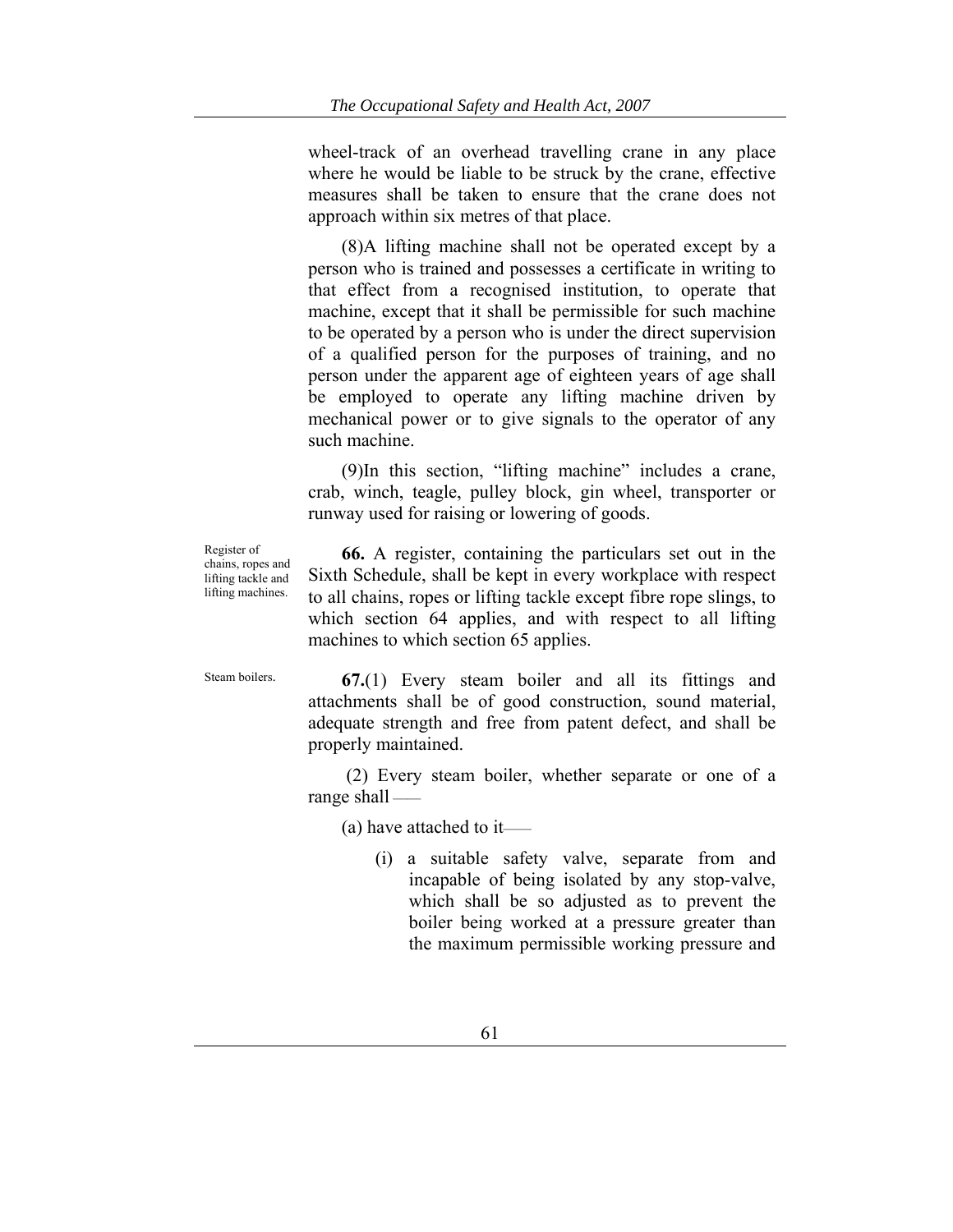shall be fixed directly to, or as close as practicable to, the boiler, and a suitable stopvalve connecting the boiler to the steam pipe;

- (ii) a correct steam pressure gauge, connected to the steam space and easily visible by the boiler attendant, which shall indicate the pressure of steam in the boiler in kilograms per square centimetre and have marked upon it, in a distinctive colour, the maximum permissible working pressure;
- (iii) at least one water gauge, of transparent material or other type approved by the Director, to show the water level in the boiler, and, if the gauge is of the glass tubular type and the working pressure in the boiler normally exceeds two point eight kilograms per square centimetre, the gauge shall be provided with an efficient guard but not so as to obstruct the reading to the gauge;
- (iv) where it is one of two or more boilers, a plate bearing a distinctive number which shall be easily visible;
- (b) be provided with means for attaching a test pressure gauge; and
- (c) be provided with a suitable fusible plug or an efficient low-water alarm device:

 Provided that subparagraph (ii) of paragraph (a) shall not apply with respect to economizers, and subparagraphs (iii), (iv) and (v) of paragraph (a), and paragraphs (b) and (c), shall not apply with respect to economizers or superheaters.

 (3) For the purposes of subsection (2), a lever-valve shall not be deemed a suitable safety valve unless the weight is secured on the lever in the correct position.

(4) Every steam boiler attendant shall be properly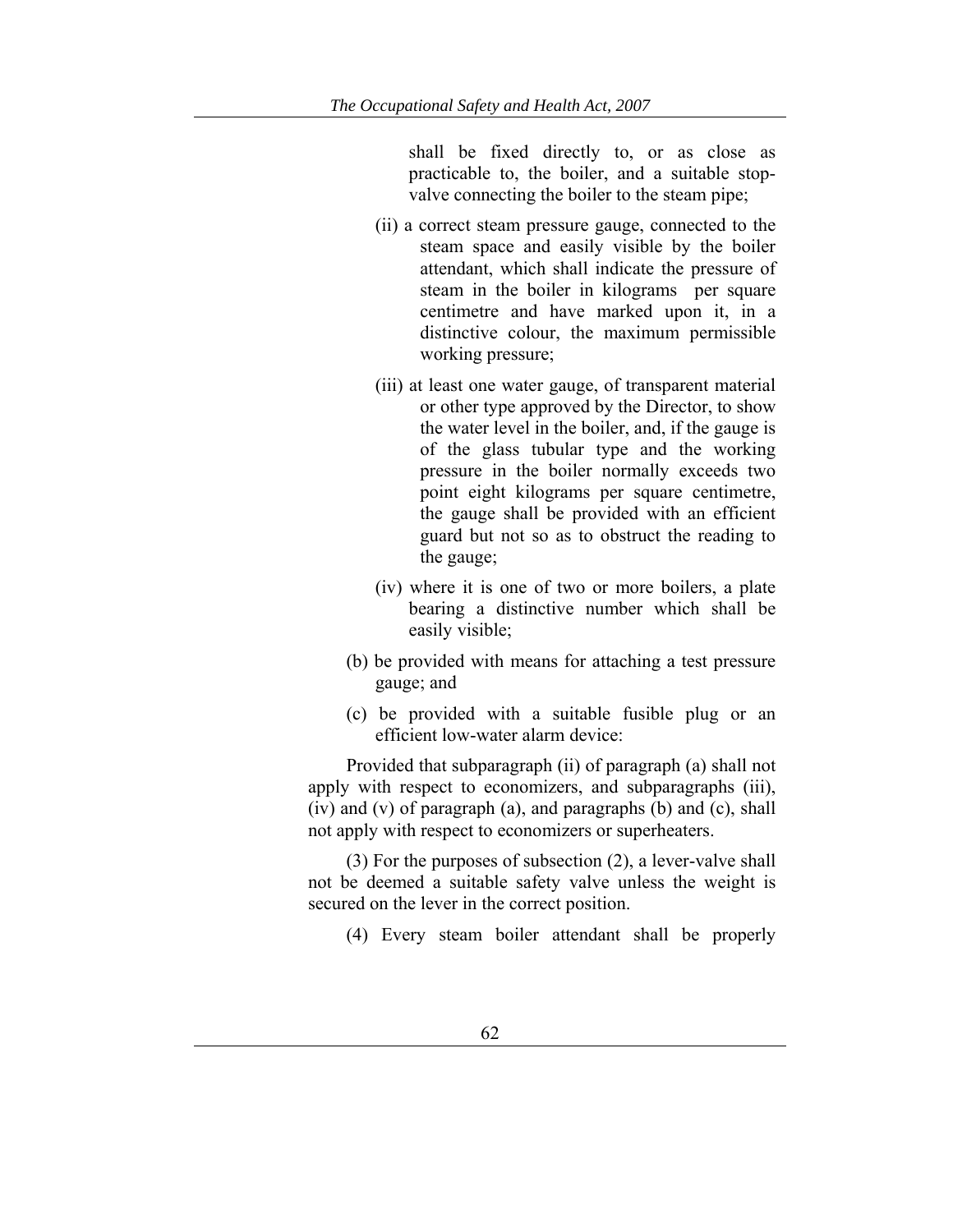instructed on his duties.

 (5) No person shall enter or be in any steam boiler which is one of a range of two or more steam boilers unless—

- (a) all inlets through which steam or hot water might otherwise enter the boiler from any other part of the range are disconnected from that part; or
- (b) all valves or taps controlling such entry are closed and securely locked, and, where the boiler has a blow-off pipe in common with one or more other boiler or delivering into a common blow-off vessel or sump, the blow-off valve or tap on each such boiler is so constructed that it can only be opened by a key which cannot be removed until the valve or tap is closed and is the only key in use for that set of blow-off valves or taps.

 (6) No work shall be permitted in any boiler-furnace or boiler-flue until it has been sufficiently cooled by ventilation or otherwise to make work safe for persons employed.

 (7)The boiler room shall be kept clean and shall not be used as a resting place or storeroom or for any other purpose at any given time.

(8) Every steam boiler and all its fittings and attachments shall be thoroughly examined by an approved person, at least once in every period of twelve months, and also after any modifications or extensive repairs:

 Provided that the person carrying out any such examination may specify in writing a period exceeding twelve months but not exceeding fifteen months within which the next examination is to be carried out.

(9) Any examination in accordance with the requirements of subsection (8) shall consist, in the first place, of an examination of the boiler when it is cold and the interior and exterior have been prepared in the prescribed manner, and secondly, except in the case of an economizer or super heater,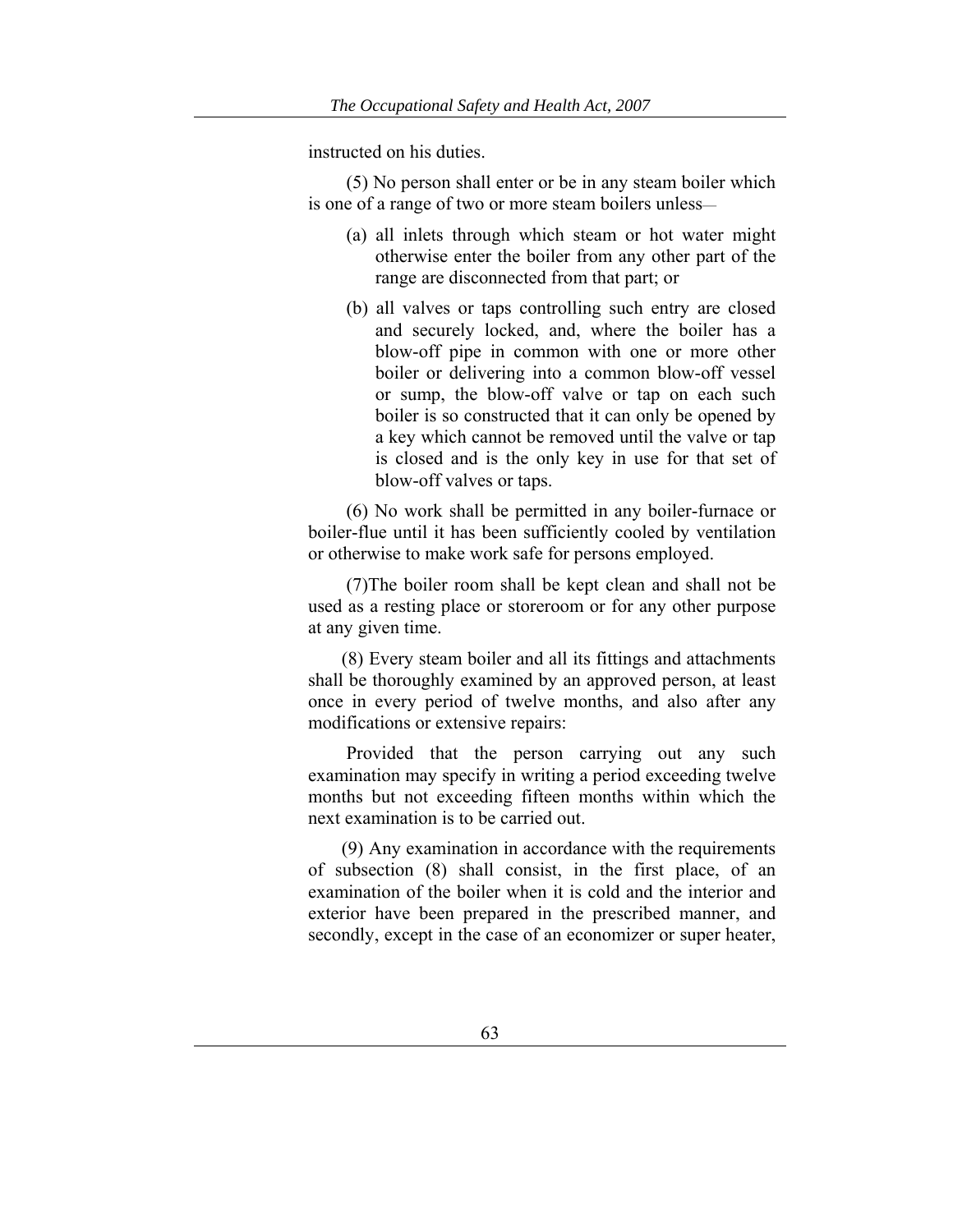of an examination when it is under normal steam pressure; the examination under steam pressure shall be made as soon as possible after the examination of the boiler when cold, and the person carrying out the examination shall see that the safety valve is so adjusted as to prevent the boiler being worked at a pressure greater than the maximum permissible working pressure.

 (10) The Seventh Schedule shall apply in respect of an examination of a boiler when it is cold.

(11) A report of the result of an examination under subsection (8) shall be made in the prescribed form and containing the prescribed particulars, including particulars of the maximum permissible working pressure, and shall be signed by the person who carried out the examination as soon as practicable and in any case within twenty-eight days of the completion of the examination and be entered in or attached to the general register.

 $(12)$  For the purposes of subsections  $(11)$ ,  $(13)$  and  $(14)$ , the examination of a boiler when it is cold and its examination when it is under steam pressure shall be treated as separate examinations

 (13) No steam boiler which has previously been used shall be taken into use in any workplace or premises for the first time in that workplace or premises until it has been examined and reported on in accordance with subsections (8), (9) and (11).

 (14) No new steam boiler shall be taken into use for the first time in any workplace unless there has been obtained in respect thereof——

- (a) the manufacturer's complete specifications which shall include full details of the composition and physical properties of all rivets, plates, sections, tubes, bars and electrodes used for pressure part;
- (b) dimensional drawings of the complete boiler showing the thickness of plates, details of riveting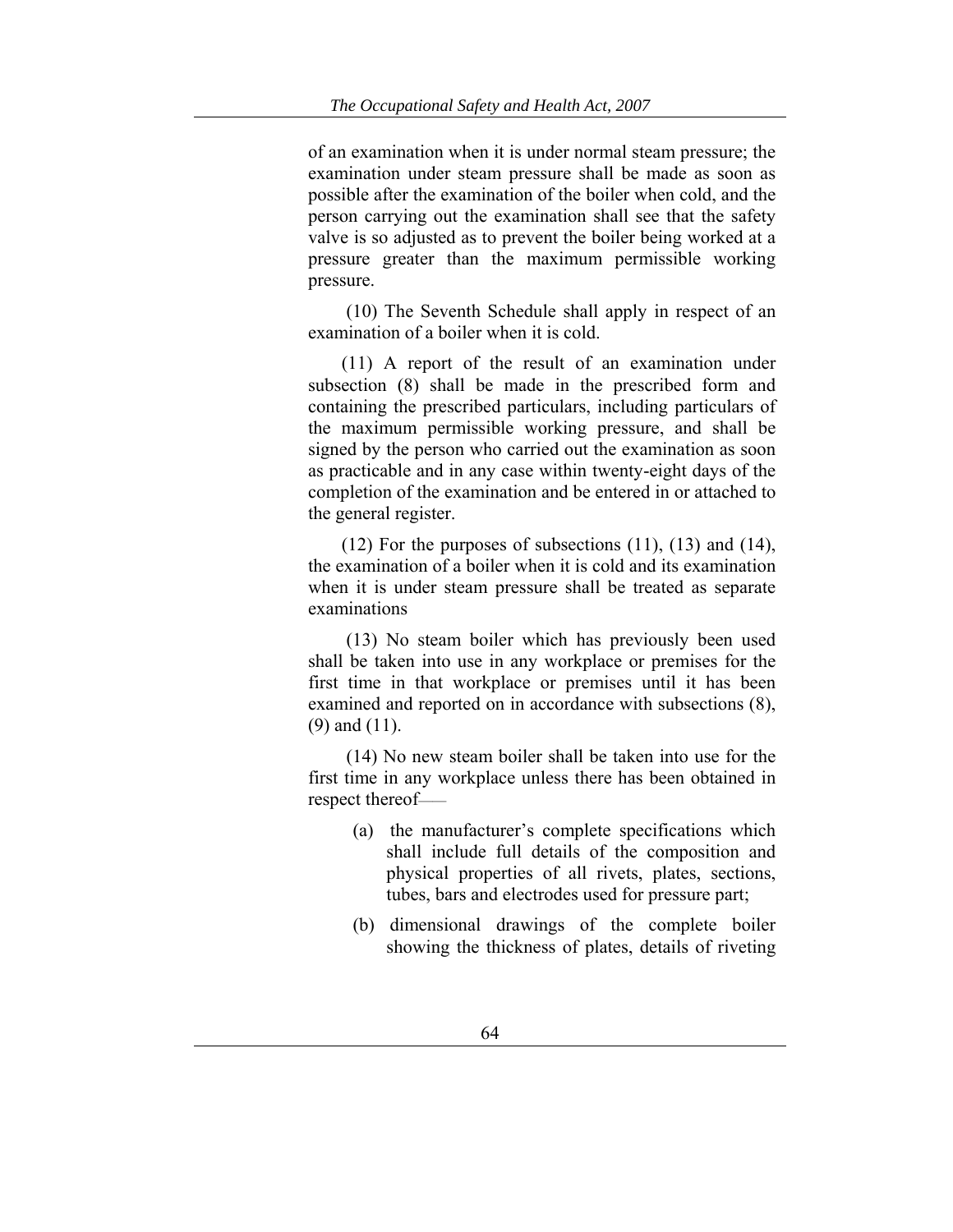and the position and extent of all welds;

- (c) the manufacturer's certificate of test; and
- (d) a certificate specifying the maximum permissible working pressure of the boiler, stating the nature of the tests to which the boiler, attachments and fittings have been submitted, issued and signed by the person making the examination.

(15) The person carrying out an examination under this section shall within twenty four hours of the examination, report to the area occupational safety and health officer, any defect which would render the boiler imminently dangerous if not rectified immediately.

(16) The person making the report of an examination under this section shall, within seven days, after completion of the examination, send to the area occupational safety and health office, a copy of the written report in every case where the maximum permissible working pressure is reduced, or where the boiler cannot continue to be used with safety unless certain repairs are carried out immediately or within a specified time and the officer in charge of the office may, on the basis of the report, issue an improvement notice or prohibition notice as appropriate.

(17) If the person making the examination under this section fails to carry out a thorough examination as required by this section, makes a report which is false or deficient in any material particular, or fails to send to the Director a copy of any report as required, that person commits an offence shall an conviction be liable to a fine not exceeding two hundred thousand shillings, or to imprisonment for a term not exceeding six months, or to both.

(18) Where the report of any examination under this section specifies conditions for securing the safe working pressure of a steam boiler, the boiler shall not be used except in accordance with those conditions.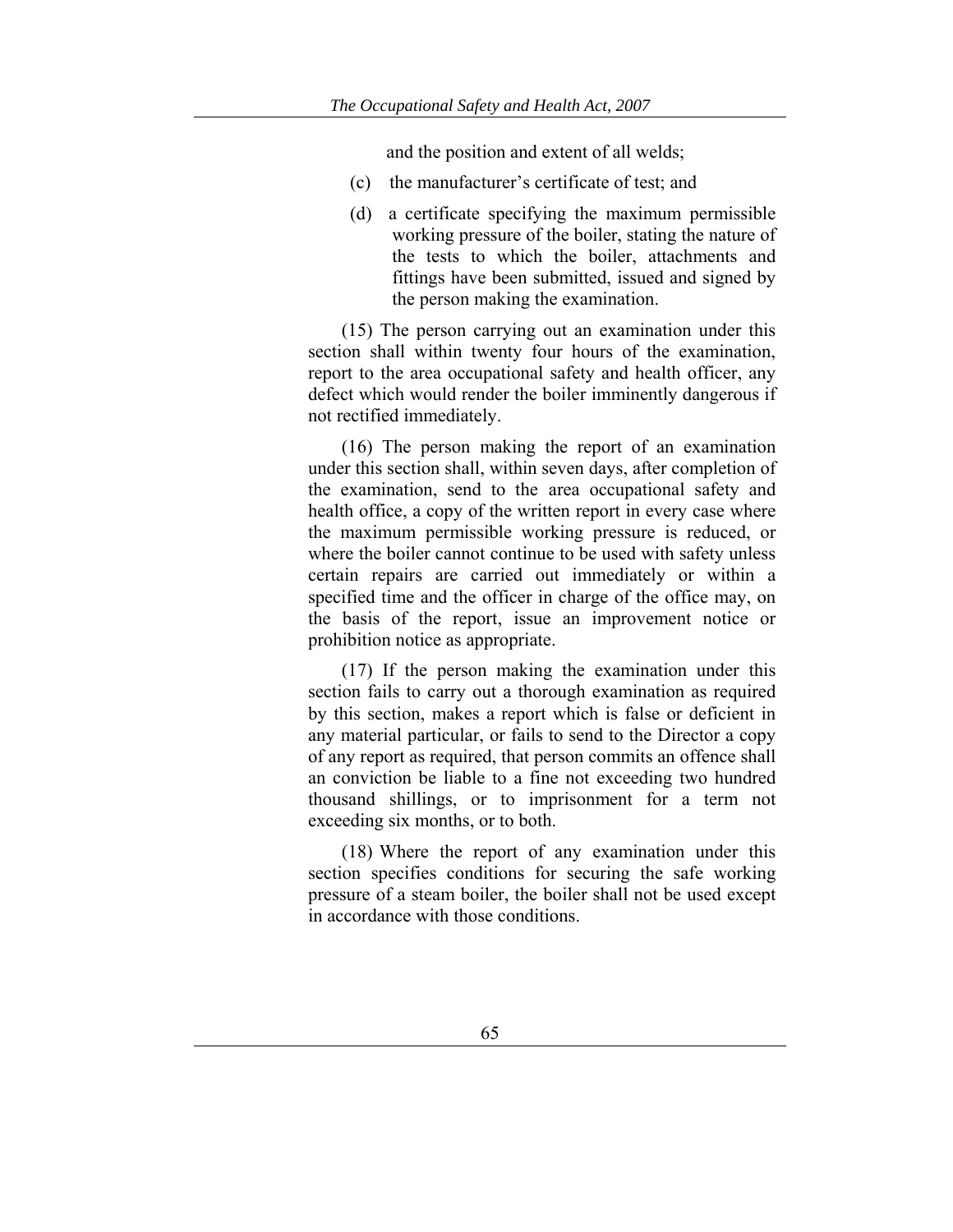(19) In this section—

"approved person" means any person who is approved by the Director, by certificate in writing, to carry out examinations of steam boilers in accordance with, and for the purposes of, this section and to issue the certificate referred to in subsection (11);

"maximum permissible working pressure", in the case of a new steam boiler means, that specified in the certificate referred to in subsection (14) of this section, and, in the case of a steam boiler which has been examined in accordance with this section, that specified in the report of the last examination.

Steam receivers and steam containers.

**68.**(1) Every steam receiver and all its fittings shall be of good construction, sound material, adequate strength, and free from patent defect, and shall be properly maintained.

(2) Every steam receiver, not so constructed and maintained as to withstand with safety the maximum permissible working pressure of the boiler or the maximum pressure which can be obtained in the pipe connecting the receiver with any other source of supply, shall be fitted with-

- (a) a suitable reducing valve or other suitable automatic appliance to prevent the safe working pressure of the receiver being exceeded;
- (b) a suitable safety valve so adjusted as to permit the steam to escape as soon as the safe working pressure is exceeded, or a suitable appliance for cutting off automatically the supply of steam as soon as the safe working pressure is exceeded;
- (c) a correct steam pressure gauge, which shall indicate the pressure of steam in the receiver in kilograms per square centimetre;
- (d) a suitable stop valve;
- (e) except where only one steam receiver is in use, a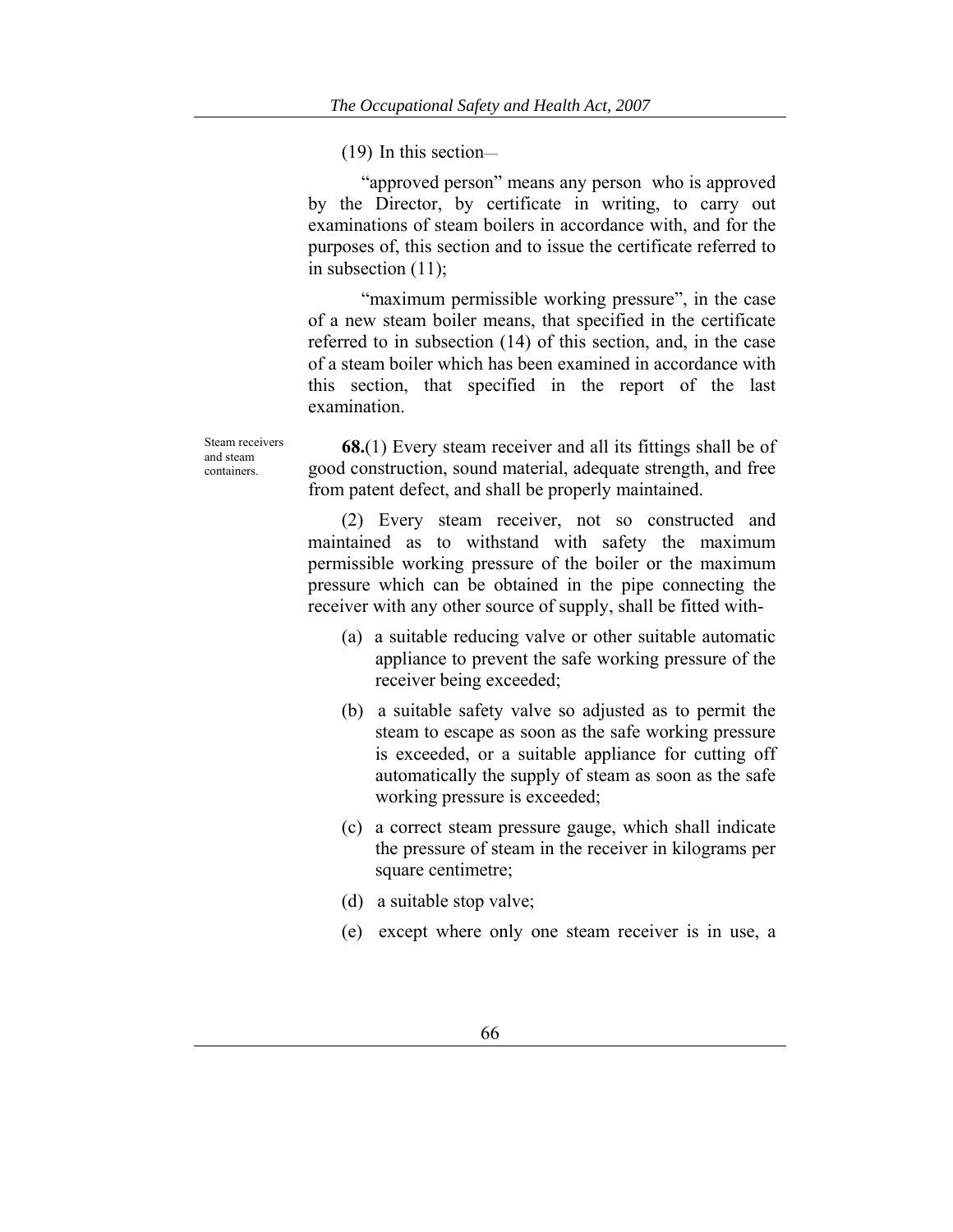plate bearing a distinctive number which shall be easily visible;

and the safety valve and pressure gauge shall be fitted either on the steam receiver or on the supply pipe between the receiver and the reducing valve or other appliance to prevent the safe working pressure being exceeded.

(3) For the purposes of paragraphs (a), (b), (c) and (d) of subsection (2), any set of receivers supplied with steam through a single pipe and forming part of a single machine may be treated as one receiver, and for the purpose paragraphs (a), (b)and (c) of subsection (2), any other set of receivers supplied with steam through a single pipe may be treated as one receiver:

Provided that this subsection shall not apply to any such set of receivers unless the reducing valve or other appliance to prevent the safe working pressure being exceeded is fitted on the said single pipe.

(4) Every steam receiver and all its fittings shall be thoroughly examined by an approved person, so far as the construction of the receiver permits, at least once in every period of twenty-four months or after repairs.

(5)A report of the result of every examination referred to in subsection (4), shall be in the prescribed form containing the prescribed particulars, including particulars of the safe working pressure and shall be entered in or attached to the general register shall be signed by the person who carried out the examination.

(6)No steam receiver which has previously been used shall be taken into use in any workplace for the first time in that workplace until it has been examined and reported on in accordance with subsections (4) and (5).

(7) No new steam receiver shall be used in a workplace for the first time unless there has been obtained from the manufacturer of the receiver, or from a person approved by the Director, a certificate specifying the safe working pressure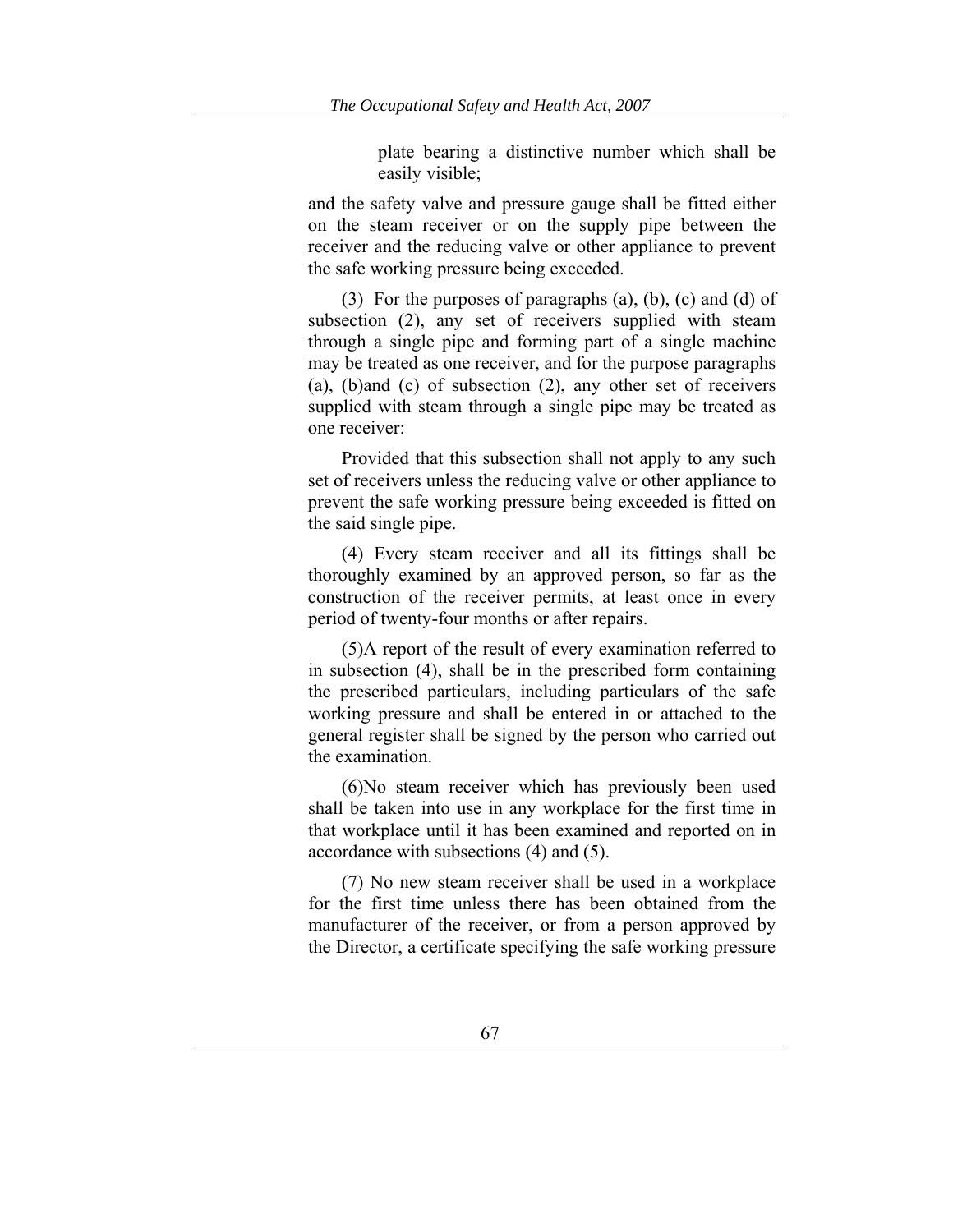of the receiver stating the nature of the tests to which the receiver and fittings have been submitted, and the certificate is kept available for inspection, and the receiver is so marked as to enable it to be identified as the receiver to which the certificate relates.

(8) No person shall use, in any workplace, a steam receiver, or a steam container which does not comply with the standards set out in this section.

(9) Every steam container shall be so maintained as to secure that the outlet is at all times kept open and free from obstruction.

(10) In this section—

" approved person" means any person who is approved by the Director, by certificate in writing, to carry out examinations of steam receivers in accordance with, and for the purposes of, this section and to issue the certificate referred to in subsection (6);

"maximum permissible working pressure" has the same meaning as in section 67;

"safe working pressure" means, in the case of a new steam receiver, that specified in the certificate referred to in subsection (6) and, in the case of a steam receiver which has been examined in accordance with the provisions of this section, that specified in the report of the last examination;

"steam container" means any vessel, other than a steam pipe or coil, constructed with a permanent outlet into the atmosphere or into a space where the pressure does not exceed atmospheric pressure, and through which steam is passed at atmospheric pressure, or at approximately that pressure, for the purpose of heating, boiling, drying, evaporating or other similar purpose;

"steam receiver" means any vessel or apparatus other than a steam boiler, a steam container, a steam pipe or coil, or a part of a prime mover used for containing steam under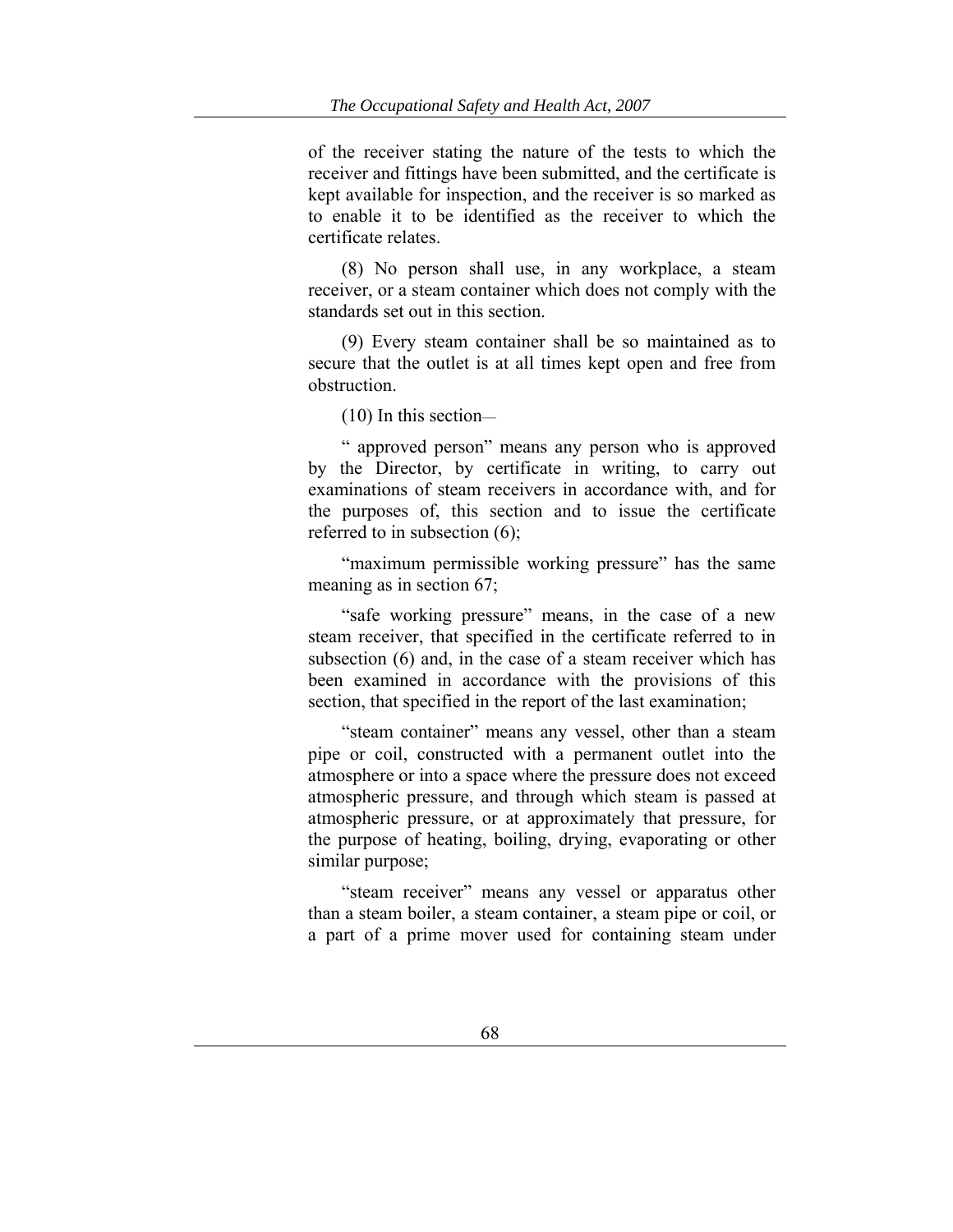pressure greater than atmospheric pressure.

| Air receivers.                                                                                                                                                                                                     |     | <b>69.</b> (1) Every air receiver shall—                                                                                                                                                                                                                                                                                                                 |  |
|--------------------------------------------------------------------------------------------------------------------------------------------------------------------------------------------------------------------|-----|----------------------------------------------------------------------------------------------------------------------------------------------------------------------------------------------------------------------------------------------------------------------------------------------------------------------------------------------------------|--|
|                                                                                                                                                                                                                    |     | (a) have marked upon it, so as to be plainly visible,<br>the safe working pressure;                                                                                                                                                                                                                                                                      |  |
|                                                                                                                                                                                                                    |     | (b) in the case of a receiver connected with an air<br>compressing plant either be so constructed as to<br>withstand with safety, the maximum pressure<br>which can be obtained in the compressor, or be<br>fitted with a suitable reducing valve or other<br>suitable appliance to prevent the safe working<br>pressure of the receiver being exceeded; |  |
|                                                                                                                                                                                                                    | (c) | be fitted with a suitable safety valve so adjusted<br>as to permit the air to escape as soon as the safe<br>working pressure is exceeded;                                                                                                                                                                                                                |  |
|                                                                                                                                                                                                                    |     | (d) be fitted with a correct pressure gauge indicating<br>the pressure in the receiver in pounds per square<br>inch;                                                                                                                                                                                                                                     |  |
|                                                                                                                                                                                                                    |     | (e) be fitted with a suitable appliance for draining the<br>receiver;                                                                                                                                                                                                                                                                                    |  |
|                                                                                                                                                                                                                    | (f) | be provided with a suitable manhole, hand hole or<br>other means which will allow the interior to be<br>thoroughly cleaned; and                                                                                                                                                                                                                          |  |
|                                                                                                                                                                                                                    |     | (g) in a case where more than one receiver is in use in<br>the workplace, bear a distinguishing mark which<br>shall be easily visible.                                                                                                                                                                                                                   |  |
| (2) For the purpose of the provisions of subsection $(1)$<br>relating to safety valves and pressure gauges, any set of air<br>receivers supplied with air through a single pipe may be<br>treated as one receiver: |     |                                                                                                                                                                                                                                                                                                                                                          |  |
| Provided that, in a case where a suitable reducing valve<br>or other suitable appliance to prevent the safe working                                                                                                |     |                                                                                                                                                                                                                                                                                                                                                          |  |

pressure being exceeded is required to be fitted, this subsection shall not apply unless the valve or appliance is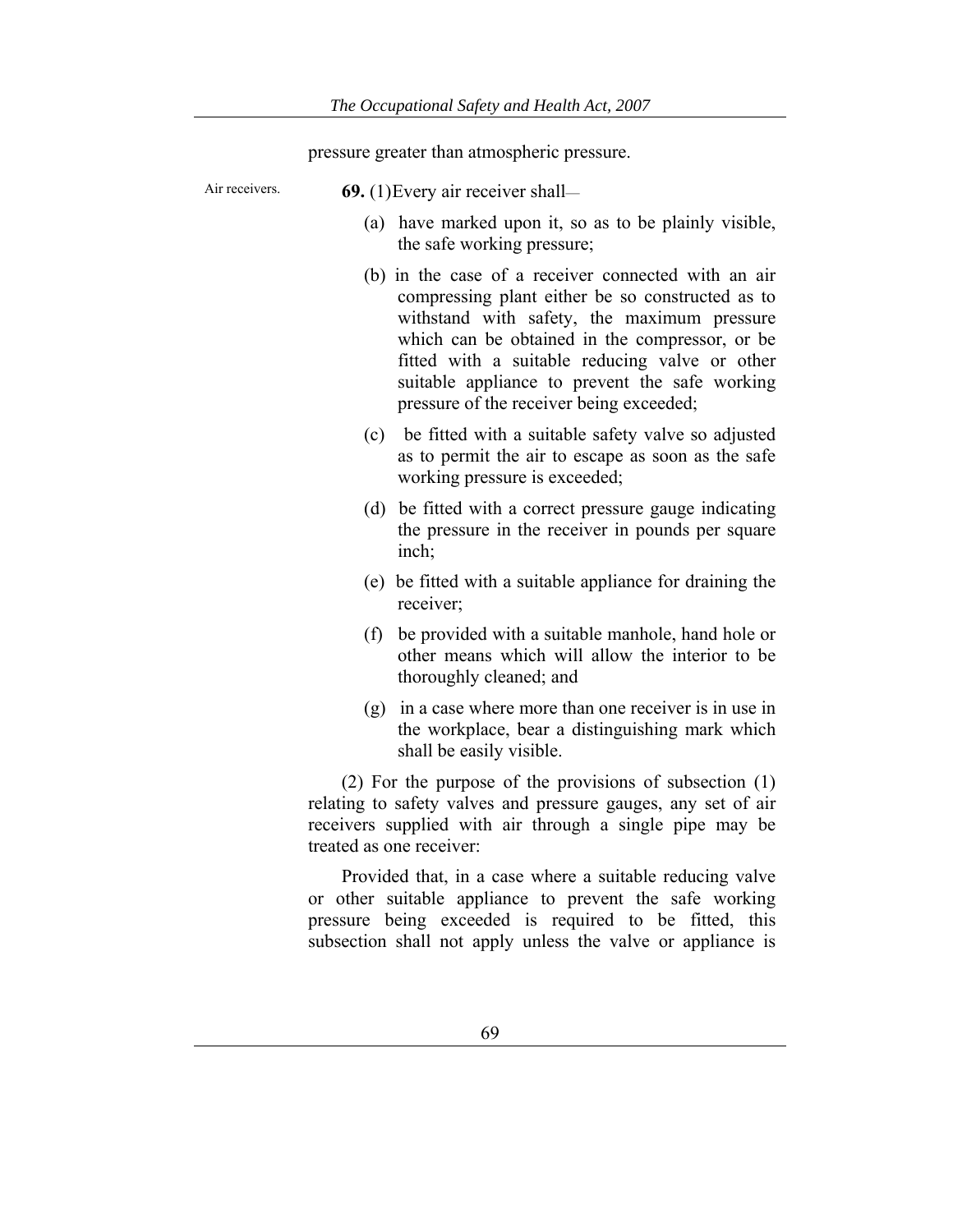fitted on the said single pipe.

(3) Every air receiver and its fittings shall be of sound construction and properly maintained.

(4) No person shall use in any workplace, an air receiver which does not comply with the standards set out in this section.

(5) Every air receiver shall be thoroughly cleaned and undergo a thorough examination by an approved person at least once in every period of twenty four months or after any extensive repairs:

Provided that in the case of a receiver of solid drawn construction—

- (a) the person making any such examination may specify in writing, a period exceeding twelve months but not exceeding forty-eight months within which the next examination is to be carried out; and
- (b) if it so constructed that the internal surface cannot be thoroughly examined, a suitable hydraulic test of the receiver shall be carried out in lieu of internal examination,

every such examination and test shall be carried out by an approved person, and a report of the result of every such examination and test, shall be in the prescribed form containing the prescribed particulars, including particulars of the safe working pressure, be signed by the person who carried out the examination or test and be entered in or attached to the general register.

(6) In this section——

"air receiver" means-

(a) any vessel (other than a pipe or coil, or an accessory, fitting or part of a compressor) for containing compressed air and connected with an air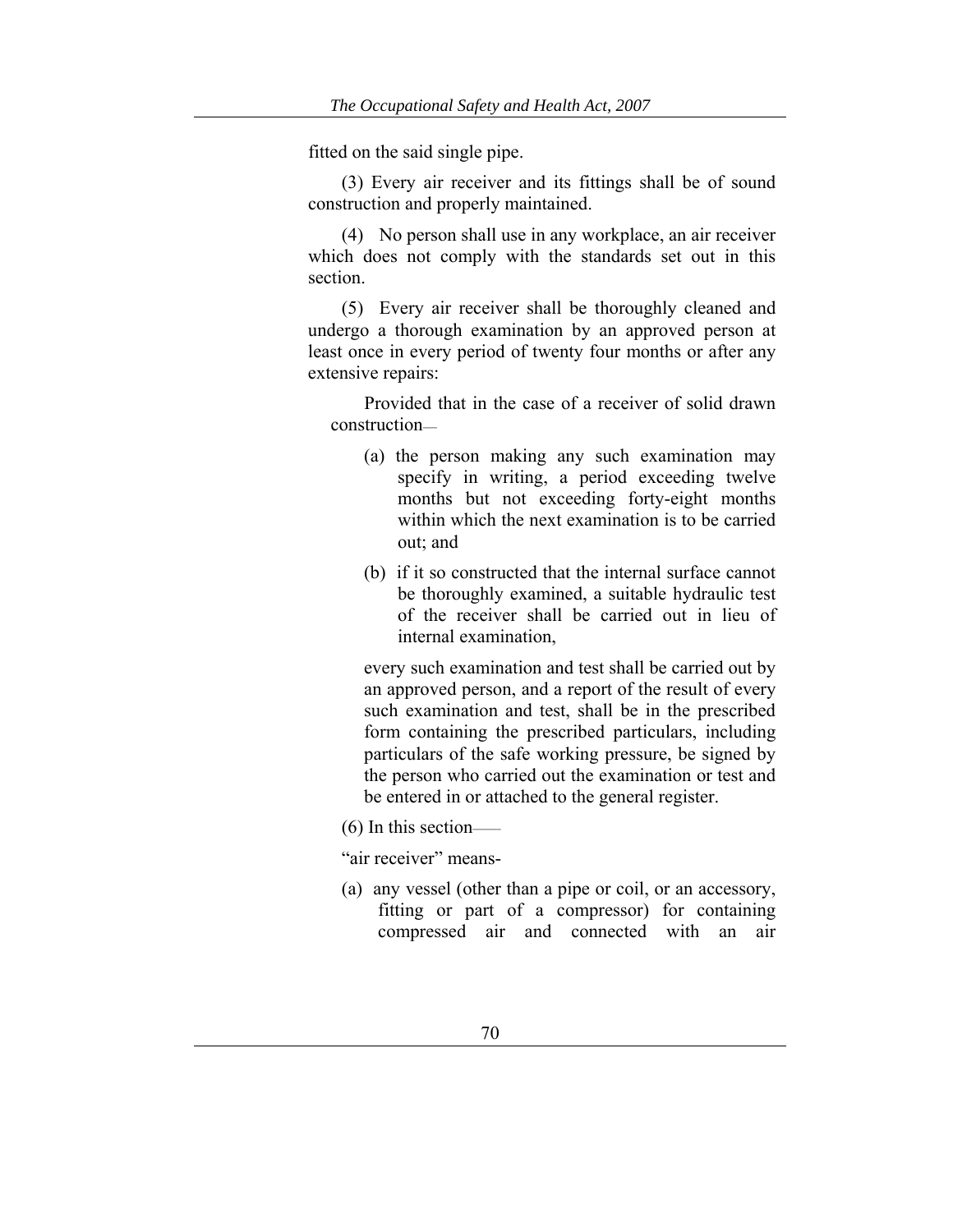compressing plant; or

(b) any fixed vessel for containing compressed air or compressed exhaust gases and used for the purpose of starting an internal combustion engine;

"approved person" means any person who is approved by the Director, by certificate in writing for the purpose of carrying out examinations and tests of air receivers in accordance with, and for the purposes of this section.

**70.**(1) Every cylinder for compressed, liquefied and dissolved gases, and its fittings, shall be-

- (a) so designed as to be suitable for the particular circumstances of their use; and
- (b) of sufficient strength to sustain the internal pressures to which they will normally be subjected.

(2) Every cylinder for compressed, liquefied and dissolved gases shall conform to a standard specification prescribed under the Standards Act or where a standard is not prescribed, a standard specification approved by the Director and the Kenya Bureau of Standards for purposes of this Act and shall be of good construction, sound material, adequate strength and free from patent defect.

(3) Every cylinder, when constructed or sold, shall be covered by the manufacturer's test certificate showing compliance with the safety and health standards specifications prescribed under section 4, and the certificate shall be obtainable, during the whole life of the cylinder, from the owner of the cylinder.

(4) Every cylinder owner shall keep a cylinder maintenance register in which shall be noted, under the corresponding dates, all tests, internal and external examination, cleanings and repairs undertaken on the cylinder, and the register shall be available for inspection by

Cylinders for compressed, liquefied and dissolved gases.

Cap.496.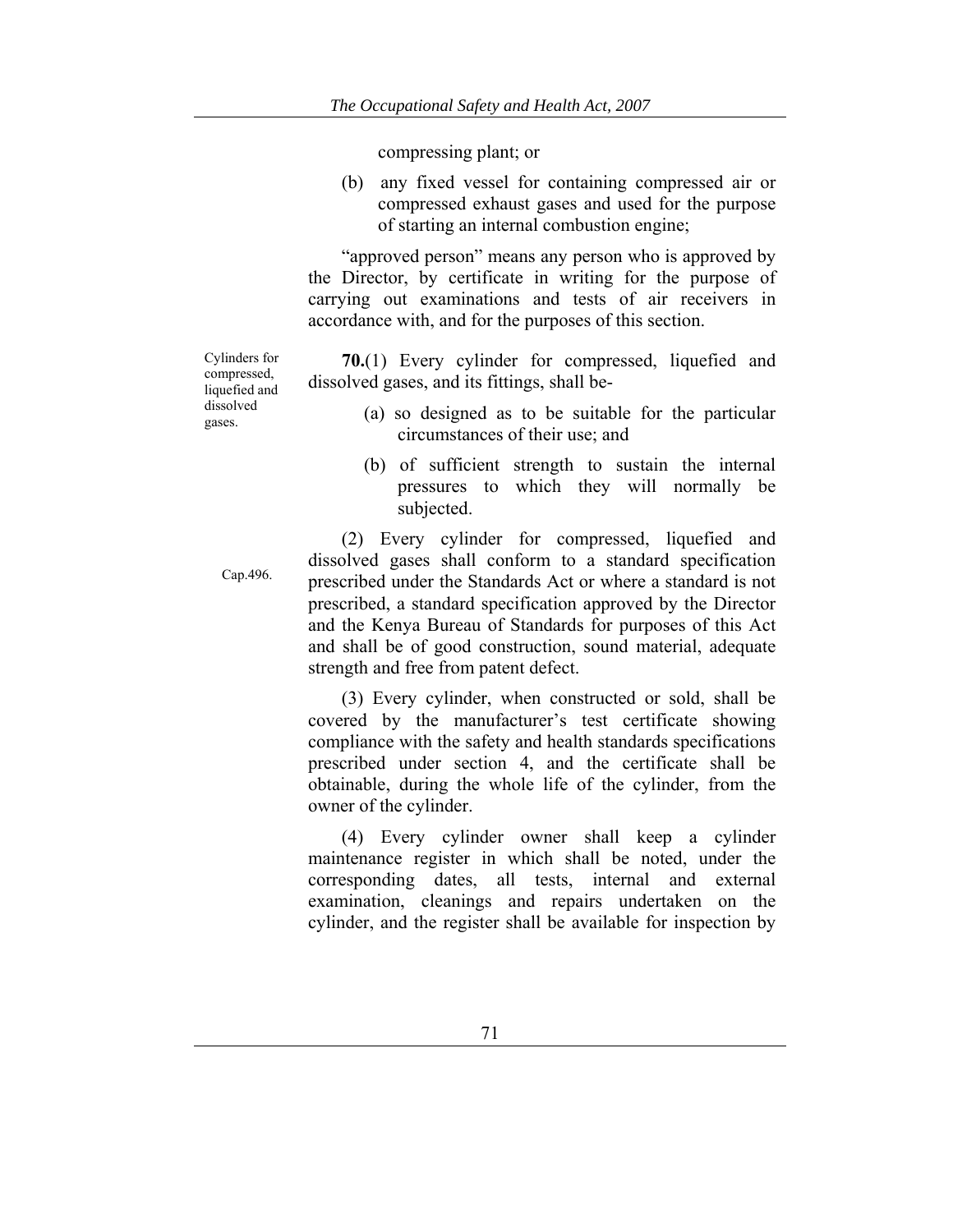an occupational safety and health officer at all times.

(5) It shall be the duty of a cylinder owner to ensure that all cylinders belonging to him are examined and tested and the results of such examinations and tests are entered in the cylinder maintenance register by a person approved by the Director by certificate in writing -

- (a) before being placed in service for the first time; or
- (b) before being placed in service after repairs other than changing the neck ring which carried the cap, re-tapping the neck or changing the foot-ring and;
- (c) at intervals not exceeding two years in the case of cylinders for corrosive gases and five years in the case of cylinders for other gases.

(6)The test that a cylinder other than an acetylene cylinder shall undergo to comply with the provisions of subsection (5) shall comprise——

- (a) a hydraulic pressure test which shall exceed the maximum permissible working pressure; and
- (b) an internal and external examination in the accordance with the requirements of the standard specification referred to in subsection (2) of this section.

(7) The following particulars shall be clearly and boldly marked on every cylinder-

(a) owner's name;

- (b) registered number as shown in maintenance register;
- (c) clear indication of the gas to be charged;
- (d) date of type of test undertaken;
- (e) country and year of manufacture;
- (f) permissible maximum charging pressure; and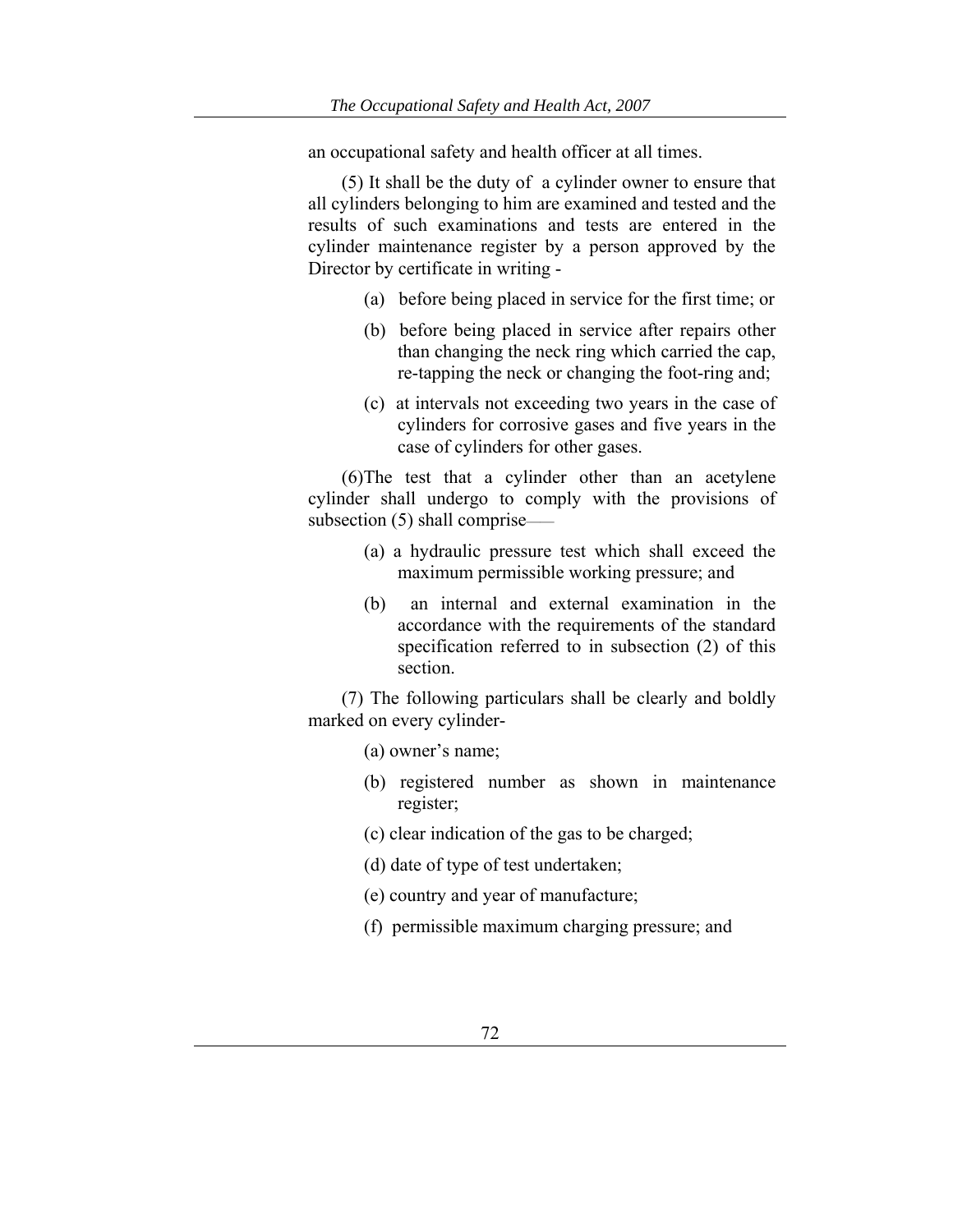(g) standard specification used.

(8) Every cylinder for compressed, liquefied and dissolved gases shall be clearly marked for the purpose of identification of their contents in a colour conforming to a standard specification of cylinder colour markings.

(9) Markings required under the provisions of subsection (7) shall not be—

- (a) cut into the metal of the cylinder unless special reinforcement has been provided for that purpose; or
- (b) placed on the cap.

(10) In addition to the requirements of subsection (7), every cylinder for—

- (a) liquefied gases shall be clearly and boldly marked with the permissible maximum weight of the charge of gas for which the cylinder is designed;
- (b) the compressed gases shall be clearly and boldly marked with the permissible maximum weight of the charge of gas for which the cylinder is designed; and
- (c) the compressed gases shall be clearly and boldly marked with the cubic capacity.

(11) Before being charged for the purposes of subsection (10), every cylinder shall——

- (a) be carefully examined at the charging station to ensure that it complies with the provisions of this section; and
- (b) except in the case of acetylene, be completely emptied.

(12) Every cylinder for liquefied gases with a critical temperature exceeding the usual ambient temperature shall not be completely filled in order to prevent the generation of dangerous pressure when used at temperatures exceeding this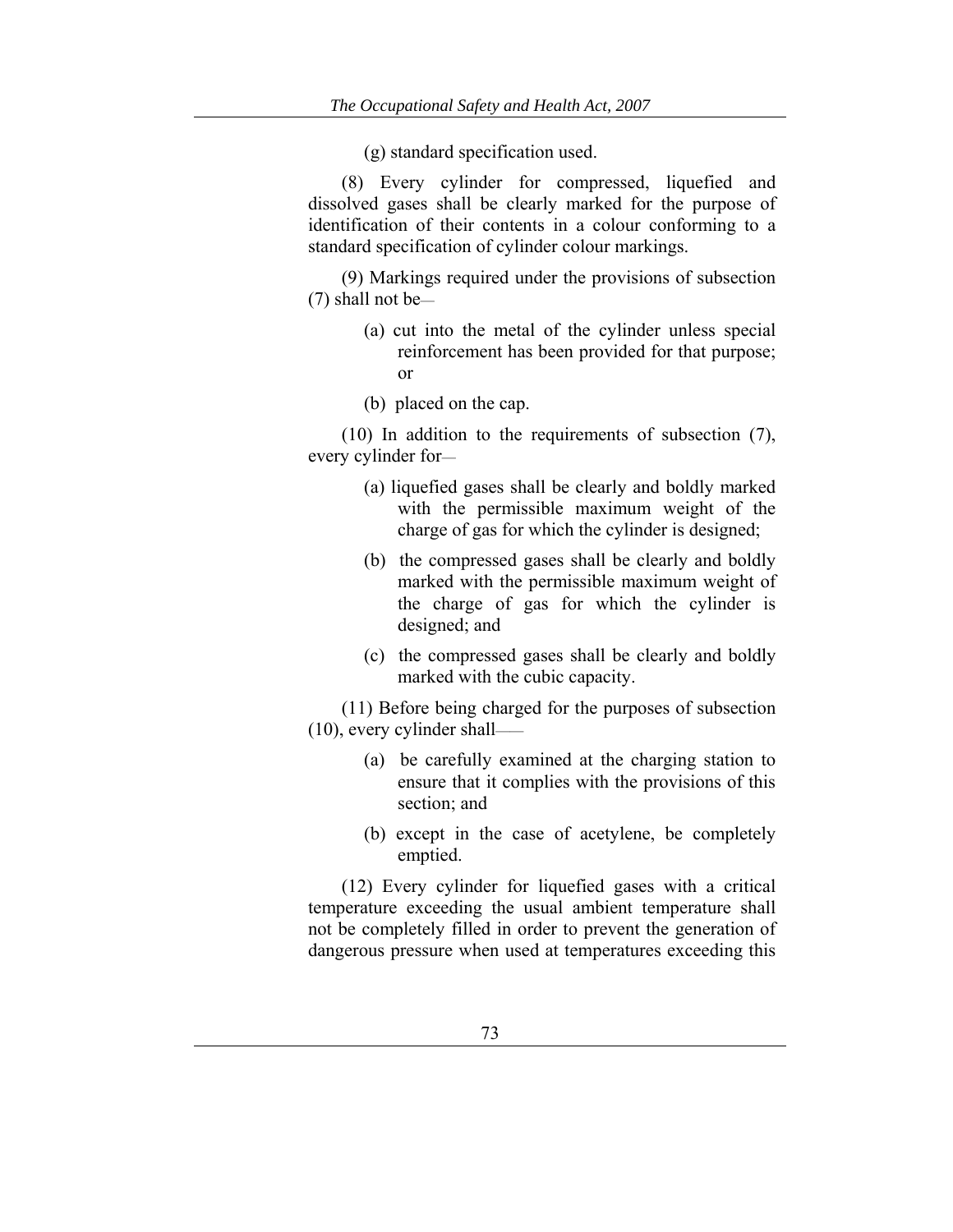critical temperature, and, cylinders for liquefied gases shall be weighted during charging.

Refrigeration plants. **71.**(1) Every refrigeration plant capable of being entered by an employee shall——

- (a) have all control valves situated outside the cold storage room; and
- (b) have all doors of cold storage room capable of being opened easily and quickly from the inside and outside.

(2) Every refrigeration plant which has a positive displacement compressor shall be provided with—

- (a) an automatic pressure relief device for that compressor; and
- (b) a suitable pressure gauge to indicate the discharge pressure from such plant.

(3) The occupier of a workplace in which a refrigeration plant specified in subsection (1) is in use, shall cause an approved person to examine, test and certify at least once in every period of twelve months the entire plant together with all its components and auxiliary parts.

(4) A report of the examination shall be in the prescribed form containing the prescribed particulars, be signed by the person making the examination and shall, as soon as practicable and in any case within twenty-eight days of the completion of the examination, be entered in or attached to the general register.

(5) In this section—

 "approved person" means any person who is approved by the Director, by certificate in writing for the purpose of carrying out examinations and tests of refrigeration plants in accordance with, and for the purposes of this section.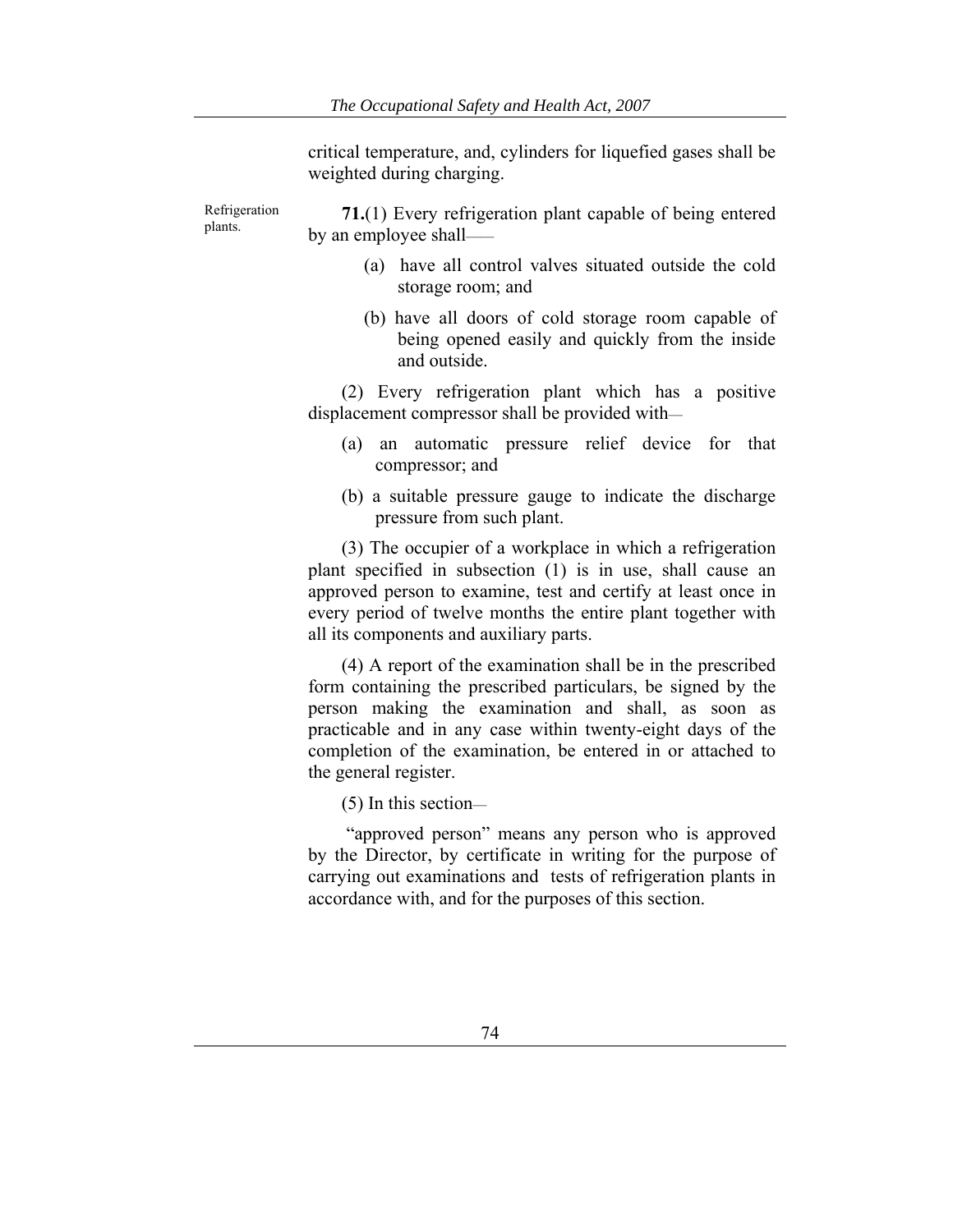Examination and

Examination and **72.** Any person who, for purposes of this Part, desires that testing of plants. an examination of any equipment or plant be carried out by a person approved for that purpose under this Part, and any person who desires to obtain the certificates referred to in sections 63, 64, 65, 67, 68, 69, 70 and 71 from any such approved person, may, on payment of the prescribed fee, request such an approved person to carry out the necessary tests and examination with a view to obtaining the certificate.

# **PART VIII** — **SAFETY**— **GENERAL PROVISIONS**

 **73.** (1) Every fixed vessel, structure, sump or pit of which the edge is less than one metre above the adjoining ground or platform shall, if it contains any scalding, corrosive or poisonous liquid, either be securely covered or be securely fenced to at least that height to prevent any person from falling into the vessel, structure, sump or pit.

(2) A plant referred to in subsection (1) shall have a warning notice, indicating the nature of the danger, in a form readily understood by the persons in the workplace and shall be marked on or attached to the plant or, if this is not practicable, be posted in a conspicuous location near the plant.

Vessels containing dangerous liquids.

Storage. **74.**(1) All goods, articles and substances stored in a workplace shall be stored or stacked—

- (a) in such manner as will ensure their stability and prevent any fall or collapse of the stack;
- (b) in such manner as not to interfere with the adequate distribution of natural or artificial light, the natural ventilation systems, the proper operation of machines or other equipment, the unobstructed use of passageways, gangways or traffic lanes, and the efficient functioning of sprinkler systems, the unobstructed access to other fire extinguishing equipments within the workplace; and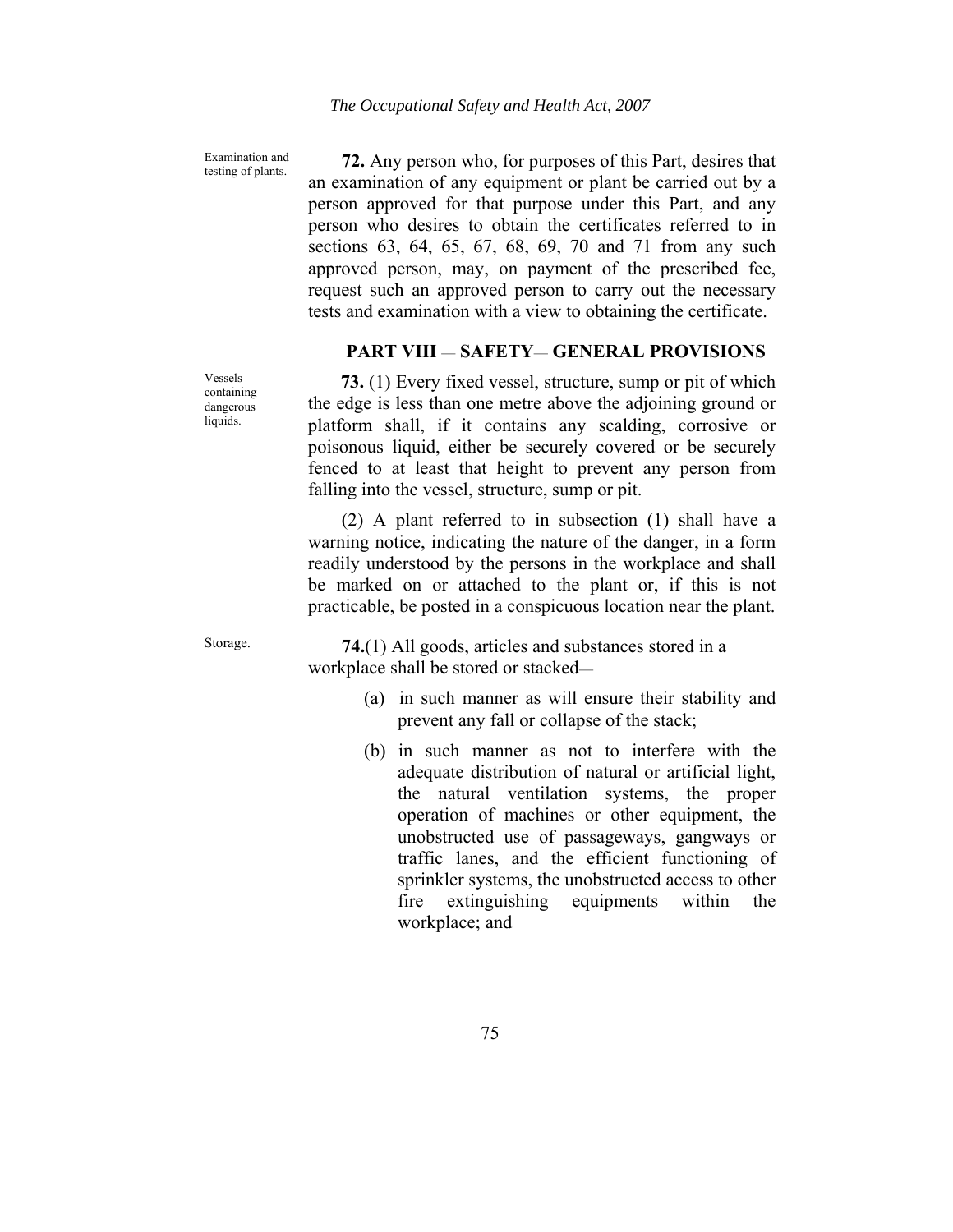(c) on firm foundations not liable to overload any floor.

(2) No goods, articles or substances shall be stored or stacked against a wall or partition unless the wall or partition is of sufficient strength to withstand any pressure caused thereby.

Ladders. **75.** (1) Every ladder to be issued in workplace shall be of good construction, sound material adequate strength and suitable for the purpose for which it is used and shall be properly maintained.

(2) No ladder shall be used unless—

- (a) it is securely fixed in a position to prevent it from slipping or falling, except that when this is impracticable, a person shall be stationed at the base of the ladder to prevent it from slipping or falling;
- (b) it stands on a firm and level footing except in the case of suspended ladder;
- (c) it is secured where necessary to prevent undue swaying or sagging;
- (d) it is equally and properly supported on each stile or side;
- (e) in the absence of adequate handhold, it extends at least one metre above the place of landing or the highest rung to be reached by the feet of the person using the ladder, or if this is impracticable, to the greatest height; and
- (f) there is sufficient space at each rung to provide adequate foothold.

(3)Subsection (2) shall not apply to any folding stepladder, provided that it has a level and firm footing and is used in the fully open position with any spreaders locked.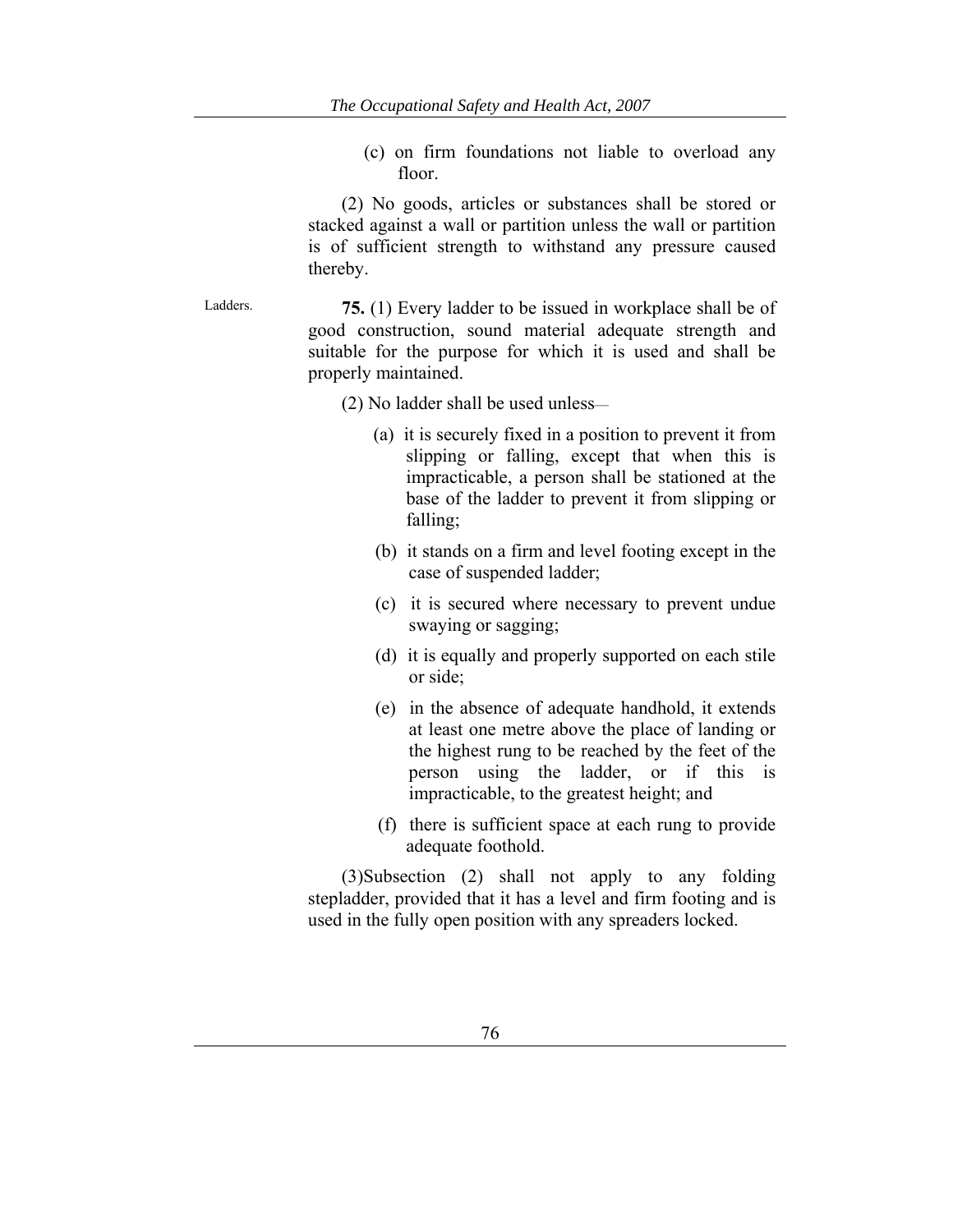Ergonomics at the workplace.

**76.**(1) Machinery, equipment, personal protective equipment, appliances and hand tools used in all workplaces shall comply with the prescribed safety and health standards and be appropriately installed, maintained and safe guarded.

(2) Every employer shall take necessary steps to ensure that workstations, equipment and work tasks are adapted to fit the employee and the employee's ability including protection against mental strain.

(3) Every manufacturer, importer and supplier or an agent of a manufacturer, importer and supplier of the machinery and equipment referred to in paragraph (1) shall ensure that the equipment complies with the safety and health standards prescribed under this Act and shall provide adequate and appropriate information including hazard warning signs.

(4) An employer shall not require or permit any of his employees to engage in the manual handling or transportation of a load which by reason of its weight is likely to cause the employee to suffer bodily injury.

Safe means of access and safe place of employment.

**77.** (1) All floors, steps, stairs, passages and gangways in a workplace shall be of sound construction and be properly maintained.

(2) All openings in floors shall be securely fenced, except in so far as the nature of the work renders such fencing impracticable.

(3)There shall, so far as is practicable, be provided and maintained safe means of access to every place at which any person, has at any time, to work.

(4) Necessary precautions including warning signs, shall be taken to prevent injury to employees and other persons at a workplace from mobile plants falling objects and objects ejected from machines and work processes.

(5) For every staircase in a building or affording a means of exit from a building, a substantial hand-rail shall be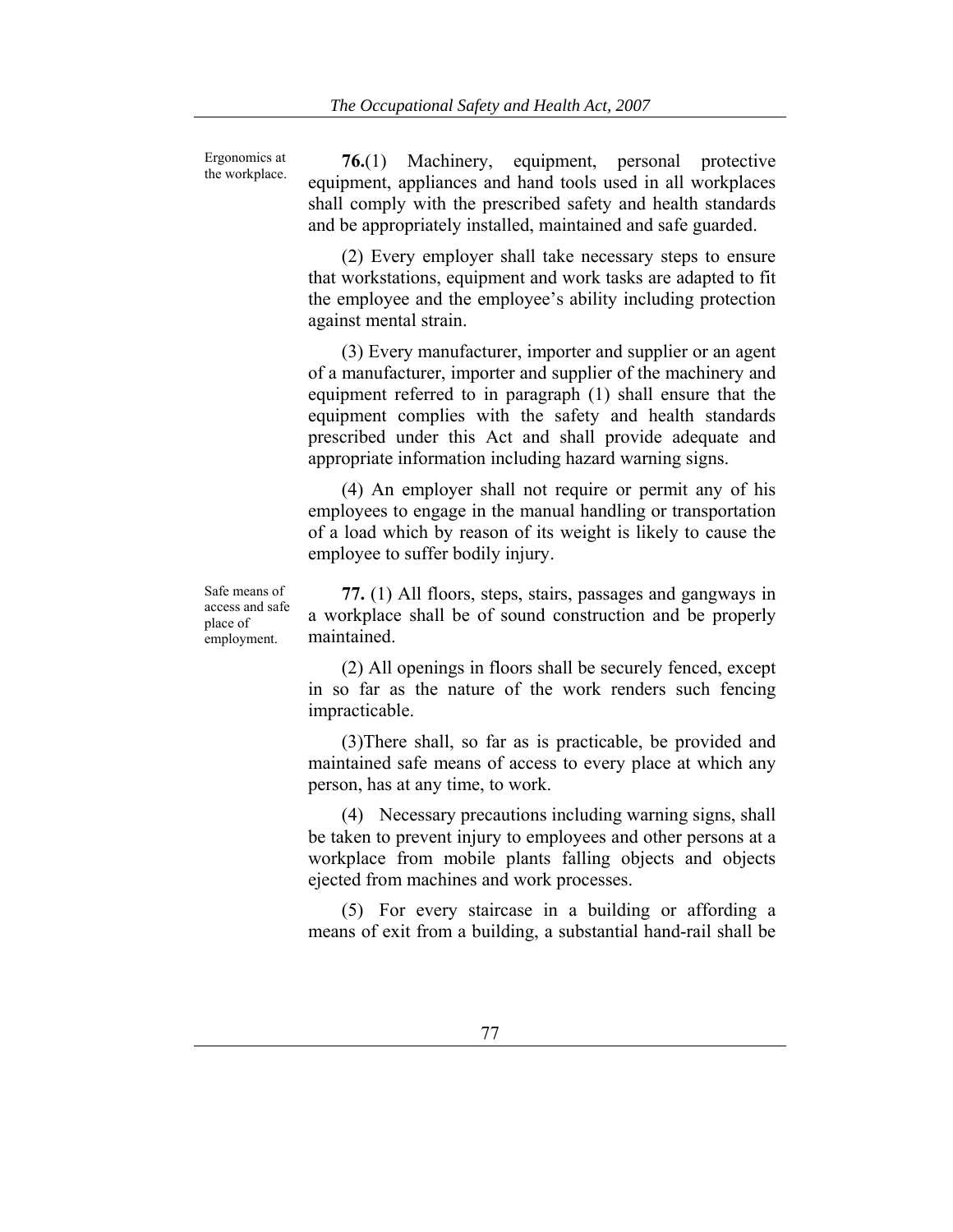provided and maintained, which, if the staircase has an open side, shall be on that side, and, in the case of a staircase having two open sides, such a handrail shall be provided and maintained on both sides; and any open side of a staircase shall also be guarded by the provision and maintenance of a lower rail or other effective means.

(6) Sufficient clear and unobstructed space shall be maintained at every machine while in motion to enable the work to be carried on without unnecessary risk.

(7) Where any person is to work at a place from where he is liable to fall a distance of more than three metres, then, unless the place is one which affords secure foothold and, where necessary, secure handhold, means shall be provided, so far as is reasonably practicable, by fencing or otherwise for ensuring his safety.

(8) Every teagle opening or similar doorway used for hoisting or lowering goods or materials, whether by mechanical power or otherwise, shall be securely fenced, and shall be provided with a secure handhold on each side of the opening or doorway; the fencing shall be properly maintained and shall, except when the hoisting or lowering of goods or materials is being carried on at the opening or doorway, be kept in position.

(9)While any person is within a workplace for the purpose of employment or meals, the doors of the workplace, and of any room therein in which the person is, and any doors which afford a means of exit for persons employed in the workplace from any building or from any enclosure in which the workplace is situated, shall not be locked or fastened in such manner that they cannot be easily and immediately opened from the inside.

Fire prevention. **78.** (1)All stocks of highly inflammable substances shall be kept either in a fire-resisting store or in a safe place outside any occupied building:

Provided that no such store shall be so situated as to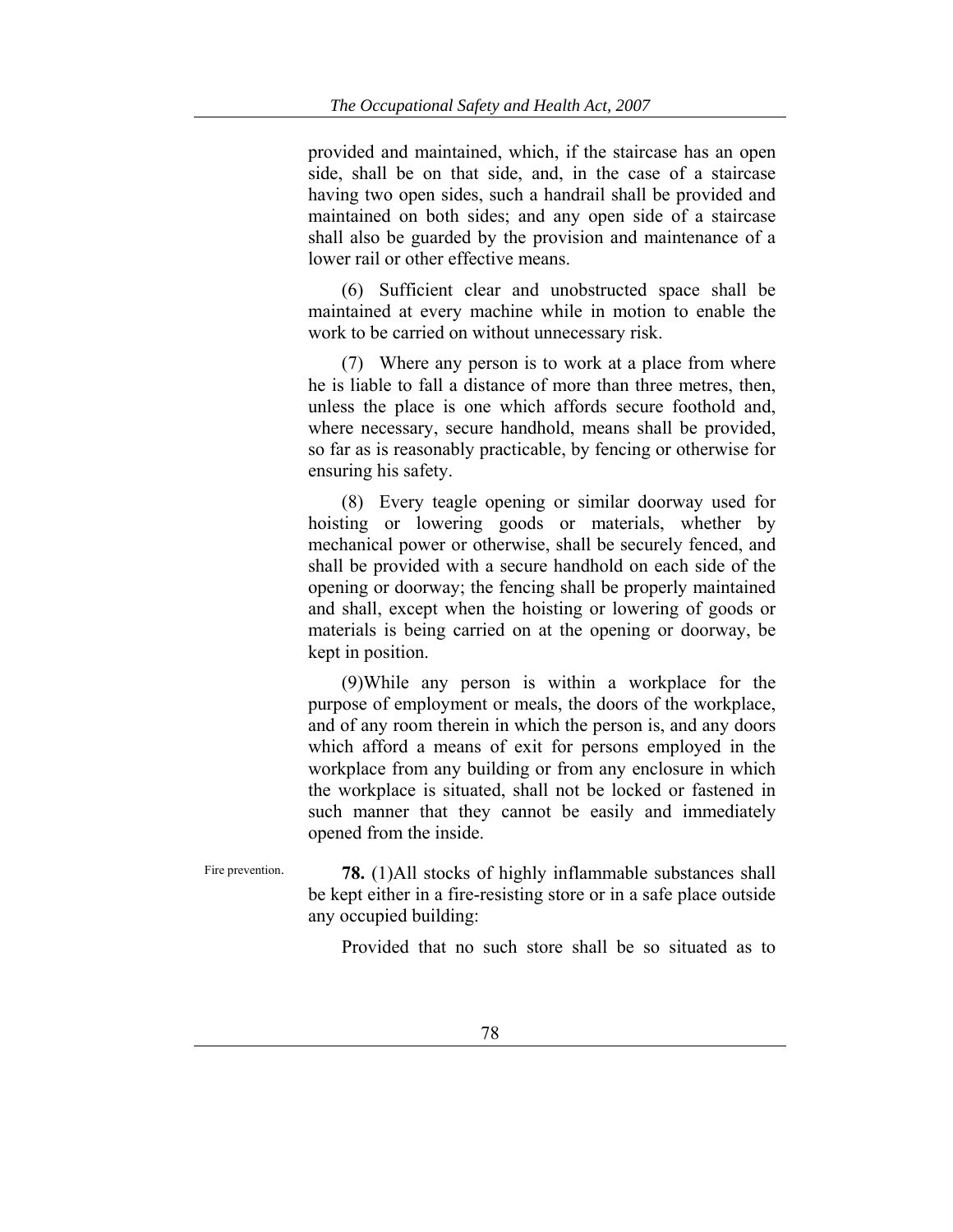endanger the means of escape from the workplace or from any part thereof in the event of a fire occurring in the store.

(2)Where highly flammable liquids are to be conveyed within a workplace they shall, where it is practicable so to do, be conveyed through a totally enclosed system incorporating pipe-lines and pumps or similar appliances but where conveyance of highly flammable liquids within a workplace through such a totally enclosed system is not practicable, they shall be conveyed in vessels which are so designed and constructed as to avoid so far as practicable, the risk of spilling.

(3)Where in any process or operation any highly flammable liquid is liable to be spilled or to leak, all reasonably practicable steps shall be taken to ensure that any highly flammable liquid, which is spilt, or leaks shall be contained or immediately drained off to a suitable container or to a safe place, or otherwise treated to make it safe.

(4) No means likely to ignite vapours from highly flammable liquids shall be present where a dangerous concentration of vapours from flammable liquids may reasonably be expected to be present.

(5) No person shall smoke, light or carry matches, lighters or other flame producing articles, or smoking materials, in any place in which explosive, highly flammable or highly combustible substances, are manufactured, used, handled or stored and the occupier shall take all practicable steps to ensure compliance with the foregoing provisions of this subsection, including the display at or as near as possible to every place in which this subsection applies, a clear and bold notice indicating that smoking is prohibited in that place.

Precautions in places where dangerous fumes likely.

**79.** (1)Where work has to be done inside any chamber, tank, vat, pit or other confined space, in which dangerous fumes are liable to be present——

(a) the confined space shall be provided with adequate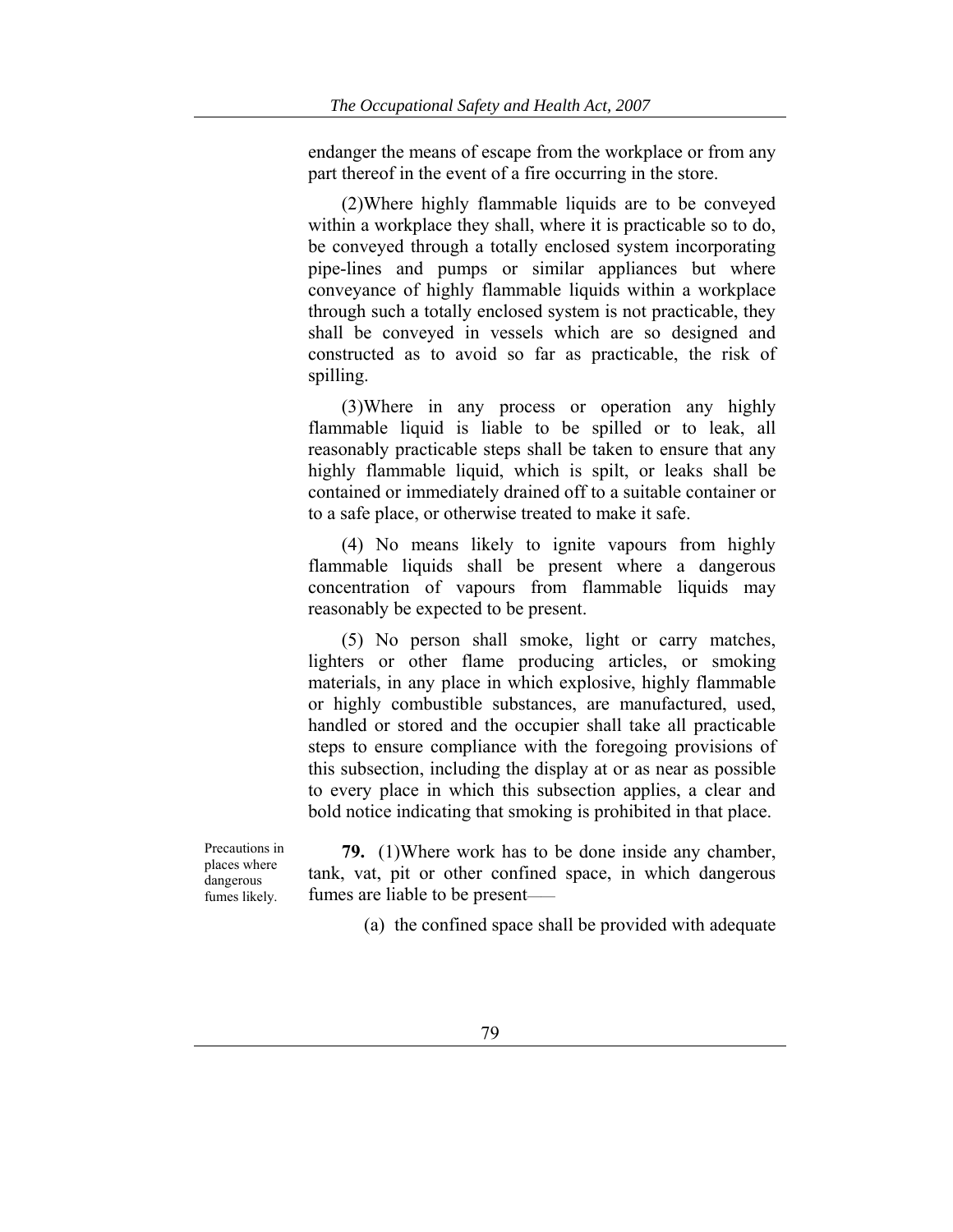means of egress; and

- (b) no person shall enter the confined space for any purposes unless the following requirements are complied with——
	- (i) all practicable steps shall be taken to remove any fumes which may be present and to prevent any ingress of fumes and, unless it has been ascertained by a suitable test that the space is free from dangerous fumes, the person entering shall wear a belt to which there is securely attached a rope of which the free end is held by a person outside; or
	- (ii) the person entering shall wear a suitable breathing apparatus; and
	- (c) suitable breathing apparatus a suitable reviving apparatus and suitable belts and ropes shall be provided and maintained so as to be readily accessible;
	- (d) a sufficient number of the persons employed shall be trained and practiced in the use of such apparatus and in the method of restoring respiration; and
	- (e) no person shall enter a confined space for any purpose unless authorized in writing by the occupier.

(2)No person shall perform work in a confined space unless he is sufficiently trained and informed on hazards involved in confined spaces.

Precautions with respect to explosive or inflammable dust or gas.

**80.**(1) Where, in connection with any grinding, sieving or other process giving rise to dust, there may escape into any workroom, dust of such a character and to such an extent as to be liable to explode on ignition, all practicable steps shall be taken to prevent such an explosion by enclosure of the plant used in the process, and by removal or prevention of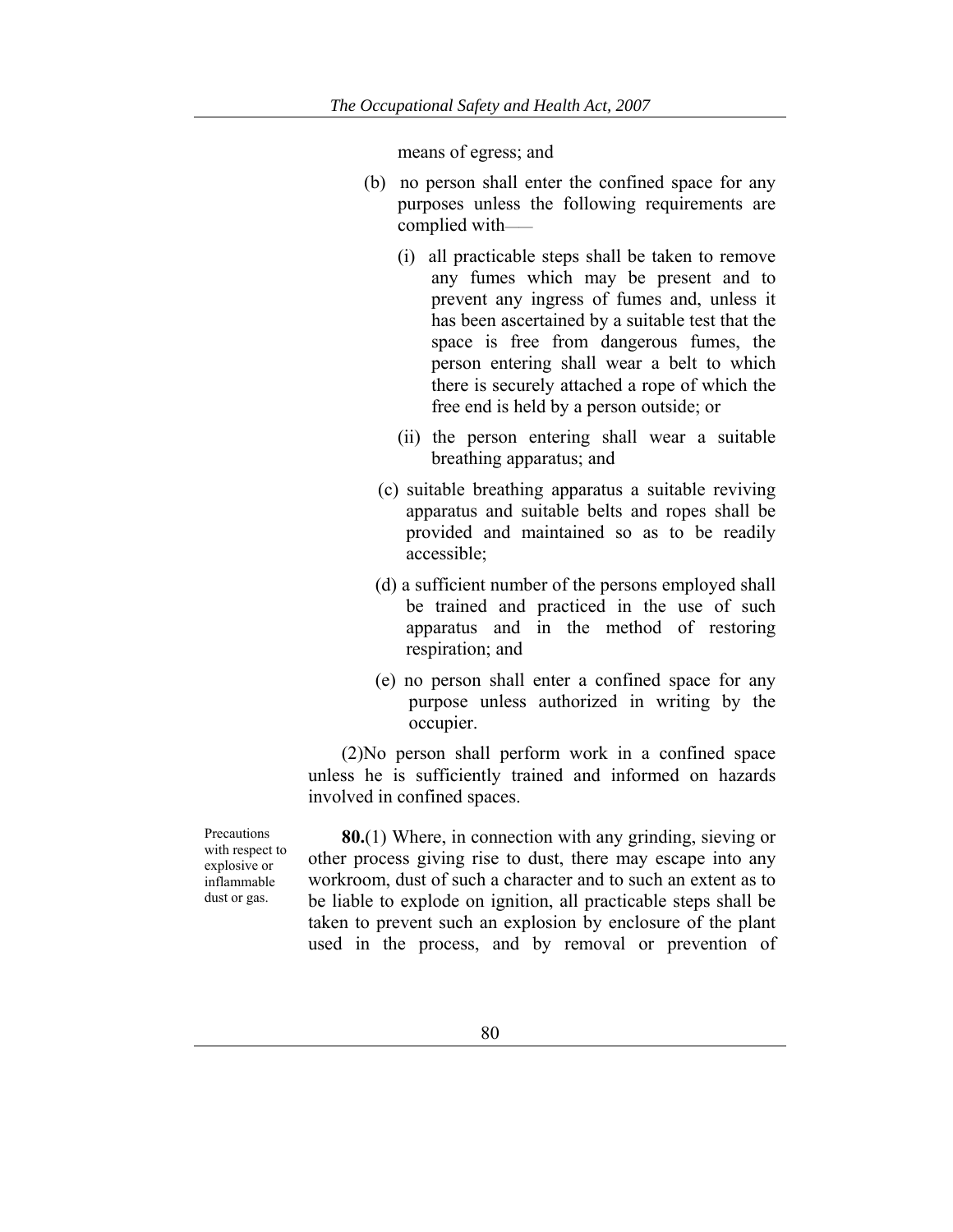accumulation of the dust, and by exclusion or effective enclosure of possible sources of ignition.

(2)Where there is present in any plant used in any process referred to in subsection (1), dust of such a character and to such an extent as to be liable to explode on ignition, then, unless the plant is so constructed as to withstand the pressure likely to be produced by any such explosion, all practicable steps shall be taken to restrict the spread and effects of such an explosion by the provision, in connexion with the plant, of chokes, baffles and vents, or other equally effective appliances.

(3) Where any part of a plant contains any explosive or highly flammable liquid, gas or vapour under pressure greater than atmospheric pressure, that part shall not be opened, except in accordance with the following provisions——

- (a) before the fastening of any joint of any pipe connected with the part of the plant or the fastening of the cover of any opening into the part is loosened, any flow of the liquid, gas or vapour into the part or into any such pipe shall be effectively stopped by a stop valve or otherwise; and
- (b) before any such fastening is removed, all practicable steps shall be taken to reduce the pressure of the liquid, gas or vapour in the pipe or part of the plant to atmospheric pressure; and if any such fastening has been loosened or removed, no explosive or flammable liquid, gas or vapour shall be allowed to enter the pipe or part of the plant until the fastening has been secured or, as the case may be, securely replaced.

(4) No plant, tank or vessel which contains or has contained any explosive or inflammable substance shall be subjected to any welding, brazing or soldering operation or to any cutting operation which involves the application of heat, until all practicable steps have been taken to remove the substance and any fumes arising there from, or to render them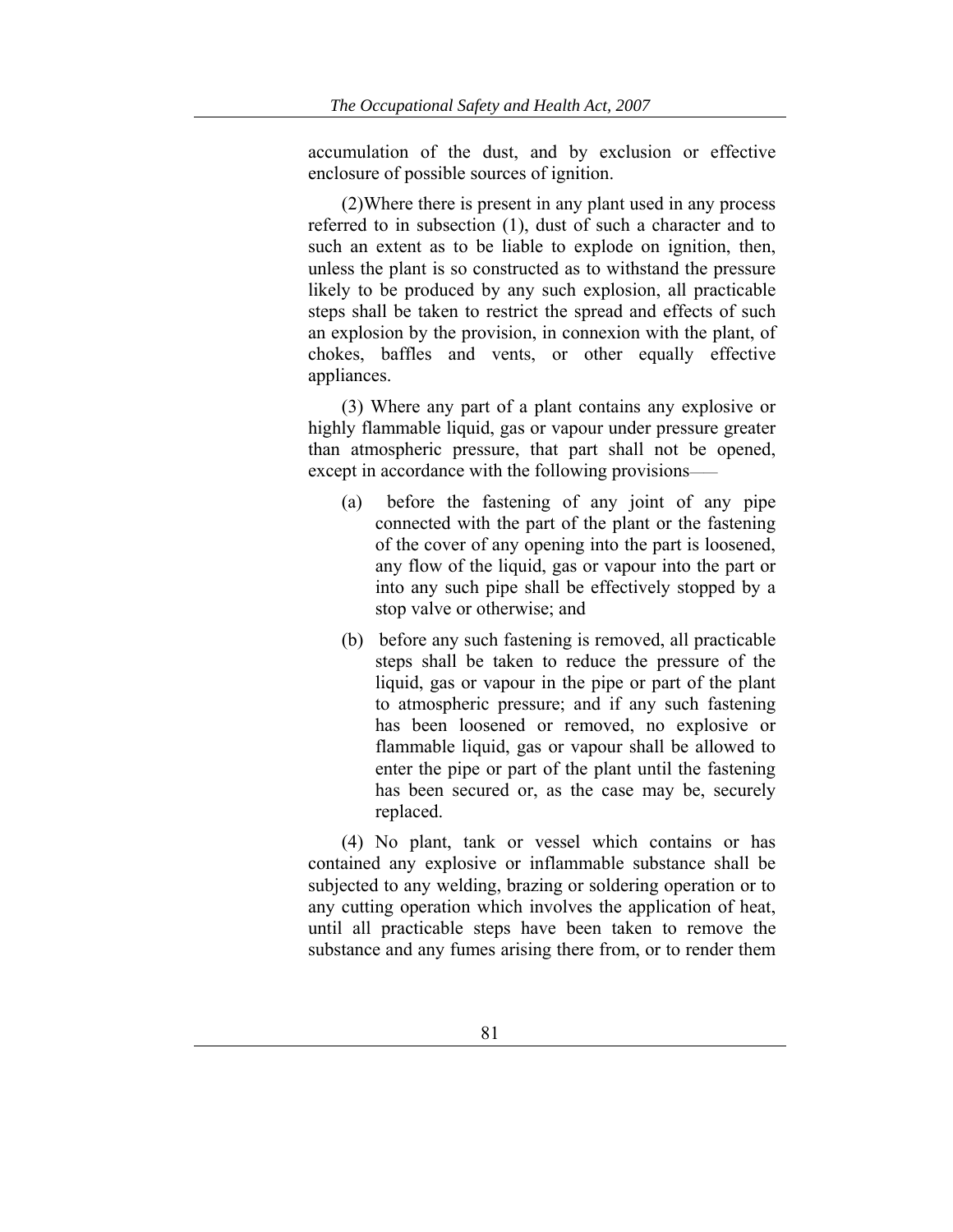non-explosive or non-inflammable; and, if any plant, tank or vessel has been subjected to any such operation, no explosive or inflammable substance shall be allowed to enter the plant, tank or vessel until the metal has cooled sufficiently to prevent any risk of igniting the substance.

(5) The Director may, by certificate in writing and subject to any condition specified in the certificate, exempt any part of a plant from compliance with any of the requirements of subsection (3) in any case where he is satisfied that compliance with the requirement is unnecessary or impracticable.

Safety provisions in case of fire.

**81.**(1) In every workplace or workroom there shall be——

- (a) provided and maintained, and conspicuously displayed and free from any obstruction so as to be readily accessible, means for extinguishing fire, which shall be adequate and suitable having regard to the circumstances of each case; and
- (b) present, persons trained in the correct use of such means of extinguishing fire during all working hours.

(2) Every workplace shall be provided with adequate means of escape, in case of fire, for the persons employed therein, having regard to the circumstances of each case.

(3) All the means of escape referred to in subsection (2) shall be properly maintained and kept free from obstruction.

(4) The contents of any room in which persons are employed shall be so arranged that there is a free passageway for all persons working in the room to a means of escape in case of fire.

(5)All doors affording a means of exit from the workplace for the persons employed therein shall, except in the case of sliding doors, be constructed to open outwards.

(6)While any person is within a workplace for the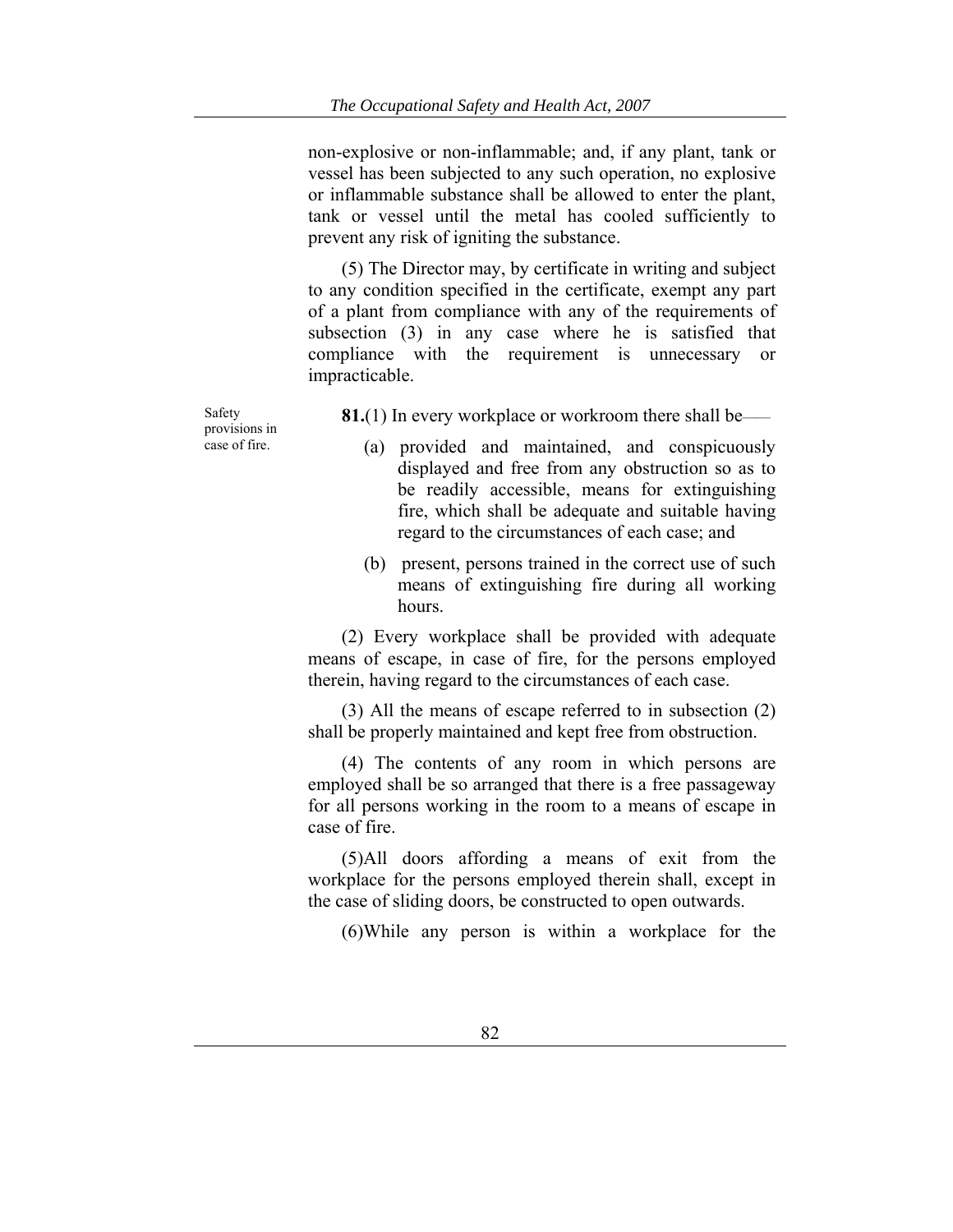purpose of employment or meals, the doors of the workplace, and of any room therein in which the person is, and any doors which afford a means of exit for persons employed in the workplace from any building or from any enclosure in which the workplace is situated, shall not be locked or fastened in such manner that they cannot be easily and immediately opened from the inside.

 (7) Every, window, door or other exit affording means of escape in case of fire or giving access thereto, other than the means of exit in ordinary use, shall be distinctively and conspicuously marked by a notice printed in red letters of an adequate size.

(8)There shall be marked on the floor of every workroom gangways to facilitate proper arrangement of the contents of the workroom with a view to keeping all fire extinguisher points and fire exits free from obstruction and for ensuring proper housekeeping.

(9) Every occupier of a workplace shall take effective steps to ensure that all the persons employed therein are familiar with the means of escape in case of fire, and with the routine to be followed in case of fire.

Evacuation procedures.

**82.**(1) Every occupier of a workplace shall design evacuation procedures to be used during any emergency and have the procedures tested at regular intervals.

(2)Every occupier shall take immediate steps to stop any operation where there is an imminent and serious danger to safety and health and to evacuate persons employed as appropriate.

(3)Every occupier shall be required to provide where necessary, measures to deal with emergencies and accidents including adequate first aid arrangements.

(4)Every occupier shall take effective steps to ensure that all persons employed are familiar with the means of escape in case of fire, and with the routine to be followed in case of fire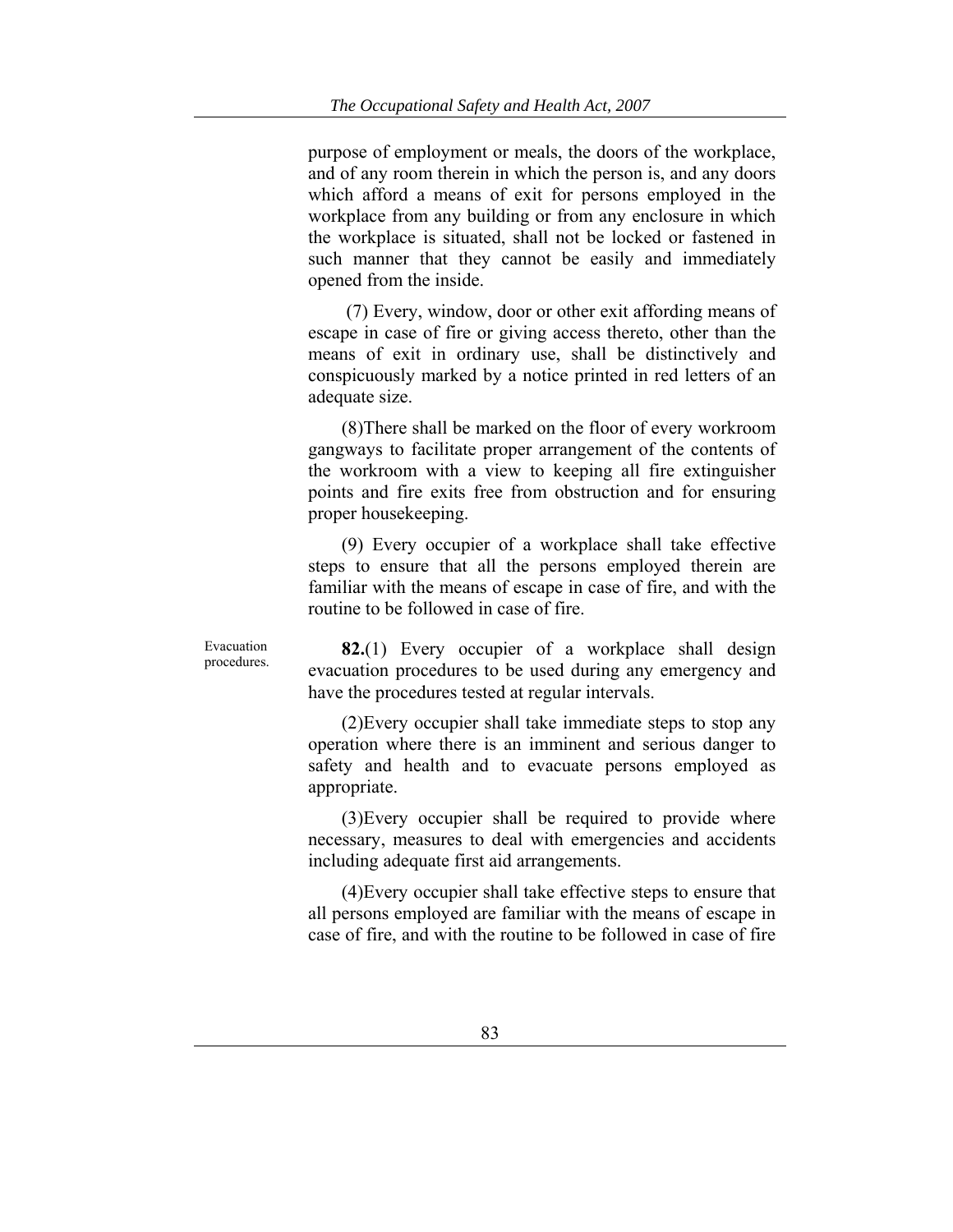or other emergency.

### **PART IX ——CHEMICAL SAFETY**

The handling, transportation and disposal of chemicals and other hazardous substances.

**83.**(1)The Director shall, after consulting the Council, establish safety and health requirements based on risk assessments, technical standards and medical opinion, for the safe handling and transportation of chemicals and other hazardous substances.

(2)An employer shall not require or permit his employee to engage in the manual handling or transportation of a load which by reason of its nature is likely to cause the employee to suffer bodily injury.

(3)Any person supplying, distributing, conveying or holding in chemicals or other toxic substances shall ensure that they are packaged, conveyed, handled and distributed in a safe manner so as not to cause any ill effect to any person or the immediate environment.

(4)At every workplace where chemicals or other toxic substances are manipulated, the employer shall develop a suitable system for the safe collection, recycling and disposal of chemical wastes, obsolete chemicals and empty containers of chemicals to avoid the risks to safety, health of employees and to the environment.

Material safety

Material safety **84.** (1) Every manufacturer, importer, supplier or distributor of chemicals shall make available to employers, material safety data sheets for chemicals and other hazardous substances, containing detailed essential information regarding their identity, supplier, classification of hazards, safety precautions and emergency procedures.

> (2) A supplier of hazardous chemicals shall ensure that revised labels and chemical safety data sheets are prepared and provided to an employer whenever new and relevant safety and health information becomes available.

(3)Every employer shall ensure the availability at the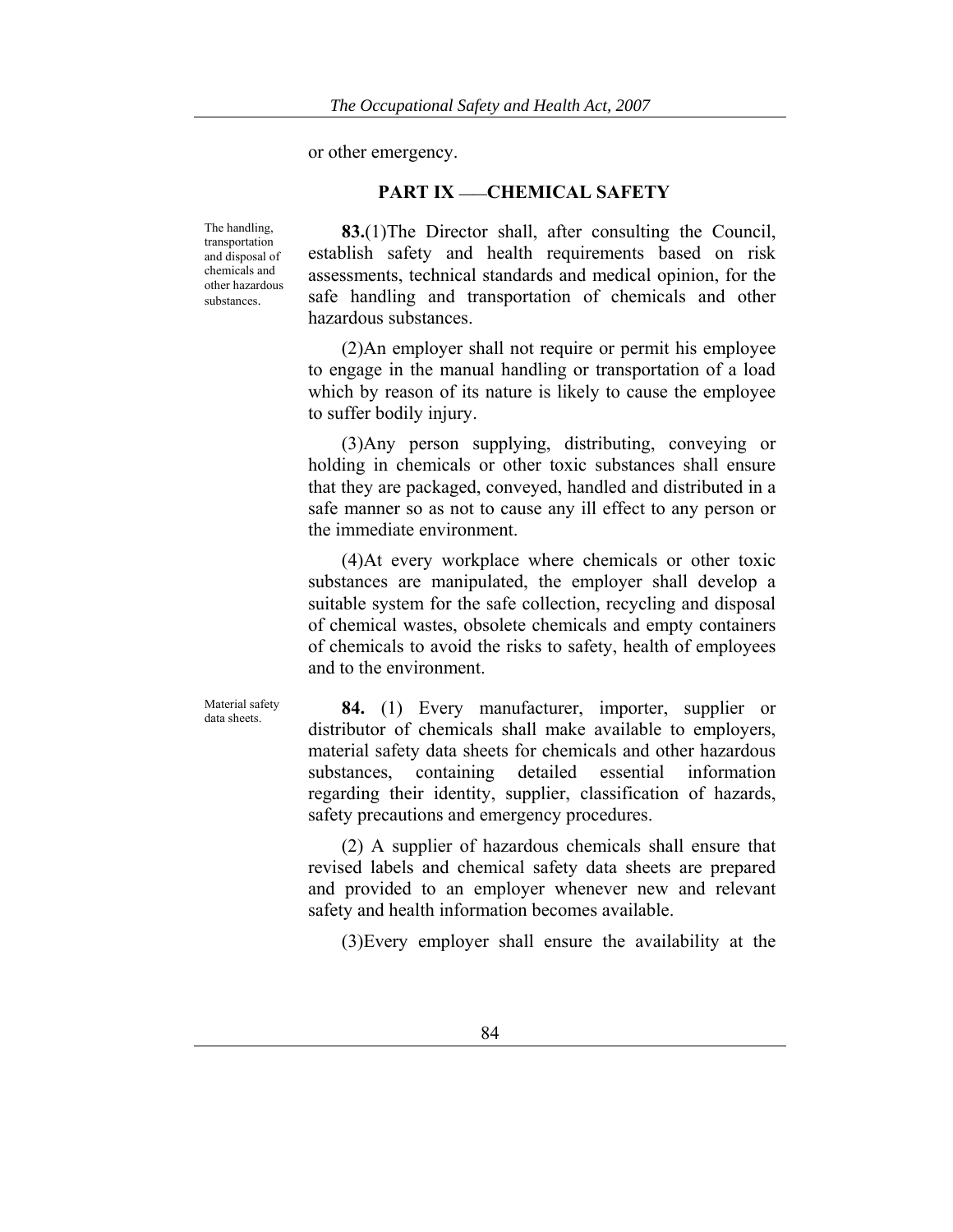workplace of material safety data sheets for all chemicals and other hazardous substances in use at the premises of the employer, containing detailed essential information regarding the identity, suppliers' classification of hazards, safety precautions and emergency procedures.

Labelling and<br>marking.

85.(1) Every supplier of hazardous substances, whether as manufacturer, importer or distributor of hazardous substances shall ensure that containers filled with hazardous substances, are**—**

- (a) plainly painted, marked or labelled in a distinctive and uniform manner, with a legible, durable label indicating the hazard, and which is easily understood by persons employed; and
- (b) accompanied with instructions for the safe handling of the contents and
- (c) the measures to be taken in case of spillage or accidental exposure to persons employed.

(2) For purposes of this section, labelling in accordance with the United Nations Labelling system shall be adequate.

(3) Every supplier of chemical substances which have not been classified in accordance with subsection (1) shall identify the chemicals they supply and assess the properties of those chemicals on the basis of a search of available information in order to determine whether they are hazardous chemicals.

(4) Every employer shall ensure that all chemicals used at a workplace are labelled or marked and that chemical safety data sheets have been provided and are made available to employees and their representatives.

(5) It shall be the duty of an employer who has received chemicals for which chemical safety data sheets have not been provided or which have not been labelled or marked as required, to obtain the relevant information from the supplier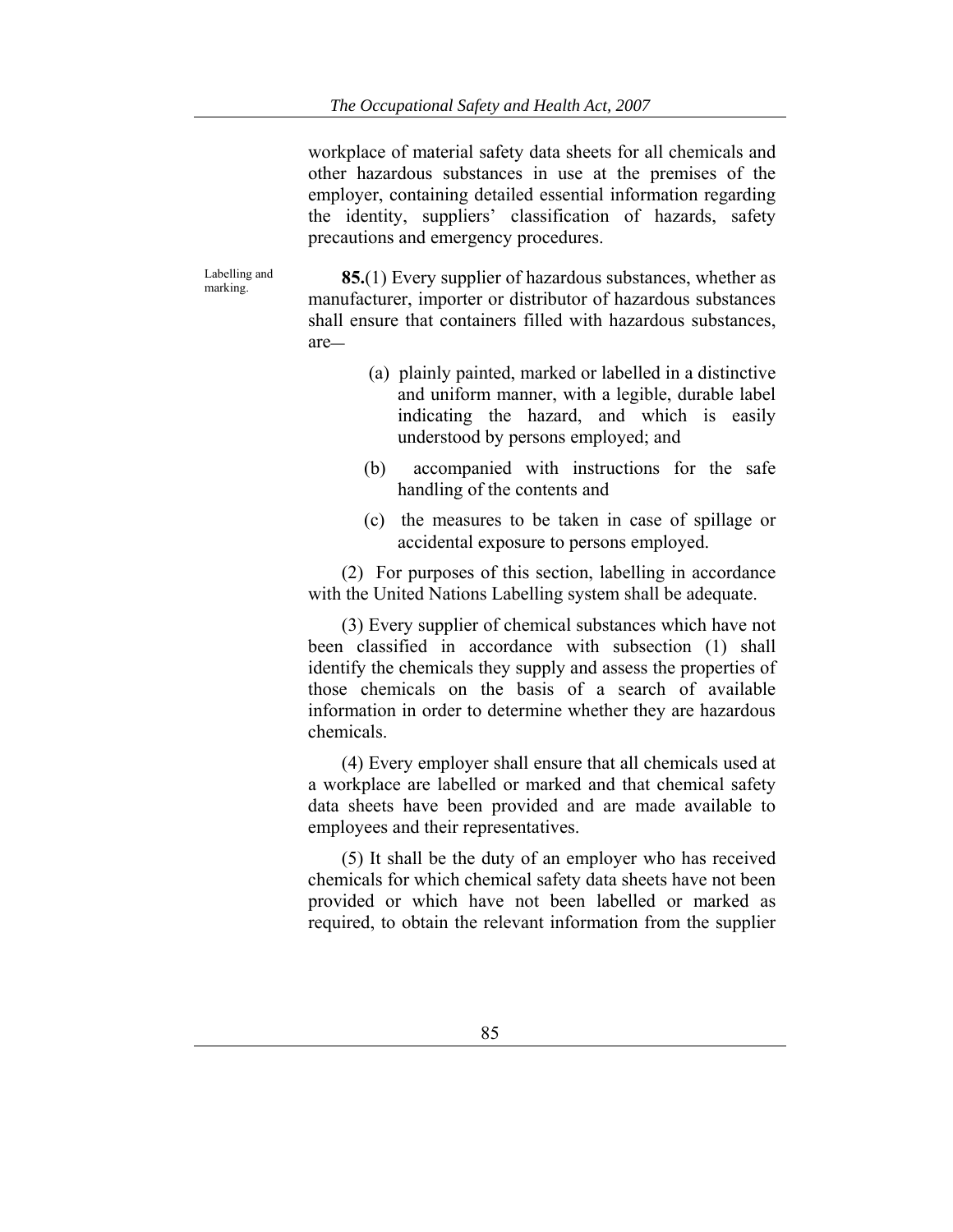or from other reasonably available sources.

(6) An employer who uses chemicals referred to in subsection (5) without the said information commits an offence.

(7) Every employer shall ensure that only chemicals, which are classified in accordance with section 86 or identified and assessed to determine whether they are hazardous on the basis of a search of information available, and labelled or marked in accordance with subsection 86(1)(b) are used, and that any necessary precautions are taken when they are used.

(8) Every employer shall maintain a record of hazardous chemicals used at the workplace, cross-referenced to the appropriate chemical safety data sheets, which record shall be accessible to all employees concerned and their representatives.

Classification of hazardous chemicals and substances.

**86.** (1)Every supplier of chemicals whether as a manufacturer, importer or distributor shall ensure that all chemicals are**—**

- (a) classified according to their characteristics, properties such as toxicity, chemical, physical, corrosive and irritant; allergenic, sensitising, carcinogenic teratogenic and mutagenic, effects as well as their effect on the reproductive systems;
- (b) labelled in a way so as to easily understood by employees and other users, and so as to provide essential information regarding their classifications, the hazards they present and the safety precautions to be observed; and
- (c) marked so as to indicate their identity.

substances. **87.** Where corrosive substances are used and there is danger of an employee being splashed thereby, the employer shall provide for use by an employee in case of an

Corrosive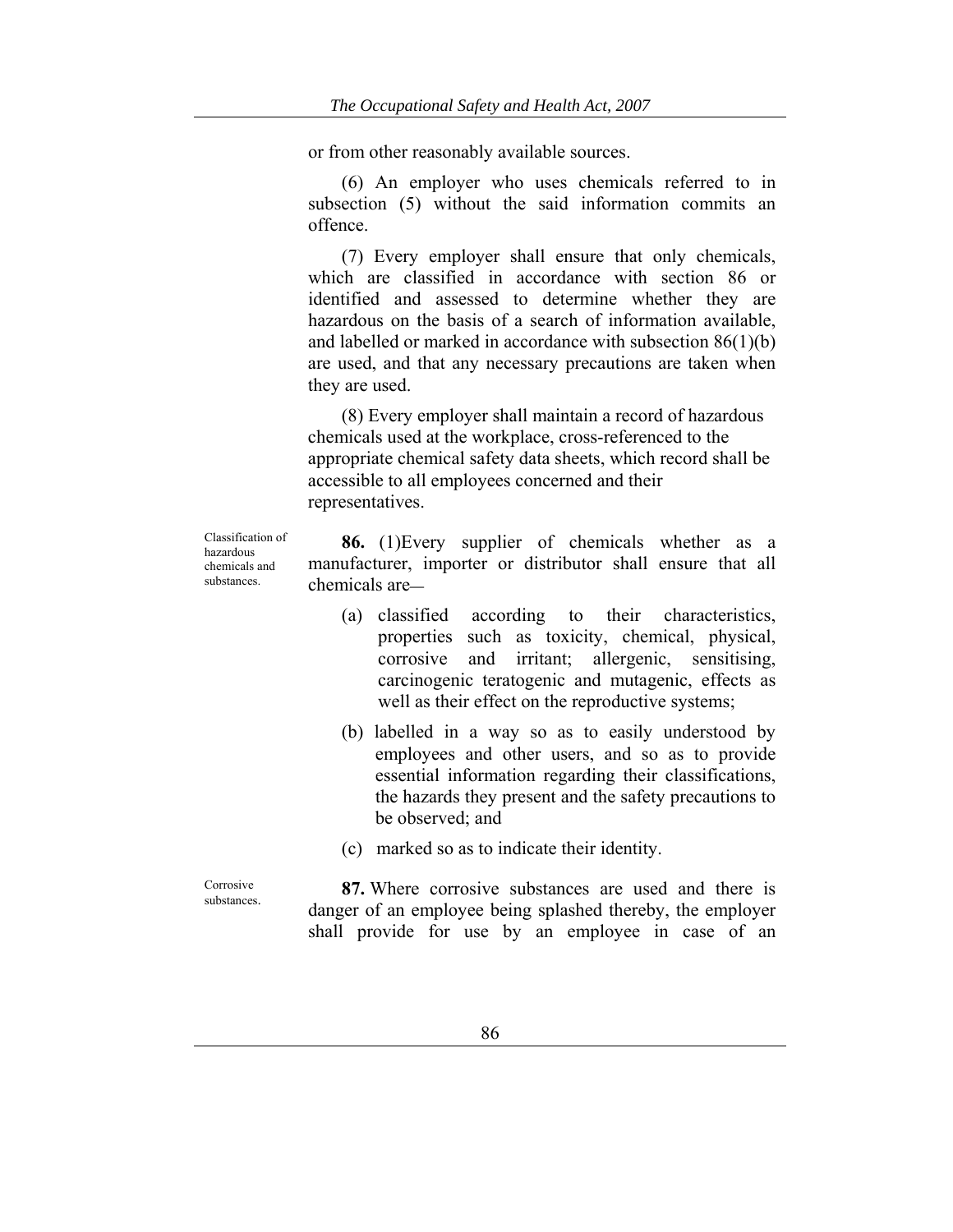emergency**—**

- (a) adequate and readily accessible means for drenching with water or any other appropriate substance; and
- (b) sufficient and suitable means of flushing the eyes, whole body or any other exposed part of the body,

conveniently situated and marked, the location of which is made known to all employees.

**88.** The Minister may, after consultation with the Council, establish or adopt exposure limits on hazardous substances in the workplace so as to protect persons employed.

**89.**(1)In every workplace in which, in connexion with any process carried on, there is given off any dust or fume or other impurity of such a character and to such extent as to be likely to be injurious or offensive to the persons employed, or any substantial quantity of dust of any kind, all practicable measures shall be taken to protect the persons employed against inhalation of the dust or fume or other impurity and to prevent its accumulating in any workroom, and in particular, where the nature of the process makes it practicable, exhaust appliances shall be provided and maintained, as near as possible to the point of origin of the dust or fume or other impurity, so as to prevent it entering the air of any workroom and the dust, fumes or impurity shall not be allowed to enter into the atmosphere without undergoing appropriate treatment to prevent air pollution or other ill-effect to life and property.

 (2) No stationary internal combustion engine shall be used unless provision is made for conducting the exhaust gases from the engine into the open air and the exhaust gases shall not be allowed to enter the atmosphere without undergoing appropriate treatment so as to prevent air pollution, or other ill effect to life and property.

(3) In every workplace where the level of sound energy or vibration emitted can result in hearing impairment or be

Exposure limits to hazardous substances.

Control of air pollution, noise and vibration.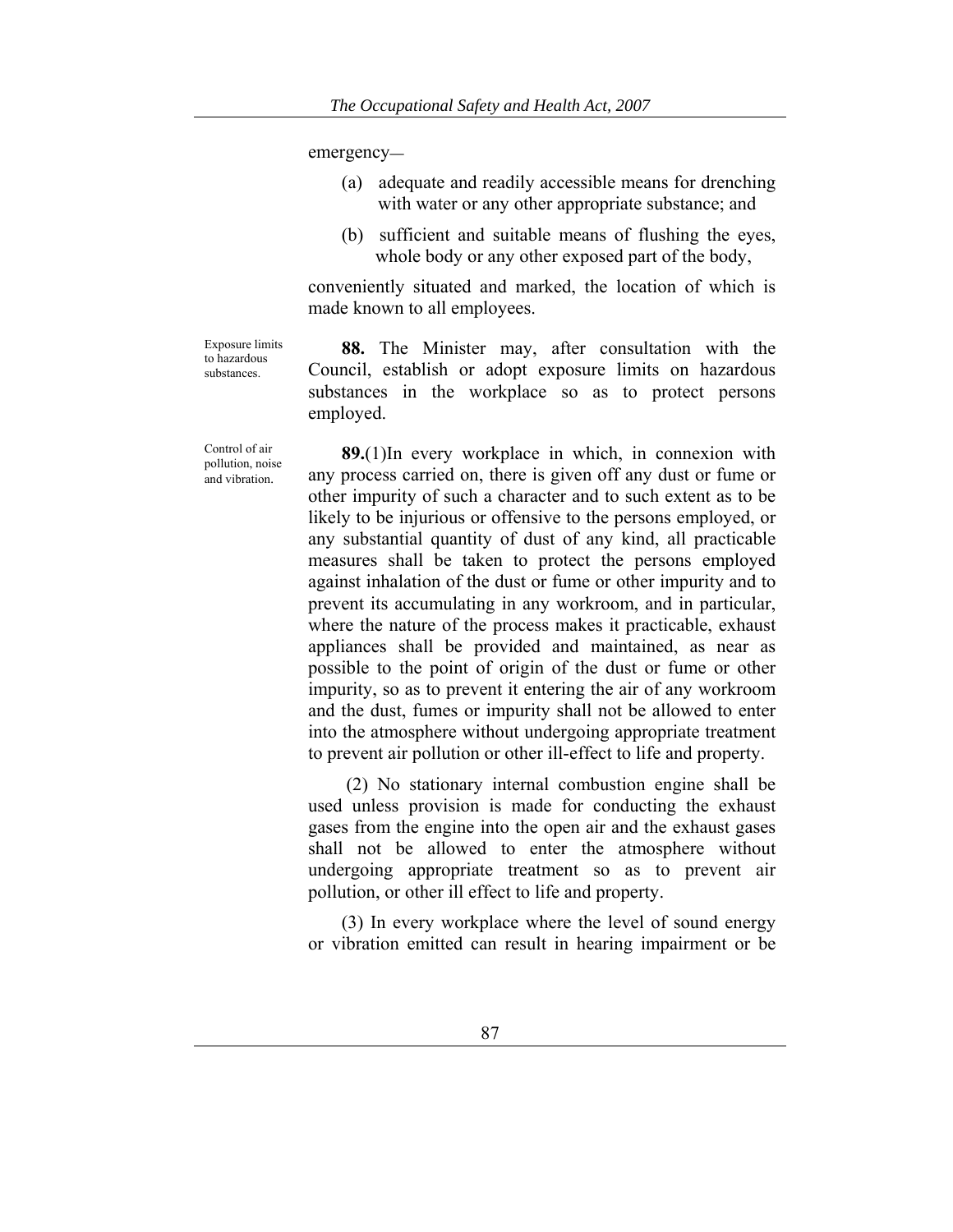harmful to health or otherwise dangerous, all practicable measures shall be taken by the employer to ensure the elimination or control of such sound energy for purposes of protecting any person who may be exposed.

(4) In every workplace where any vibration, which is transmitted to the human body through solid structures, is harmful to health or otherwise dangerous, all practicable control, preventive and protective measures shall be taken by the employer to secure the safety and health of any such person who may be exposed to the vibration.

Redeployment on medical advice.

**90.** Where work involves exposure to air pollution, noise or vibration or any other adverse working conditions, a medical practitioner may recommend redeployment if he is of the opinion that the employee cannot continue working in that environment.

### **PART X—WELFARE—GENERAL PROVISIONS**

Supply of

Supply of drinking water. **91.**(1) Every occupier shall provide and maintain an adequate supply of wholesome drinking water at suitable points conveniently accessible to all persons employed.

> (2) A supply of drinking water which is not laid on shall be contained in suitable vessels, and shall be renewed at least daily, and all practicable steps shall be taken to preserve the water and vessels from contamination, and a drinking water supply whether laid on or not shall, in such cases as an occupational safety and health officer may direct, be clearly indicated as the occupational safety and health officer may require.

facilities. **92.**(1) Every occupier shall provide and maintain for the use of persons employed, adequate and suitable facilities for washing, which shall be conveniently accessible and shall be kept in a clean and orderly condition.

> (2)The Director may, by certificate in writing, except from any of the requirements of subsection (1) any workplace

Washing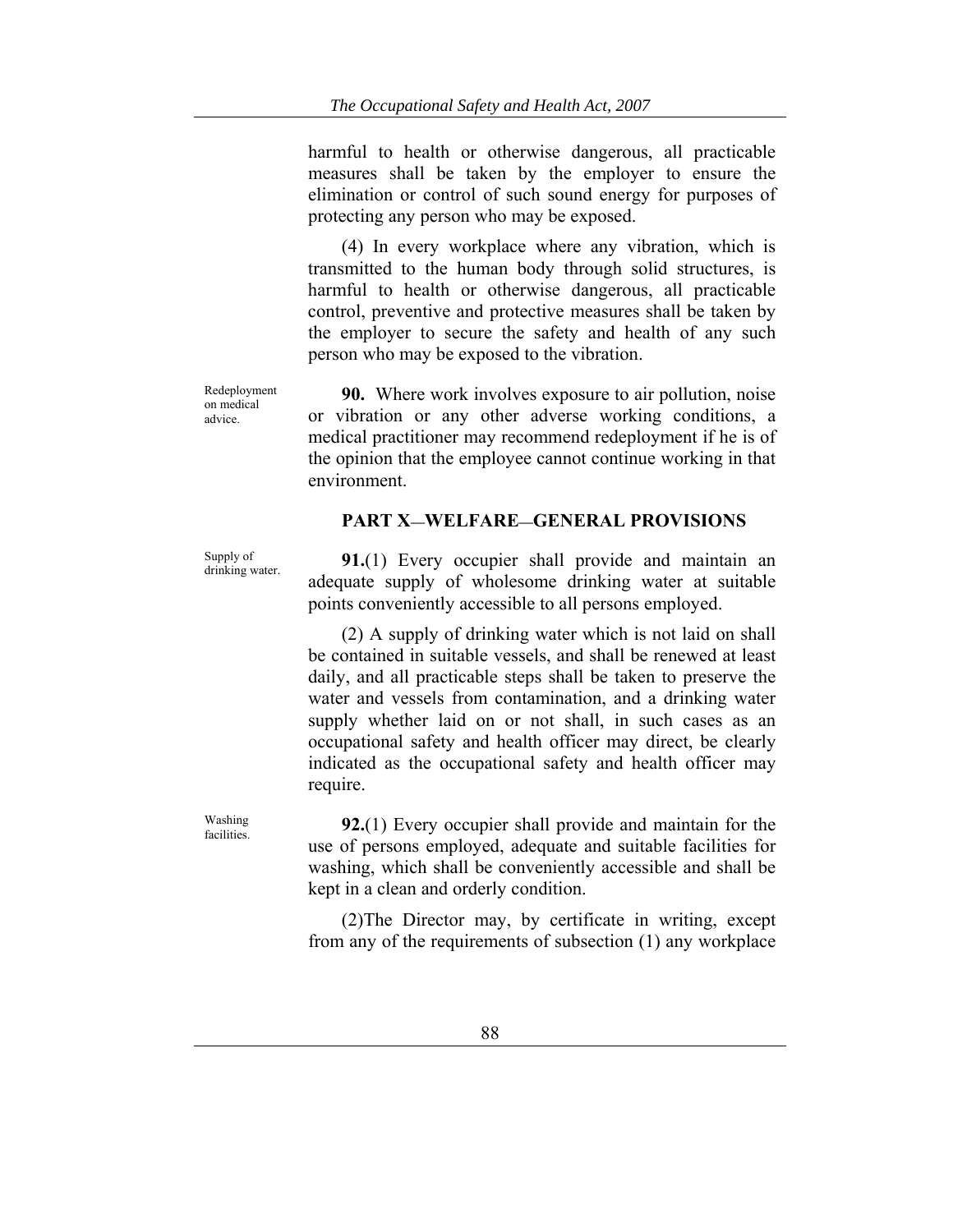where, by reason of the difficulty of obtaining an adequate supply of water or the fact that accommodation is restricted and adequate and suitable washing facilities are otherwise conveniently available, or such other special circumstances as may be specified in the certificate, the application of the requirement would in his opinion be unreasonable.

(3)The Minister may by rules prescribe, either generally or with respect to any class or description of workplace or with respect to the persons employed in any process, standard adequate and suitable washing facilities.

Accommodation<br>for clothing. **93.** Every occupier shall provide and maintain for the use of a person employed, adequate and suitable accommodation for clothing not worn during working hours.

Facilities for **94.** Every occupier shall provide and maintain, for the use of a person employed whose work is done standing, suitable facilities for sitting, sufficient to enable the person employed to take advantage of any opportunities for resting which may occur in the course of his employment.

First-aid. **95.** Every occupier shall be provide and maintain so as to be readily accessible, a first-aid box or cupboard of the prescribed standard.

### **PART XI—HEALTH, SAFETY AND WELFARE— SPECIAL PROVISIONS**

Facilities for

Permit to work. **96.**(1) An employer shall issue a permit to work to any employee, likely to be exposed to hazardous work processes or hazardous working environment, including such work processes as the maintenance and repair of boilers, dock work, confined spaces, and the maintenance of machinery and equipment, electrical energy installations, indicating the necessary precautions to be taken.

> (2) In this section 'permit to work' means a written notice, which sets out the work to be done, the hazards involved and the precautions to be taken before the work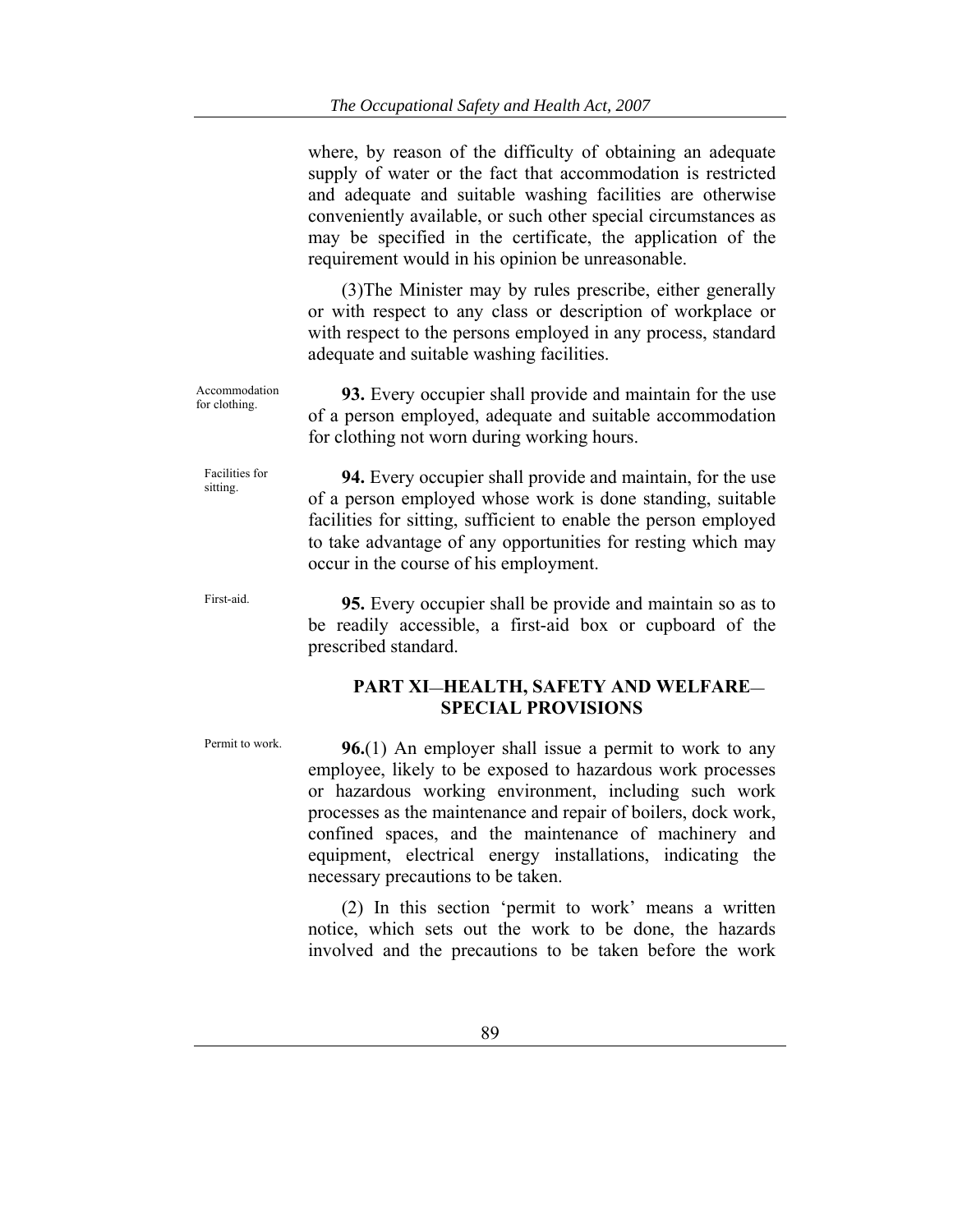commences in order to secure the safety and health of the employee.

Work processes which may harm persons below eighteen years.

**97.** Employer shall not allow a person below the apparent age of eighteen years to be employed at any workplace or work process, or perform work, which by its nature or the circumstances, in which it is carried out, is likely to harm the person's safety or health.

Supervision of apprentices and indentured learners.

**98.** No person under going apprenticeship or indentured learnership shall be allowed to attend to any machinery, equipment, tools, plant or process unless adequate supervision and protection against hazardous work conditions and environment is provided and maintained.

Training and supervision of inexperienced workers.

**99.**(1) No person shall be employed at any machine or in any process, being a machine or process liable to cause ill health or bodily injury, unless he has been fully instructed as to the dangers likely to arise in connection therewith and the precautions to be observed, and**—**

- (a) has received sufficient training in work at the machine or in the process; or
- (b) is under adequate supervision by a person who has a thorough knowledge and experience of the machine or process.

(2)The training referred to in subsection (1) shall be carried out on**—**

- (a) recruitment;
- (b) transfer or change of job;
- (c) the introduction of new work equipment or materials or change in equipment or materials; and
- (d) introduction of new technology;

(3) The training shall be**—**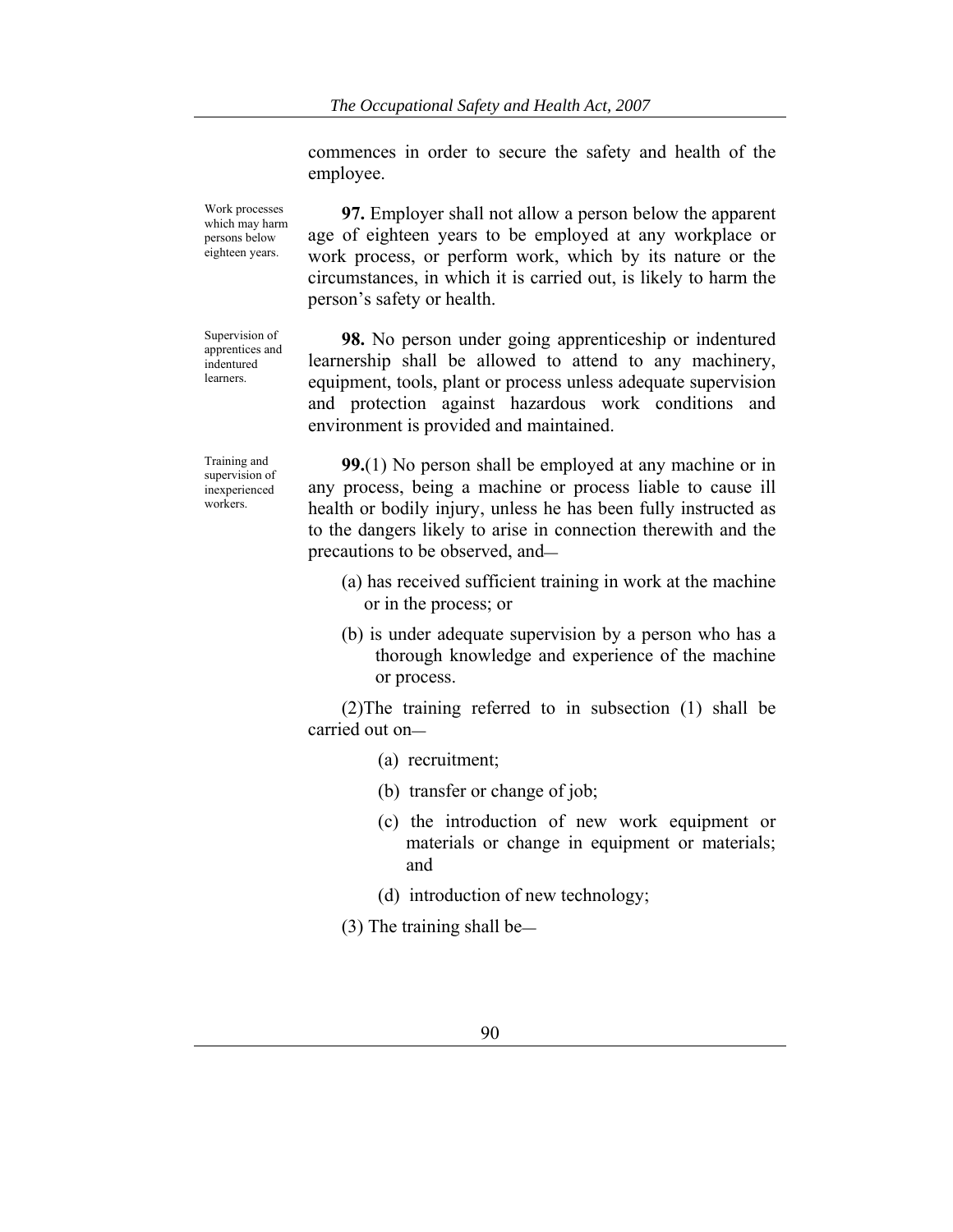(a) adapted to take into account new changed risks, and

(b) repeated periodically

(4) Every occupier shall ensure that an employee from other undertakings or establishments including contractors engaged in work at the occupier's workplace receive appropriate instructions regarding safety and health risks including emergency procedures at the workplace during their activities at the workplace and action to be taken in case of an emergency.

(5) The training referred to in sub section (4) shall not be at the expense of the employee and shall take place during working hours.

(6)Any person who fails to comply with any of the provisions of this section commits an offence and shall on conviction be liable to a fine not exceeding two hundred thousand shillings or to imprisonment for a term not exceeding six months or to both.

Meals in certain dangerous. trades.

**100.** No person shall be permitted to partake of food or drink where a poisonous or otherwise injurious substance is used so as to give rise to any dust or fume.

Protective clothing and appliances.

**101.** (1) Every employer shall provide and maintain for the use of employees in any workplace where employees are employed in any process involving exposure to wet or to any injurious or offensive substance, adequate, effective and suitable protective clothing and appliances, including, where necessary, suitable gloves, footwear, goggles and head coverings.

(2)The Director shall register safety consultants to assess the suitability and effectiveness of protective clothes and appliances.

Protection of eyes in certain processes.

**102.** (1) Every employer shall provide suitable goggles or effective screens to protect the eyes of person employed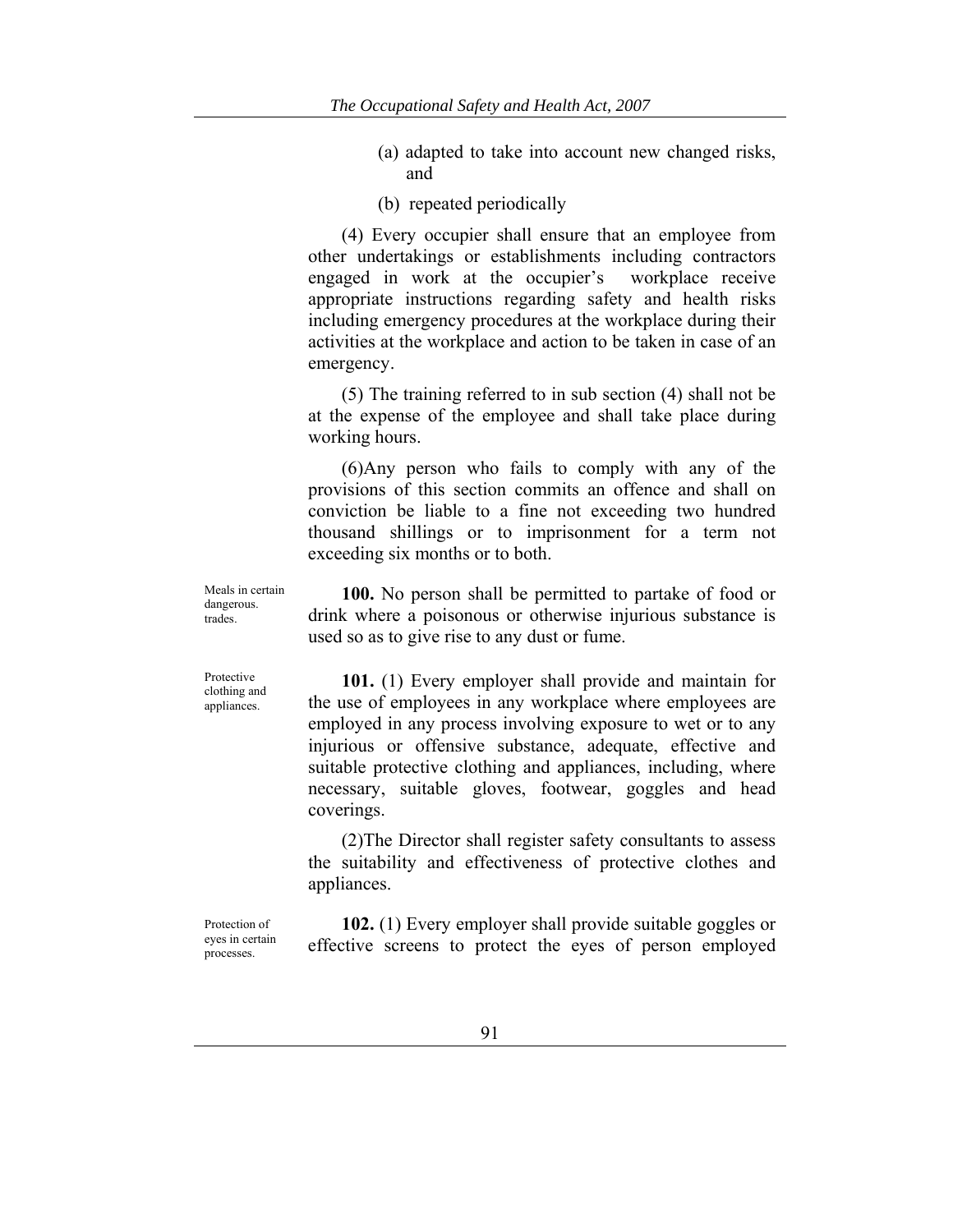engaged in any of the processes specified in the Eighth Schedule.

(2) Every employer shall ensure that where in any workplace electric arc welding is carried on, effective provision is made, by screening or otherwise, to prevent employees, other than employees engaged in the welding process, being exposed to the electric arc flash.

Medical

surveillance. **103.** (1)Where the Minister is satisfied that**—**

- (a) cases of illness have occurred which he has reason to believe may be due to the nature of the process or other conditions of work;
- (b) by reason of changes in any process or in the substances used in any process or, by reason of the introduction of any new process or new substance for use in a process, there may be risk of injury to the health of a worker engaged in the process;
- (c) there may be risk of injury to the health of workers from any substance or material brought to the industries to be used or handled therein or from any change in the conditions in the industries,

he may make regulations requiring such reasonable arrangements as may be specified in the regulations to be made for the medical surveillance and medical examination, not including medical treatment of a preventive character, of the persons or any class of persons employed.

(2) Regulations made under this section may require the medical surveillance to be carried out by persons registered by the Director, and may prescribe the qualifications and other conditions which are to be satisfied in order to be registered for the purpose of this section.

(3)Where the Minister is satisfied that any work involves a risk to the health of employees, he may make rules requiring―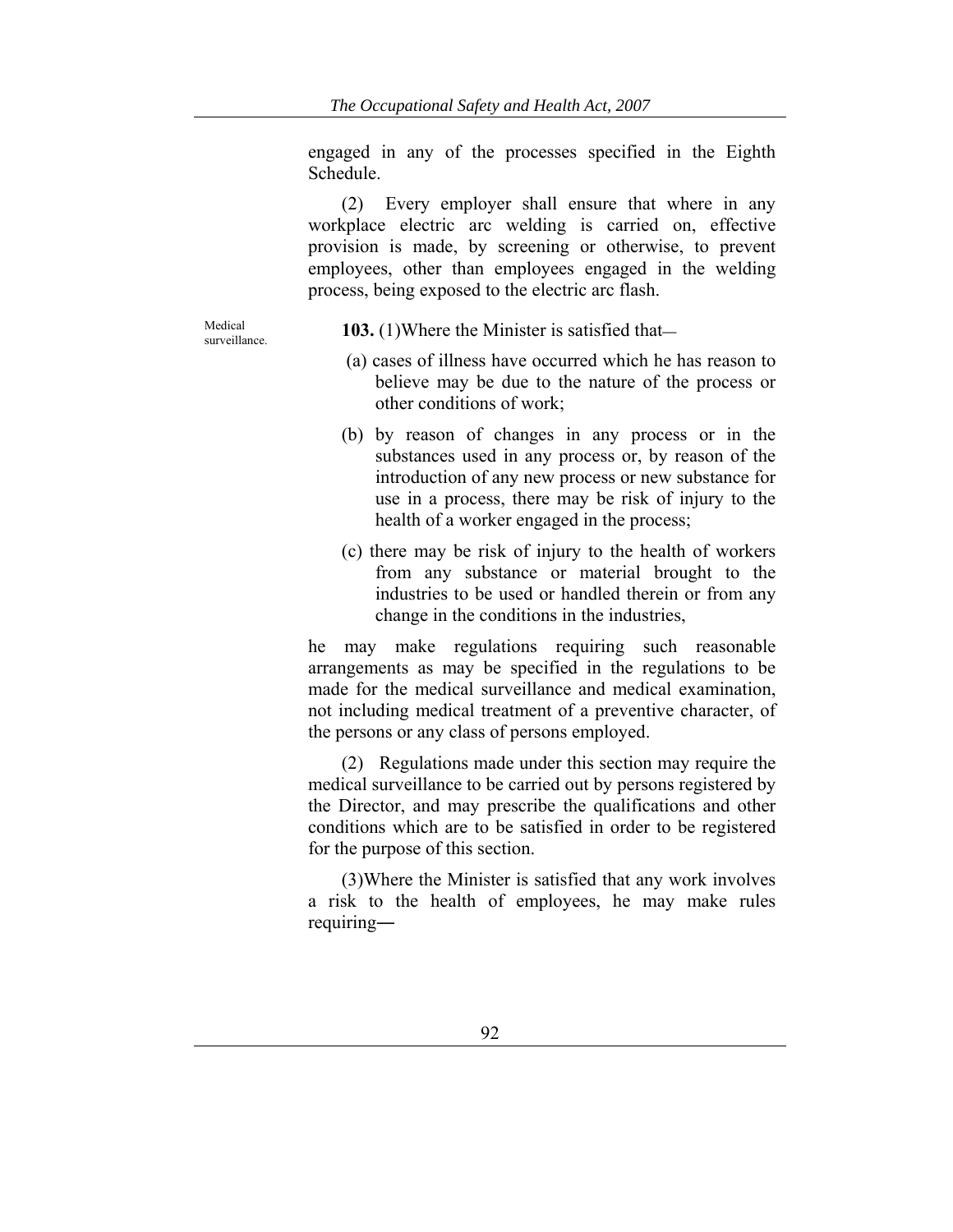- (a) medical examination of the employees before they are employed, during their employment, and after the termination of their employment; and
- (b) regular or individual examinations or surveys of health conditions from the point of view of industrial medicine and industrial hygiene

(4) The costs of the examinations referred to in subsection (3) shall be paid by the employer.

(5) An employer shall ensure that the examination specified in this section shall take place without loss of earnings for the employees and if possible within normal working hours during their employment.

(6) An employee and former employee of the employer under this section shall be under an obligation to undergo examination in accordance with the regulations.

(7) A person who contravenes the provisions of this section or any regulation made there under commits an offence and shall, on conviction, be liable to a fine not exceeding one hundred thousand shillings or to imprisonment for a term not exceeding three months or to both.

#### **PART XII—SPECIAL APPLICATIONS**

Premises where part of building is separate workplace.

Premises in which steam boilers are used.

**104.**(1) Where a part of a building is let off as a separate workplace, the provisions of this Act shall apply to that part of the building used for the purposes of the workplace.

**105.**(1)The provisions of this Act shall apply to any premises (not being premises forming part of a workplace) in which a steam boiler is used, as if the premises were a workplace and as if the person having the actual use or occupation of the premises were the occupier of a workplace.

(2) If at any time a steam boiler is to be used in any premises, not being premises forming part of a workplace, the occupier shall, within one month after the date upon which the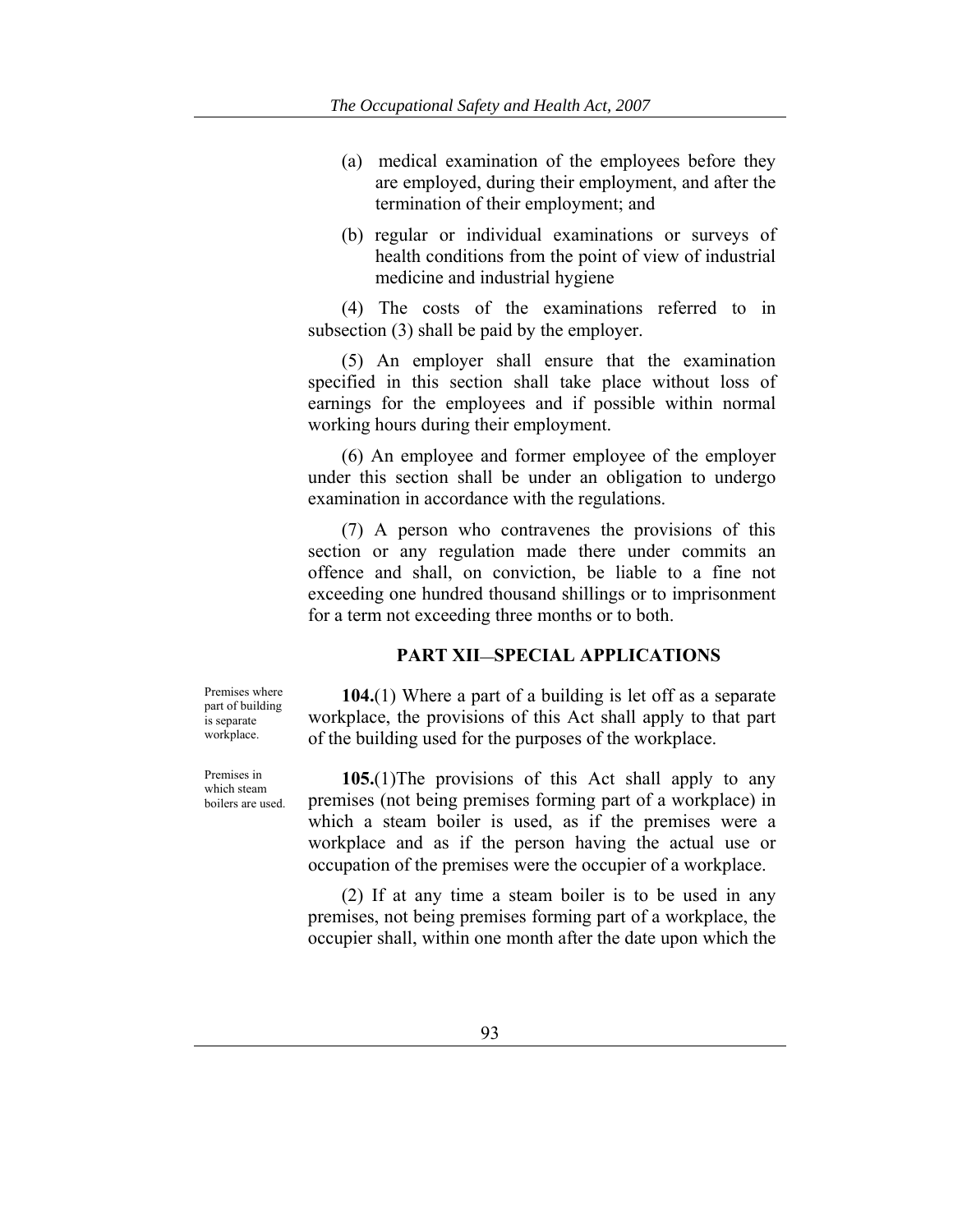boiler is first used, send to the Director a written notice containing the particulars set out in the Ninth Schedule.

**106.**(1) The provisions of this Act shall apply to any premises (not being premises forming part of a workplace,) in which a hoist or a lift is used, as if the premises were a workplace and as if the person having the actual use or occupation of the premises were the occupier of a workplace.

(2) If at any time a hoist or a lift is to be used in any premises not being premises forming part of a workplace, the occupier shall, within one month after the date upon which the hoist or lift is first used, send to the Director a written notice of the address at which the hoist or lift is used.

**107.**(1)Every occupier or owner of a vessel or platform erected over water or in water shall ensure that adequate measures have been taken to protect the safety and health of persons employed on any vessel or platform and shall at all times comply with the provisions of this Act.

(2)The provisions of subsection (1) shall apply to fishing vessels, training and diving operations and other works carried in or on water, including works of engineering construction and similar operations.

# **PART XIII OFFENCES, PENALTIES AND LEGAL PROCEEDINGS**

Premises in which hoists or lifts are used.

Platforms erected over water.

Offences. **108.** (1) In the event of any contravention in connexion with or in relation to a workplace of the provisions of this Act, the occupier, or if the contravention is one in respect of which the owner is by or under this Act made responsible, the owner of the workplace shall, subject to this Act be guilty of an offence.

> (2)In the event of a contravention by an employee of the provisions of this Act with respect to duties of employees or of a contravention by any person of any rule or order made under this Act, which expressly imposes any duty upon him,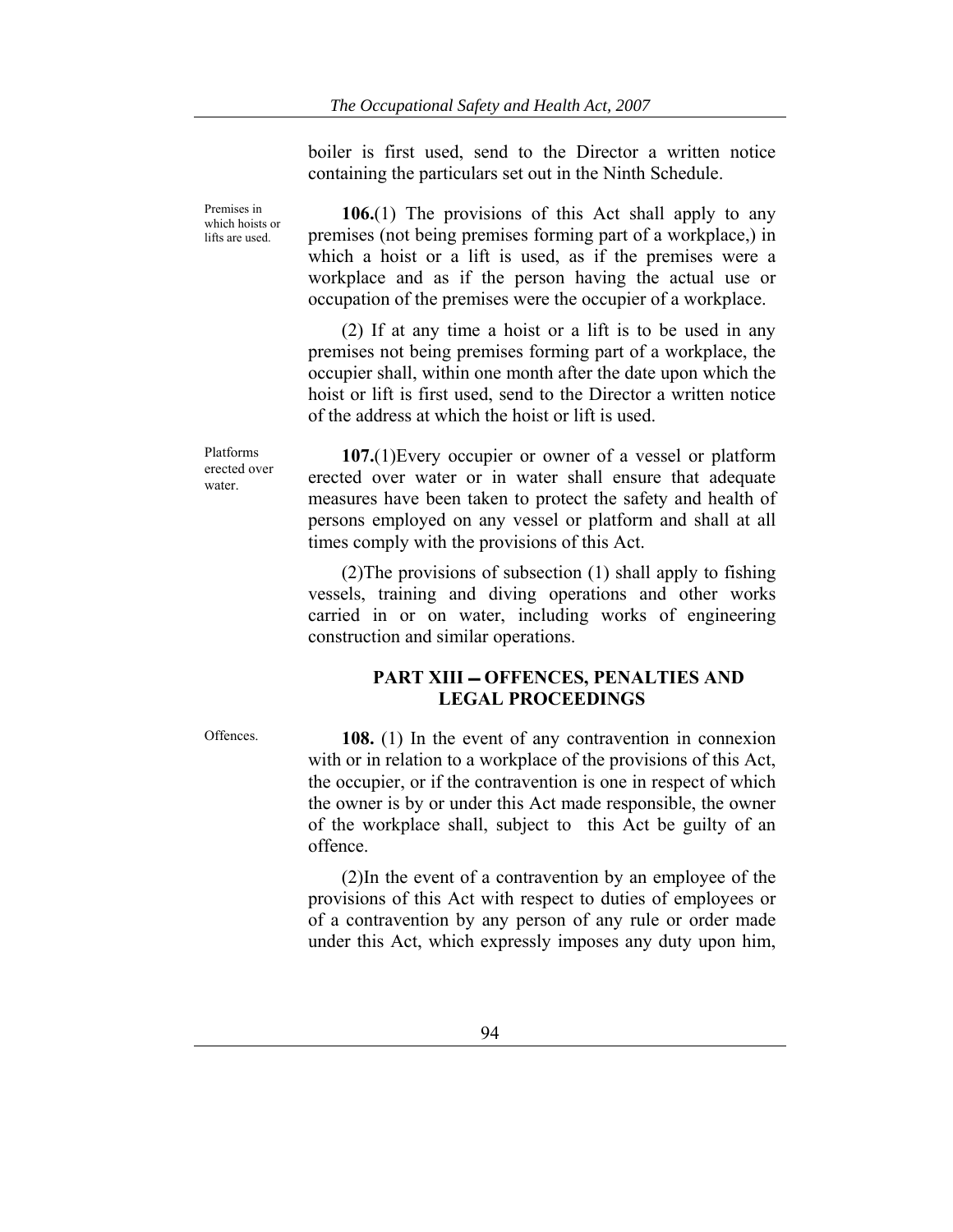that employee shall be guilty of an offence and the occupier or owner, as the case may be, shall not be guilty of an offence by reason only of the contravention of the said provisions of this Act, or the contravention of the provision imposing the said duty, as the case may be, unless it is proved that he failed to take all reasonable steps to prevent the contravention; but this subsection shall not be taken as affecting any liability of the occupier or owner in respect of the same matter by virtue of some provision other than the provisions or provision aforesaid.

(3)If the occupier of a workplace avails himself of any special exception allowed by or under this Act and fails to comply with any of the conditions attached to the exception, he shall be deemed to have contravened the provisions of this Act.

(4)If any persons are employed in a workplace otherwise than in accordance with the provisions of this Act, there shall be deemed to be a separate contravention in respect of each person so employed.

(5)Where an offence under this Act is committed by a company, co-operative society or other body of persons and is proved to have been committed with the consent or connivance of, or to have been facilitated by any neglect on the part of, any director, chairman, manager, secretary or other officer of the company, co-operative society or other body of persons, he, as well as the company, co-operative society or other body of persons, shall be deemed to have committed the offence and shall be liable to be proceeded against and punished accordingly.

General penalty.

**109.** (1) Any person who commits an offence under this Act for which no express penalty is provided shall on conviction be liable to a fine not exceeding three hundred thousand shillings or to imprisonment for a term not exceeding three months or to both.

(2) Where the contravention in respect of which a person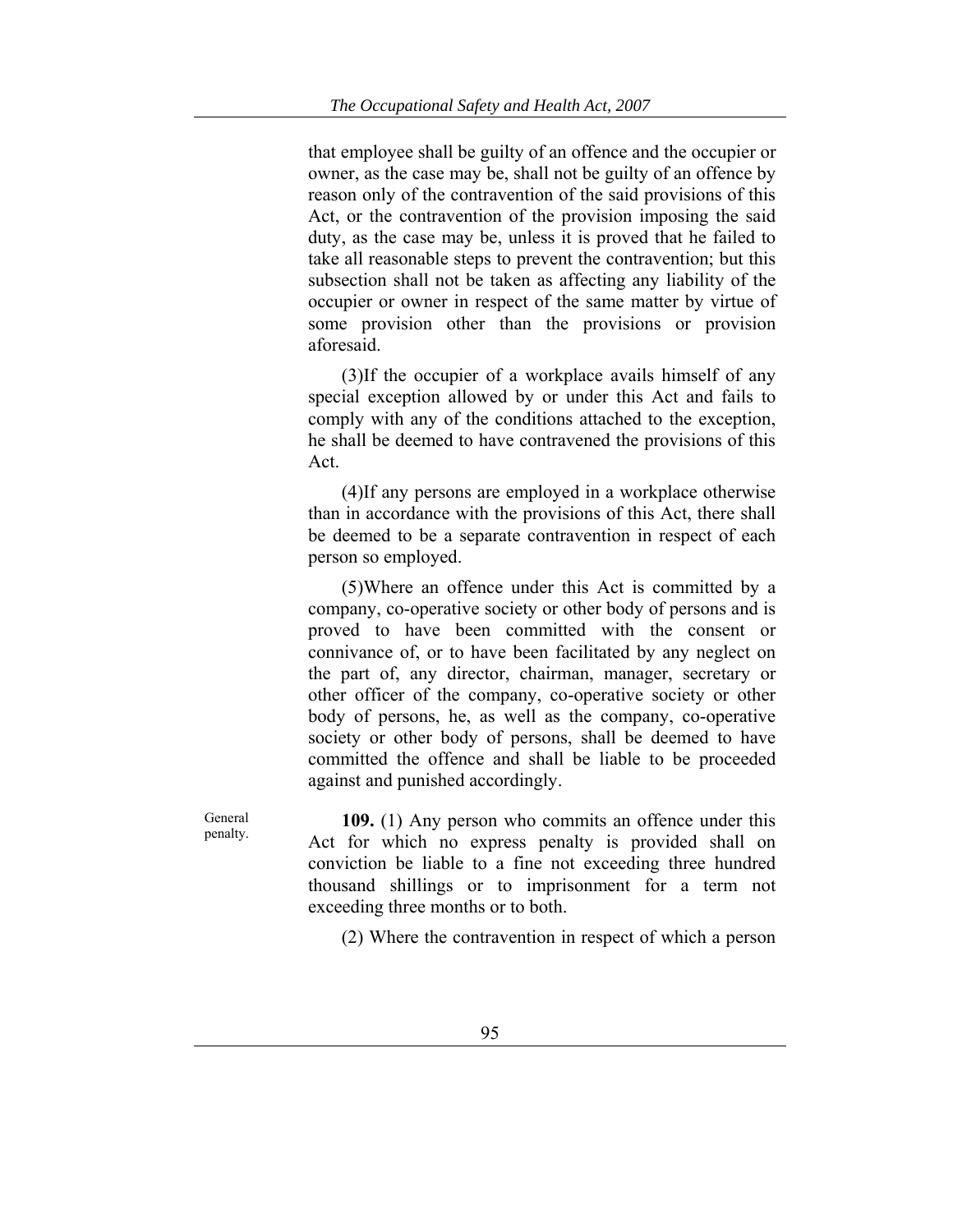is convicted is continued after the conviction, shall that person subject to the provisions of section 110, be guilty of a further offence and liable in respect thereof to a fine not exceeding ten thousand shillings for each day on which the contravention is so continued.

Court may order cause of contravention to be remedied.

**110**.(1) Where the occupier or owner of workplace is convicted of an offence under this Act, the court may, in addition to or instead of imposing any penalty, order him, within the time specified in the order, to take such steps as may be specified to remedy the matters in respect of which the contravention occurred, and may, on application, extend the time so specified.

(2)Where an order is made under subsection (1), the occupier or owner shall not be liable under this Act in respect of the continuation of the contravention during the time allowed by the court, but if, after the expiration of that time as originally specified or extended by subsequent order, the order is not complied with, the occupier or owner, as the case may be, shall be liable to a fine not exceeding ten thousand shillings for each day on which the non-compliance continues.

Penalty in case of death or injury.

**111.** If any person is killed, or dies, suffers any bodily injury, in consequence of the occupier or owner of a workplace having contravened any provision of this Act, the occupier or owner of the workplace shall, without prejudice to any other penalty, be liable to a fine not exceeding one million shillings or, to imprisonment for a term not exceeding twelve months; and the whole or any part of the fine may be applied for the benefit of the injured person or his family or otherwise as the Minister may determine:

Provided that―

(i) in the case of injury to health, the occupier or owner shall not be liable to a penalty under this section unless the injury was caused directly by the contravention; and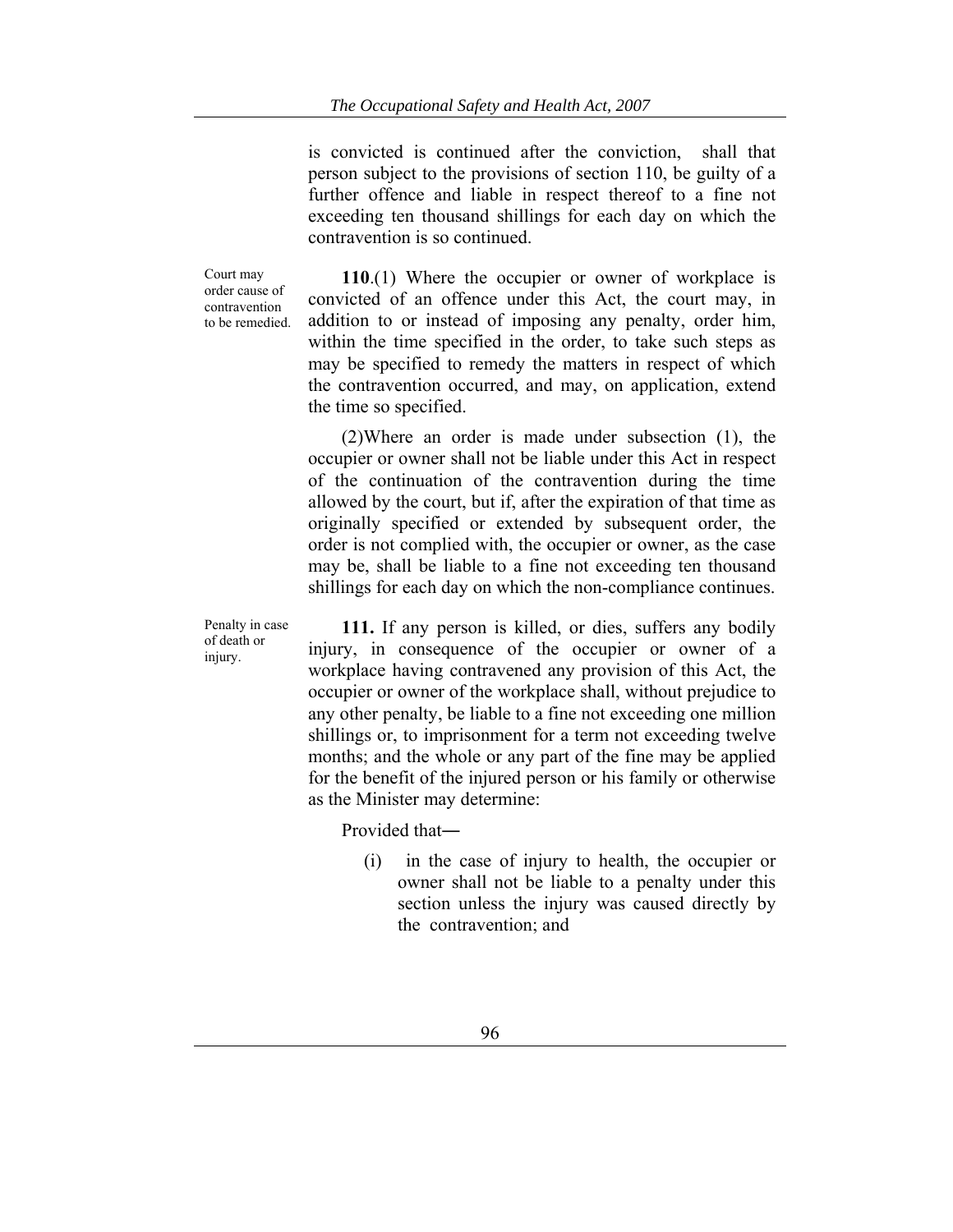(ii) the occupier or owner shall not be liable to a penalty under this section if a charge against him under this Act in respect of the act or default by which the death or injury was caused has been heard and dismissed before the death or injury occurred.

Forgery, false declaration, etc.

- **112.** A person who―
	- (a) forges or counterfeits any certificate required by, under or for the purposes of this Act;
	- (b) gives or signs any certificate knowing it to be false in any material particular;
	- (c) knowingly utters or makes use of any forged, counterfeited or false certificate;
	- (d) knowingly utters or makes use of, as applying to any person, any certificate which does not so apply;
	- (e) personates any person named in any certificate;
	- (f) falsely pretends to be an occupational safety and health officer;
	- (g) willfully connives at any counterfeiting, giving, signing, uttering, making use, personating or pretending as aforesaid;
	- (h) wilfully makes a false entry in any register, notice, certificate or document required by, under or for the purposes of this Act to be kept, served or sent;
	- (i) wilfully makes or signs a false declaration required by, under or for the purposes of this Act;
	- (j) knowingly makes use of any such false entry or declaration,

commits an offence and shall on conviction be liable to a fine not exceeding two hundred thousand shillings or to imprisonment for a term not exceeding six months or to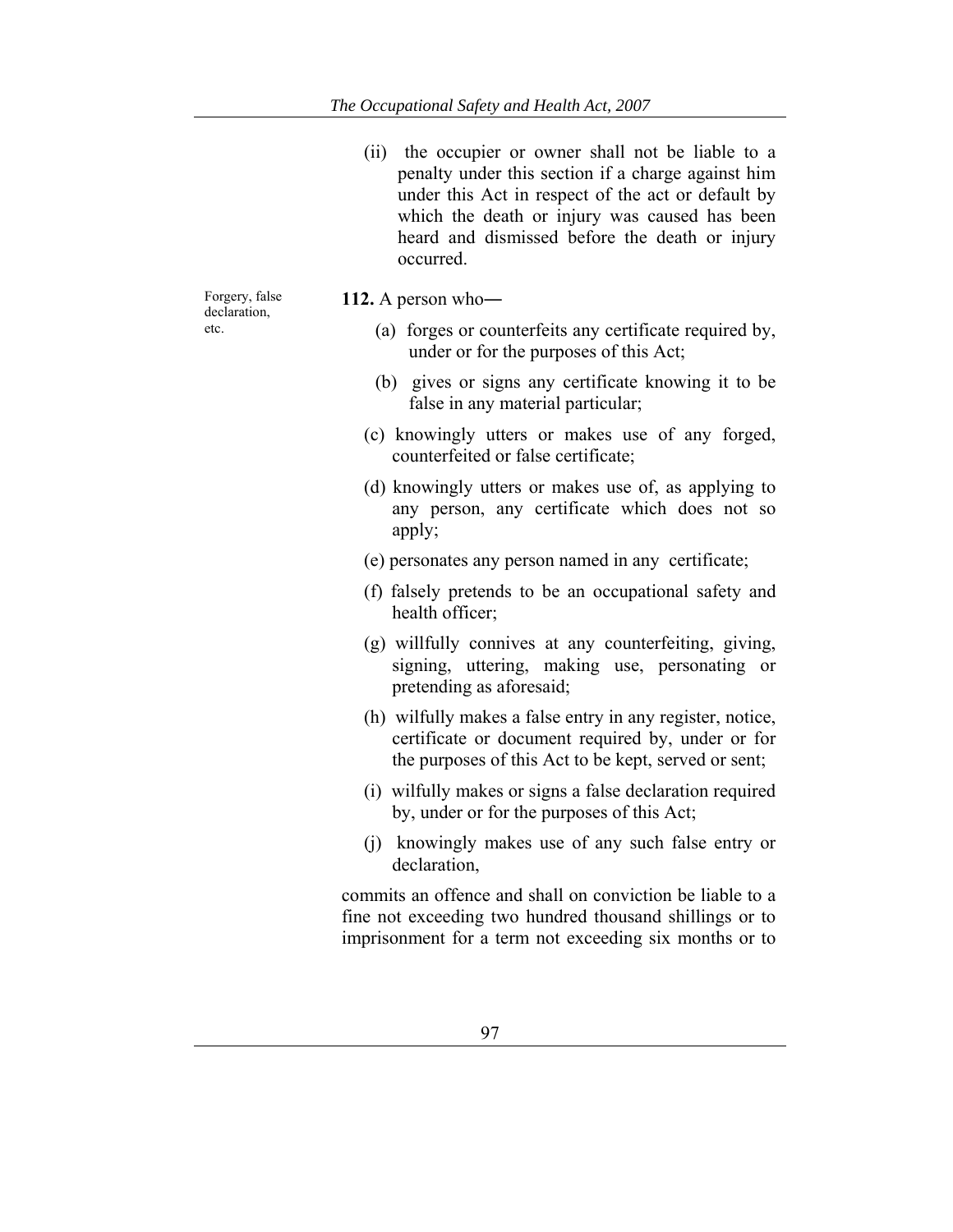both.

**113.** Where an act or default for which an occupier or owner of a workplace is liable under this Act is in fact the act or default of an agent, servant, worker or other person, that agent, servant, worker or other person shall be deemed to have committed the offence and shall be liable to the like penalty as if he were the occupier or owner, as the case may be.

**114.** (1) Where the occupier or owner of a workplace is charged with an offence under this Act, he shall be entitled, upon a charge duly made by him and on giving to the prosecution not less than three days' notice in writing of his intention, to have any other person whom he charges as the actual offender (whether or not that person is his agent or servant) brought before the court at the time appointed for hearing the charge; and if, after the commission of the offence has been proved, the occupier or owner of the workplace proves to the satisfaction of the court-

- (a) that he has used all due diligence to enforce the execution of this Act and of any relevant order or rule made hereunder;
- (b) that the said other person committed the offence in question without his knowledge, connivance or wilful default,

 that other person shall be convicted of the offence and the occupier or owner shall not be guilty of the offence, and the person so convicted shall, in the discretion of the court, also be liable to pay any costs incidental to the proceedings.

(2) The prosecution shall have the right in any case to cross-examine the occupier or owner if he gives evidence and any witnesses called by him in support of his charge, and to call rebutting evidence.

(3) When it is made to appear to the satisfaction of an occupational safety and health officer at the time of

Penalty on persons committing offence for which occupier is liable.

Exemption of occupier or owner on conviction of actual offender.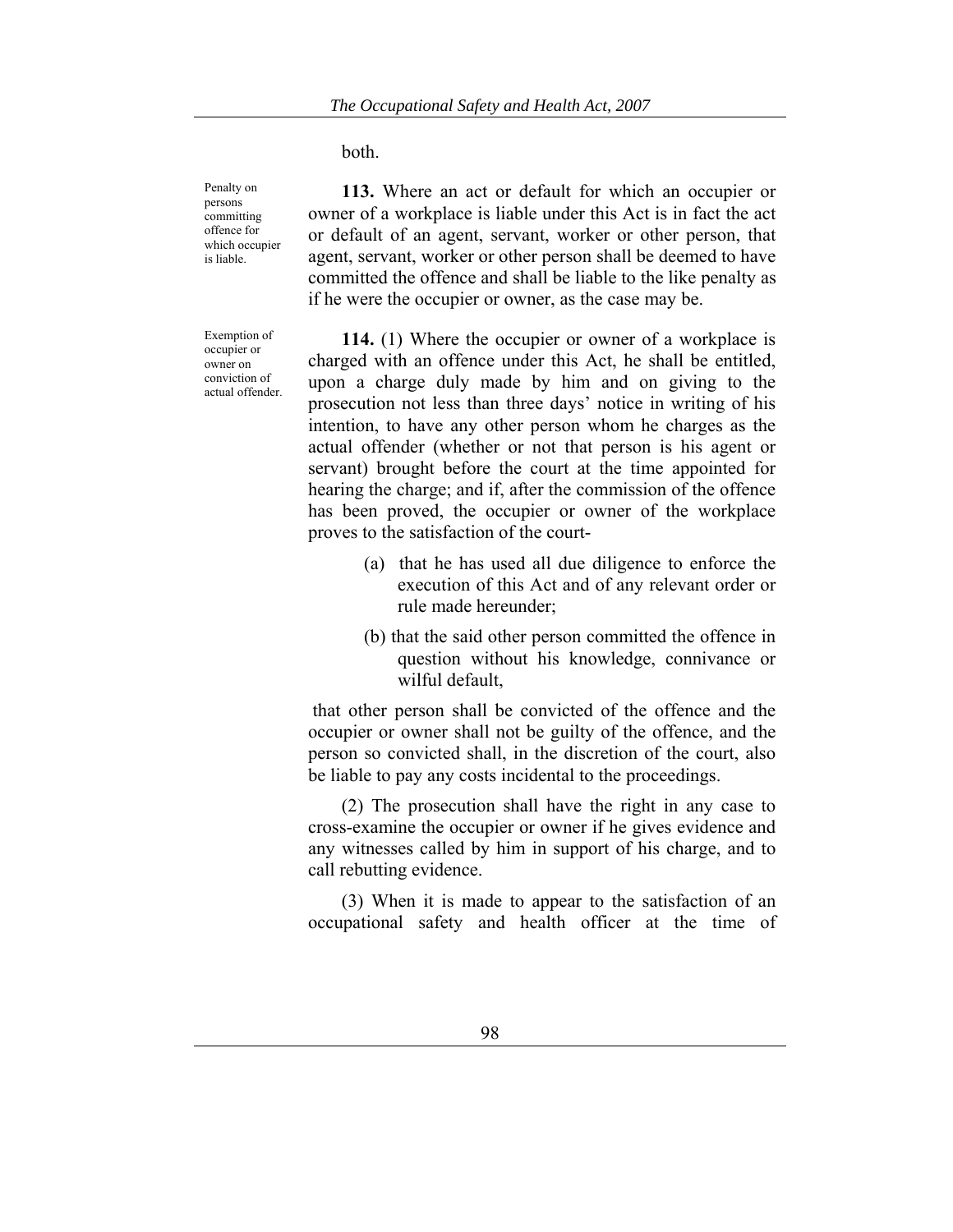discovering an offence-

- (a) that the occupier or owner, as the case may be of the workplace has used all due diligence to enforce the execution of this Act;
- (b) the person who committed the offence; and
- (c) that it has been committed without the knowledge, connivance or wilful default of the occupier or owner and in contravention of his orders,

the occupational safety and health officer shall proceed against the person whom he believes to be the actual offender without first proceeding against the occupier or owner of the workplace

**115.** Where, under this Act, any person is substituted for the occupier or owner of a workplace with respect to any provisions of this Act, any order, summons, notice or proceeding which, for the purpose of any of those provisions, is, by or under this Act, required or authorized to be served on or taken in relation to the occupier or owner is hereby required or authorized, as the case may be, to be served on or taken in relation to that person.

Prosecution of<br>offences

Proceedings against persons other than occupiers or owners.

> **116.** (1) All offences under this Act shall be prosecuted, and all fines under this Act shall be recovered in a magistrates court.

> (2) In any proceedings under this Act, it shall be sufficient in the charge or information to allege that the workplace is a workplace within the meaning of this Act and to state the name of the ostensible occupier of the workplace or, where the occupier is a firm, the title of the firm; and the burden of proving that the premises are not a workplace, or that the occupier specified in the charge or information is not the occupier of the workplace, shall lie upon the person alleging such fact.

(3)Where any offence is committed under this Act by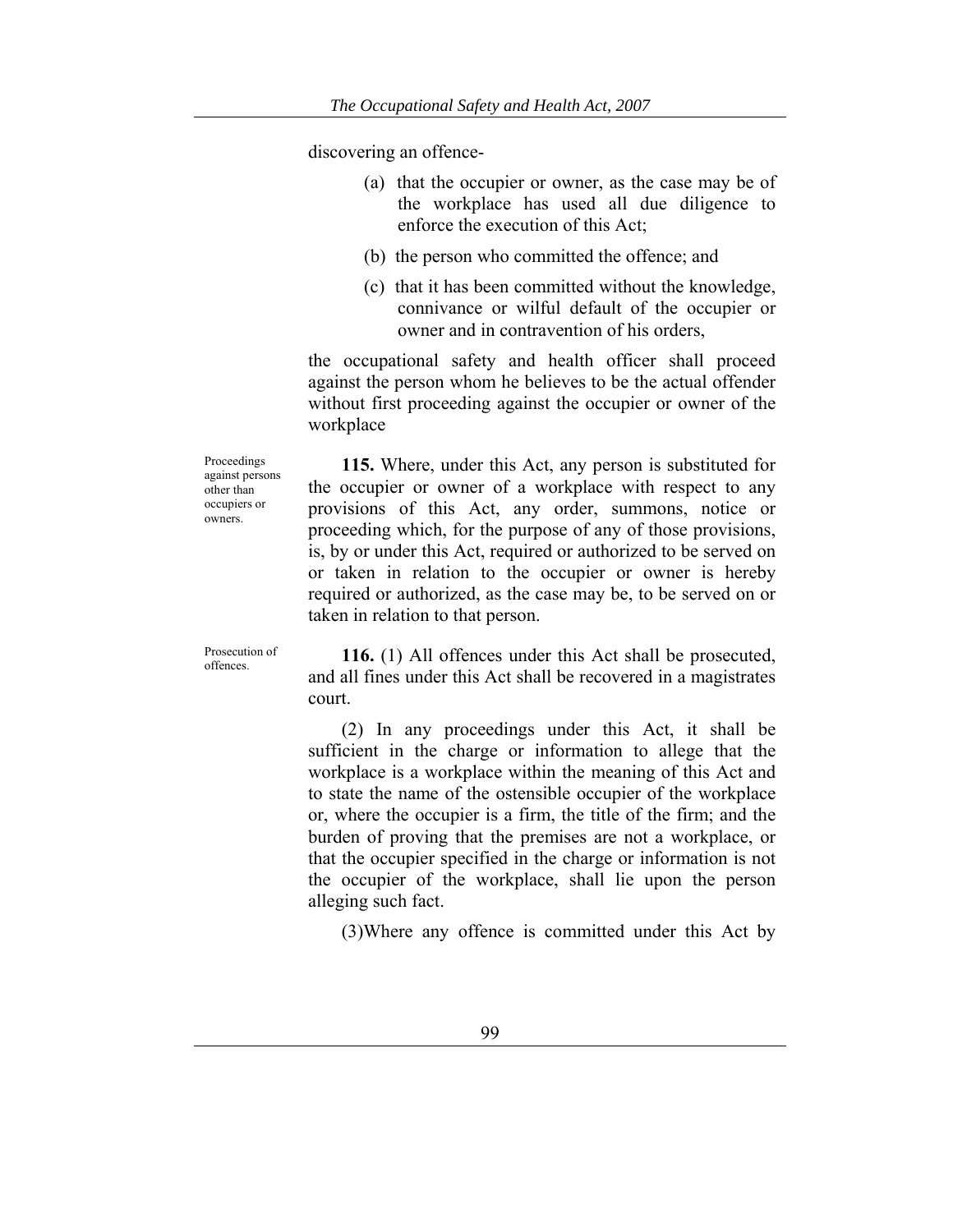reason of a failure to carry out an examination, make a report or do any other thing at or within a time specified by this Act, the offence shall be deemed to continue until the examination is carried out or the report made, or the other thing done, as the case may be.

Special provisions as to evidence.

Service of documents.

**117.** (1) If a person is found in a workplace at any time at which work is going on or the machinery is in motion, except during the intervals for meals or rest, he shall, until the contrary is proved, be deemed for the purposes of this Act to have been then employed in the workplace:

Provided that this subsection shall not apply to a workplace in which the workers are members of the same family dwelling there.

(2) Where any entry is required by this Act to be made in the general register or in any other register or record, the entry made by the occupier of a workplace or on his behalf shall, as against him, be admissible as evidence of the facts therein stated, and the fact that any entry so required with respect to the observance of any provision of this Act has not been made shall be admissible as evidence that that provision has not been observed.

**118.** (1) Any document, including any summons or order, required or authorized to be served under this Act may be served―

- (a) on any person, by delivering it to him, or by leaving it at, or sending it by registered post to, his residence or place of business;
- (b) on any firm, by delivering it to any partner of the firm, or by leaving it at, or sending it by registered post to, the office of the firm;
- (c) on the owner or occupier of a workplace, including any such owner or occupier being a company to which the Companies Act applies or a co-operative society to which the Companies Act

Cap.486.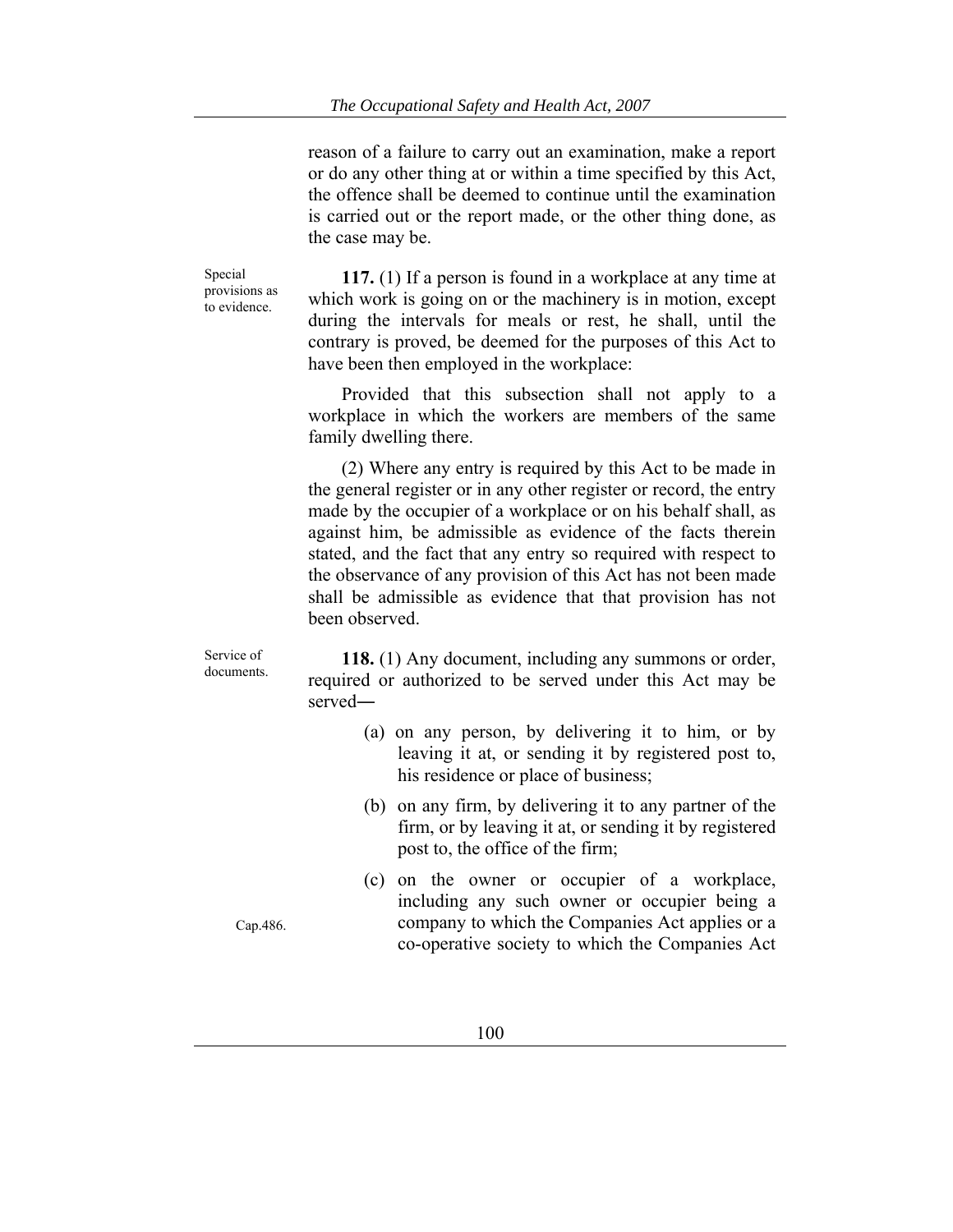No. 12 of 1997.

applies or a co-operative society to which the Cooperative Societies Act applies, in any such manner as aforesaid, or by delivering it, or a true copy thereof, to the manager, foreman or other responsible person at the workplace.

(2)A document referred to in subsection (1) may be addressed, for the purpose of the service thereof on the occupier of a workplace, to "the occupier" at the proper postal address of the workplace, without further name or description.

(3) The provisions of subsections (1) and (2) shall apply, with the necessary modifications, to documents required or authorized under this Act to be sent to any person, firm, owner or occupier, and to the sending, addressing and delivery of such documents.

Power to modify agreements.

**119.** If by reason of an agreement between the owner and the occupier of premises, the whole or any part of which has been let as a workplace, the owner or occupier is prevented from carrying out any structural or other alterations in the premises which are necessary to enable him to comply with the provisions of this Act or in order to conform with any standard or requirement imposed by or under this Act, the owner or occupier may apply to a judge in chambers for the terms of the agreement to be set aside or modified, and the judge, after hearing the parties and any witnesses whom they may desire to call, may make such an order setting aside or modifying the terms of the agreement as he considers just and equitable in the circumstances of the case.

Power to apportion expenses.

**120.** Where in any premises the whole or any part of which has been let as a workplace, any structural or other alterations are required in order to comply with the provisions of this Act, or in order to conform with any standard or requirement imposed by or under this Act, and the owner or occupier, as the case may be, alleges that the whole or part of the expenses of the alterations ought to be borne by the occupier or owner, the owner or occupier may apply to a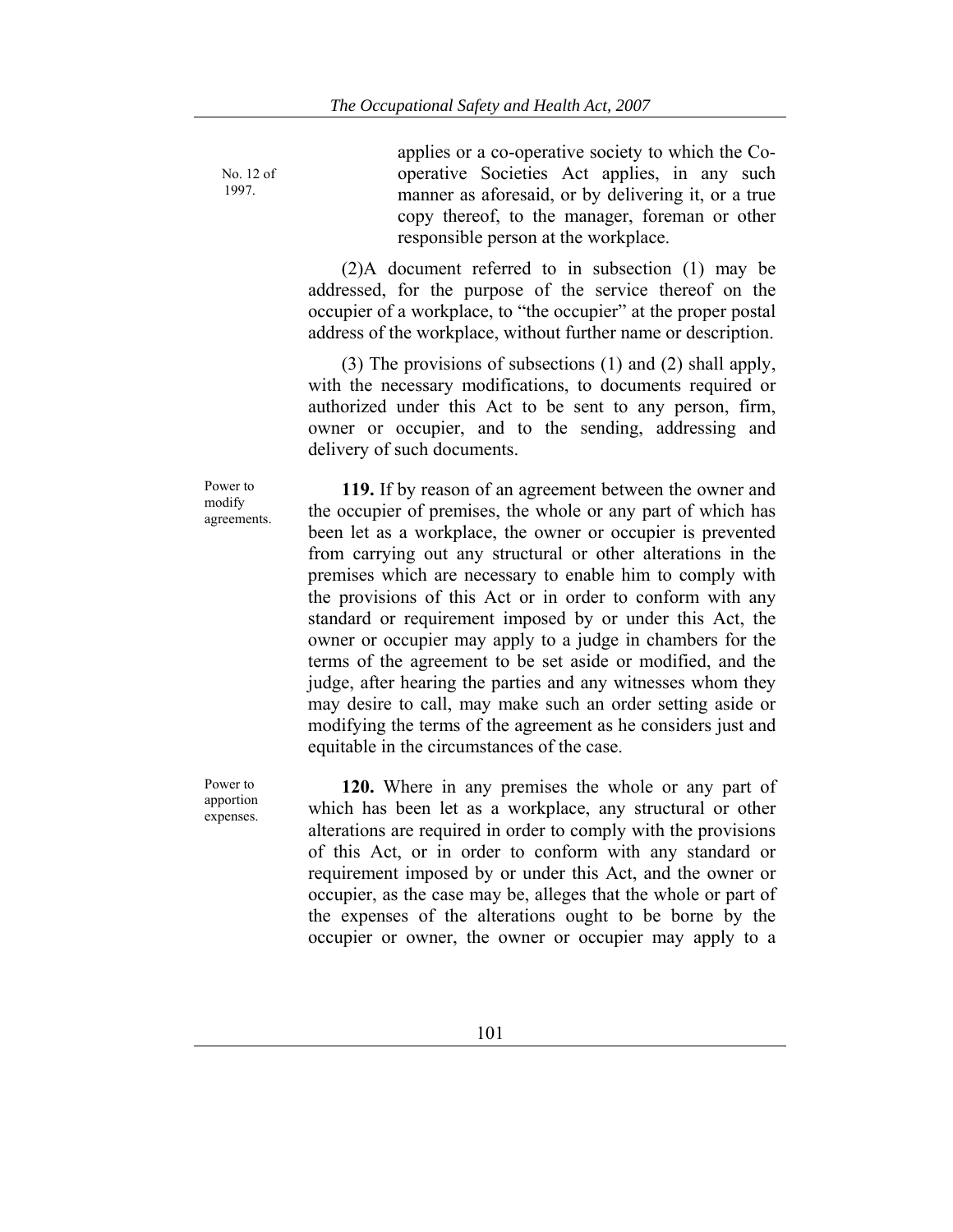judge in chambers for the expenses of the alterations to be apportioned between them; and the judge, after hearing the parties and any witnesses who they may desire to call, may make such an order concerning the expenses or their apportionment as he considers just and equitable in the circumstances of the case, regard being had to the terms of any contract between the parties, or, in the alternative, determine the lease.

#### **PART XIV ― MISCELLANEOUS PROVISIONS.**

Posting of abstract of Act, rules and notices.

**121.** (1) There shall be kept posted in a prominent position in every workplace**―**

- (a) the prescribed abstract of this Act;
- (b) a notice of the address of the Director and of the area occupational safety and health officer;
- (c) printed copies of any rules made under any provision of this Act which are for the time being in force in the workplace, or the prescribed abstract of such rules;
- (d) notices stating the danger or ill heath that may be caused and precautionary measures to be observed in areas where persons are exposed to injurious or offensive substances; and
- (e) any other notice and document required by this Act to be posted in the workplace.

(2) The documents referred to in subsection (1) shall be in English and in such other vernacular languages as an occupational safety and health officer may direct, and if a form has been prescribed for any document, it shall be posted in that form.

(3) The occupier of a workplace who contravenes the provisions of this section commits an offence.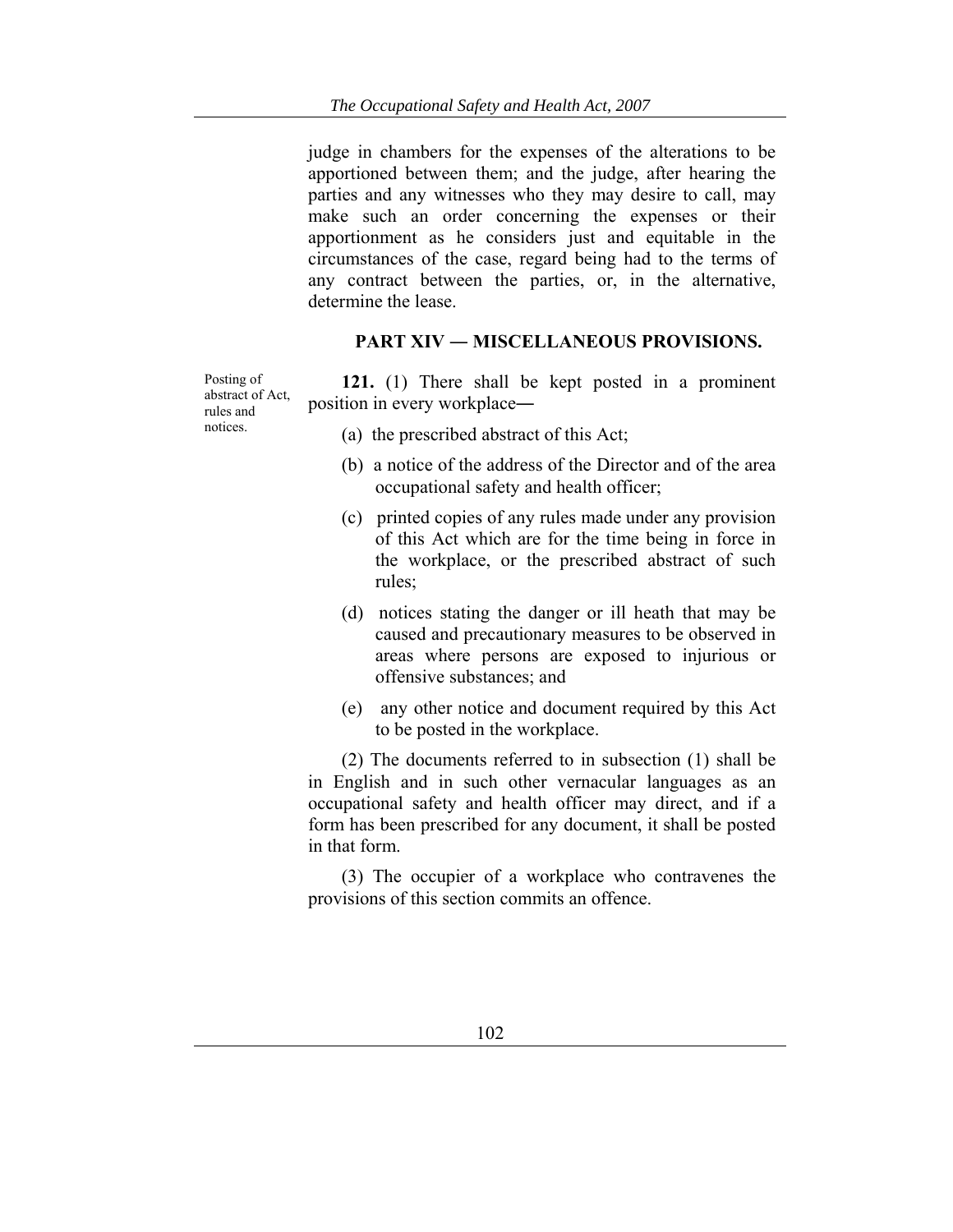General register. **122.**(1)There shall be kept in every workplace a register, in the prescribed form, called the general register, and there shall be entered in or attached to that register – (a) the certificate of registration of the workplace; (b) every other certificate issued in respect of the workplace by the Director under this Act; (c) the prescribed particulars as to the washing, whitewashing, colourwashing, painting or varnishing of the workplace; (d) the prescribed particulars as to every accident and case of occupational disease occurring in the workplace of which notice is required to be sent to a occupational safety and health officer under the provisions of any law for the time being in force; (e) all reports and particulars required by any provision of this Act to be entered in or kept with the general register; and (f) such other matters as may be prescribed. (2) The occupier of a workplace shall send to an occupational safety and health officer such extracts from the general register as the occupational safety and health officer may from time to time require for the purpose of the execution of his duties under this Act. (3) The occupier of a workplace who contravenes the provisions of this section commits an offence. Preservation of registers and records. **123.**(1) The general register and every other register or

record kept in pursuance of this Act shall be preserved and shall be kept available for inspection by any occupational safety and health officer for at least three years, or such other period as may be prescribed for any class or description of register or record, after the date of the last entry in the register or record.

(2) The Minister may, after consultation with the Council,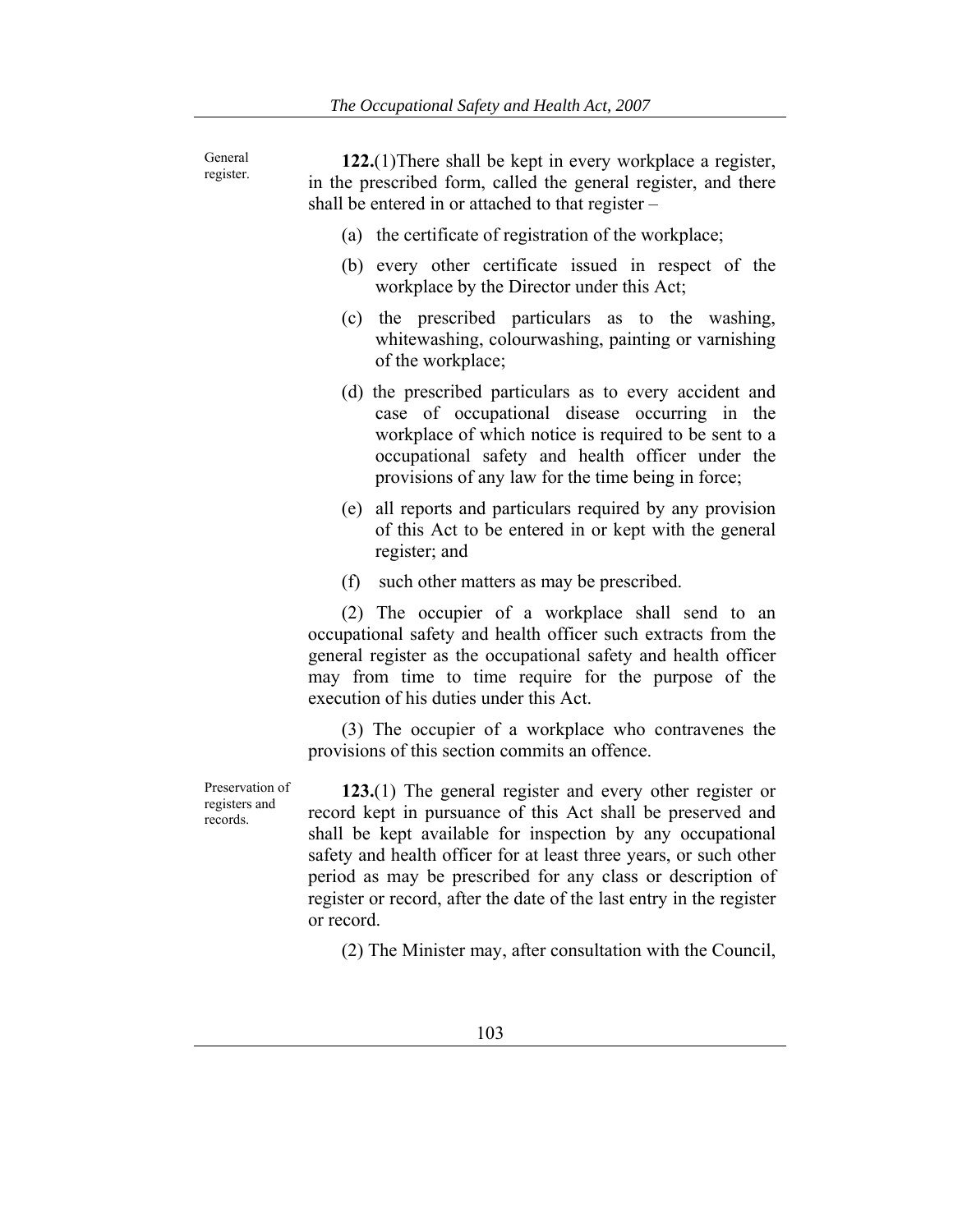make regulations prescribing**―**

- (a) the records to be kept; and
- (b) the returns to be rendered by employers and the person or persons to whom such returns shall be rendered.

**124.** (1)The occupier of every workplace, to which any of the provisions of this Act apply, shall, if so required, by an order published in the Gazette, send to the Director, at such intervals and on or before such days as may be specified in the order, a correct return showing, with respect to such day or days, or such period, as may be specified in the order, the number of persons employed in the workplace and giving such particulars as to such other matters as the order may require.

(2) The Director may, for the purpose of facilitating the rendering of returns by occupiers under this section, arrange for the consolidation of those returns with any other relevant returns required from occupiers under any other law for the time being in force.

**125.** (1) No building shall be erected or converted for use as a workplace and no structural alteration and no extension shall be made to any existing workplace except in accordance with plans showing details of the proposed construction, conversion, alteration or extension, approved by the Director.

(2) Upon receipt of a written application supported by such particulars as may be prescribed for the approval of any plan described in subsection (1), the Director shall―

- (a) if he is satisfied that the plans provide for suitable premises for use of a workplace of the type proposed, issue a certificate of approval for such plans; or
- (b) if he is not satisfied, refuse to issue a certificate of approval and shall state in writing to the applicant the reasons for such refusal.

Return of persons employed.

Approval of plans of workplace premises.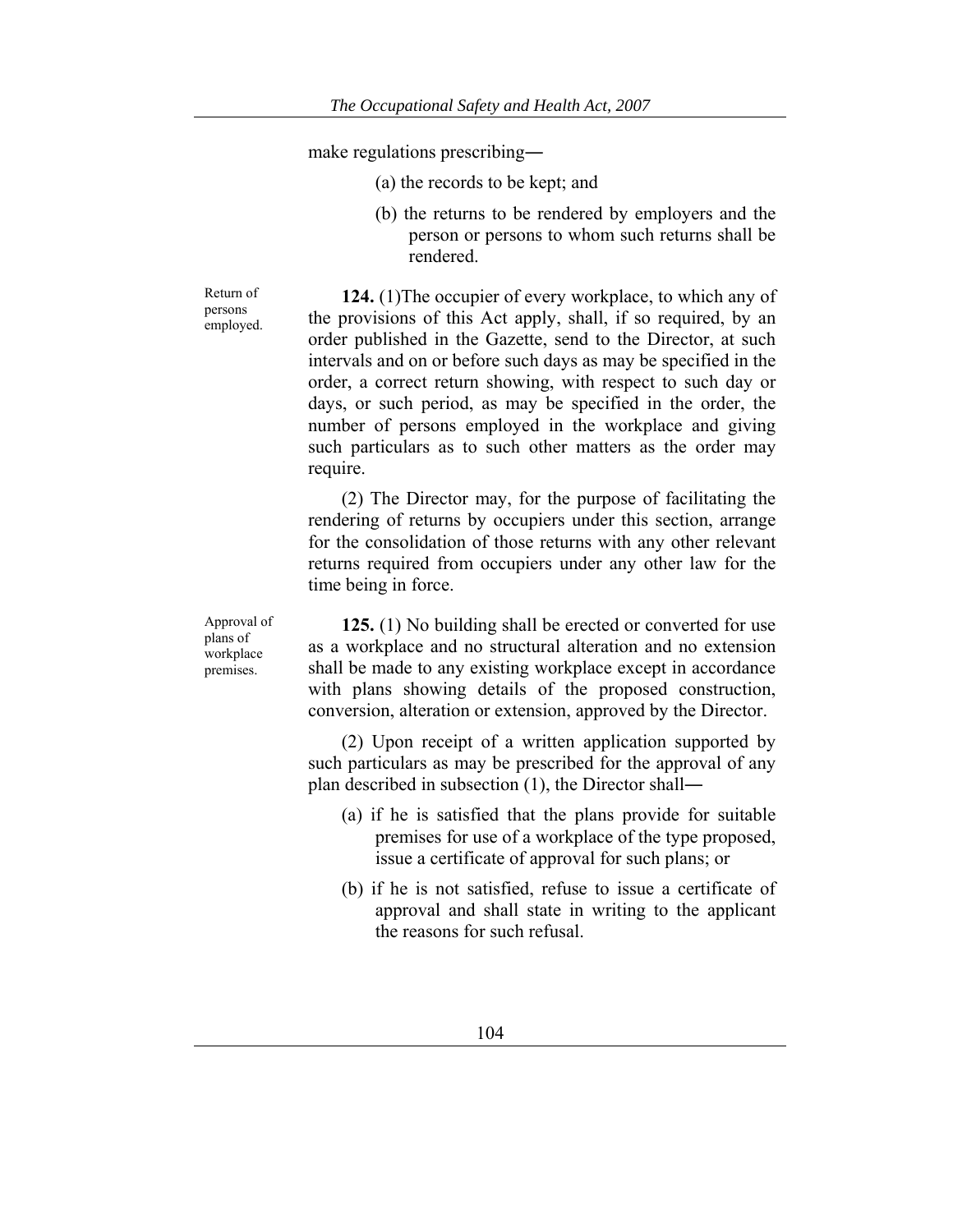**Occupational** Safety and Health Fund.

**126.** (1) Notwithstanding section 26 of the Government Financial Management Act, Parliament shall appropriate moneys necessary for the establishment of a fund to be known as the Occupational Safety and Health Fund.

(2) The purpose of the fund shall be to―

- (a) secure the development and coordination of a sound and effective occupational safety and health system;
- (b) implement an effective system for the prevention of occupational accidents and diseases, ill health and damage to property at workplaces;
- (c) carry out research on occupational safety and health, including research on factors leading to occupational accidents and diseases;
- (d) develop and disseminate information materials, such as safety posters and pamphlets, newsletters and guidance notes on occupational safety and health including the holding of safety exhibitions, and awareness creation opportunities among employers employees and the general public; and
- (e) promote occupational safety and health through the holding of annual safety award events for outstanding performance in safety and health among the enterprises and persons employed.

(3) There shall be paid into the Fund in respect of every workplace registered under this Act, a levy charged at the prescribed rates known as the occupational health and safety levy.

(4)The Minister may make an occupational health and safety levy order for purposes of giving effect to proposals submitted by the Council and approved by the Minister, and the order may provide for the amendment of a previous occupational health and safety levy order.

(5)The Minister may, on the advice of the Council and in

No.5 of 2004.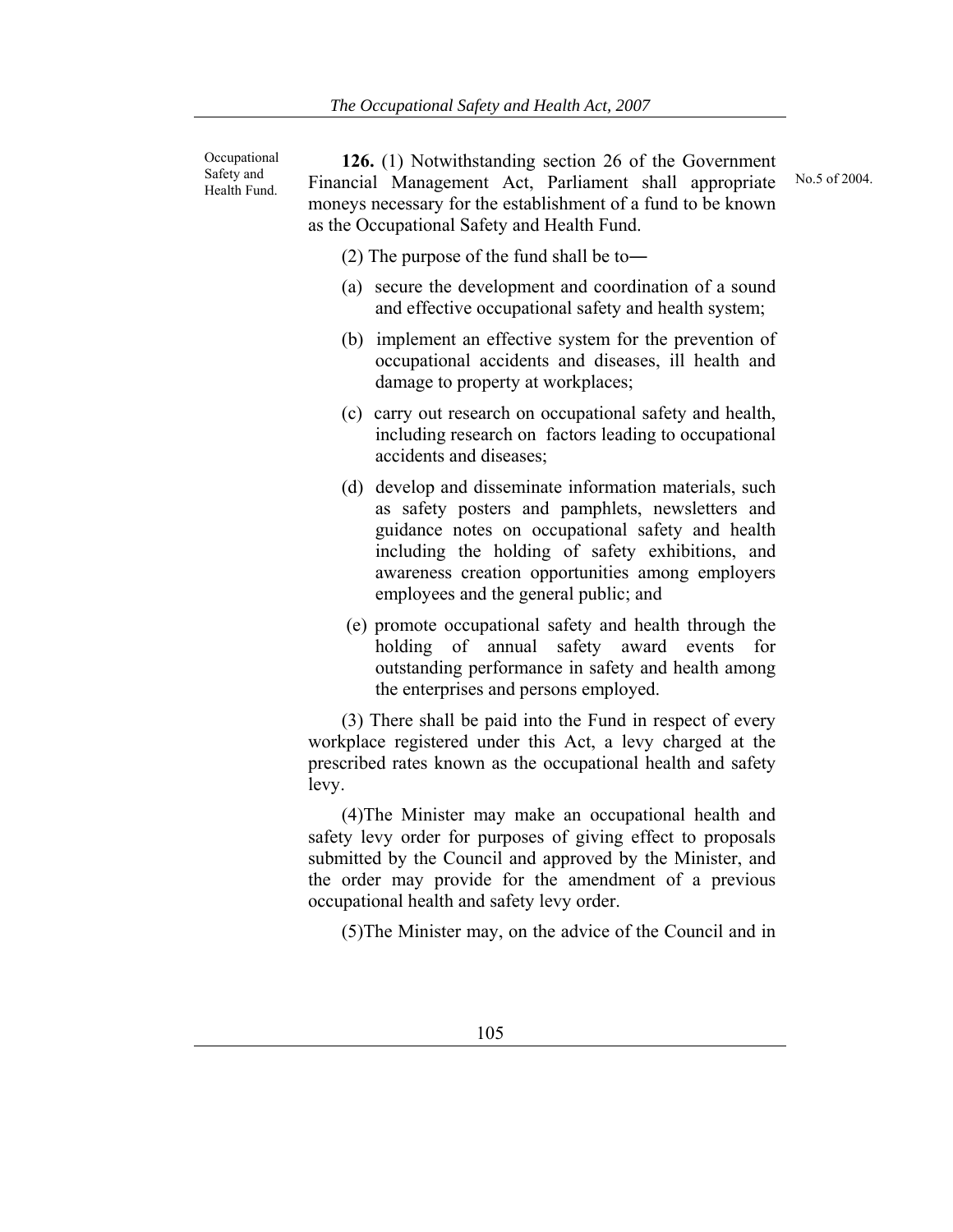consultation with the Treasury, make rules governing the efficient management and administration of the Occupational Safety and Health Fund.

(6)The Director shall, in consultation with the Council, administer the Occupational Safety and Health Fund.

Safety and health Regulations.

**127.** (1) The Minister may, in consultation with the Council, make regulations under this Act to―

(a) prohibit exposure to hazard; or

(b) prescribe ways to prevent or minimise exposure to hazard.

(2) The Minister may, after consultation with the Council, make regulations―

- (a) which are necessary or expedient in the interest of the safety and health of persons at work , or the safety and health of persons who use plant or machinery, or the protection of persons other than persons at work against risks to safety and health arising from or connected with the activities of persons at work, including regulations to provide for―
	- (i) the planning, layout, construction, use, alteration, repair, maintenance or demolition of buildings;
	- (ii) the control, the storage and use of explosives or highly flammable or otherwise dangerous substances,
	- (iii) the design, manufacture, construction, installation, operation, use, handling, alteration, repair, maintenance or conveyance of plant, machinery or health and safety equipment;
	- (iv) the training, safety equipment or facilities to be provided by employers , the persons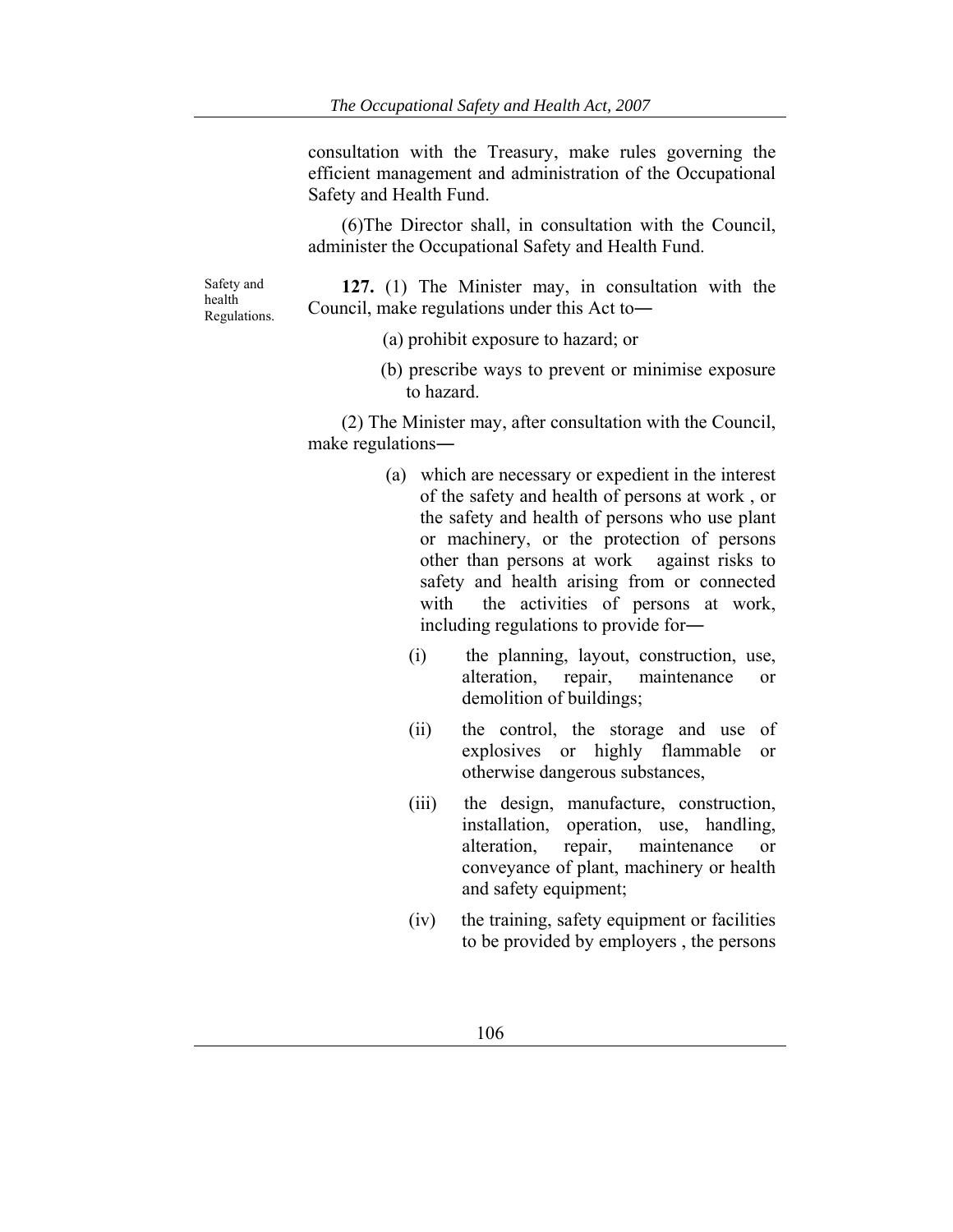to whom and the circumstances in which they are to be provided and the application thereof;

- (v) the safety and health measures to be taken by employers or users;
- (vi) the occupational hygiene measures to be taken by employers or users;
- (vii) any matter regarding the biological monitoring or medical surveillance of employees;
- (viii) the production, processing, use, handling, storage or transport of, and the exposure of employees and other persons to, hazardous articles, substances or organisms or potentially hazardous articles, substances or organisms, including specific limits, thresholds or indices of or for such exposure;
- (ix) the performance of work in hazardous or potentially hazardous conditions or circumstances;
- $(x)$  the measures to be taken to reduce the risk of fire breaking out in any workplace or of any such fire or smoke there from, spreading in any workplace;
- (xi) standard safety signs;
- (xii) the ergonomic requirements for various work situations and appliances.
- (xiii) the emergency equipment and medicine to be made available by employers , the places where such equipment and medicine are to be held, the requirements with which such equipment and medicine shall comply, the inspection of such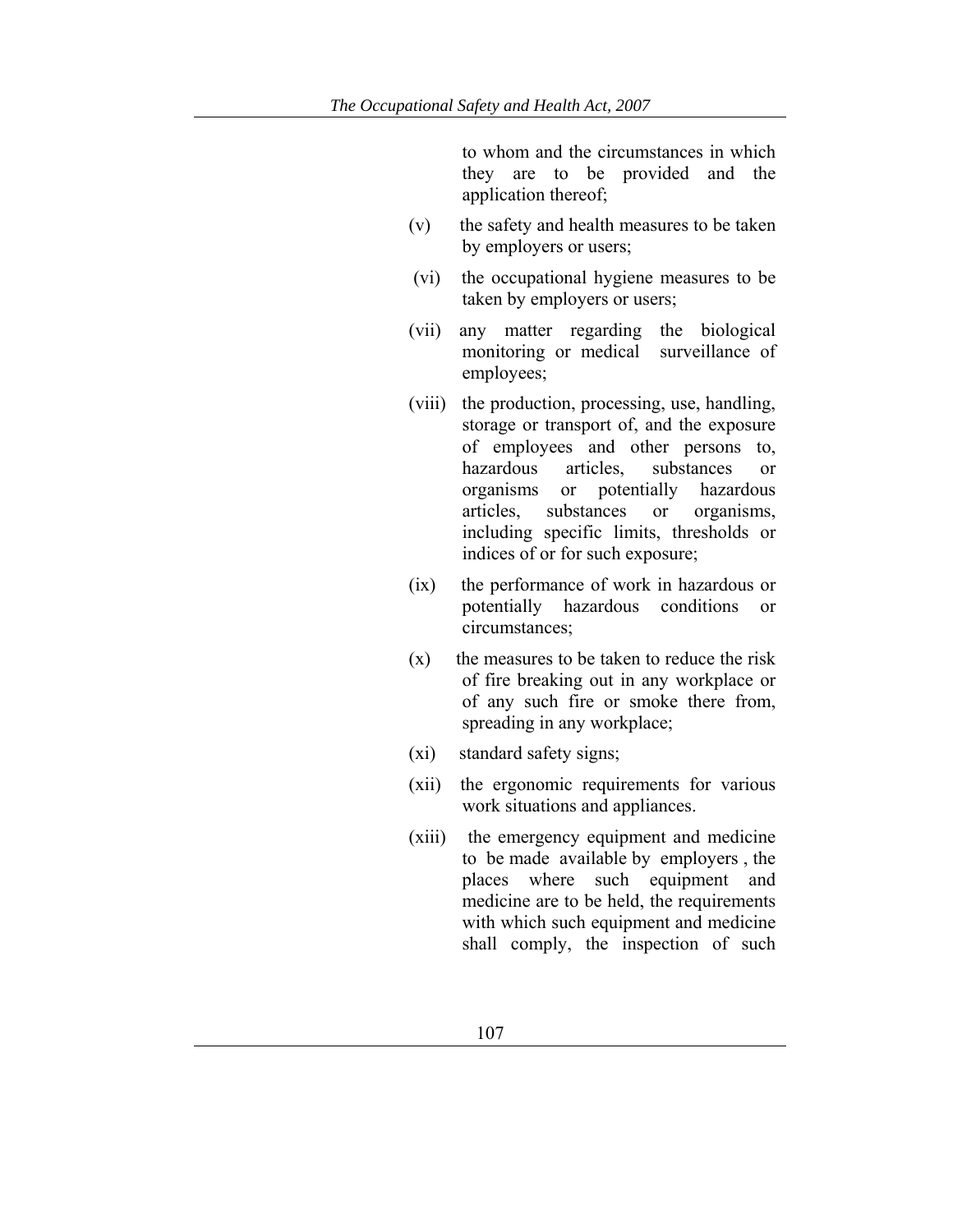equipment and medicine, the application of first-aid and the qualifications which persons applying first-aid shall possess;

- (xiv) the compilation by employers of safety and health directives in respect of a workplace, the matters to be dealt with in such directives and the manner in which such directives shall be brought to the attention of employees and other persons at a workplace;
- (xv) the registration of persons performing hazardous work or using or handling plant or machinery, the qualifications which the persons shall possess and the fees payable to the Director in respect of such registration;
- (xvi) the accreditation, functions, duties and activities of approved inspection authorities;
- (xvii) the consultations between an employer and employees on matters of health and safety;
- (xviii) the provision of information by an employer or user to employees or the public on any matter to which this Act relates;
- (xix) the conditions under which any employer is prohibited from permitting any person to partake of food or to smoke on or in any premises where a specified activity is carried out;
- (xx) the conditions under which the manufacture of explosives and activities incidental thereto may take place;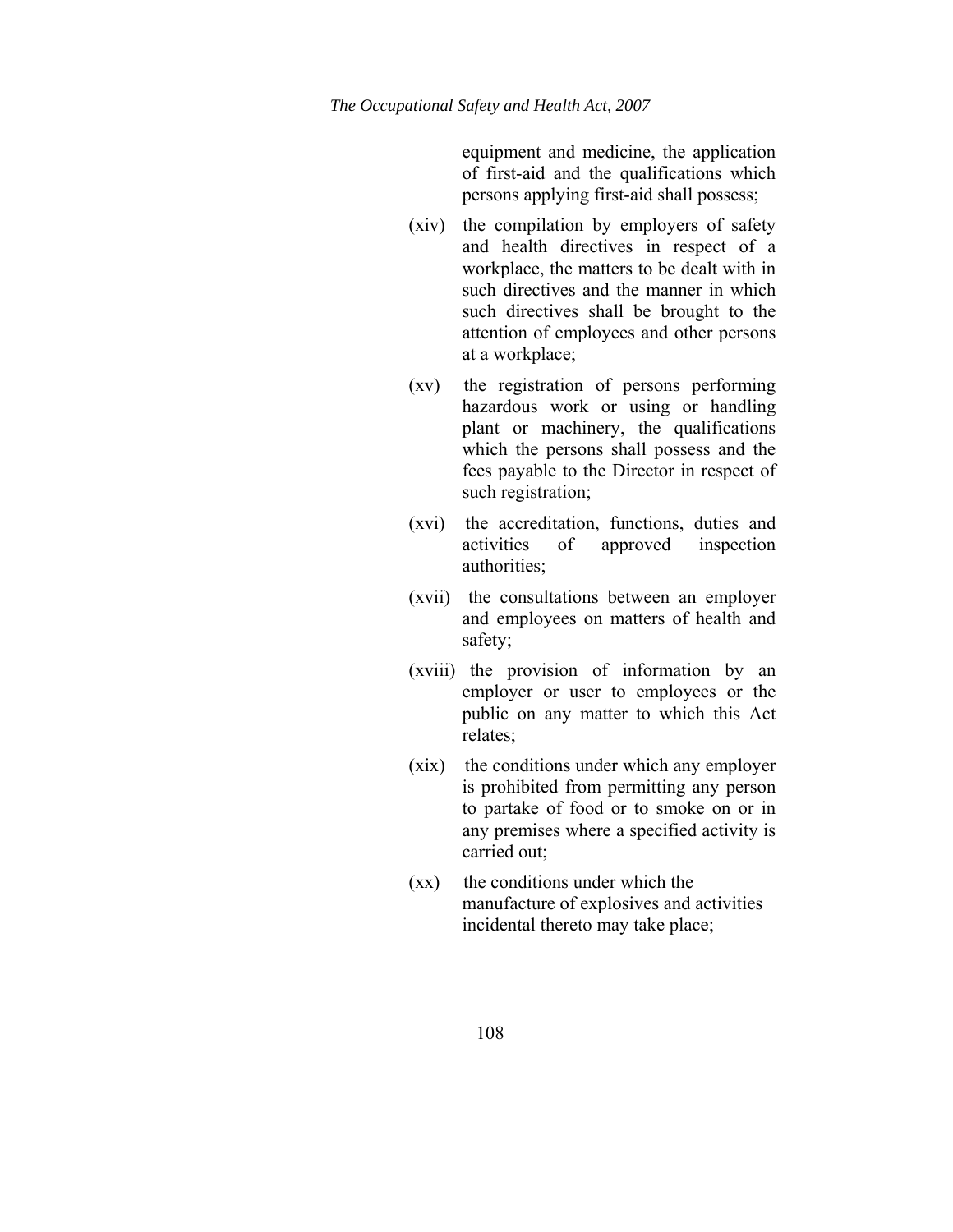(xxi) the fees payable under this Act.

- (b) to provide for the preventive and protective measures for major hazard installations with view to protect employees and the public against the risk of major incidents;
- (c) to establish committees for the purposes of this Act; and
- (d) to provide for any other matter necessary or desirable for the effective carrying out of the provisions of this Act.

 (4) Where the Minister is satisfied that any manufacture, machinery, plant, equipment, appliance, process or description of manual labour used in a workplace is of such a nature as to cause risk of bodily injury, or be offensive, to the workers or any class of workers, the Minister may, subject to the provisions of this Act, make such rules as are practicable to meet the necessity of the case.

(5) The rules made under subsection (4) may, without prejudice to the generality of the powers conferred by of this section―

- (a) prohibit the employment of, or modify or limit the hours of employment of, all persons or any class of persons in connexion with any manufacture, machinery, plant, equipment, appliance, process or description of manual labour;
- (b) prohibit, limit or control the use of any material or process; or
- (c) apply to provisions relating to―
	- (i) arrangements for preparing, heating, and taking of meals;
	- (ii) ambulance and first-aid arrangements;
	- (iii) rest rooms;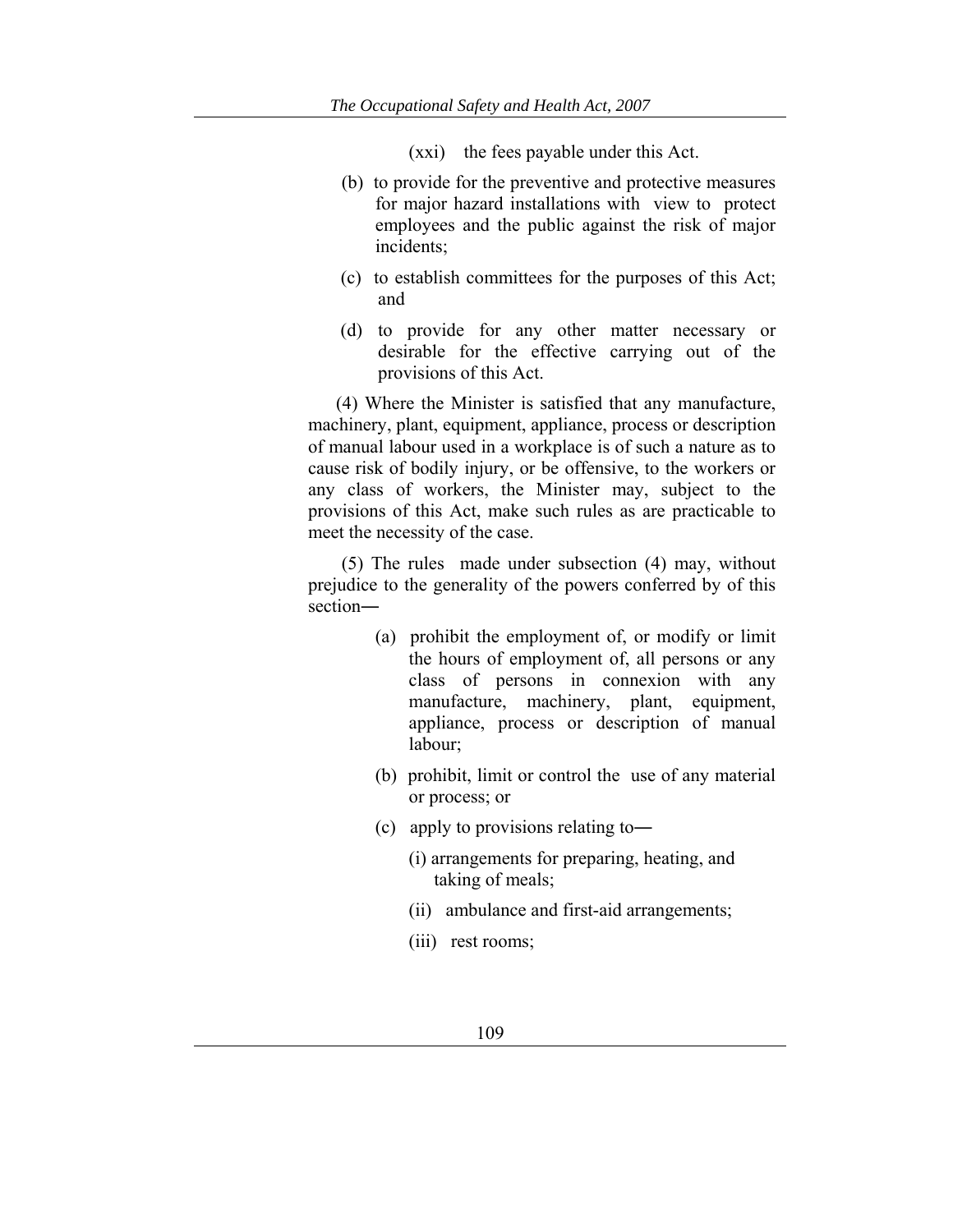- (iv) arrangement for the supervision of workers; and
- (v) lifting of excessive weights.

(6)Any rules or regulations made under this Act may be made for a limited period and may be made subject to such conditions as the Minister deems fit, and may contain such supplemental and consequential provisions necessary for giving effect to the rules or order.

Power to direct formal investigation of accidents and cases of disease.

**128.** (1) The Minister may direct a formal investigation to be held into any accident occurring or case of disease contracted or suspected to have been contracted in a workplace, premises, place or location and of its causes and circumstances and the provisions of this section shall have effect with respect to such investigation.

(2)The Minister may appoint a tribunal of competent persons to carry out the investigation, and may appoint any person possessing legal or special knowledge to act as assessor to the investigation.

(3)The tribunal appointed under subsection (2) shall carry out the investigation in such manner and under such conditions as it may deem most effective for ascertaining the causes and circumstances of the accident or case of diseases, and for enabling the making of the report required by this section.

(4)The tribunal shall for the purpose of the investigation, have all the powers of a magistrate's court when trying information for offences under this Act, and all the powers of an occupational safety and health officer under this Act, and, in addition, power―

- (a) to enter and inspect any place or building the entry or inspection of which appears to the tribunal requisite for the purposes of the investigation;
- (b) by summons signed by the chairman to the tribunal, to require the attendance of all such persons as the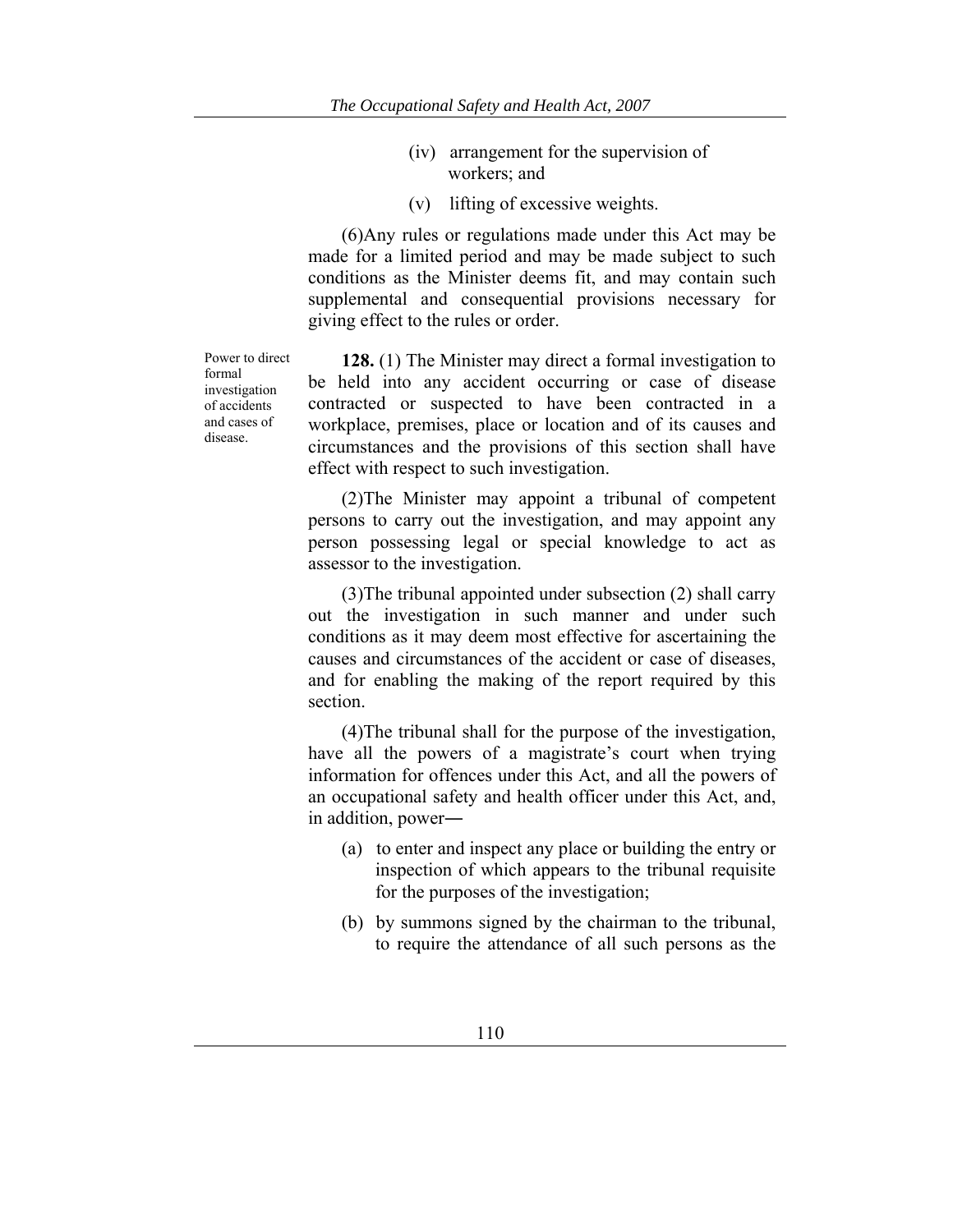tribunal deems fit and to require answers or returns to such inquiries as it thinks fit to make;

- (c) to require the production of all books, papers and documents which it considers important for the purpose of the investigation; and
- (d) to administer oaths and require any person examined to make and sign a declaration of the truth of the statements made by him in his examination.

(5) Persons attending as witnesses before the tribunal shall be paid such expenses as would be paid to witnesses attending before a magistrate's court and in the case of a dispute as to the amount to be allowed, the dispute shall be referred to the registrar or a deputy registrar of the High Court who, on request signed by the tribunal, shall ascertain and certify the proper amount of the expenses.

(6)The tribunal shall make a report to the Minister stating the causes and circumstances of the accident or the occurrence of a disease and add any observations, which the tribunal deems fit to make.

(7)Any person who, without reasonable excuse, proof whereof shall lie on him, either fails, after having had the expenses, if any to which he is entitled tendered to him, to comply with any summons, order or requisition of the tribunal, or prevents or impedes the tribunal in the execution of its duty, commits an offence and shall on conviction be liable to a fine not exceeding fifty thousand shillings, and in the case of a failure to comply with a requisition for making any return or producing any documents, if the failure in respect of which he was convicted is continued after the conviction, he shall (subject to the provisions of section 115 be guilty of a further offence and liable to a fine not exceeding one thousand shillings for every day on which the failure is continued.

(8)The Minister may cause the report of the tribunal to be made public at such time and in such manner as the Minister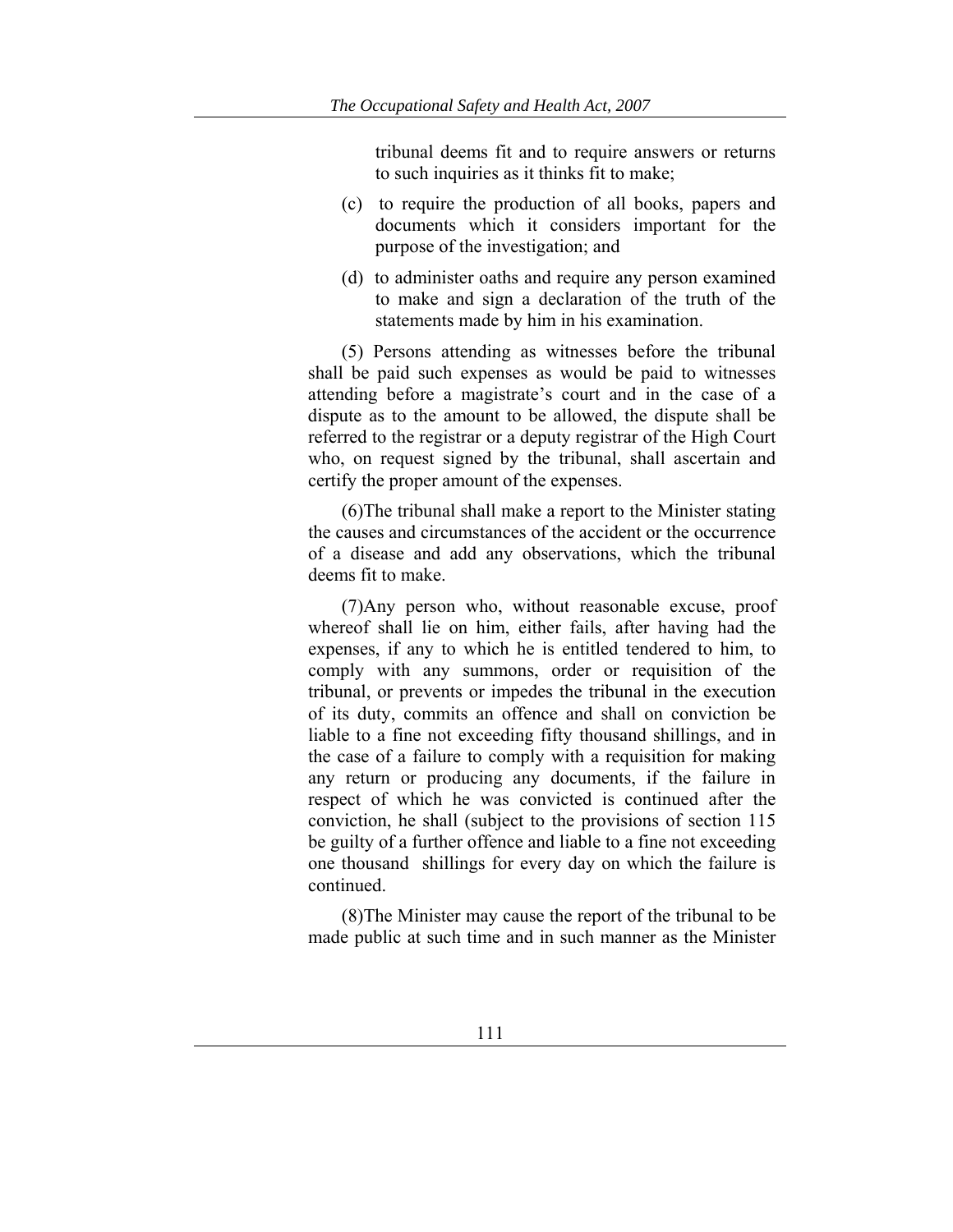deems fit.

| Repeal and<br>savings. | 129. $(1)$ Subject to the provisions of subsection $(2)$ , the<br>Factories and Other Places of Work Act is repealed.                                                                                                                                                                                                                                                                  |  |  |  |  |
|------------------------|----------------------------------------------------------------------------------------------------------------------------------------------------------------------------------------------------------------------------------------------------------------------------------------------------------------------------------------------------------------------------------------|--|--|--|--|
| Cap 514.               | (2) Notwithstanding the provisions of subsection(1) —                                                                                                                                                                                                                                                                                                                                  |  |  |  |  |
|                        | (a) anything done under the provisions of the<br>Factories and Other Places of Work Act or the<br>Minister under the provisions of the Factories<br>and Other Places of Work Act before the<br>commencement of this Act shall be deemed to<br>have been done under the provisions of this<br>Act;                                                                                      |  |  |  |  |
|                        | (b) any subsidiary legislation issued before the<br>commencement of this Act shall, as long as it<br>is not inconsistent with this Act remain in force<br>until repealed or revoked by subsidiary<br>legislation under the provisions of this Act and<br>shall, for all purposes be deemed to have been<br>made under this Act.                                                        |  |  |  |  |
|                        | (3) In the event of any conflict or inconsistency between<br>the provisions of this Act and that of any other written law<br>relating to occupational safety and health, the provisions of<br>this Act shall prevail and the conflicting or inconsistent<br>provisions of such other written law shall, to the extent of the<br>conflict or inconsistency, be construed as superseded. |  |  |  |  |

# **FIRST SCHEDULE (s. 21) DANGEROUS OCCURRENCES**

- 1. Bursting of a revolving vessel, wheel, grindstone or grinding heel moved by mechanical power.
- 2. Collapse or a failure of a crane, derrick, winch, hoist or other appliance used in raising or lowering persons or goods, or any part thereof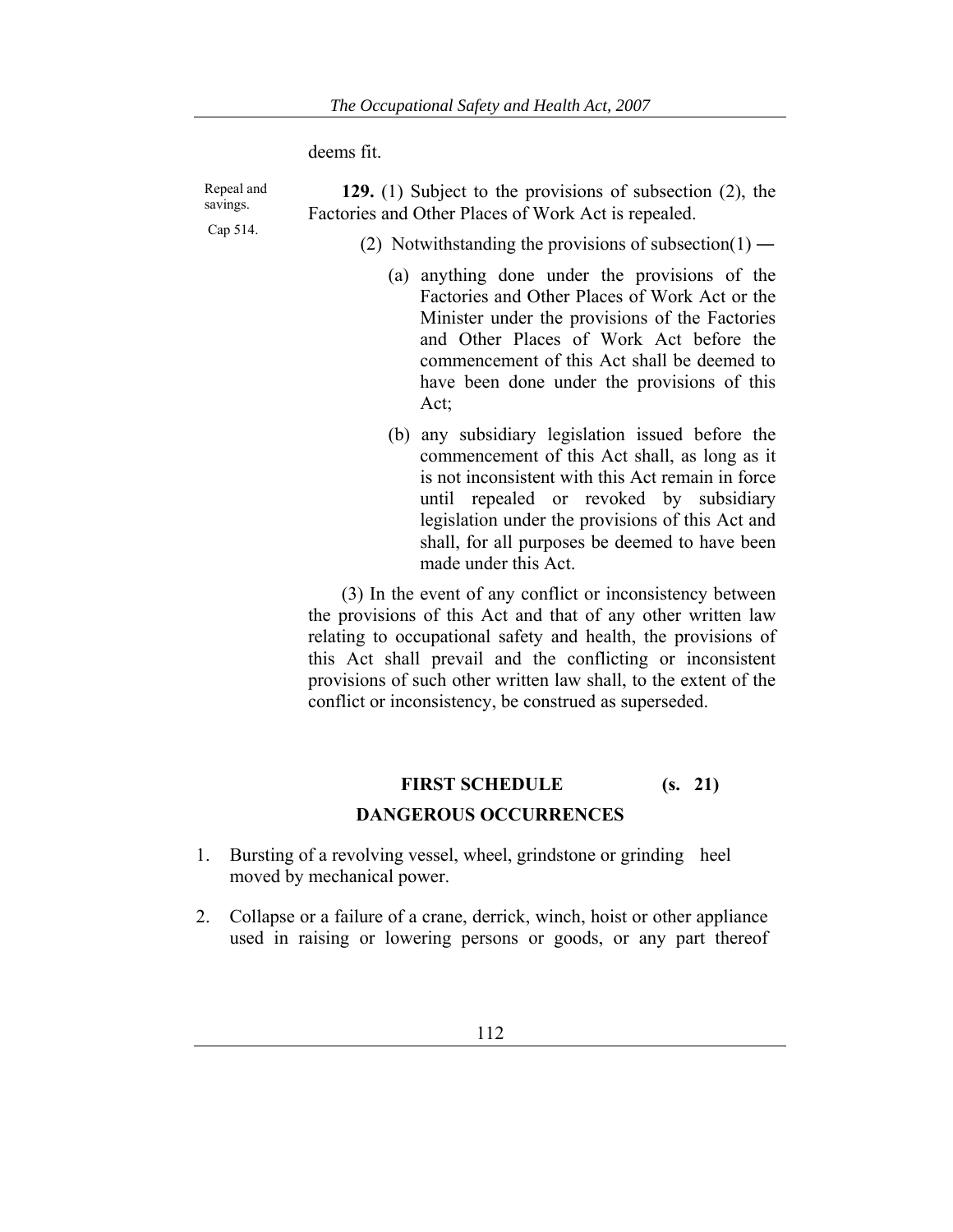(except the breakage of chain or rope-slings ), or the overturning of crane.

- 3. Explosion or fire causing damage to the structure of the room or place in which workers are employed or to any machine or plant contained therein, and resulting in the complete suspension of ordinary work in such room or place or stoppage of machinery or plant for not less than five hours, where such explosion or fire is due to the ignition of dust, gas or vapor.
- 4. Electrical short circuit or failure of electrical machinery plant or apparatus, attended by explosion or fire are causing structural damage is thereto and involving its stoppage or disuse for not less than five hours.
- 5. Explosion or fire affecting any room in which persons are employed and causing complete suspension of ordinary work therein for not less than twenty-four hours.
- 6. Explosion of a receiver or container used for the storage at a pressure greater than atmospheric pressure of any gas or gases (including air) or any liquid of solid resulting from the compression of gas.
- 7. The explosion of any steam boiler, failure of fire tubes of steam tubes or furnace collapse or fusible plug.
- 8. Accidental or otherwise, escape or leakage of dangerous or toxic gases, fumes, liquid or substances injurious to health.

## **SECOND SCHEDULE (s. 22)**

#### **PRESCRIBED OCCUPATIONAL DISEASES**

| Description of disease or injury | Nature of occupation                |  |
|----------------------------------|-------------------------------------|--|
| Poison by:                       | Any occupation involving            |  |
| 1. Lead or a compound of lead    | The use or handling of or, exposure |  |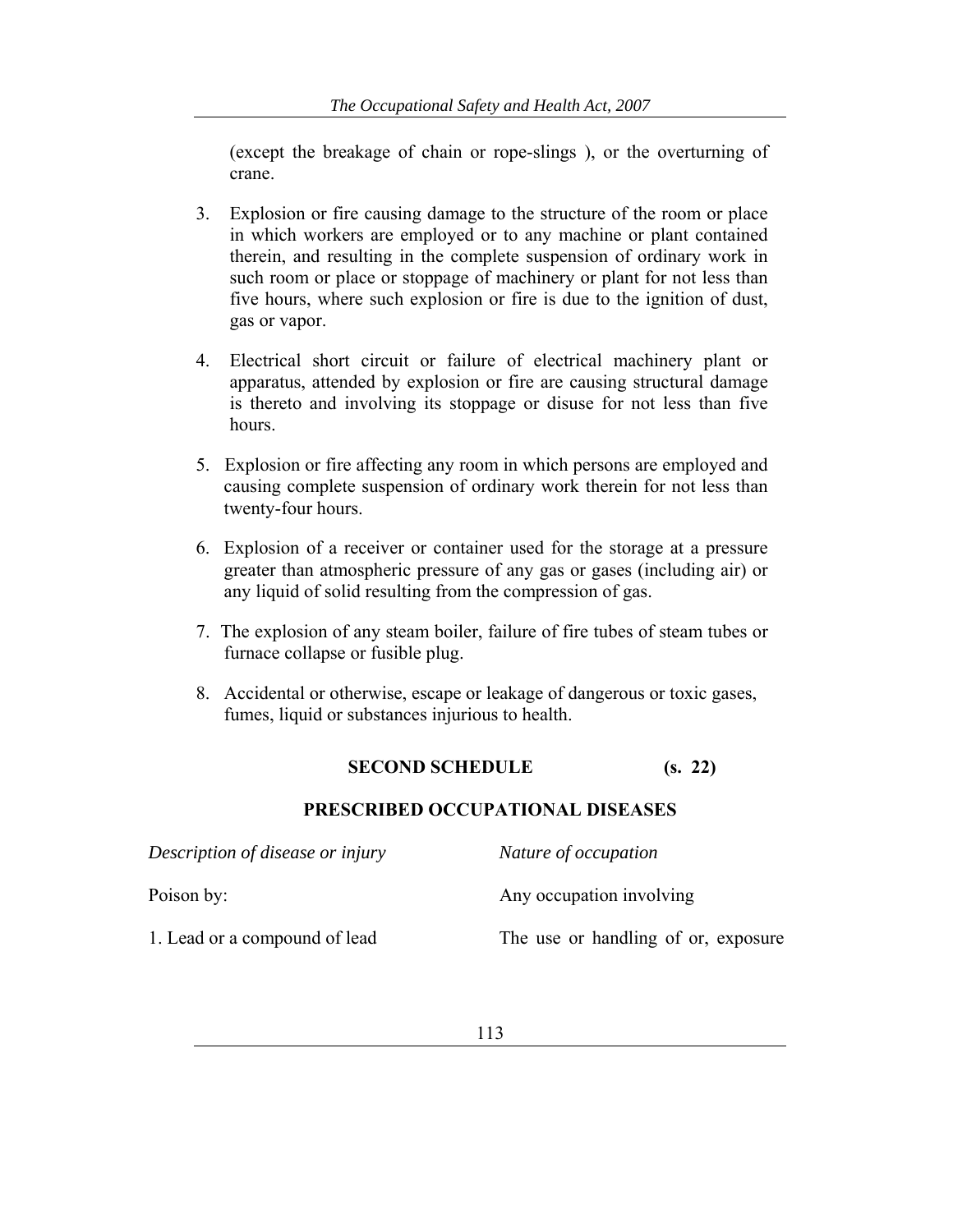|                                                                                                                            | to the fumes, dust or vapour of, lead<br>or a compound of lead, or substance<br>containing lead.                                                                          |
|----------------------------------------------------------------------------------------------------------------------------|---------------------------------------------------------------------------------------------------------------------------------------------------------------------------|
| 2. Manganese or a compound of manganese                                                                                    | the use or handling of, or exposure to<br>the fumes, dust or the vapour of<br>manganese or a compound, or a<br>substance containing manganese.                            |
| 3. Phosphorus or phosphine or poisoning due<br>to the anti-cholinesterase action of organic<br>phosphorus compounds.       | The use or handling of, or exposure<br>to the fumes, dust or vapour of,<br>phosphorus or a substance containing<br>for phosphorus.                                        |
| 4. Arsenic or compound of arsenic                                                                                          | The use of, handling of, or exposure<br>to the fumes, dust or vapour of,<br>arsenic, or a substance containing<br>arsenic.                                                |
| 5. Mercury or a compound of mercury                                                                                        | The use or handling of, or exposure<br>to the fumes, dust or vapour of,<br>mercury or a compound of mercury<br>or substance containing mercury.                           |
| 6. Carbon bisulphide                                                                                                       | The use or handling of, or exposure<br>to the fumes, dust or vapour of,<br>carbon bisulphide, or<br>substance<br>training cub on bisulphide                               |
| 7. Benzene or a homologue of benzene                                                                                       | The use or handling of, or exposure<br>to the fumes of, or vapour containing<br>benzene or any of its homologues,                                                         |
| 8.A nitro- or amino- or chloro-derivative of<br>benzene or a homologue of benzene or<br>poisoning by nitro-chloro-benzene. | The use or handling of, or exposure<br>to the fumes of, or vapour containing<br>nitro- or amino- or<br>chloro-<br>a<br>derivative<br>benzene<br>or<br>nitrochlorobenzene. |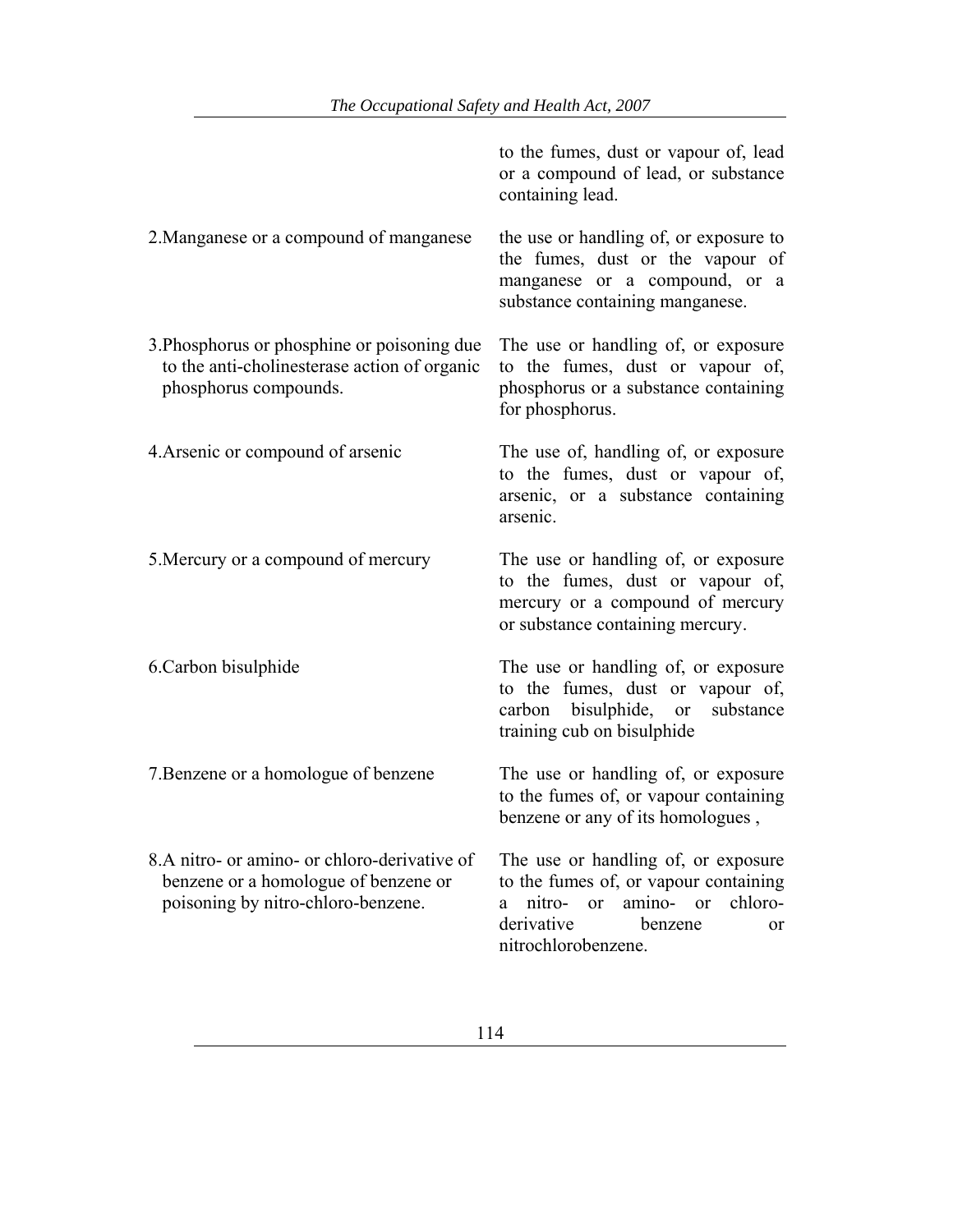| 9. Dinitrophenol or a homologue or by<br>substituted dinitrophenols or by the salts<br>of such substances | The use or handling of, or exposure<br>to the fumes of, or vapour containing<br>dinitrophenol or a homologue or<br>substituted dinitrophenols or the salts<br>of such substances. |
|-----------------------------------------------------------------------------------------------------------|-----------------------------------------------------------------------------------------------------------------------------------------------------------------------------------|
| 10. Tetrachloroethane                                                                                     | The use or handling of, or exposure<br>to the fumes of, or vapour containing,<br>tetrachloroethane.                                                                               |
| 11.Tri-cresylphosphate                                                                                    | The use or handling of, or exposure<br>to the fumes of, or vapour containing<br>tricresylphosphate.                                                                               |
| 12.Tri-phenylphosphate                                                                                    | The use or handling of, or exposure<br>to the fumes of, or vapour containing<br>triphenylphosphate.                                                                               |
| 13. Diethylene dioxide (dioxan)                                                                           | The use or handling of, or exposure<br>to the fumes of, or vapour containing<br>diethylene dioxide (dioxan).                                                                      |
| 14. Methyl bromide                                                                                        | The use or handling of, or exposure<br>to the fumes of, or vapour containing<br>methylbromide.                                                                                    |
| 15. Chlorinated naphthalene                                                                               | The use or handling of, or exposure<br>to the fumes of, or vapour containing<br>chlorinated naphthalene.                                                                          |
| 16. Nickel carbonyl                                                                                       | Exposure to nickel carbonyl gas.                                                                                                                                                  |
| 17. Nitrous fumes                                                                                         | The use or handling of nitric acid or<br>exposure to nitrous fumes.                                                                                                               |
| 18. Gonioma Kamassi (African Boxwood)                                                                     | The manipulation gonioma Kamassi<br>or any process in or incidental to the                                                                                                        |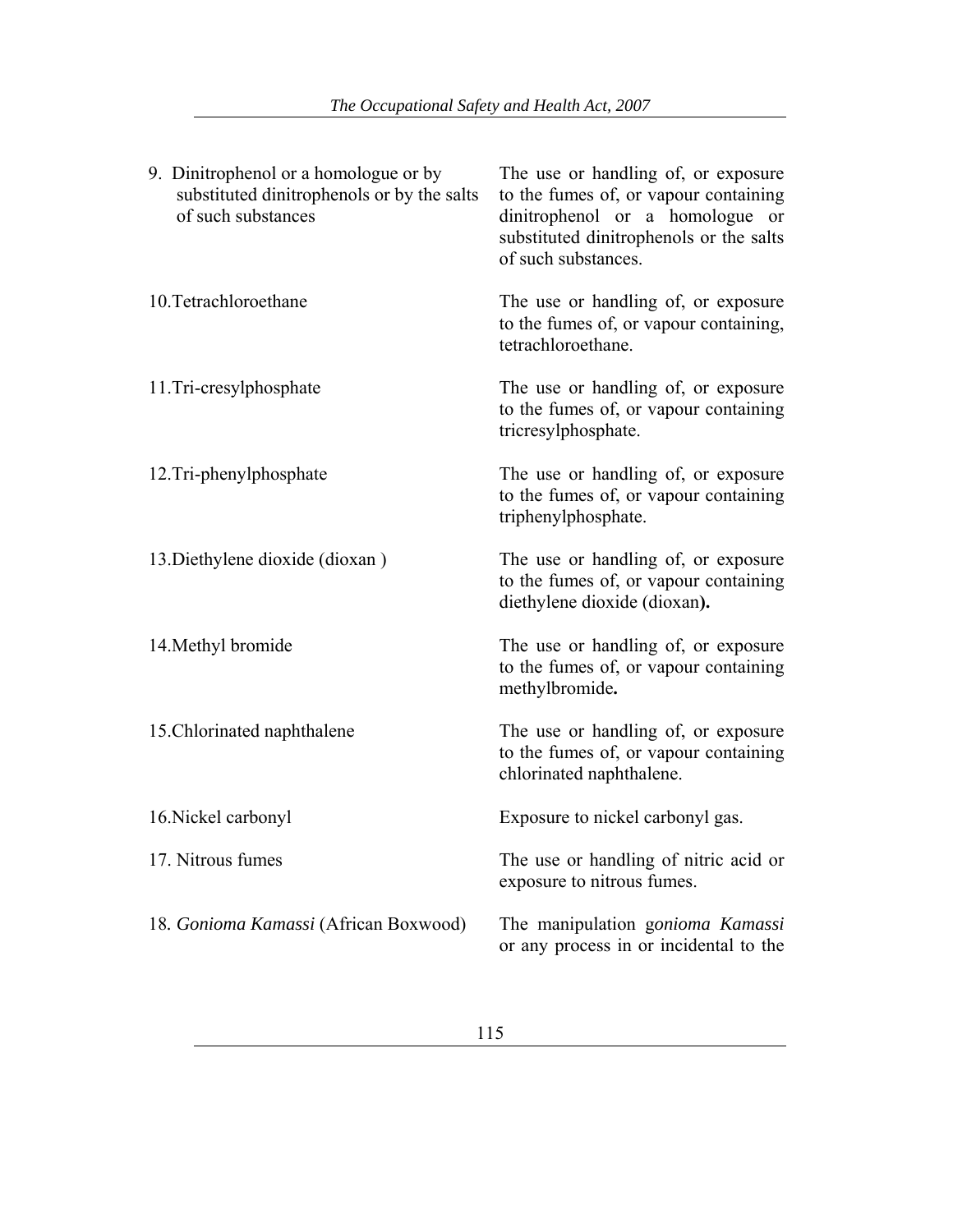manufacture of articles there from.

| 19. Anthrax                                                                                                                                                                                                                                              | The handling of wool, hair, bristles,<br>hides or skins or other<br>animal<br>products or residues, or contact with<br>animals infected with anthrax        |
|----------------------------------------------------------------------------------------------------------------------------------------------------------------------------------------------------------------------------------------------------------|-------------------------------------------------------------------------------------------------------------------------------------------------------------|
| 20. Glanders                                                                                                                                                                                                                                             | Contact with equine animals or their<br>carcasses                                                                                                           |
| 21. (a) Infection by leptospira<br>icterohaemorrhagieae;                                                                                                                                                                                                 | Work in places which are, or are<br>liable to be, infected by rats                                                                                          |
| (b) infection by leptospira canilola                                                                                                                                                                                                                     | Work at dog kennels or the care or<br>handling of dogs                                                                                                      |
| 22. (a) Dystroply of the cornea (including<br>a ulceration of the corneal<br>surface)                                                                                                                                                                    | The use of, handling of, or exposure<br>arsenic, tar, white, bitumen,<br>to<br>mineral oil (including kerosene), soot<br>or any compound product (including |
| (b) localized new growth of the skin,<br>papillomatuos or keratotic                                                                                                                                                                                      | quinone or hydroquinone), or residue<br>of any of these substances.                                                                                         |
| (c) Squamous-celled carcinoma of the<br>skin due in any case to arsenic, tar,<br>pitch, bitumen, mineral oil<br>(including (kerosene), soot or any<br>compound product (including<br>quinone or hydro-quinone or residue<br>of any of these substances). |                                                                                                                                                             |
| 23. Inflammation, ulceration or malignant<br>disease of the skin or subcutaneous<br>tissues or of the bones or blood<br>dyscrasia, or cataract due to                                                                                                    | Exposure<br>electromagnetic<br>to<br>radiations other than radiant heat or<br>to ionizing particles.                                                        |

electromagnetic radiations (other than radiant heat), or ionizing particles.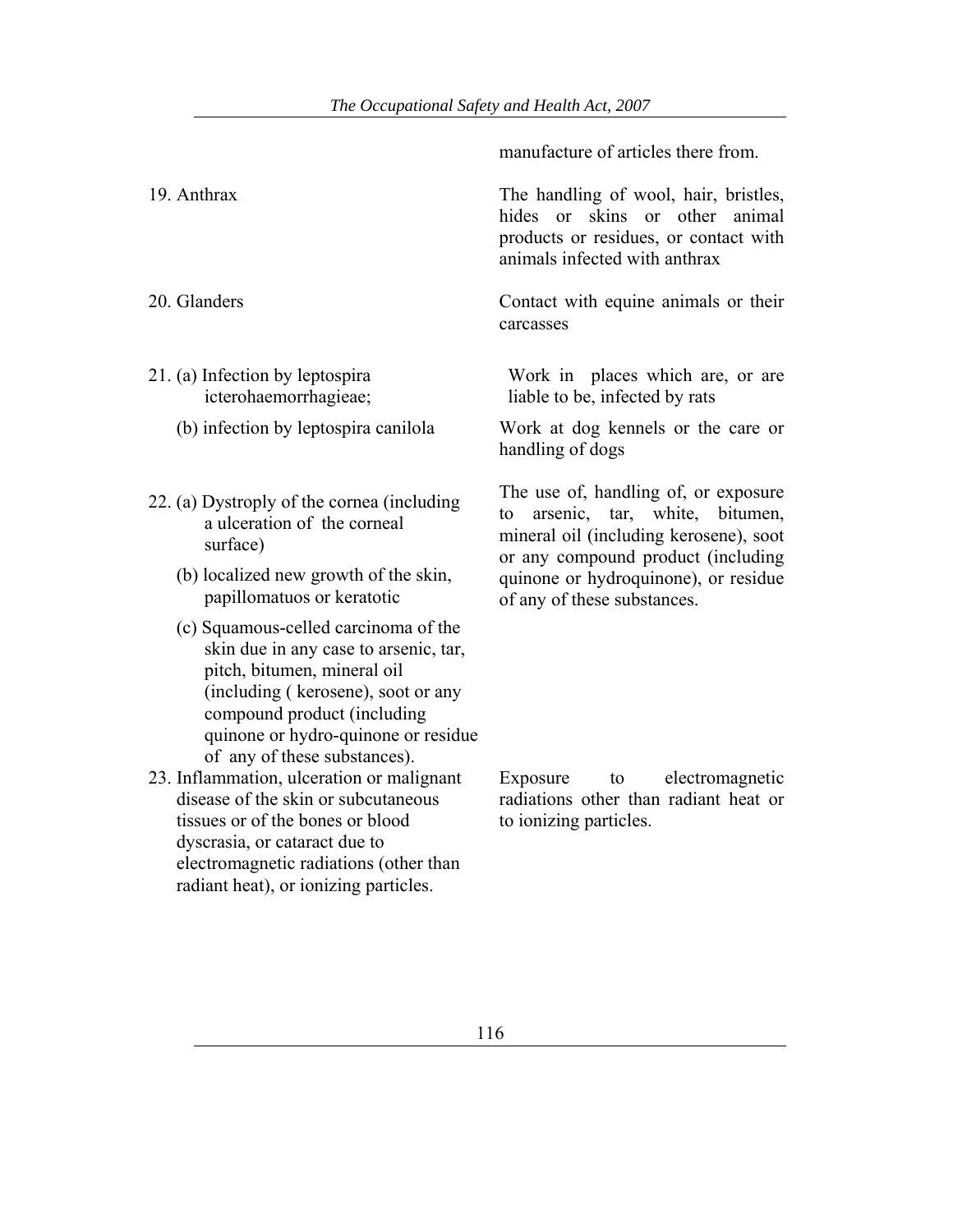| 24. Heat cataract                                                                                                                                                           | Frequent or prolonged exposure to<br>from<br>molten<br>red-hot<br>rays<br><sub>or</sub><br>materials.                                          |
|-----------------------------------------------------------------------------------------------------------------------------------------------------------------------------|------------------------------------------------------------------------------------------------------------------------------------------------|
| 25. Decompression sickness                                                                                                                                                  | Subjection to compressed or rarefied<br>air.                                                                                                   |
| 26. Cramps of the hand or fore arm due to<br>repetitive movements.                                                                                                          | Prolonged periods of handwriting,<br>typing or other repetitive movements<br>of the fingers or arm.                                            |
| 27. Subcutaneous cellulitis of the hand (beat)<br>hand)                                                                                                                     | Manual labour causing severe or<br>prolonged friction or pressure on the<br>hand.                                                              |
| 28. Bursitis or subcutaneous cellulitis arising<br>at or about the knee due to severe or<br>prolonged external friction or pressure at<br>or about the knee (beat knee)     | Manual labour<br>causing<br>severe<br>external friction or pressure at or<br>about the knee.                                                   |
| 29. Bursitis or subcutaneous cellulitis arising<br>at or about the elbow due to severe or<br>prolonged external friction or pressure at<br>or about the elbow (beat elbow). | Manual labour or frequent or repeated<br>movement of the hands or wrist.                                                                       |
| 30. Traumatic inflammation of the tendon of<br>the hand or forearm or the associated<br>tendon sheaths.                                                                     | Manual labour, or<br>frequent<br>or<br>repeated movement of the hand or<br>wrist.                                                              |
| 31. Poisoning by beryllium or a compound<br>of beryllium                                                                                                                    | The use or handling of, or exposure<br>to the fumes, dust or vapor of<br>beryllium or compound beryllium, a<br>substance containing beryllium. |
| 32. Primary neoplasm of the epithelial lining<br>of the urinary bladder.                                                                                                    | (a) Working the building in which<br>any of the following substances is<br>produced for commercial purposes:                                   |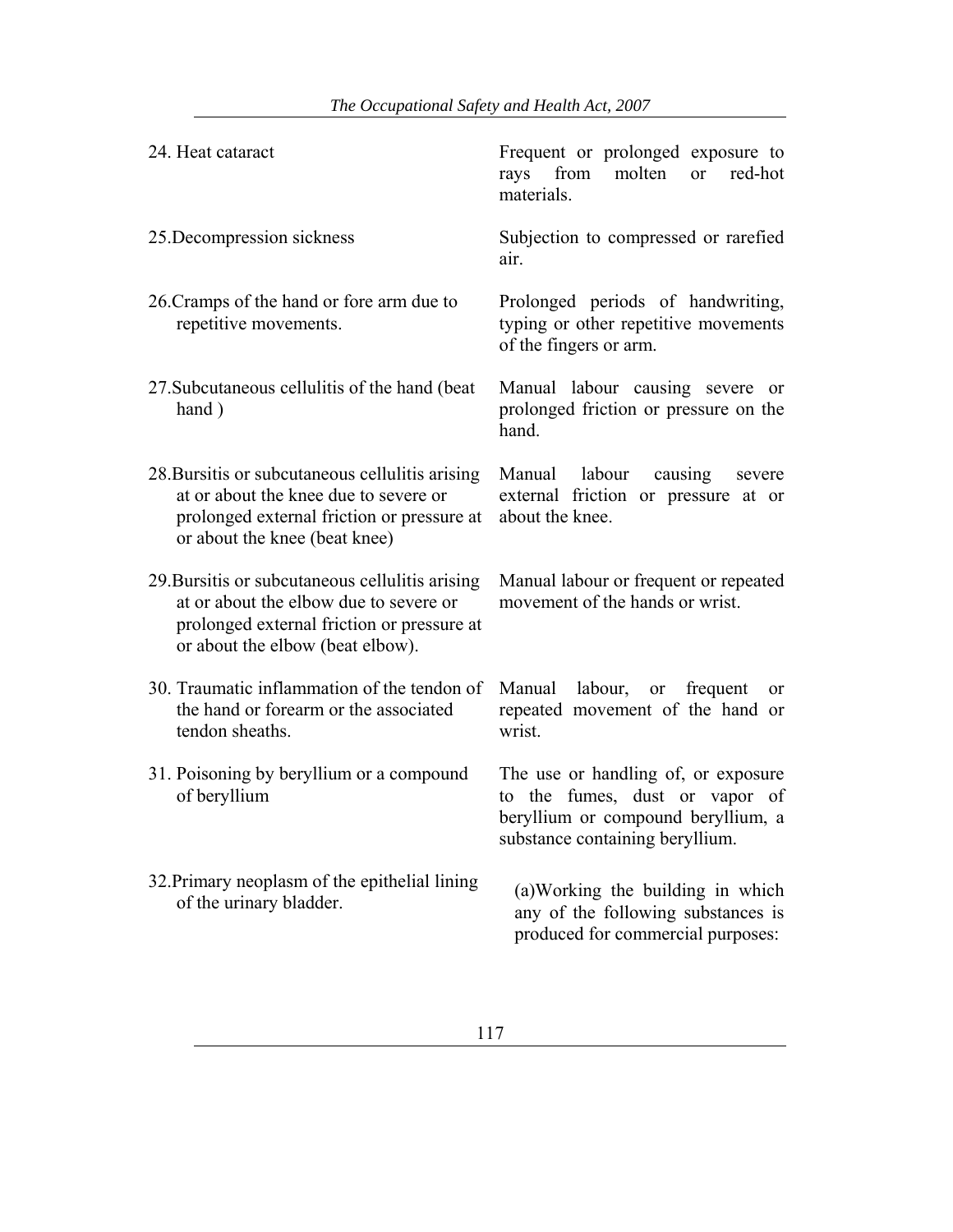- (i) Alpha-naphthylamine or beta-naphthylamine
- (ii) Diphenyl substituted by at least one nitro- or primary amino- group or by at least one nitro- of a primary amino- group.
- (iii) Any of the substances mentioned in subparagraph (ii) the father of ring substituted by halogeno, methyl or methoxy groups, but not by other groups.
- (iv) The salts of any of the substances mentioned In subparagraphs (i) to (iii)
- (v) Auramine or magnet
	- (b) The use or handling of any of the substances mentioned in subparagraphs (i) to (iv) of paragraph (a), or work in a process in which any such substance is used or handled or the liberated.

The maintenance or cleaning of any plant or machinery used in any such process as is mentioned in paragraph (b), or the cleaning of clothing used in any such building as is mentioned in paragraph (a) if such clothing is cleaned within the works of which the building forms part or in the laundry maintained and used solely in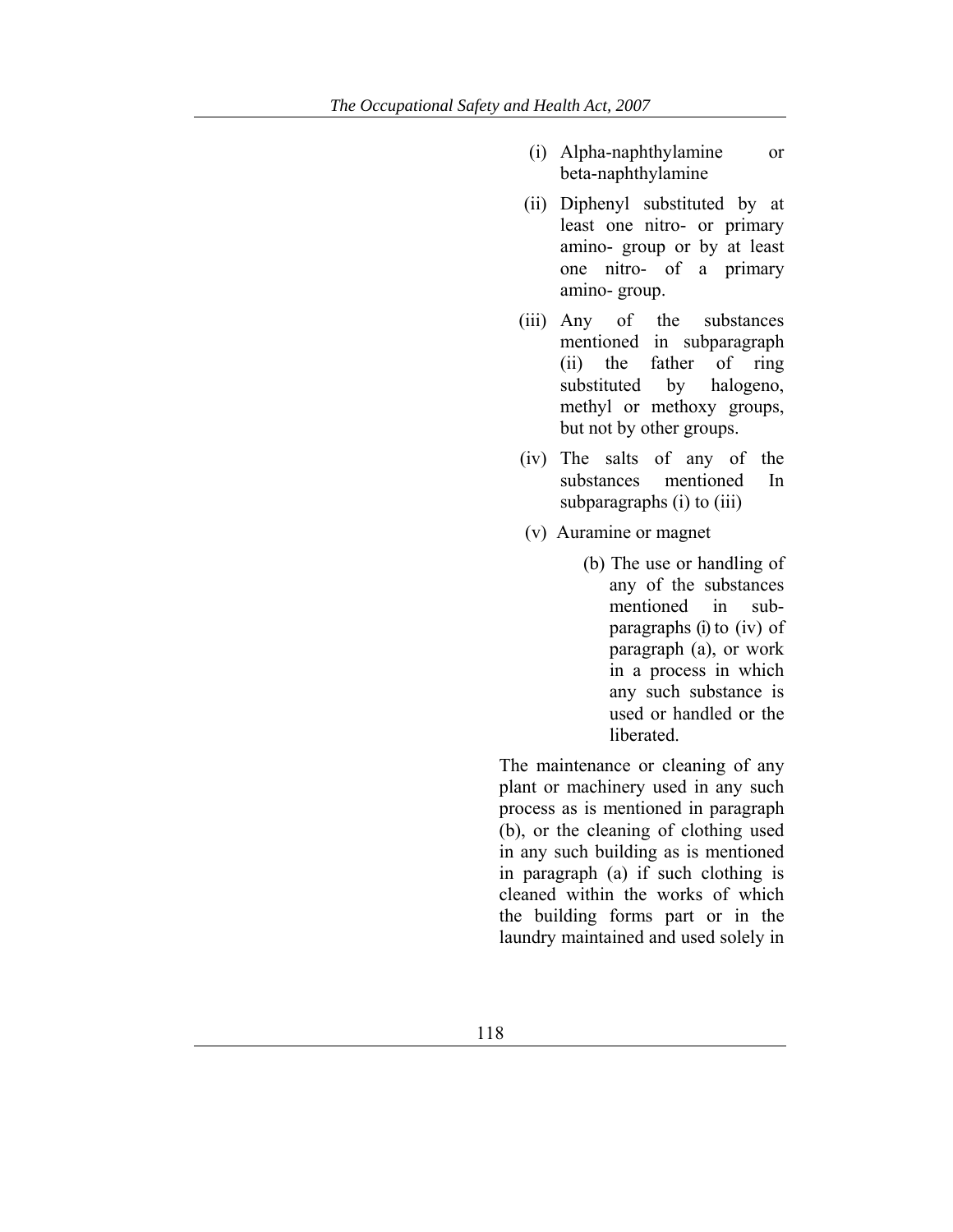- 34. Inflammation or ulceration of the mucous membranes of the upper respiratory passages or mouth produced by dust, liquid or vapour.
- 35.Non- infective dermatitis of external origin (including chrome ulceration of the skin but excluding dermatitis due to ionising particles or electromagnetic radiations other than radiant heat)
- 36. pulmonary disease due to the inhalation of the dust of mouldy hay of the mouldy vegetable produce and characterized by symptoms and signs attributable to a reaction in the peripheral part of the broncho-pulmonary system, and give rise to a defect in the does exchange (farmer's lung)
- 37. Primary malignant neoplasm of the mesothelium (diffuse mesothelioma ) of the plaura or of the peritoneum

connection with such works.

33. Poisoning by cadmium Exposure to cadmium fumes

Exposure to dust, liquid or vapour.

Exposure to dust, liquid, or vapour or any other external agent capable of irritating the skin (including friction or heat but excluding ionizing particles or electromagnetic radiations other than radiant heat)

Exposure to the dust of mouldy hay or other mouldy vegetable produce by reason of employment –

- (a) in agriculture, horticulture or forestry;
- (b) loading or unloading or handling in storage such hay or other vegetable matter; or handling bagasse.

(a) the working or handling of asbestos or any admixture of asbestos;

- (b) The manufacture or repair of asbestosis tiles or other articles containing or composed of asbestos;
- (c) The cleaning of any machinery or plant used in any of the foregoing operations and of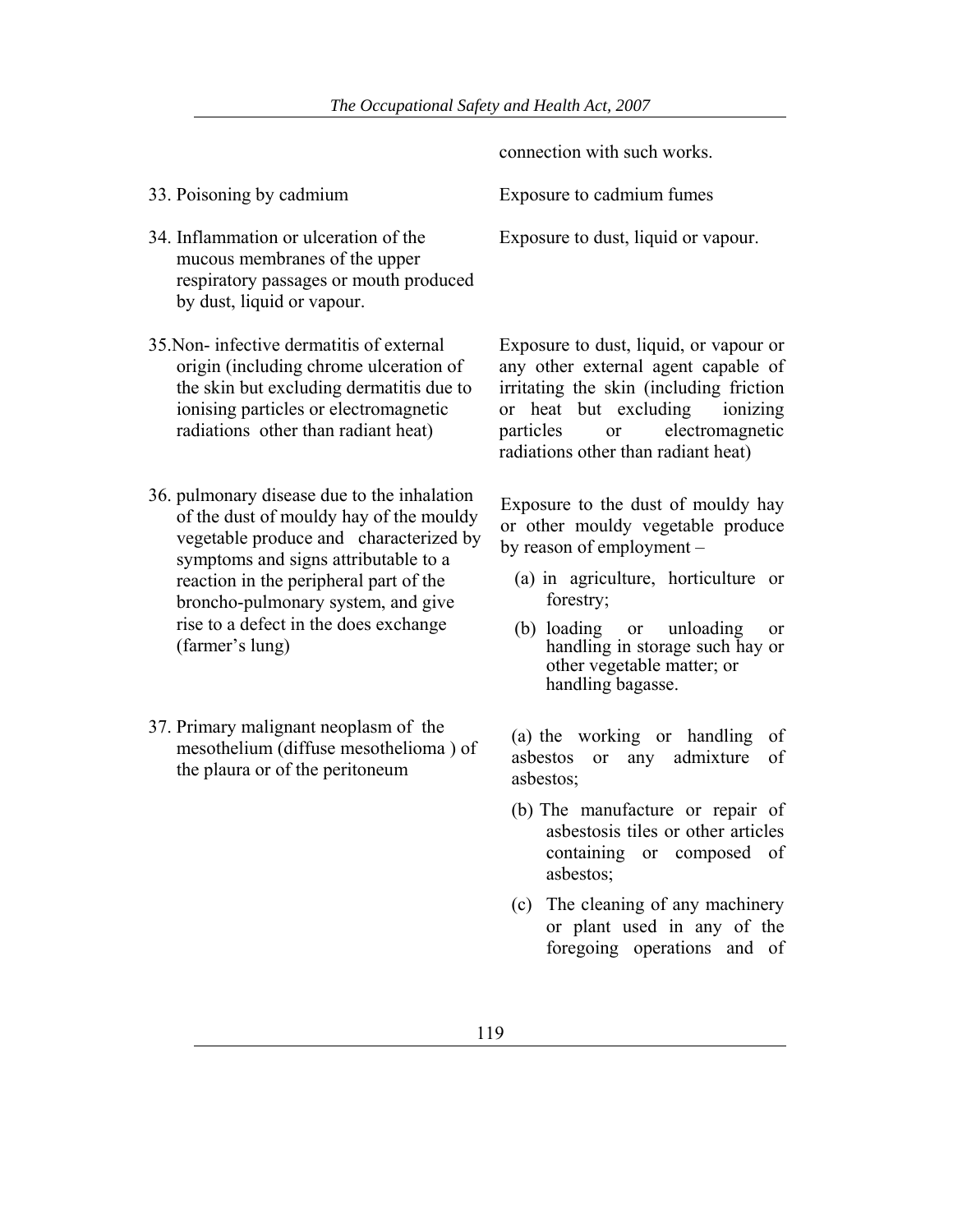any chambers, fixtures and appliances for the collection of asbestos dust;

 Substantial exposure to the dust arising from any of the foregoing operations.

Attendance for work in or about a building where wooden furniture is

manufactured.

- 38.Adeno-carcinoma of the nasal cavity or associated air sinuses.
- 39.Pneumoconiosis (including silicosis and asbestosis), byssinosis.

the mining, quarrying and dressing of sandstone, slate and granite; any occupation involving exposure to asbestos dust; iron and steel foundry work; steel dressing; work in the pottery industry; the manufacture of refractory products such as silica bricks; any dusty process which results in pneumoconiosis.

40.Various carcinoma, Exposure to various chemicals or substances which are known to be carcinogenic.

**(Section 27)** 

#### **THIRD SCHEDULE**

### **PROVISIONS AS TO THE CONDUCT OF BUSINESS AND AFFAIRS OF THE COUNCIL**

Tenure of office. **1.** (1) A member of the Council, other than an *ex officio* member shall, subject to the provisions of this Schedule, hold office for a period not exceeding three years, on such terms as may be specified in the instrument of appointment, but shall be eligible for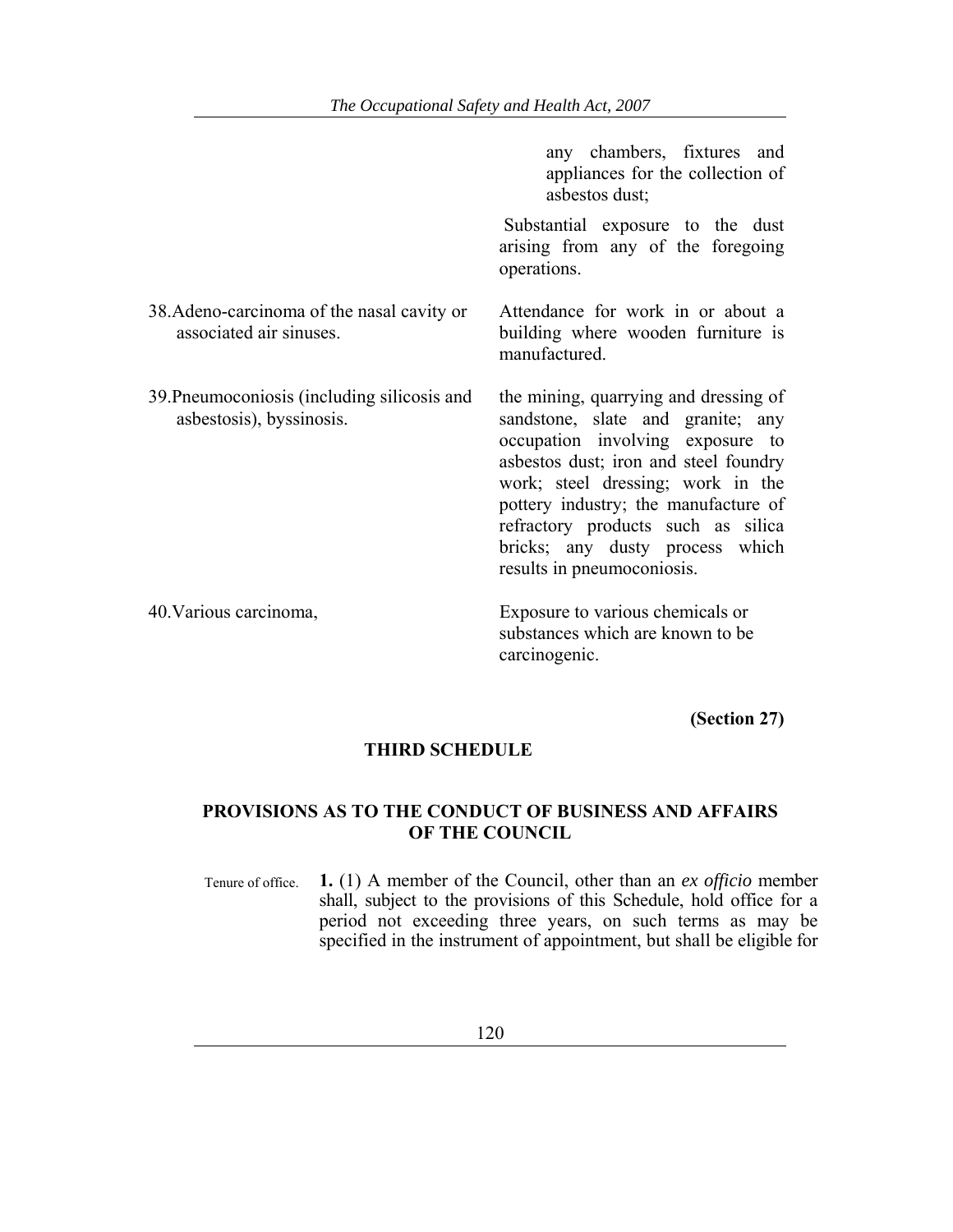re-appointment for one further term of three years.

 (2) The members of the Council shall be appointed at different times so that the respective expiry dates of their terms of office fall at different times.

 Vacation of office.

- **2.** A member of the Council, other than an *ex officio* member, may
	- (a) at any time resign from office by notice in writing to the Minister;
	- (b) be removed from office by the Minister if the member
		- (i) has been absent from three consecutive meetings of the Council without the permission of the chairman;
		- (ii) is adjudged bankrupt or enters into a composition scheme or arrangement with his creditors;
		- (iii) is convicted of an offence involving dishonesty or fraud;
		- (iv) is convicted of a criminal offence and sentenced to imprisonment for a term exceeding six months or to a fine exceeding ten thousand shillings;
		- (v) is incapacitated by prolonged physical or mental illness or is deemed otherwise unfit to discharge his duties as a member of the Council; or

(vii) fails to comply with the provisions of this Act relating to the safety and health of workers at an enterprise where he holds interest as owner or occupier

Meetings. **3.** (1) The Council shall meet not less than four times in every financial year and not more than four months shall elapse between the date of one meeting and the date of the next meeting.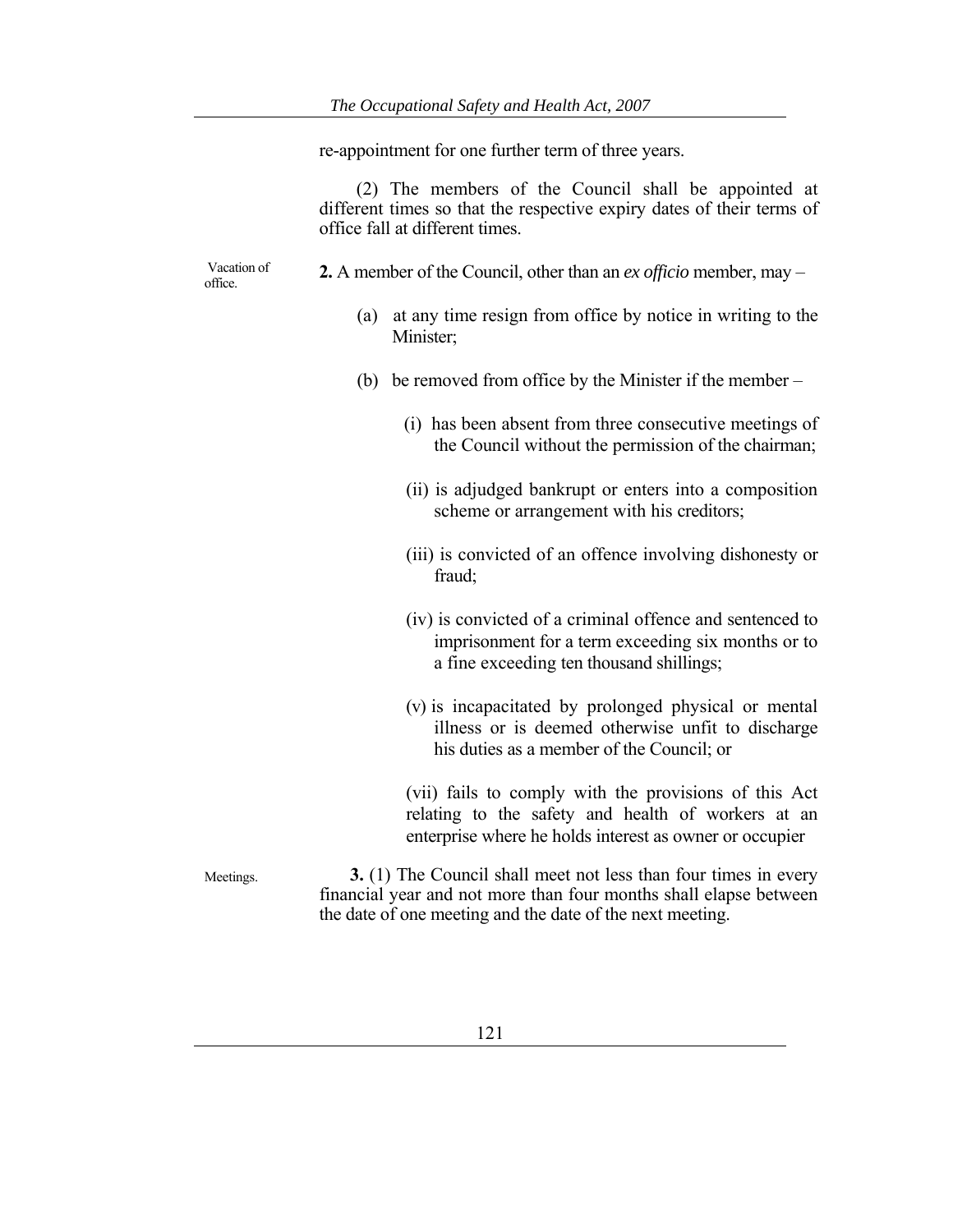(2) Notwithstanding the provisions of subparagraph (1), the Chairman or any three other members of the Council may call a special meeting at any time where it is deemed expedient for the transaction of the business of the Council, by giving not less than seven days' written notice to the members.

(3) The members of the Council shall, at the first meeting of the Council, elect from amongst their number, a vice-chairman.

(4) Unless three quarters of the total members of the Council otherwise agree, at least fourteen days' written notice of every meeting of the Council shall be given to every member of the Council.

(5) The quorum for the conduct of the business of the Council shall be eleven members excluding the Director.

(6) The Chairman shall preside at every meeting of the Council at which he is present but, in his absence, the vice-chairman shall preside and, in his absence, the members present shall elect one of their numbers who shall, with respect to that meeting and the business transacted thereat, have all the powers of the Chairman.

(7) Unless a unanimous decision is reached, a decision on any matter before the Council shall be by a majority of votes of the members present and, in the case of an equality of votes, the chairman or the person presiding shall have a casting vote.

(8) Subject to subparagraph (5), no proceedings of the Council shall be invalid by reason only of a vacancy among the members thereof.

(9) A resolution in writing or such resolutions consisting of several documents in like form, each signed by the members of the Council, shall be as valid and effectual as if it had been passed at a meeting of the Council duly convened and held.

(10) Subject to the provisions of this Schedule, the Council may determine its own procedures and the procedure for any committee of the Council and for the attendance of any other persons at its meetings and may make standing orders, *inter alia,* in respect of the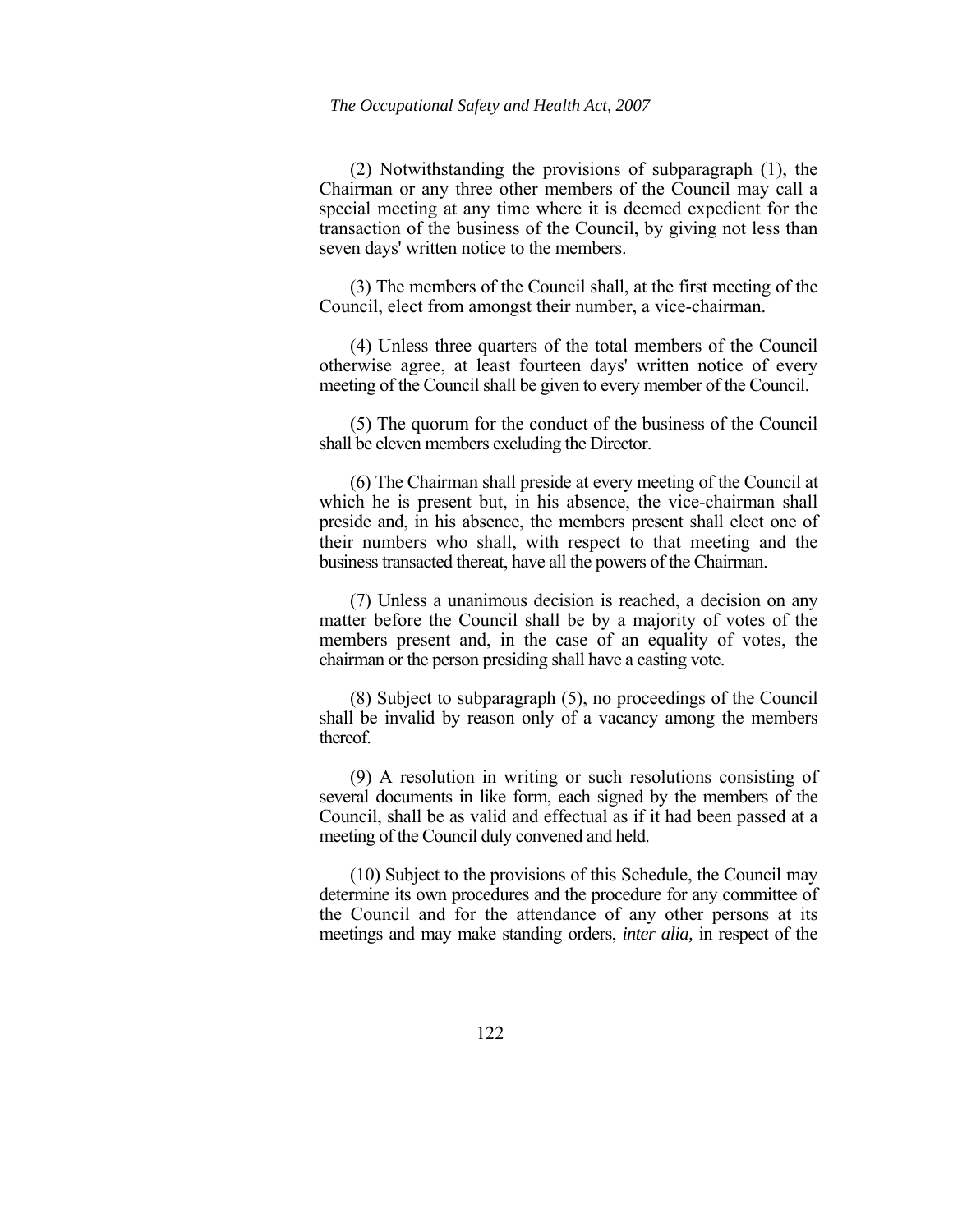procedure for meetings and other business of the Council;

| Disclosure of<br>interest. | $4(1)$ If a member is directly or indirectly interested in any<br>contract, proposed contract or other matter before the Council and is<br>present at a meeting of the Council at which the contract, proposed<br>contract or other matter is the subject of consideration, that member<br>shall, at the meeting and as soon as practicable after the<br>commencement thereof, disclose the fact and shall not take part in the<br>consideration or discussion of, or vote on, any questions with respect<br>to the contract or other matter, or be counted in the quorum of the<br>meeting during the consideration of the matter: |
|----------------------------|-------------------------------------------------------------------------------------------------------------------------------------------------------------------------------------------------------------------------------------------------------------------------------------------------------------------------------------------------------------------------------------------------------------------------------------------------------------------------------------------------------------------------------------------------------------------------------------------------------------------------------------|
|                            | Provided that, if the majority of the members present are of the<br>opinion that the experience or expertise of such member is vital to the<br>deliberations of the meeting, the Council may permit the member<br>to participate in the deliberations subject to such restrictions as it may<br>impose but such member shall not have the right to vote on the<br>matter in question.                                                                                                                                                                                                                                               |
|                            | (2) A disclosure of interest made under this paragraph shall be<br>recorded in the minutes of the meeting at which it is made.                                                                                                                                                                                                                                                                                                                                                                                                                                                                                                      |
| Minutes.                   | <b>5.</b> The Council shall cause minutes of all resolutions and<br>proceedings of meetings of the Council to be entered in books kept<br>for that purpose.                                                                                                                                                                                                                                                                                                                                                                                                                                                                         |

## **FOURTH SCHEDULE (s. 43 and 44)**

## **PARTICULARS TO BE SUBMITTED BY OCCUPIER, OR INTENDING OCCUPIER OF A WORKPLACE**

- 1. The name of the workplace.
- 2. Address and location of the workplace.
- 3. Name of the occupier or intending occupier of the workplace.
- 4. The name and address of the owner of the premises or building.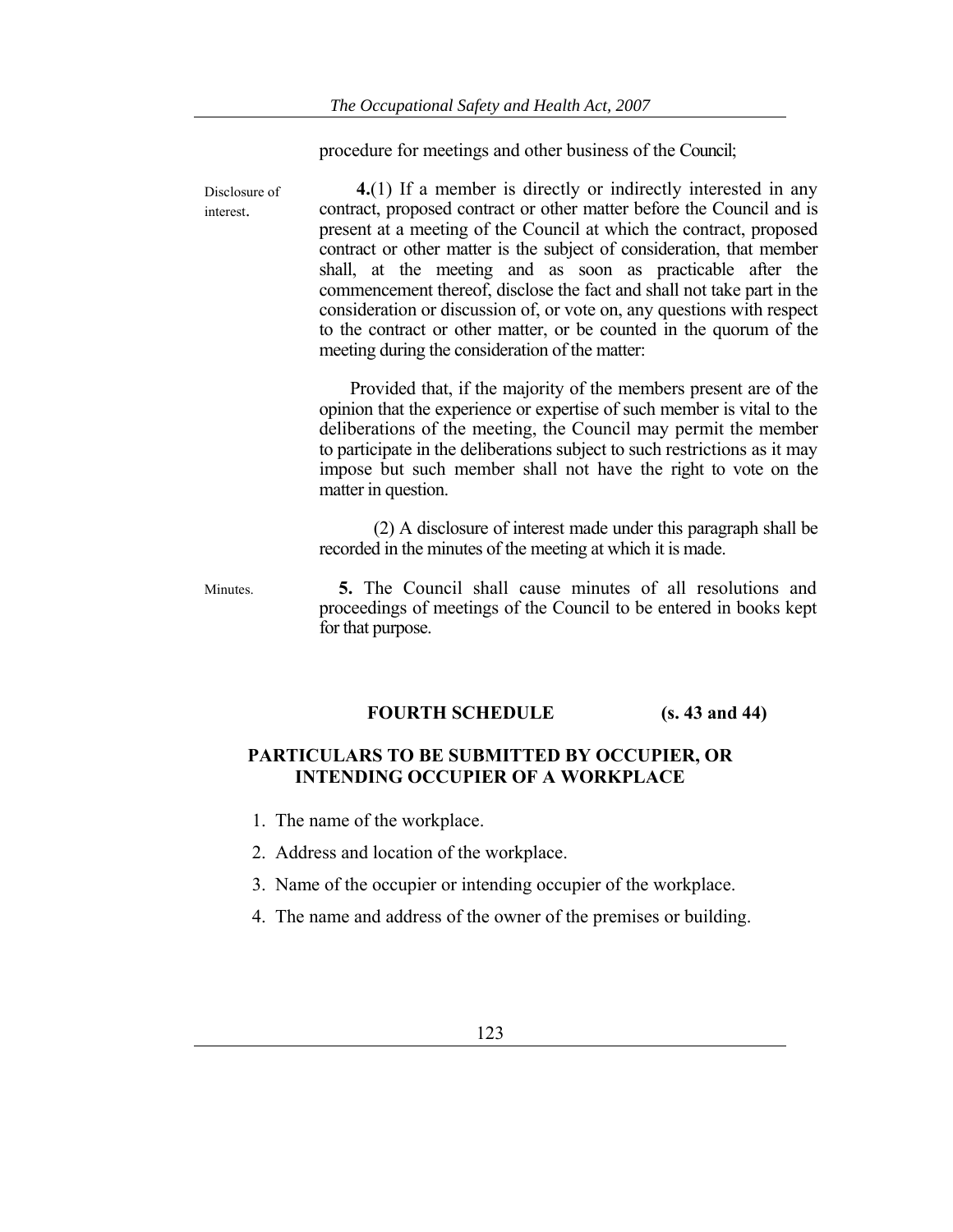- 5 The address to which communications relating to the workplace may be sent.
- 6. Nature of the work carried on, or proposed to be carried on, in the workplace.
- 7. The name of the manager of the workplace for the purposes of this Act.
- 8. The list of chemical substances used or intended to be used in the workplace, the chemical and trade name including chemical safety data sheet for each chemical substance.
- 9. Whether mechanical power is used or intended to be used and, if so, its nature.
- 10. Whether power presses are in use or intended to be used and if so, the following particulars in respect of each power press-
	- (a) type, description and distinctive number;
	- (b) country and year of manufacture;
- 11. Whether passenger or goods lifts are used or intended to be used and, if so, the following particulars in respect of each such lift –
	- (a) type, description and distinctive number;
	- (b) country and year of manufacture;
	- (c) date of the last thorough examination and name of the person by whom the examination was made;
	- (d) maximum permissible working load.
- 12. Whether steam boilers are used or intended to be used and, if so, the following particulars in respect of each such boiler-
	- (a) type, description and distinctive number;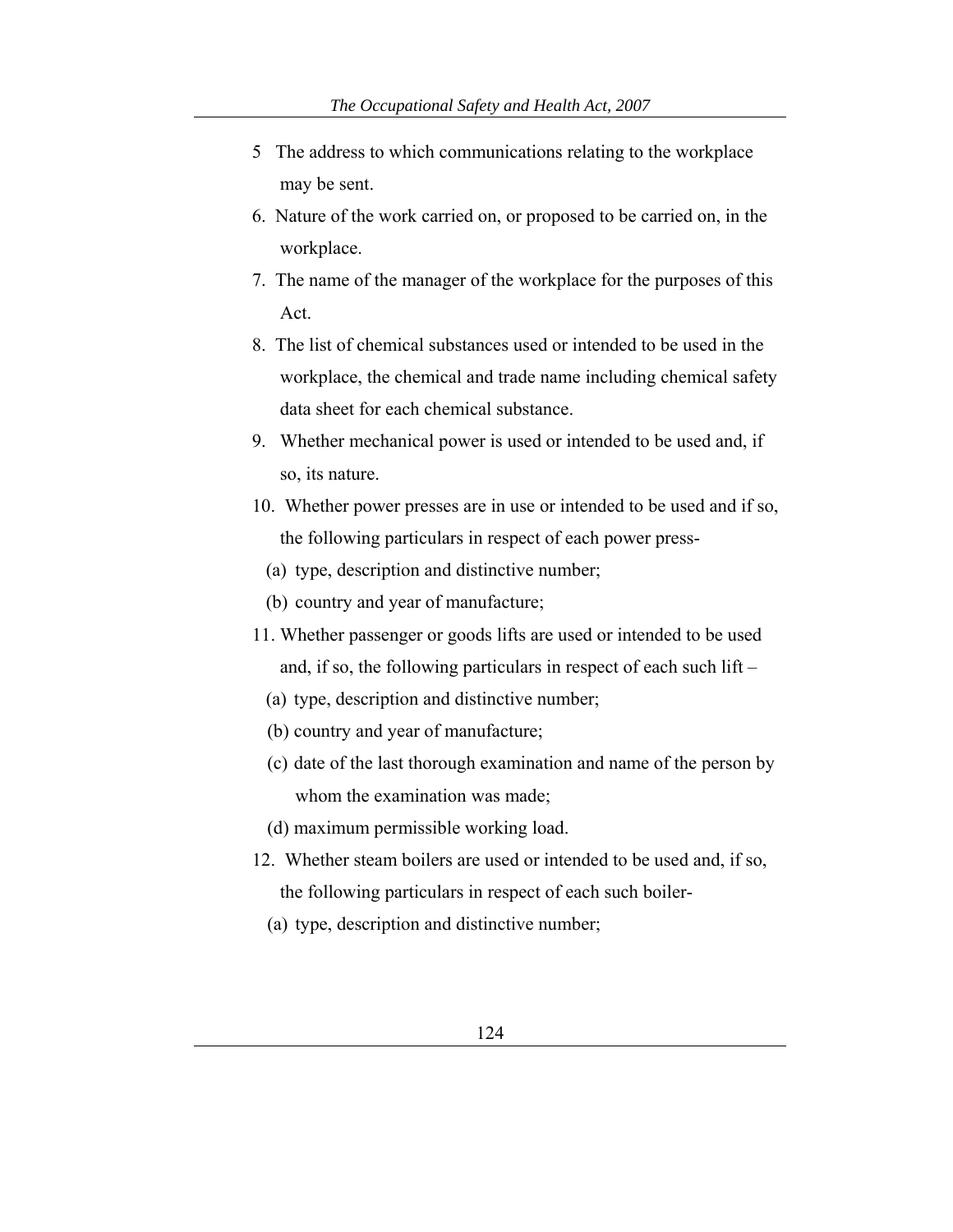- (b) country and year of manufacture;
- (c) date of the last thorough examination and name of the person by whom the examination was made;
- (d) maximum permissible working pressure in pounds per square inch.
- 13.(a) Total number of persons employed, or intended to be employed, in the workplace.
	- (b) Where persons are employed, or intended to be employed, in shifts, the maximum number employed, or intended to be employed, at any one time.

## **FIFTH SCHEDULE (s.44)**

### **CERTIFICATE OF REGISTRATION OF A WORKPLACE**

| No. of Certificate |
|--------------------|
|                    |

| I hereby certify that the workplace named below has been duly registered in |  |
|-----------------------------------------------------------------------------|--|
|                                                                             |  |
| Occupational Safety and Health Act.                                         |  |
|                                                                             |  |
|                                                                             |  |
|                                                                             |  |

…………………………………………… Director, Occupational Safety and Health Services.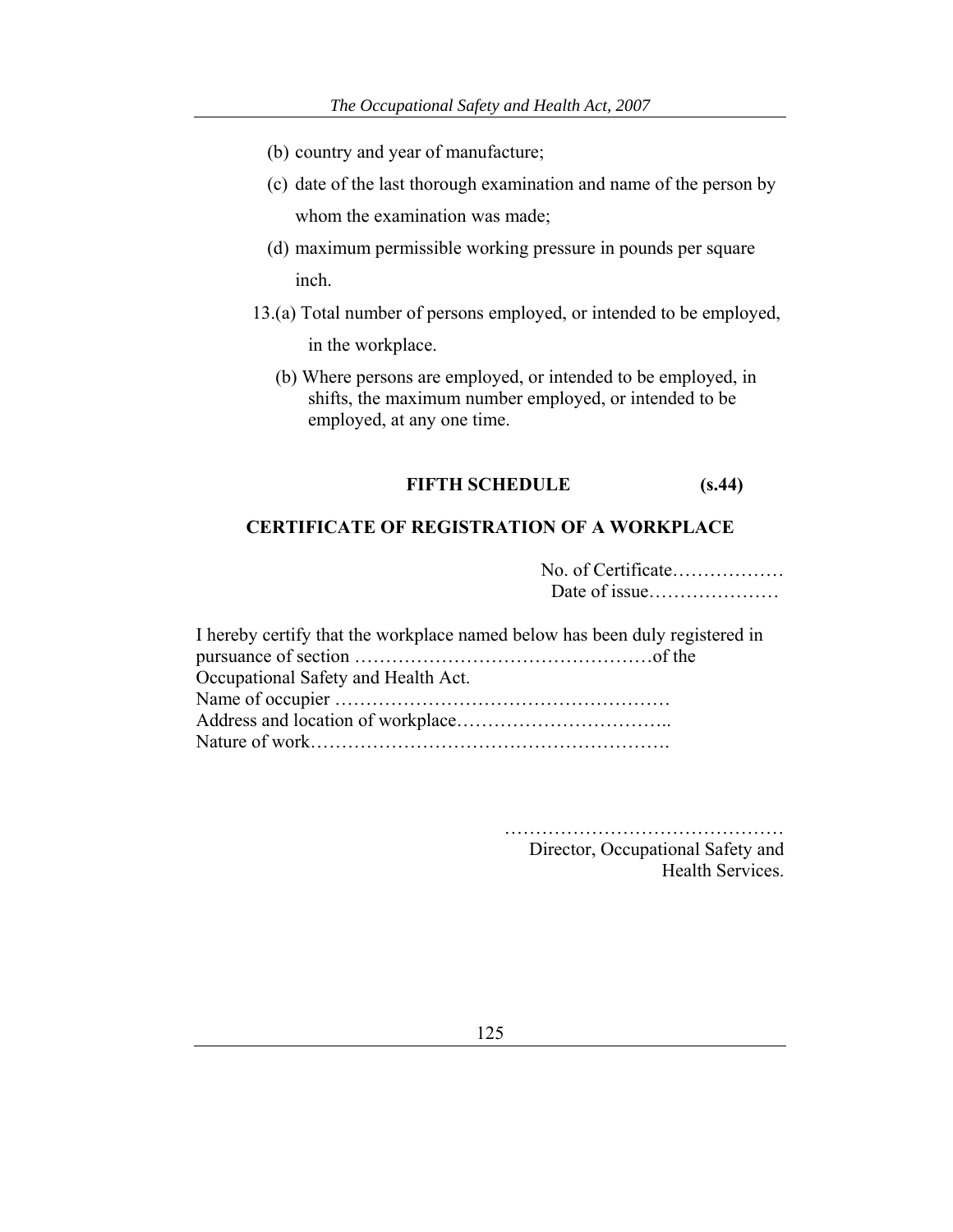#### **SIXTH SCHEDULE (s.66)**

## **REGISTER OF CHAINS, ROPES LIFTING TACKLE AND LIFTING MACHINES**

- 1. Name of the occupier of the workplace.
- 2. Address and location of the workplace.
- 3. Distinguishing number of mark and description sufficient to identify the chain, rope lifting tackle or lifting machine.
- 4. Date when the chain, rope lifting tackle, or lifting machine, was first taken into use in the workplace.
- 5. Date of each examination made under section 64 (1) (d) or section 65 (2), as the case may be, and the name of the person who carried out the examination.
- 6. Particulars of any defect found at any examination and affecting the safe working load, and of the steps taken to remedy the defect.
- 7. Date and number of the certificate relating to any test and examination carried out under section 64 (1) (e) or section 65 (3), as the case may be, together with the name and address of the person who issued the certificate.
- 8. In the case of chains and lifting tackle (except rope slings), dates of annealing or other heat treatment.

## **SEVENTH SCHEDULE** (s. 67(10))

## **THE MANNER OF PREPARING A STEAM BOILER FOR EXAMINATION WHEN IT IS COLD**

1.In addition to the steps required to be taken under paragraph (2)of this Schedule, the preparation of the interior and exterior of a boiler (including, where fitted, and economizer and super heater) for examination when cold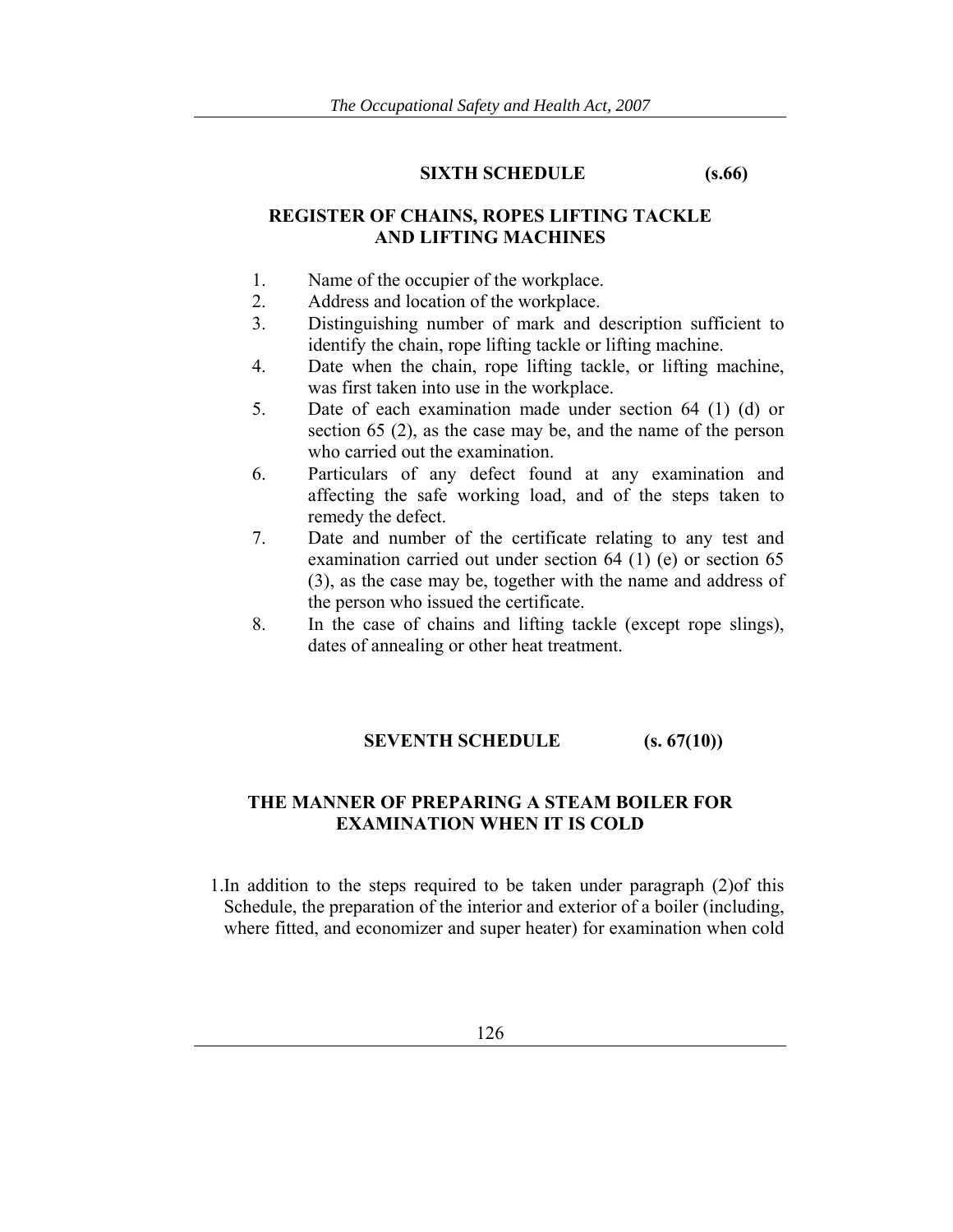under section 67 shall consist of all or any of one or more of the following steps –

- (a) the opening out, cleaning and descaling of the boiler, including the removal of doors from mudholes, manholes and handholes;
- (b) the removal of firebars;
- (c) in the case of shells type boilers, the dismantling of firebridges (if made of brick) and all furnace protective brickwork; and
- (d) the opening out for cleaning and inspection of fittings including the pressure parts of automatic controls; and
- (e) in the case of water tube boilers , the removal of drum internal fittings, and if the person making the examination may require other preparations to be made.
- 2. All brickwork, baffles and coverings shall be removed for the purpose of the thorough examination to the extent required by the person carrying out the examination but in any case these parts shall be removed to the extent necessary to expose headers, seams and shells of drums at least—
	- (a) once in every six years in the case of a steam boiler situated in the open or exposed to the weather of damp; and
	- (b) once in every ten years in the case of every other team boiler.

#### **EIGHTH SCHEDULE (s.102)**

## **PROCESSES REQUIRING PROVISION OF SUITABLE GOGGLES OR EFFECTIVE SCREENS**

 1. Dry grinding of metals, or articles of metal, applied by hand to a revolving wheel or disc driven by mechanical power.

 2. Turning (external or internal) of non-ferrous metals, or of cast iron, or of articles of such metals or such iron, where the work is done dry, other